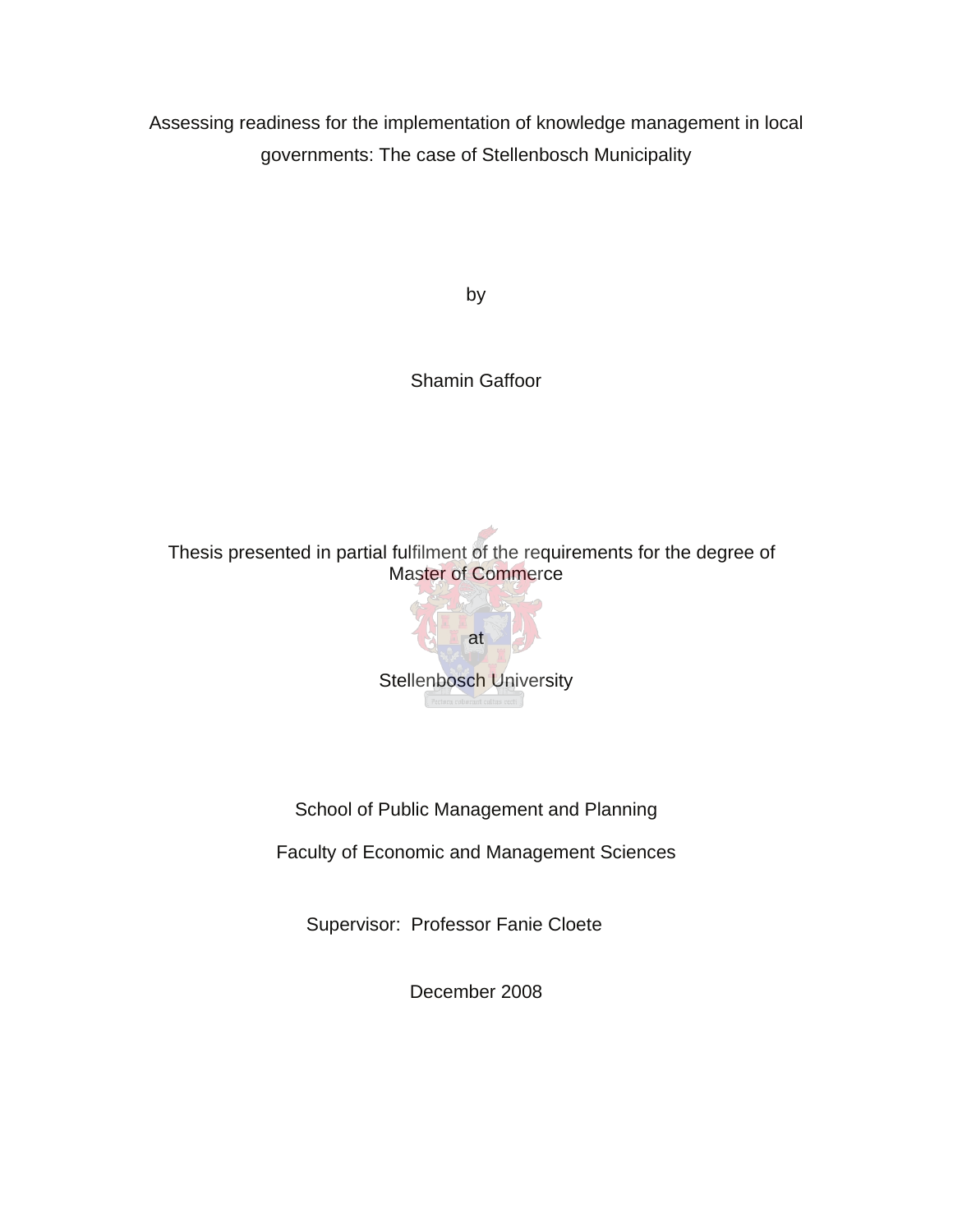# DECLARATION

By submitting this thesis electronically, I declare that the entirety of the work contained therein is my own, original work, that I am the owner of the copyright thereof (unless to the extent explicitly otherwise stated) and that I have not previously in its entirety or in part submitted it for obtaining any qualification.

\_\_\_\_\_\_\_\_\_\_\_\_\_\_\_\_\_ Shamin Gaffoor

Date: 26 August 2008

Copyright © 2008 Stellenbosch University All rights reserved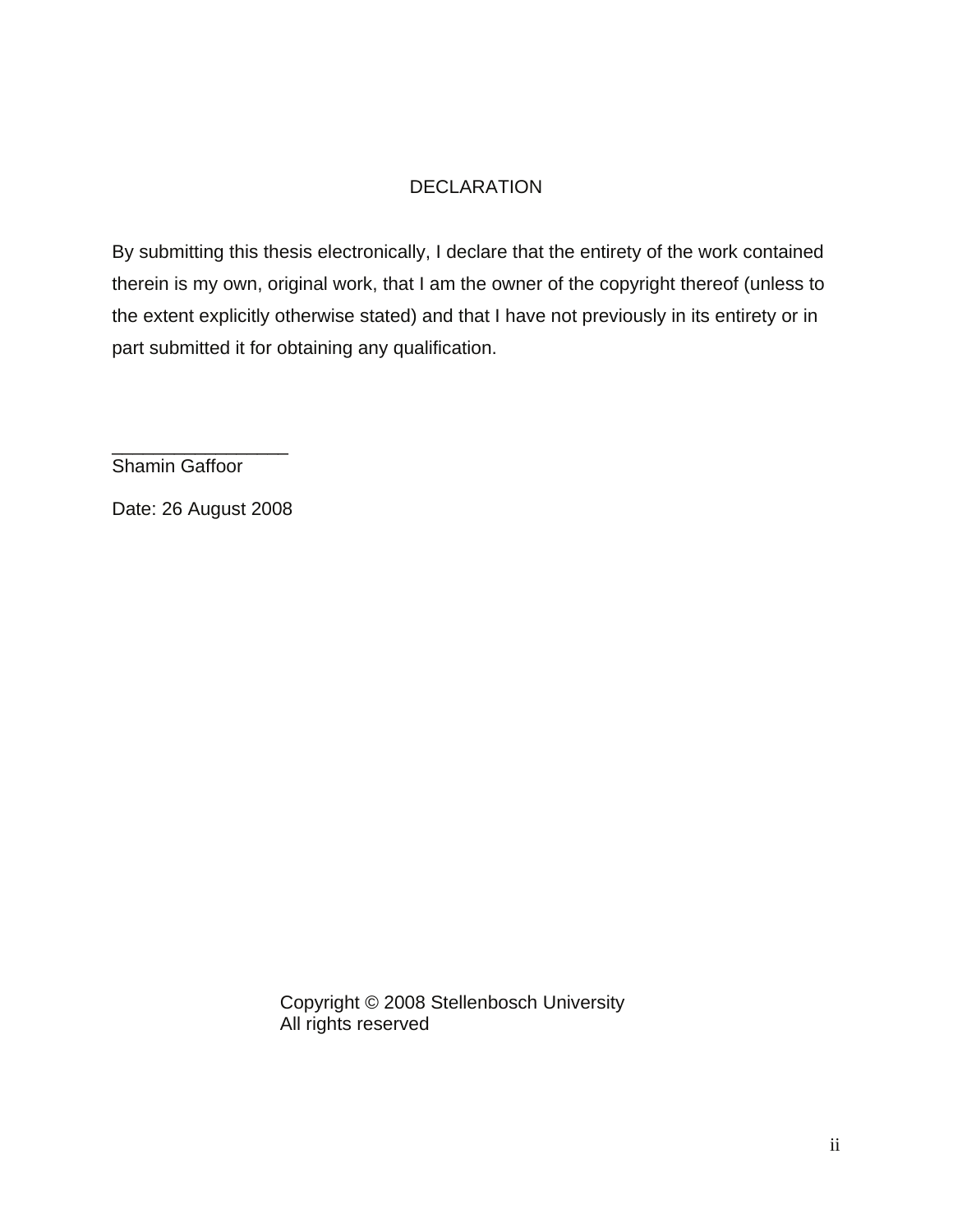# ACKNOWLEDGEMENTS

First and foremost I wish to thank the Almighty God for affording me so many privileges in life and granting me the strength and courage to conduct this study.

Furthermore, I wish to thank the following people:

- My parents, Wazier and Silma, for their continuous love and encouragement and my sisters, Farahnaz, Zulpha and Aasima for always being there for me and supporting me throughout this endeavour.
- My supervisor, Professor Fanie Cloete, for guiding me throughout this process with his advice, patience and commitment.
- My dear friend, Theo Opperman, for always willingly assisting and advising me during the course of my research.
- To the employees of Stellenbosch Municipality: Ulrich Cupido, Claudia Koopman, Leon Fourie, Johnny Cheminaise, Robert Muller, Ian Kennedy and Johann Bekker, for keenly offering their time to allow me to conduct my research.
- Finally, I wish to thank all the people whom I have inadvertently omitted but who have contributed to the success of this thesis.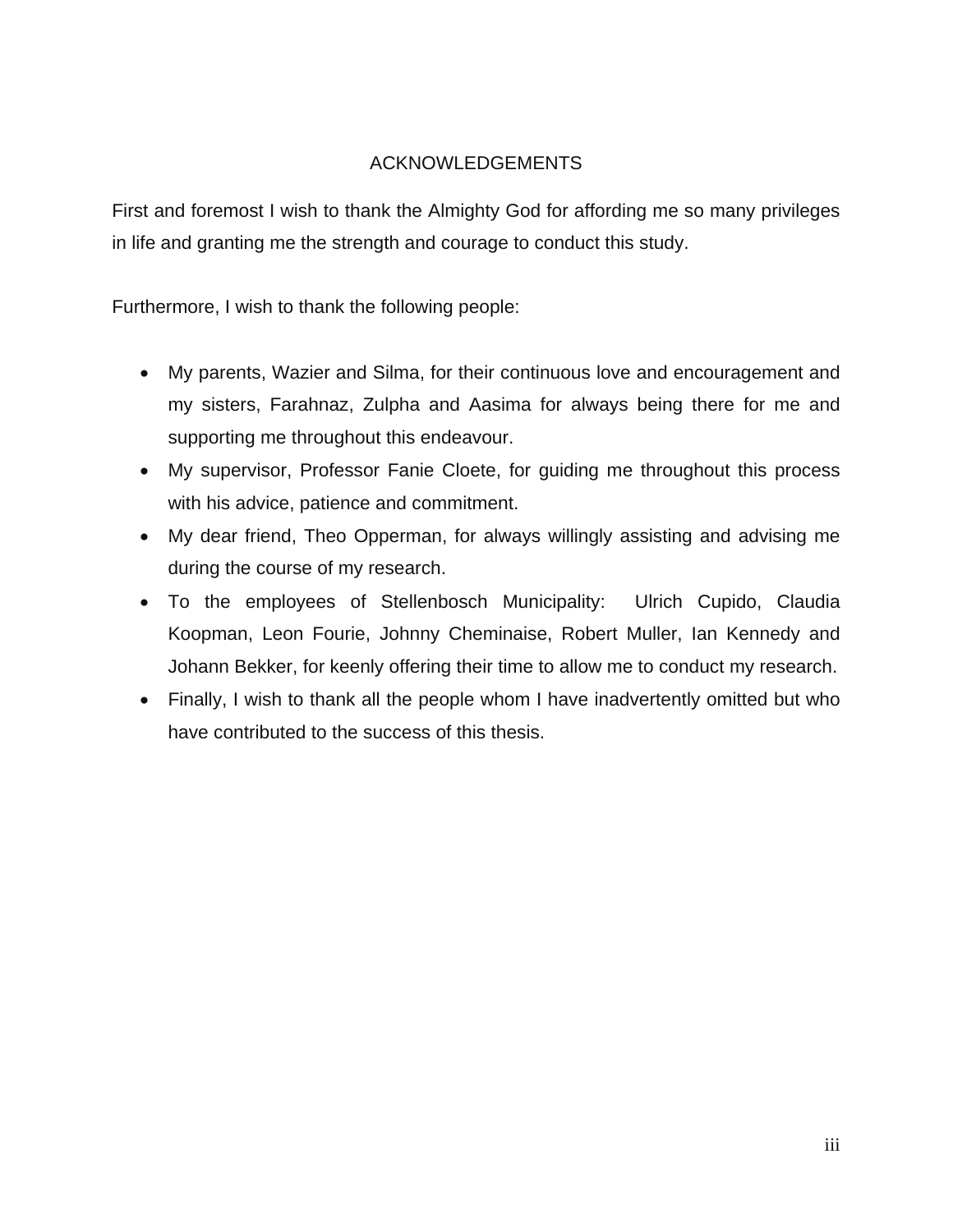#### ABSTRACT

Knowledge management is a well-founded management approach that has been successfully applied across the corporate sector and holds the same benefits for public sector organisations. Knowledge management is a management philosophy that impacts on various components of an organisation, in particular the organisational processes and the information and communication configurations within the organisation. Knowledge management can significantly advance organisational efficiency. However, it must be ensured that different organisational processes and departments collaborate and that functional silos are eliminated. Knowledge management requires long-term commitment and dedication from all organisational members. Furthermore, there are certain knowledge management enablers in an organisation that need to be developed and that are necessary for the achievement of organisational effectiveness. These enablers are the organisational culture, the human resources, the information technology, organisational structure and the strategy and leadership.

As previously mentioned, this management philosophy can be successfully applied in the public sector. Local government organisations, who are largely responsible for service delivery to the public can effectively implement knowledge management practices as a strategic tool to achieve their service delivery and operational goals. The need therefore exists for local governments to take on the role of knowledge-based organisations that prosper on the capabilities of knowledge workers. In order for local governments to deliver services, function well and operate in an environment characterised by transparency and accountability, local governments must have effectual strategies and governance policies in terms of the knowledge present within their organisations.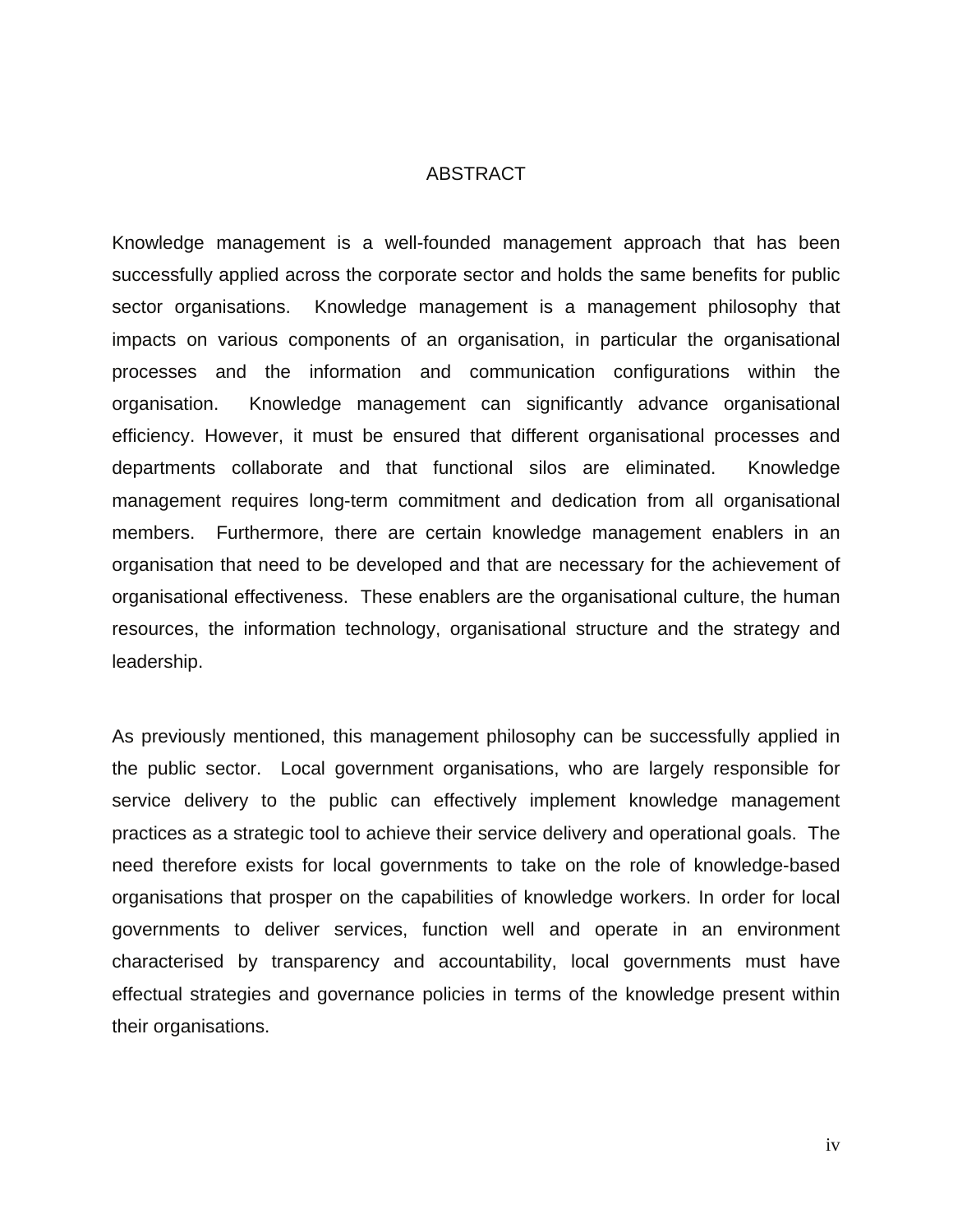#### **OPSOMMING**

Kennisbestuur is 'n deeglik gegronde bestuursbenadering wat oor die korporatiewe sektor heen suksesvol toegepas word en wat dieselfde voordele inhou vir organisasies in die openbare sektor. Kennisbestuur is 'n bestuursfilosofie wat 'n impak het op verskillende komponente van 'n organisasie, veral op die werksmetodes en die inligtings- en kommunikasiestrukture binne die organisasie. Kennisbestuur kan die doeltreffendheid van die organisasie aansienlik bevorder, maar daar moet nietemin toegesien word dat verskillende werksmetodes en departemente binne die organisasie saamwerk en dat funksionele silo's uitgeskakel word. Kennisbestuur vereis toewyding en 'n langtermynverbintenis van al die lede van die organisasie. Verder is daar sekere faktore, wat kennisbestuur in 'n organisasie bevorder, wat ontwikkel moet word en wat noodsaaklik is om doeltreffendheid in die organisasie te bereik. Hierdie bemagtigingsfaktore sluit die kultuur van die organisasie, die menslike hulpbronne, die inligtingstegnologie en die strategie en leierskap in.

Soos reeds genoem, kan hierdie bestuursfilosofie met groot sukses in die openbare sektor toegepas word. Plaaslike regeringsorganisasies wat hoofsaaklik verantwoordelik is vir dienslewering aan die publiek, kan kennisbestuurspraktyke doeltreffend implementeer as 'n strategie om dienslewering en bedryfsdoelwitte te bereik. Die behoefte bestaan dus dat plaaslike regerings bekend sal wees as kennisgebaseerde organisasies wat vooruitgaan weens die vaardighede van kenniswerkers. Om te verseker dat plaaslike regerings dienste lewer, goed funksioneer en kundig bedryf word in 'n omgewing wat gekenmerk word deur deursigtigheid en verantwoordelikheid, moet plaaslike regerings doeltreffende strategieë en regeringsbeleide hê ooreenkomstig die kennis wat binne hul organisasies beskikbaar is.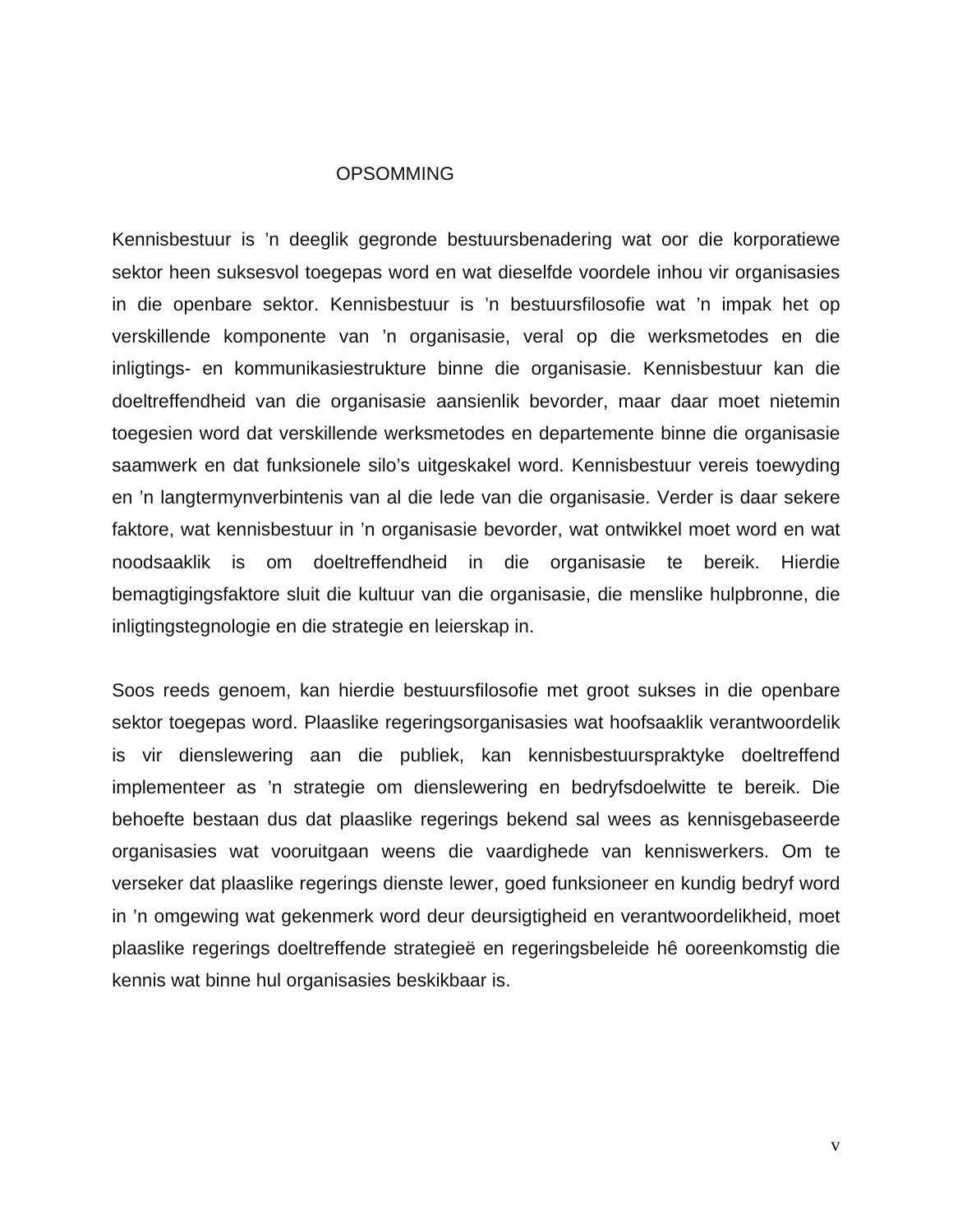# TABLE OF CONTENTS

| Declaration                                          |                                                                       | ii           |  |
|------------------------------------------------------|-----------------------------------------------------------------------|--------------|--|
| Acknowledgements                                     |                                                                       |              |  |
| Abstract                                             |                                                                       | iv           |  |
| Opsomming                                            |                                                                       | $\mathsf{v}$ |  |
| <b>Table of Contents</b>                             |                                                                       |              |  |
| List of Figures                                      |                                                                       | viii         |  |
| Annexure                                             |                                                                       | ix           |  |
| <b>Chapter 1: Introduction</b>                       |                                                                       | 1            |  |
| 1.1                                                  | Background and Rationale                                              | 1            |  |
|                                                      | 1.1.1 Background                                                      | 1            |  |
|                                                      | 1.1.2 Rationale                                                       | 3            |  |
| 1.2                                                  | Research Problems and Objectives                                      | 3            |  |
| 1.3                                                  | Research Design                                                       | 5            |  |
| 1.4                                                  | Research Methodology                                                  | 5            |  |
| 1.5                                                  | <b>Chapter Outline</b>                                                | 8            |  |
| 1.6                                                  | Conclusion                                                            | 9            |  |
| <b>Chapter 2: The Nature of Knowledge Management</b> |                                                                       |              |  |
| 2.1                                                  | Introduction                                                          | 10           |  |
| $2.2\phantom{0}$                                     | Defining Knowledge Management                                         | 13           |  |
| 2.3                                                  | The Knowledge Management Process                                      | 14           |  |
| 2.4                                                  | Knowledge Management Models                                           | 17           |  |
| 2.5                                                  | Conclusion                                                            | 23           |  |
|                                                      | <b>Chapter 3: Organisational Implications of Knowledge Management</b> | 24           |  |
| 3.1                                                  | Introduction                                                          | 24           |  |
| 3.2                                                  | Knowledge Management and Human Resources                              | 26           |  |
| 3.3                                                  | Knowledge Management and Organisational Culture                       | 28           |  |
| 3.4                                                  | Knowledge Management and Information and                              |              |  |
|                                                      | <b>Communication Technologies</b>                                     | 30           |  |
| 3.5                                                  | Knowledge Management and Strategy and Leadership                      | 32           |  |
| 3.6                                                  | Knowledge Management and Organisational                               |              |  |
|                                                      | Structure                                                             | 34           |  |
| 3.7                                                  | Conclusion                                                            | 35           |  |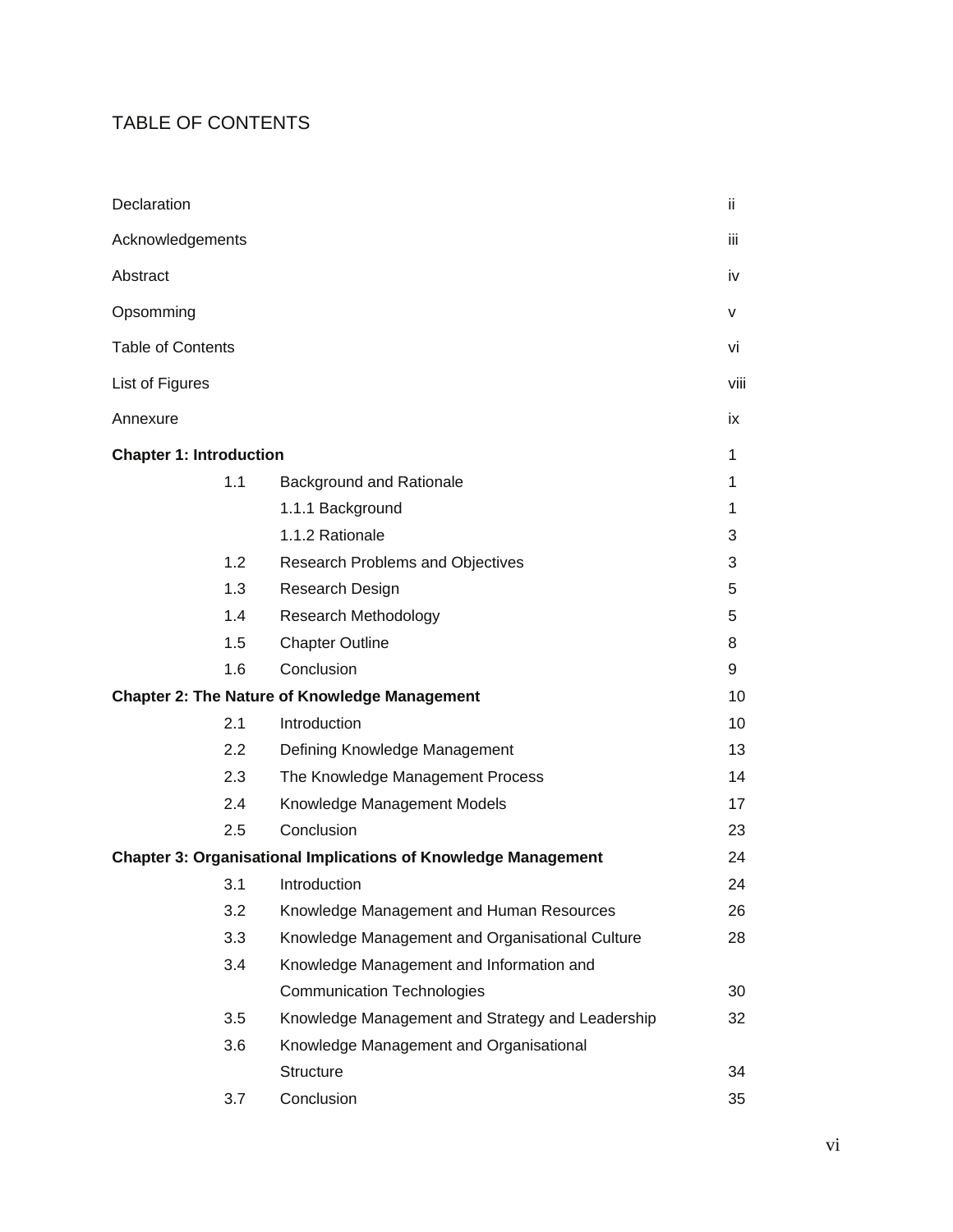|                   |                     |                                                            | <b>Chapter 4: Knowledge Management in the Public Sector</b>        | 36 |
|-------------------|---------------------|------------------------------------------------------------|--------------------------------------------------------------------|----|
|                   | 4.1                 | Introduction                                               |                                                                    | 36 |
|                   | 4.2                 |                                                            | Knowledge Management in the Context of                             |    |
|                   |                     |                                                            | the South African Public Sector                                    | 39 |
|                   | 4.3                 |                                                            | The Legal Framework Supporting Knowledge                           |    |
|                   |                     |                                                            | Management in South Africa                                         | 43 |
|                   | 4.4                 | Conclusion                                                 |                                                                    | 45 |
|                   |                     |                                                            | Chapter 5: Case Study: Knowledge Management at Stellenbosch        |    |
|                   | <b>Municipality</b> |                                                            |                                                                    | 46 |
|                   | 5.1                 |                                                            | <b>Background to Study</b>                                         | 46 |
|                   | 5.2                 |                                                            | <b>Strategic Services</b>                                          | 47 |
|                   | 5.3                 |                                                            | Information Technology                                             | 48 |
|                   | 5.4                 |                                                            | <b>Financial Services</b>                                          | 50 |
|                   | 5.5                 |                                                            | Human Resources                                                    | 51 |
|                   | 5.6                 | Conclusion                                                 |                                                                    | 55 |
|                   |                     |                                                            | Chapter 6: An Analysis of the Awareness and Incidence of Knowledge |    |
|                   |                     |                                                            | <b>Management Enablers at Stellenbosch Municipality</b>            | 56 |
|                   | 6.1                 | Introduction                                               |                                                                    | 56 |
|                   | 6.2                 | An Analysis of the Data Generated From the Interviews With |                                                                    |    |
|                   |                     |                                                            | Selected Personnel Members of Stellenbosch Municipality            | 57 |
|                   |                     | 6.2.1                                                      | Knowledge Management Awareness                                     | 57 |
|                   |                     | 6.2.2                                                      | Analysis of Knowledge Management Enablers                          | 58 |
|                   |                     |                                                            | 6.2.2.1 Organisational Culture                                     | 59 |
|                   |                     |                                                            | 6.2.2.2 Human Resources                                            | 60 |
|                   |                     |                                                            | 6.2.2.3 Information Technologies                                   | 62 |
|                   |                     |                                                            | 6.2.2.4 Strategy and Leadership                                    | 63 |
|                   |                     |                                                            | 6.2.2.5 Organisational Structure                                   | 64 |
|                   | 6.3                 | Conclusion                                                 |                                                                    | 65 |
|                   |                     |                                                            | <b>Chapter 7: Conclusion and Recommendations</b>                   | 66 |
|                   | 7.1                 | Introduction                                               |                                                                    | 66 |
|                   | 7.2                 |                                                            | Recommendations                                                    | 67 |
|                   | 7.3                 | Conclusion                                                 |                                                                    | 70 |
| <b>References</b> |                     |                                                            |                                                                    | 71 |
| <b>Annexure</b>   |                     |                                                            |                                                                    | 78 |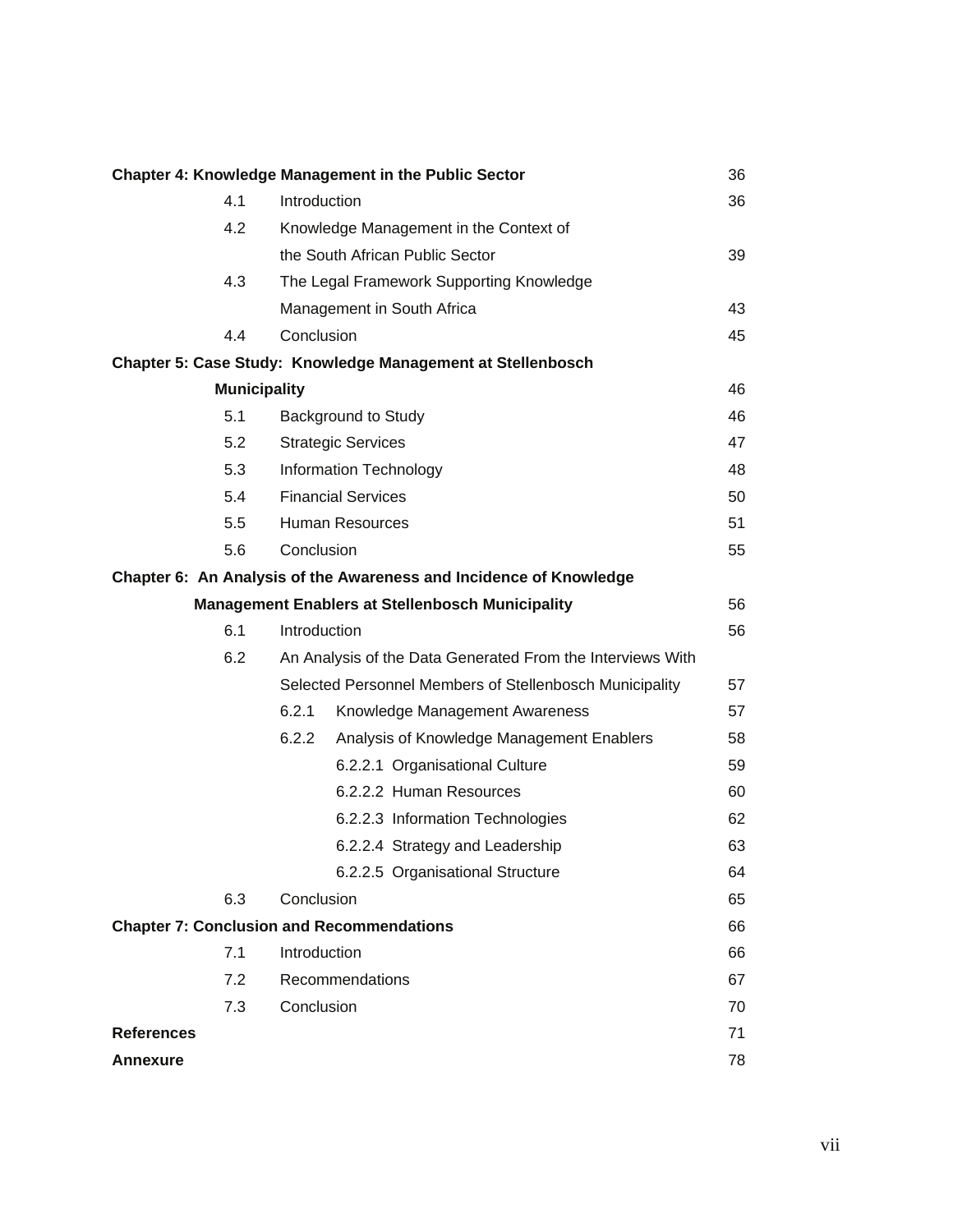# LIST OF FIGURES

| Figure 2.1: Knowledge Hierarchy                              | 10 <sup>°</sup> |
|--------------------------------------------------------------|-----------------|
| Figure 2.2: Revised Knowledge Hierarchy                      | 13              |
| <b>Figure 2.3:</b> A socially constructed model of Knowledge | 20              |
| Management                                                   |                 |
| <b>Figure 2.4:</b> A Process View of Knowledge Management    | 20              |
| Figure 2.5: A process view of Knowledge Management           | 21              |
| depicting resource utilisation in organisations              |                 |
| <b>Figure 6.1:</b> The relationship between knowledge        | 58              |
| management enablers and Organisational                       |                 |
| effectiveness                                                |                 |

in the contract of the contract of the contract of the contract of the contract of the contract of the contract of the contract of the contract of the contract of the contract of the contract of the contract of the contrac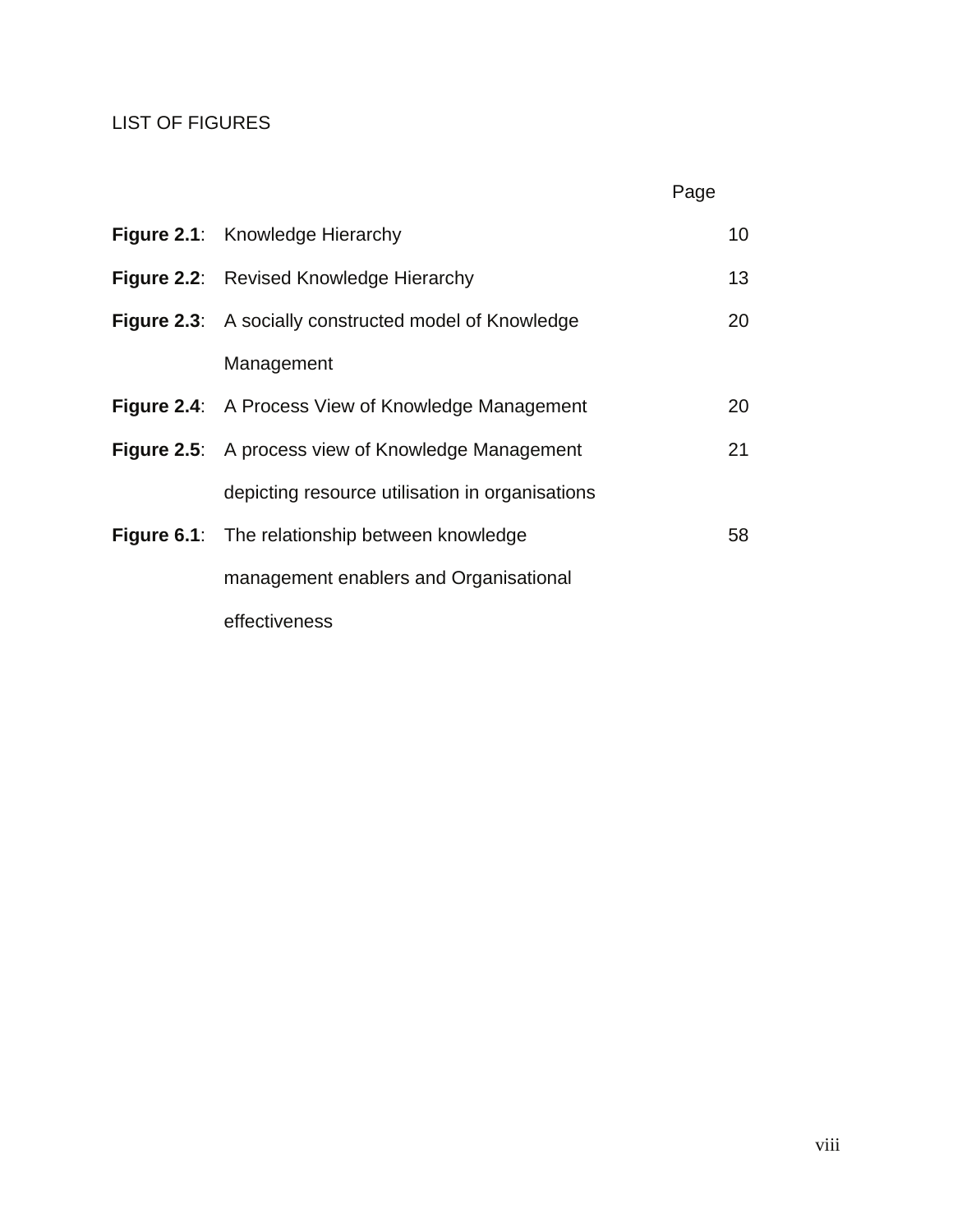# ANNEXURE

ing the contract of the contract of the contract of the Page

Interview Questions 78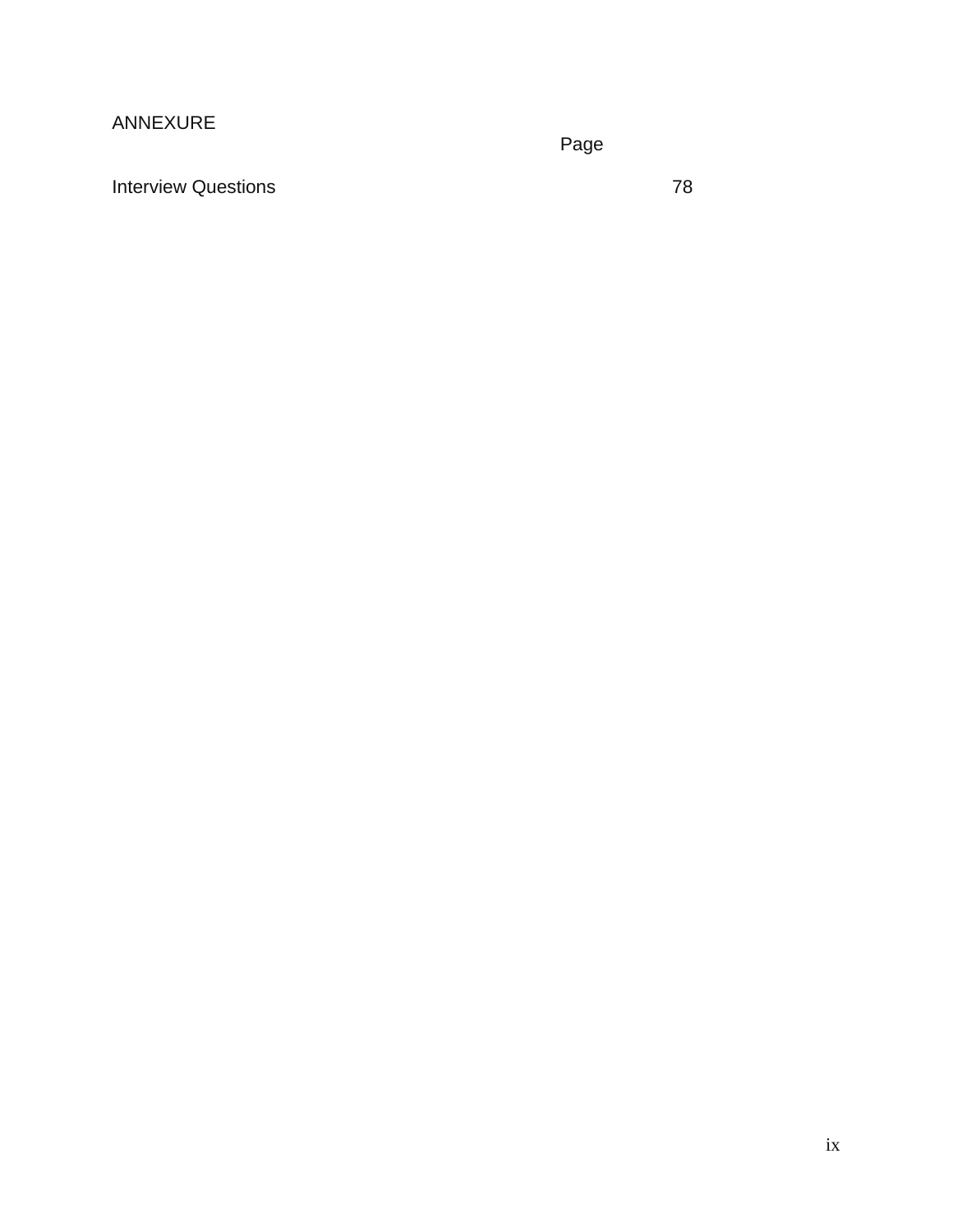### **CHAPTER 1**

#### **INTRODUCTION**

#### **1.1 BACKGROUND AND RATIONALE**

### **1.1.1 Background**

Since democratisation in South Africa in 1994 the South African Public Service has undergone a rigorous series of transformations. South Africa, like many other developing nations, has jumped on the New Public Management bandwagon by adopting a set of businesslike reforms borrowed from the private sector. These reforms were manifested in the White Paper on Transforming Public Service Delivery (Republic of South Africa, 1997), or Batho Pele, as it is commonly known. "Batho Pele" is the Sotho word meaning "people first", which implies the customer-centric nature of South Africa's service delivery reforms.

The White Paper on Transforming Public Service Delivery (Republic of South Africa, 1997) stipulates eight guiding principles for government institutions that are to be applied in their service delivery efforts. The eight Batho Pele principles include:

- There should be *consultation* with citizens so as to determine the type and quality of public services that they receive.
- *Service standards* should be set and citizens must be informed about the level and quality of services they will receive so as to make them conscious of what to anticipate.
- Citizens should be afforded equal *access* to all the services due unto them.
- Citizens should be treated with *courtesy* and *consideration.*
- Citizens must have complete and accurate *information* about the public services they are to be given.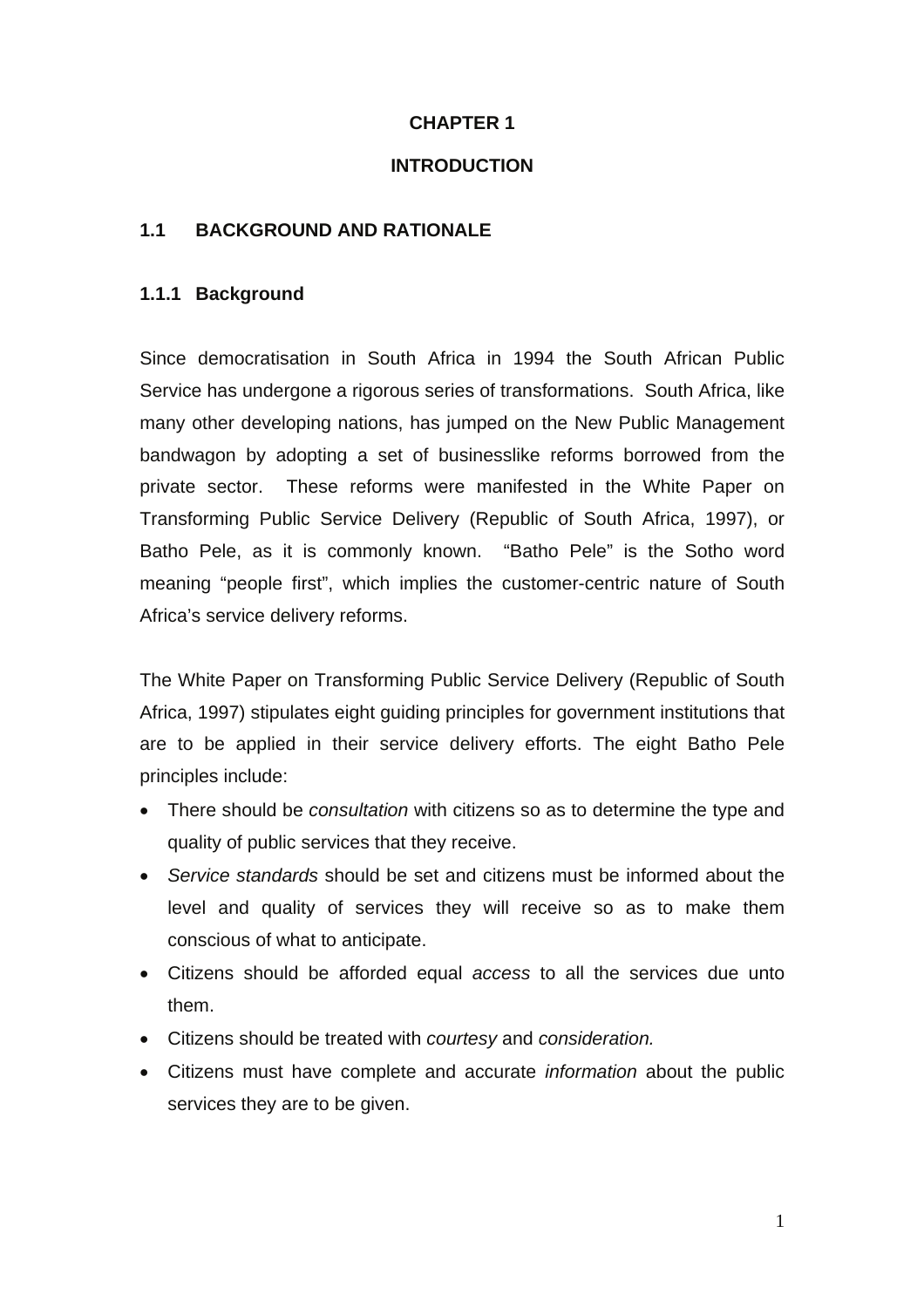- *Openness and transparency* are essential because citizens should be informed about the functioning and management of government departments.
- *Redress* is important when citizens do not get the guaranteed level of service. They must therefore be offered an apology, a full explanation, and a quick and efficient solution must be provided. Moreover, citizens' complaints must be handled in a considerate and constructive manner.
- Finally, public services must be delivered in a cost-efficient manner so as to provide citizens with value for their money.

The White Paper on Transforming Public Service Delivery (Republic of South Africa, 1997) is a well structured document that addresses all the important aspects of effectively and efficiently delivering services to citizens. However, the problem with service delivery lies with the implementation of these guidelines. Other legislation that highlights the importance of service delivery is the Constitution, Act 108 of 1996 (Republic of South Africa, 1996) and the Municipal Systems Act, No. 32 of 2000 (Republic of South Africa, 2000).

In the South African context, local governments are largely responsible for delivering quality services to the public in an efficient and effective way. In an age where knowledge and information are key strategic tools in the organisation, there is a need for local governments to adopt the role of knowledge-based organisations that thrive on the competence of knowledge workers. In order for local governments to deliver the best possible services, function effectively and operate in a milieu characterised by transparency and accountability, there is a need for local governments to implement a system of control in terms of the knowledge present within their organisations.

This can be achieved by implementing a knowledge management system. Knowledge management is a well-founded management approach that has been successfully applied across the corporate sector. Knowledge management involves methodically creating, preserving and making available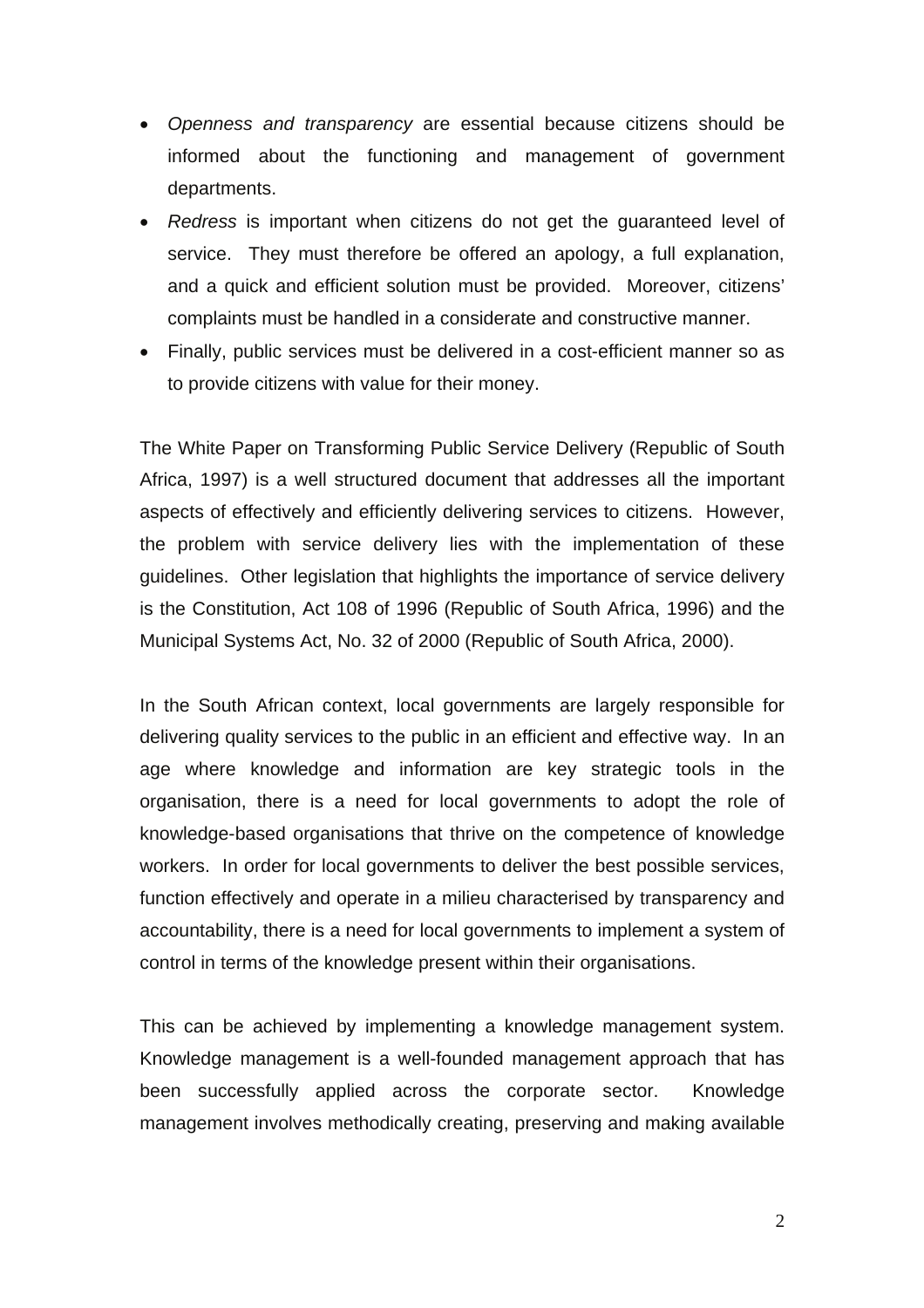the extensive knowledge that is present in organisations (Fowler and Pryke, 2003:254).

### **1.1.2 Rationale**

Although a considerable amount of literature about the importance of knowledge management in the organisational context currently exists, these writings all focus on the role of knowledge management in the corporate world and very few writers have actually delved into the role of knowledge management in the public sector and specifically at local government level.

Within the sphere of government, not many studies have been conducted regarding knowledge management. However, the pressing demands of society in terms of quality services to be delivered efficiently and effectively call for the adoption of new processes within municipalities. As proven in the corporate sector, knowledge management as a process offers significant opportunities for innovation and change within government organisations so as to improve functionality and quality of outputs.

# **1.2 RESEARCH PROBLEMS AND OBJECTIVES**

In the current information age and knowledge economy it is becoming increasingly necessary for organisations to generate and utilise knowledge to obtain a competitive advantage and function efficiently. Although the notion of obtaining a competitive advantage is not necessarily relevant to the public sector, the process of knowledge management has significant implications for the public sector as well. One of the implications is that organisations should be strategically aligned to provide better services to their clients by gaining a better understanding of their clients (Fowler and Pryke, 2003:254). This is especially important for the public sector in terms of service delivery. More specifically, this applies to municipalities who are largely responsible for service provision to the public.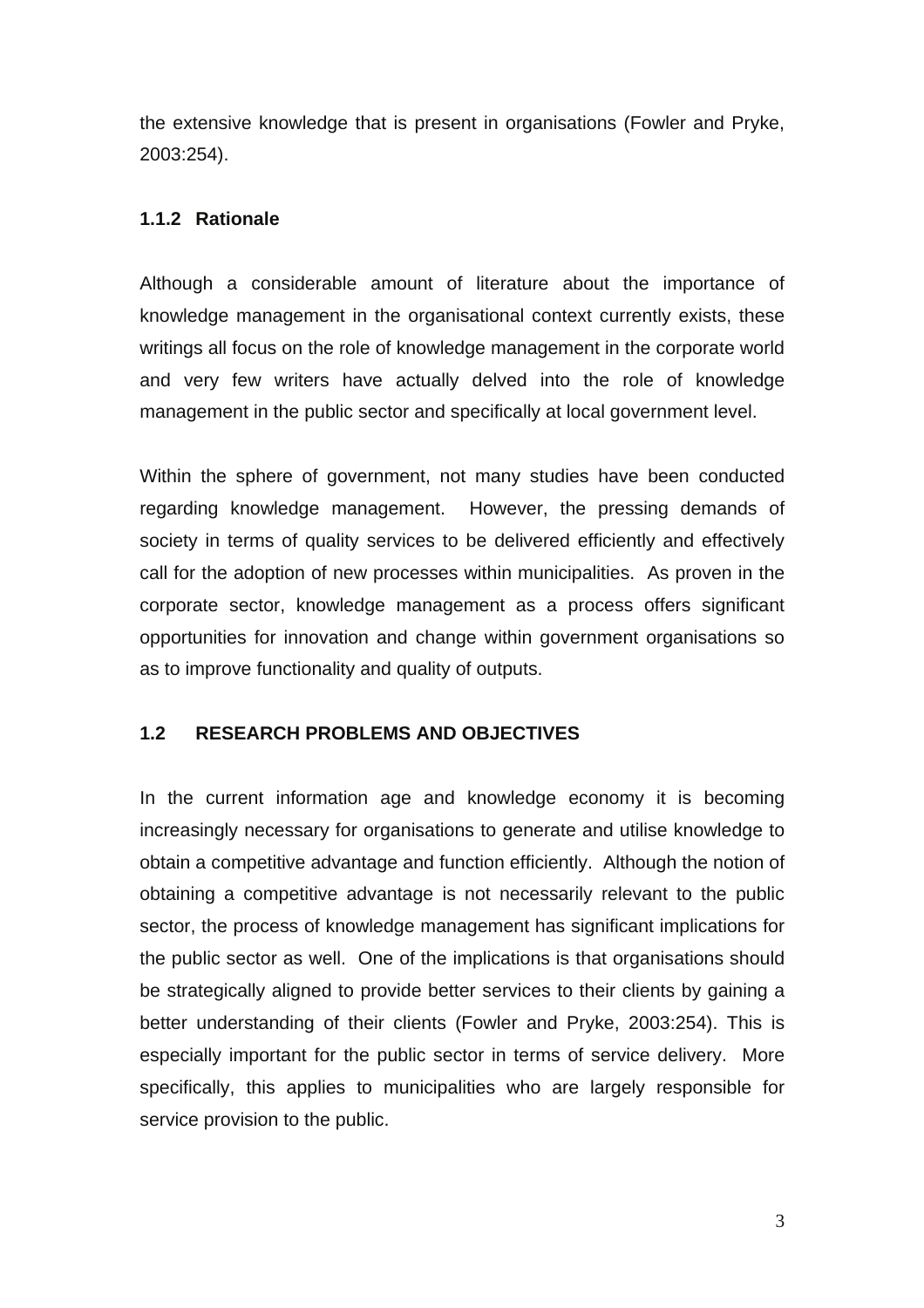Although South African local governments are subjected to service delivery conditions in terms of detailed legislation in the Municipal Systems Act, No. 32 of 2000, the Batho Pele principles and their respective performance management indicators as stipulated in each municipality's integrated development plan (IDP) document, there are still significant problems regarding the implementation of these requirements.

Given this background, this study proposed to investigate the following:

The extent to which local governments in South Africa demonstrate readiness for implementing knowledge management practices in their organisations through the assessment of knowledge management enablers present in organisations.

The objectives of the research were therefore to:

- Investigate if there is an awareness of knowledge management within the organisation.
	- o This objective sought to identify if the key stakeholders are familiar with knowledge management as a concept and if they are alert to what knowledge management processes and systems are present in their organisation.
- Determine if there is a culture of knowledge sharing present in the organisation.
	- o This objective aimed to determine how widespread knowledge sharing is in the organisation and how employees experience this practice of sharing.
- Establish if the organisational structure and strategy are conducive to knowledge sharing.
	- o This objective aimed to establish whether or not the horizontal and vertical organisation configuration has an impact on how knowledge is disseminated in the organisation. Furthermore, the objective sought to determine whether the organisation's strategy and internal policies enable knowledge management.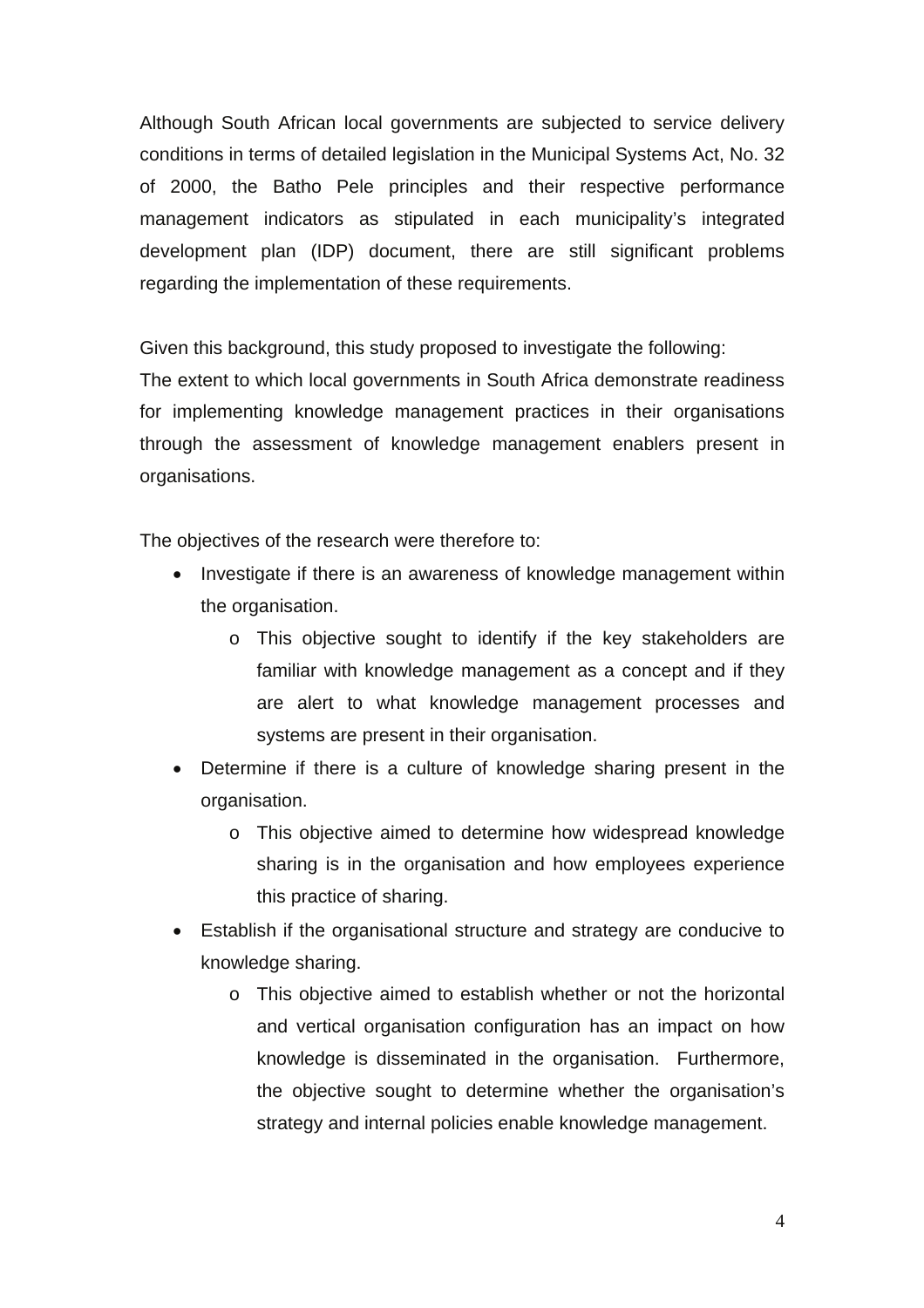• Explore whether the appropriate technological and human resources are available to facilitate effective knowledge management.

Thus, the aim of this research was to establish and illustrate the value of knowledge management for local governments and to determine how geared up local government institutions are to adopt knowledge management practices in their organisations.

# **1.3 RESEARCH DESIGN**

For the purposes of this study the research design comprised a case study design. According to Welman, Kruger and Mitchell (2006:193) when case studies are used "we are directed towards understanding the uniqueness and the idiosyncrasy of a particular case in all its complexity". This approach involved an extensive literature review and empirical field research. The research design entailed the collection of data through an extensive literature review, which was followed by a series of interviews with key role players at Stellenbosch Municipality.

Interviews were conducted to attain primary qualitative data focusing on the understanding, awareness, opinions and perceptions of employees regarding knowledge management and to evaluate the incidence of knowledge management enablers, namely information technologies, human resources, culture, strategy and leadership, and organisational structure.

# **1.4 RESEARCH METHODOLOGY**

The methodology followed for the purposes of this research was qualitative in nature. The study comprised extensive desktop research along with a comparative literature study of relevant material. In addition, the study included a case study based on the Stellenbosch Municipality to determine the extent and state of knowledge management practices and systems in the organisation. The study focused on the Corporate Services, Strategic Services and Financial Services directorates of Stellenbosch Municipality.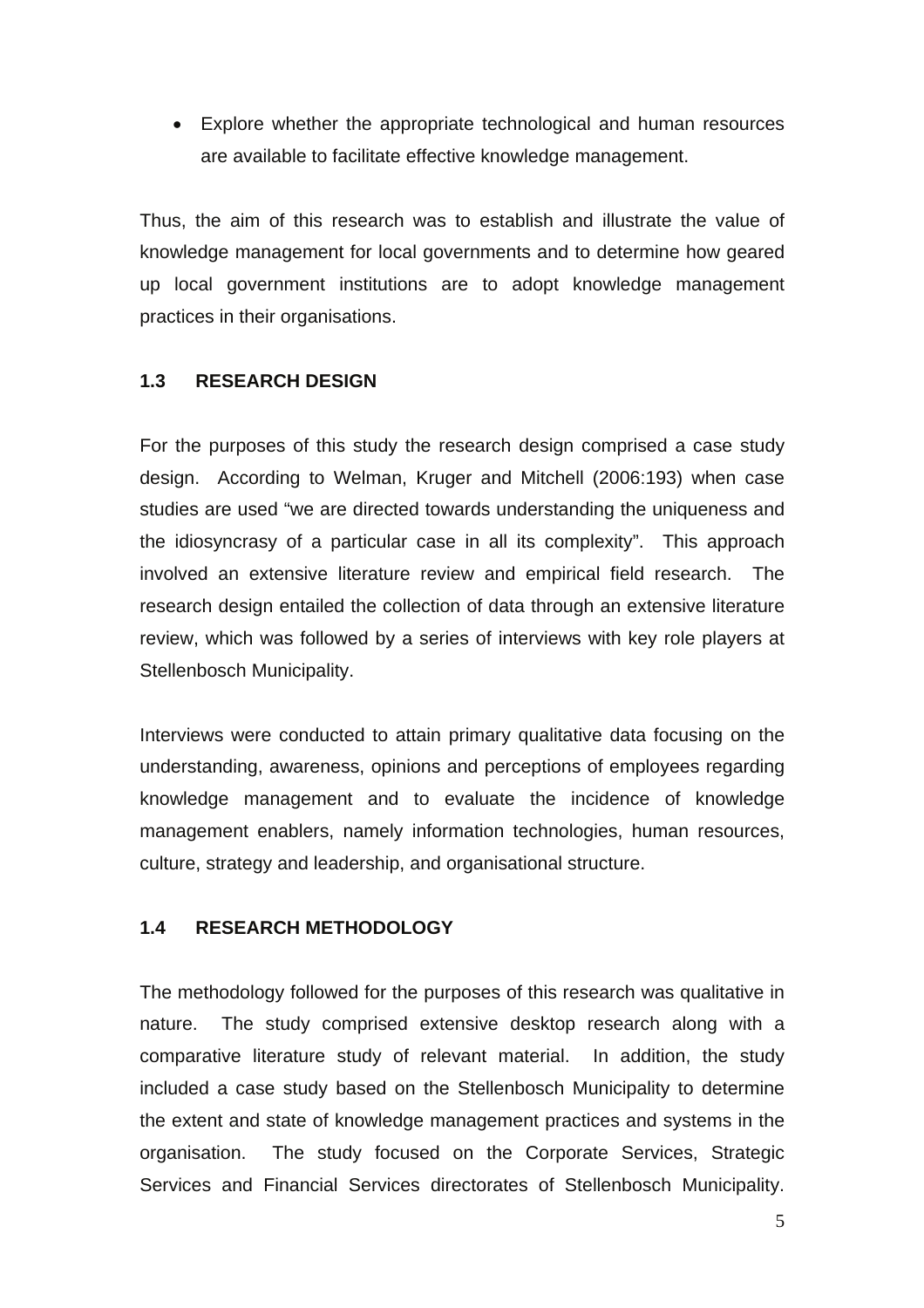The Corporate Services directorate was selected as it houses both the human resources and information technology departments. Human resources and information technology have been identified as enablers of knowledge management. The Strategic Services directorate was selected because it is responsible for the drafting of the organisation's Integrated Development Plan which is a framework depicting the organisation's mission and strategy. An organisation's strategy is yet another enabler of knowledge management. The Financial Services directorate was selected due to their function of drafting the organisation's budget which is directly linked to the strategy. Furthermore, the financial services directorate was selected because of the close reliance of both the human resources and the information technology departments on budgetary allocations regarding personnel and ICT infrastructure. Given the nature of the study, the sampling procedure followed was purposive. According to Schutt (2006:155) purposive sampling may be used to study an entire population of a specific group or a subset of a population. Additionally purposive sampling can serve as a "key informant survey" that can be used to identify those persons who are for the most part informed about the topic being studied (Schutt, 2006:155). According to Schutt (2006:156) purposive sampling is valuable when doing a case study on an organisation, a community or any well-defined and reasonably restricted group.

The case study, which was a source of primary data, focused on:

- Identifying the key knowledge management areas in the municipality
- Where knowledge in the organisation is captured
- Who is responsible for capturing knowledge
- By whom and how knowledge is utilised, processed and disseminated
- How financial, human and technological resources are employed to facilitate knowledge creation, processing, utilisation and dissemination.

This data was attained by means of interviews with municipal personnel present in selected departments in the organisation. Interviews as a data collection method provide researchers with the opportunity to elucidate their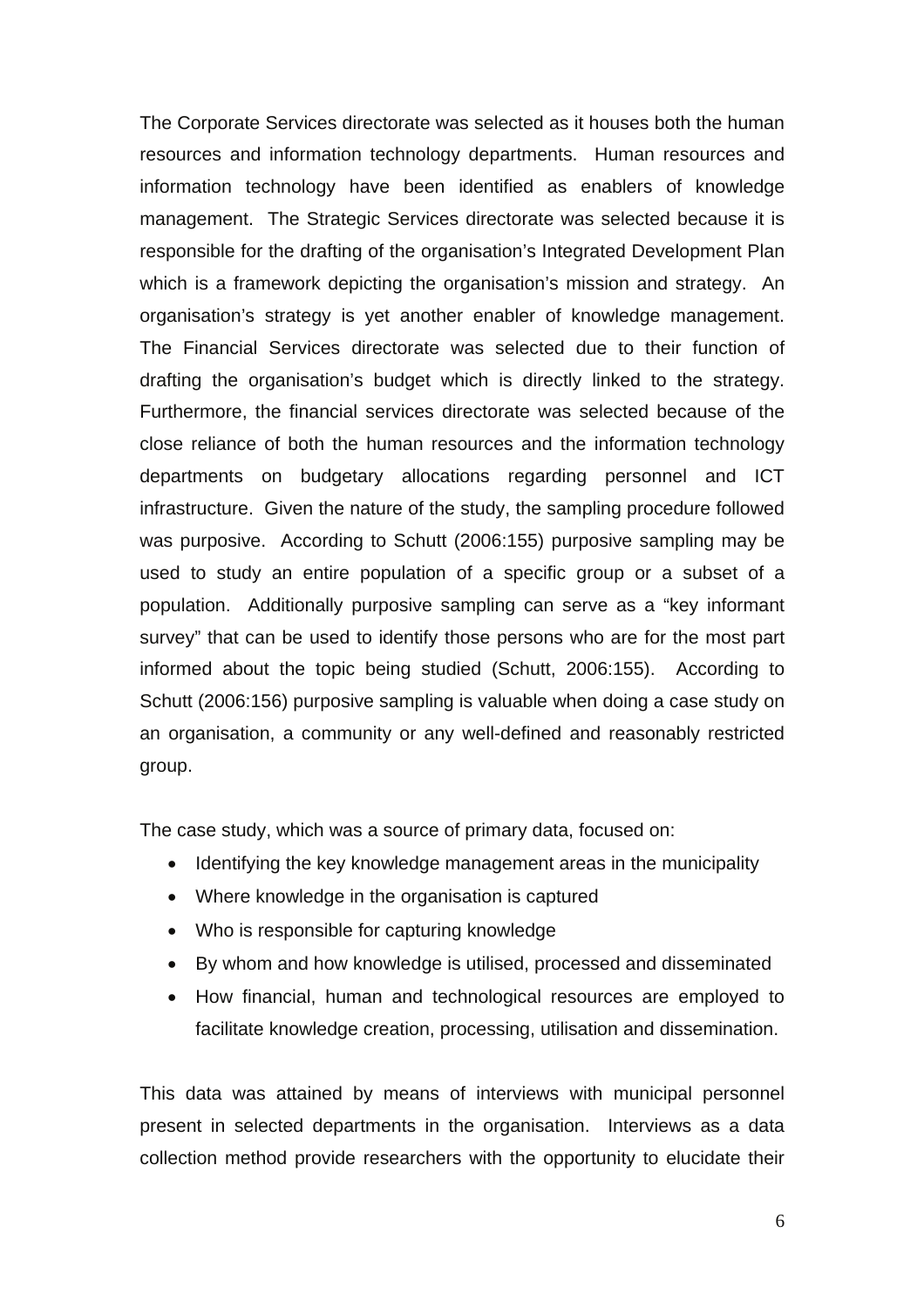questions to the interviewee (Brynard and Hanekom, 1997:32). The interviews were conducted on a one-one basis with organisational members selected on the basis of their position in the organisation as well as in the department in which they work. Effective knowledge management requires integration and coordination among various departments in an organisation. For this reason it was necessary to conduct interviews with the management in each of the selected directorates.

Interviewees were selected mainly from the following groups:

- Senior managers across the selected departments within the municipality
- Managers within the Information technology, human resources, integrated development planning and finance departments.

The interview questionnaire used for the purposes of this study was semistructured and comprised mostly open-ended questions. This type of interview was selected as it is flexible and allows the interviewees to express their own opinions and thus provide the interviewer with additional relevant information. The interview questions were all related to the knowledge management enablers identified in the literature review. The questions were divided into 5 broad categories, namely; culture and strategy, structure, human resources, information and communication technologies, and general questions on knowledge management. The questions used in the interview were derived from information gathered whilst conducting the literature review.

The interviews were conducted and broadly covered questions to determine the following:

- Is there an understanding and awareness of knowledge management?
- Who or what are the main links to the organisation's knowledge management strategy (the people, financial resources, other resources)?
- What technology is available to facilitate knowledge management?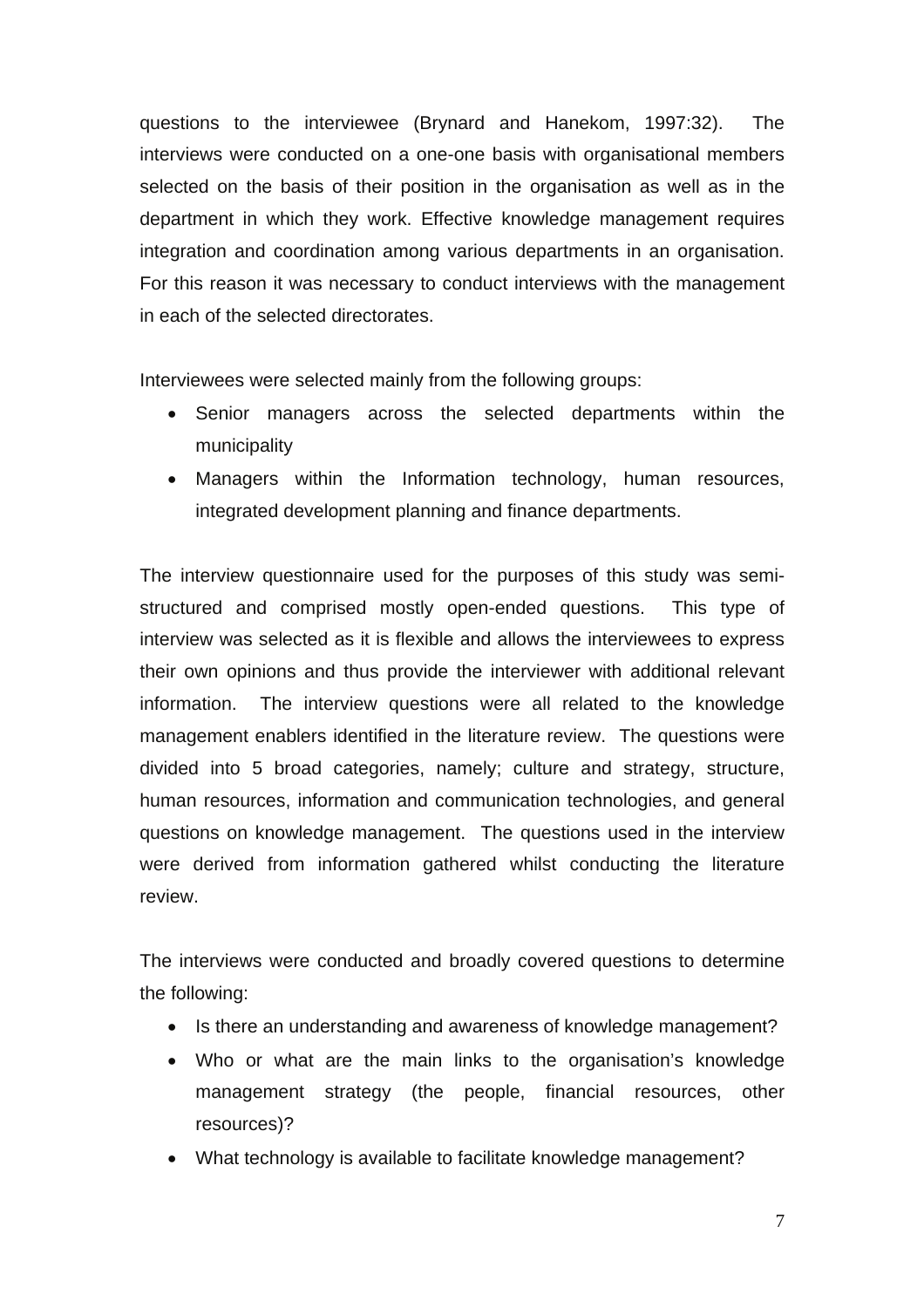- What is the capacity to utilise the technology?
- What formal and informal networks exist to aid knowledge management?
- Are there frustrations in terms of gaining access to information?
- Is there a willingness to freely transmit and share information among employees?

Brynard and Hanekom (1997:48) argue that throughout the process of data collection, the researcher is involved in what they call a "preliminary analysis of the data". Therefore, with regard to this study, a thorough data analysis was commenced by categorising the data obtained from the interview process into like groups. A comparative analysis was then conducted on the data in the various groups to identify commonalities and differences in the responses generated from the interviews. Finally, the data generated from the case studies was evaluated on the basis of the theories and models identified in the literature review in order to draw the necessary conclusions and make suitable recommendations.

# **1.5 CHAPTER OUTLINE**

The study comprises seven chapters. An overview of each chapter is provided below so as to guide the reader to understand the reasoning and flow of the content.

Chapter 1 is an introductory chapter which provides some background to the study. The purpose of the chapter is to explain the rationale and objectives of the study and to elucidate the methodology of the research.

Chapter 2 seeks to introduce to the reader the nature of knowledge management. An extensive review of available literature illustrates what knowledge management is, what the advantages of knowledge management are, and what theories and models of knowledge management exist.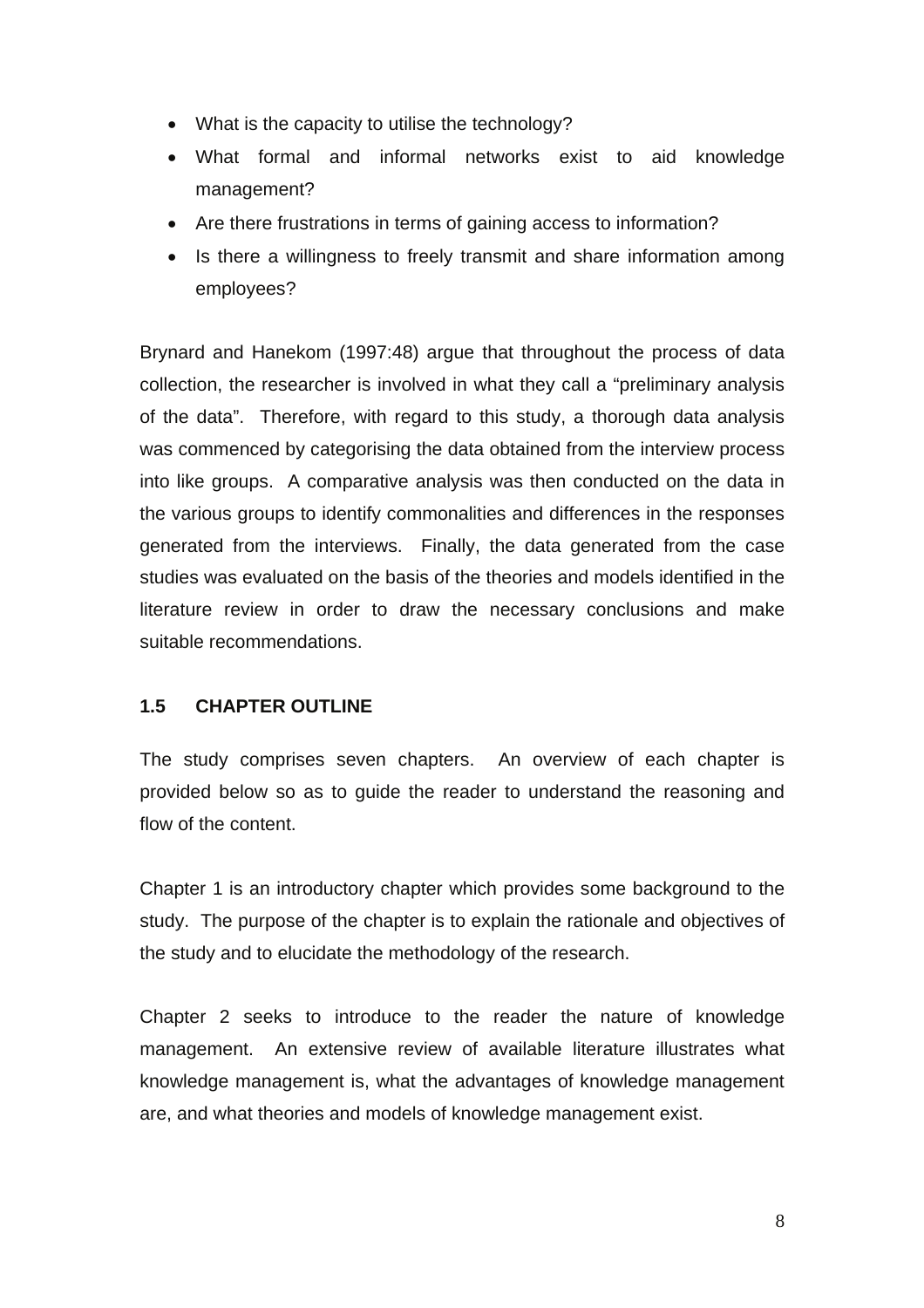Chapter 3 provides an overview of knowledge management in the organisational context. It also discusses in detail each of the organisational elements that have been identified as knowledge management enablers.

Chapter 4 is a review of the implementation of knowledge management in public sector organisations. It also looks at the relevant legislation pertaining to knowledge management.

Chapter 5 is a case study of Stellenbosch Municipality based on a series of interviews to assess the general awareness of knowledge management and the occurrence and development of knowledge management enablers in the municipality.

Chapter 6 is an analysis of the data obtained from the interviews in light of the knowledge management enablers.

Chapter 7 is a concluding chapter where specific recommendations are given.

# **1.6 CONCLUSION**

This introductory chapter provided the necessary background information to the study, including the rationale, the research objectives, the research problem, the research design and methodology.

Furthermore, an overview and short description was given of the chapters that are to follow. The next chapter will introduce the reader to knowledge management by describing its nature and how it is practically applied and represented.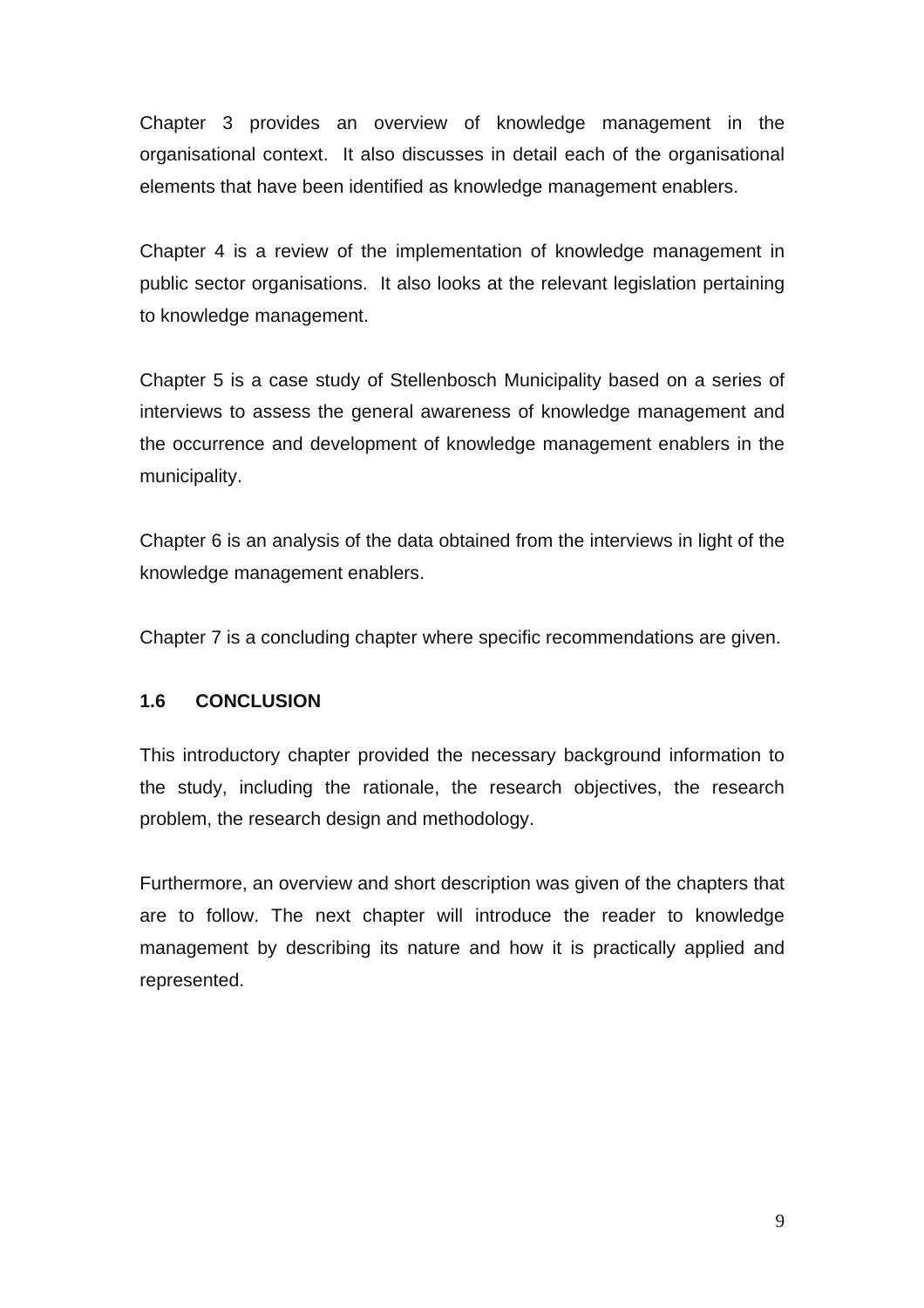# **CHAPTER 2**

#### **THE NATURE OF KNOWLEDGE MANAGEMENT**

#### **2.1 INTRODUCTION**

The world is progressively moving from what was known as the "information age" to an age of knowledge, primarily characterised by knowledge, which is considered a major facet of human life. Individuals and organisations are beginning to recognise knowledge as the key to innovation and attaining a competitive advantage (Syed-Ikhsan and Rowland, 2004a:238). Consequently, the acknowledgement of the importance of knowledge has given rise to the concept of knowledge management.

Knowledge management as a concept and its practical application may be considered in a number of ways. In order to grasp what knowledge management constitutes it is firstly necessary to look at what knowledge is and how it is derived. In this respect it is useful to consider the following knowledge hierarchy illustrated and explained in Figure 2.1 below.





The knowledge hierarchy is widely used to conceptualise knowledge. The hierarchy represents the common notion of knowledge development in which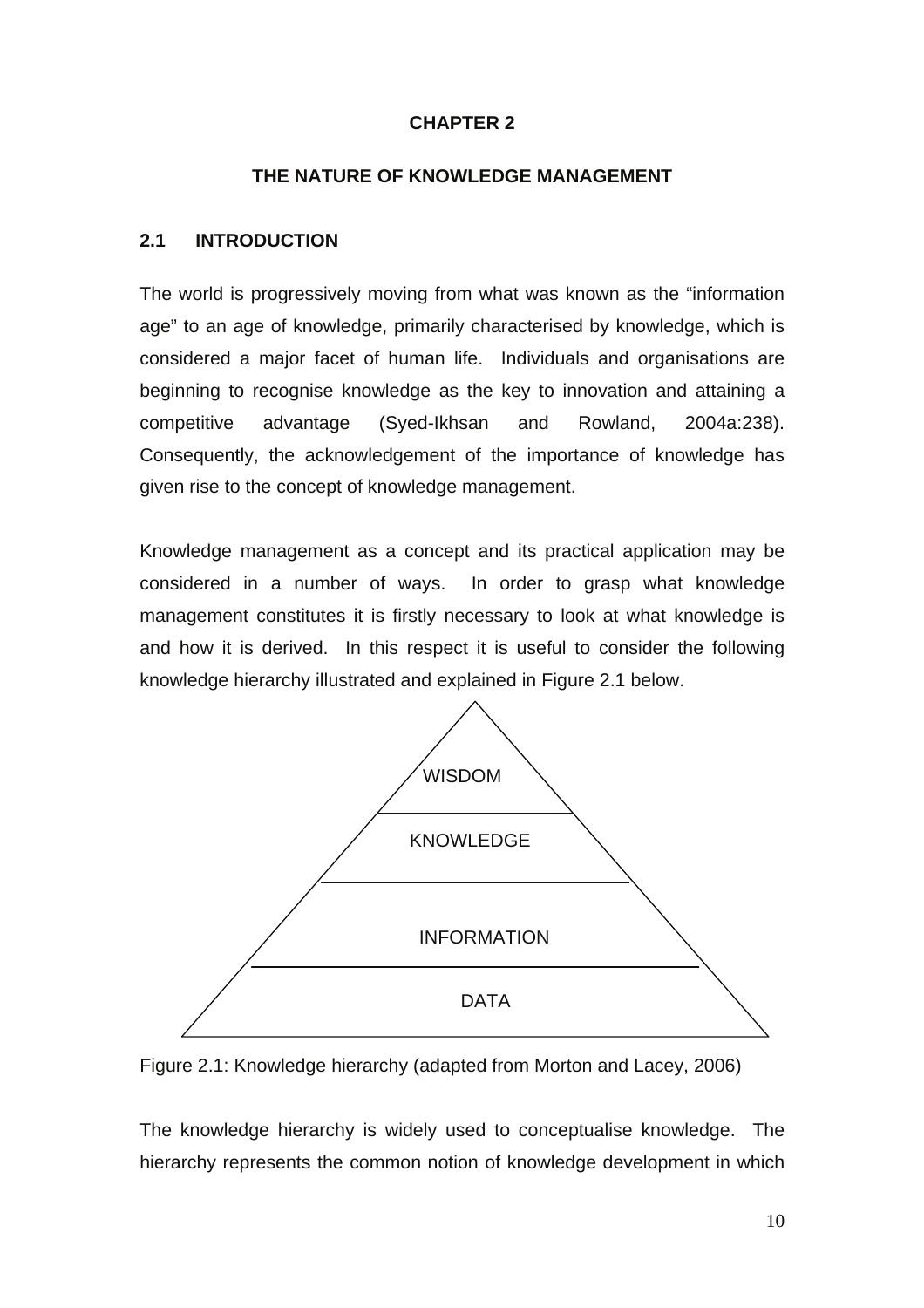data is converted into information and information is converted to knowledge, which eventually develops into wisdom (Hicks, Dattero and Galup, 2007:7). As depicted in Figure 2.1 above, each phase of the hierarchy is dependent on the phase below it. At the bottom of the knowledge hierarchy we find data, which is followed by information, which is consequently followed by knowledge and the top of the hierarchy constitutes wisdom.

The first phase of the hierarchy is data, which refers to raw or distinct facts that have not been processed. Within the organisational context, one can surmise that data or facts in their basic form have little value for managers in an organisation.

The second phase of the hierarchy is information. When data is processed and structured it becomes information. Information can thus be explained as data that has a function and significance and that has been placed in context (Hicks, Dattero and Galup, 2007:6). Therefore, within the organisational context, this structured data is useful for the purpose of analysis and problem solving.

The third phase of the hierarchy constitutes knowledge, which builds on information. Thus knowledge refers to "applied information", meaning that it is the outcome of information that has been processed (Minnaar and Bekker, 2005:106). Knowledge is of greater significance as it is derived from experts and is based on expert experience. It therefore demands a higher comprehension compared to information (Lehaney, Clarke, Coakes and Jack, 2004:16). Knowledge comes about as a result of social interaction between individuals and organisations, and according to Nonaka, Toyama and Konno (2000:42) it is "context-specific" as it is dependent on a definite period and space. If knowledge is not put into context and combined with an understanding of how to utilise it, it is merely information (Hicks, Dattero and Galup, 2007:6).

When referring to knowledge it is necessary to draw a distinction between two types of knowledge; namely tacit knowledge and explicit knowledge. Explicit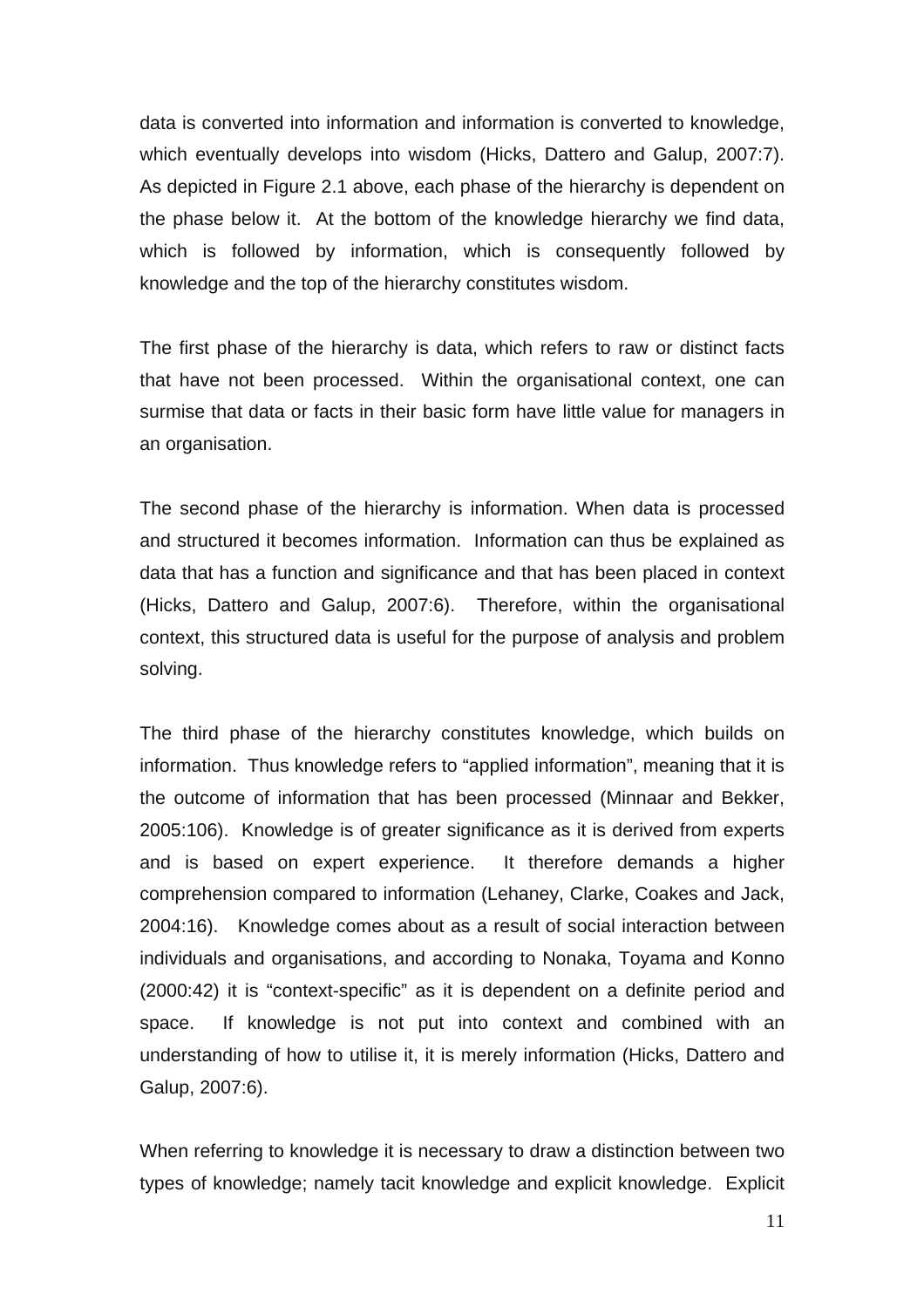knowledge refers to that knowledge which is readily available, documented and can be easily disseminated, whereas tacit knowledge refers to internalised knowledge encompassing the expertise, skills, understanding and experience within the organisation. When tacit knowledge is referred to, it must be remembered that individuals are the primary stores of knowledge (Mostert and Snyman, 2007:4).

The fourth phase of the hierarchy constitutes wisdom. Wisdom, according to Lundvall and Nielsen (2007:210), is assumed to create a better understanding and an ethical basis for action.

Given the elementary nature of the knowledge hierarchy, it has a number of shortcomings as it does not distinguish between two key components of knowledge, namely; explicit and tacit knowledge. Furthermore, in addition to the above omission of explicit and tacit knowledge, the knowledge hierarchy also fails to indicate certain behavioural aspects of knowledge and does not include aspects such as the distinction between individual and organisational knowledge and organisational learning (Hicks, Dattero and Galup, 2007:8). Bearing in mind the shortcomings of the knowledge hierarchy, it still serves as a useful tool for describing what knowledge is and how it differs from data and information.

For that reason, Taylor (2007:21) devised a revised knowledge hierarchy suited to the organisational environment (Fig. 2.2). The revised hierarchy draws a distinction between records, which essentially entails data, information and knowledge. Depending on the specific organisation, knowledge, which forms the base of the hierarchy, will usually require people management at an individual level as opposed to records which are managed on a corporate basis (Taylor, 2007:19).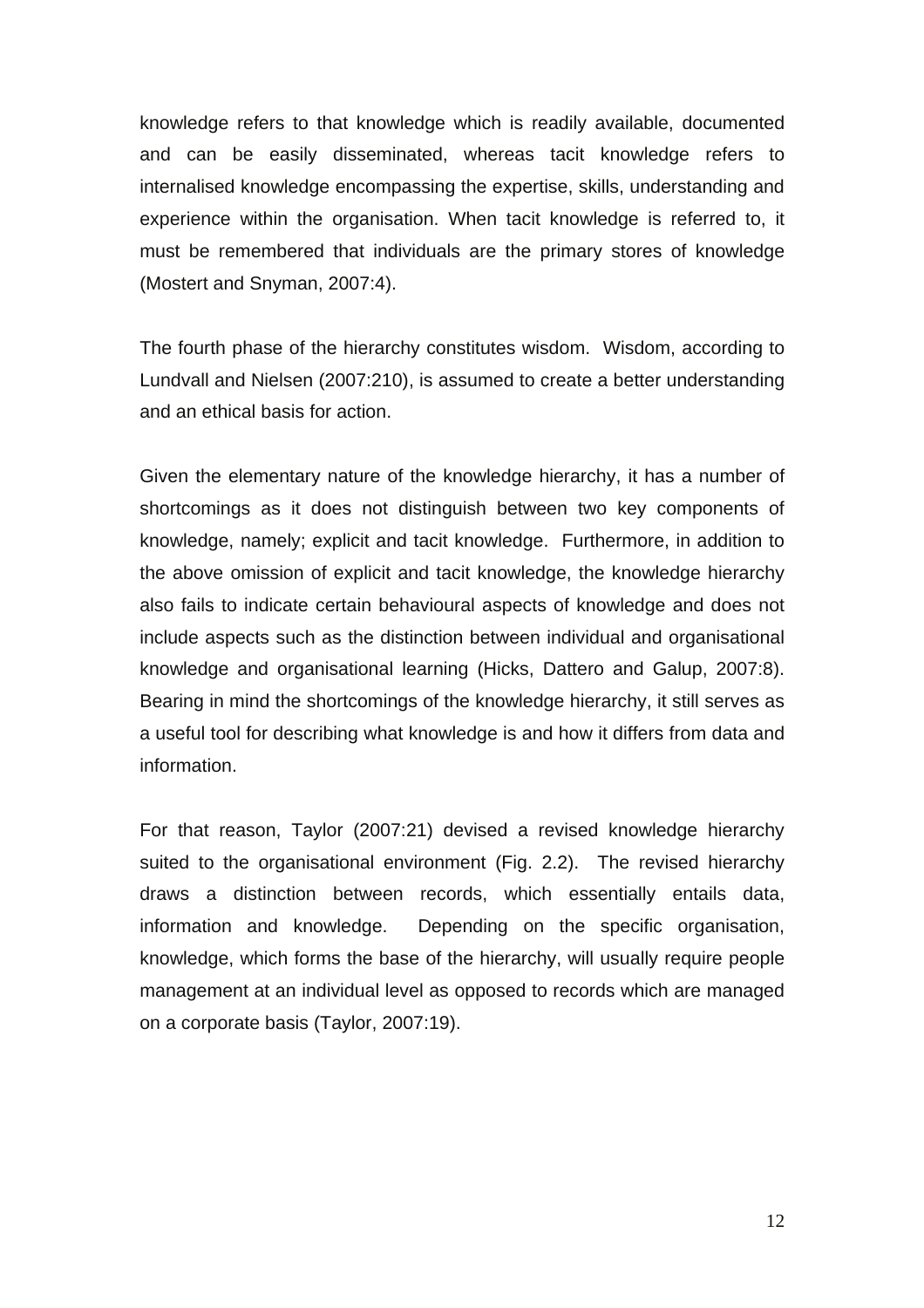

Figure 2. 2: Revised Knowledge Hierarchy (Taylor, 2007:21)

The revised hierarchy provides better insight as to where knowledge in an organisation can be found and how to identify it. What can be deduced from this model is that the utilisation of information and records is dependent on an individual's knowledge and skills. Knowledge is the primary element of any business process because a tangible deliverable cannot come to pass without adequate knowledge (Taylor, 2007:20). Thus it is essential to recognise what knowledge is required to progress towards creating the information and records which invariably reveal that a business process has been concluded (Taylor, 2007:20).

### **2.2 DEFINING KNOWLEDGE MANAGEMENT**

Given this background it is now possible to define knowledge management (KM). Liebowitz (1999:6) defines knowledge management as "the formalization of and access to experience, knowledge, and expertise that create new capabilities, enable superior performance, encourage innovation, and enhance customer value".According to Fowler and Pryke (2003:254) knowledge management involves methodically creating, maintaining and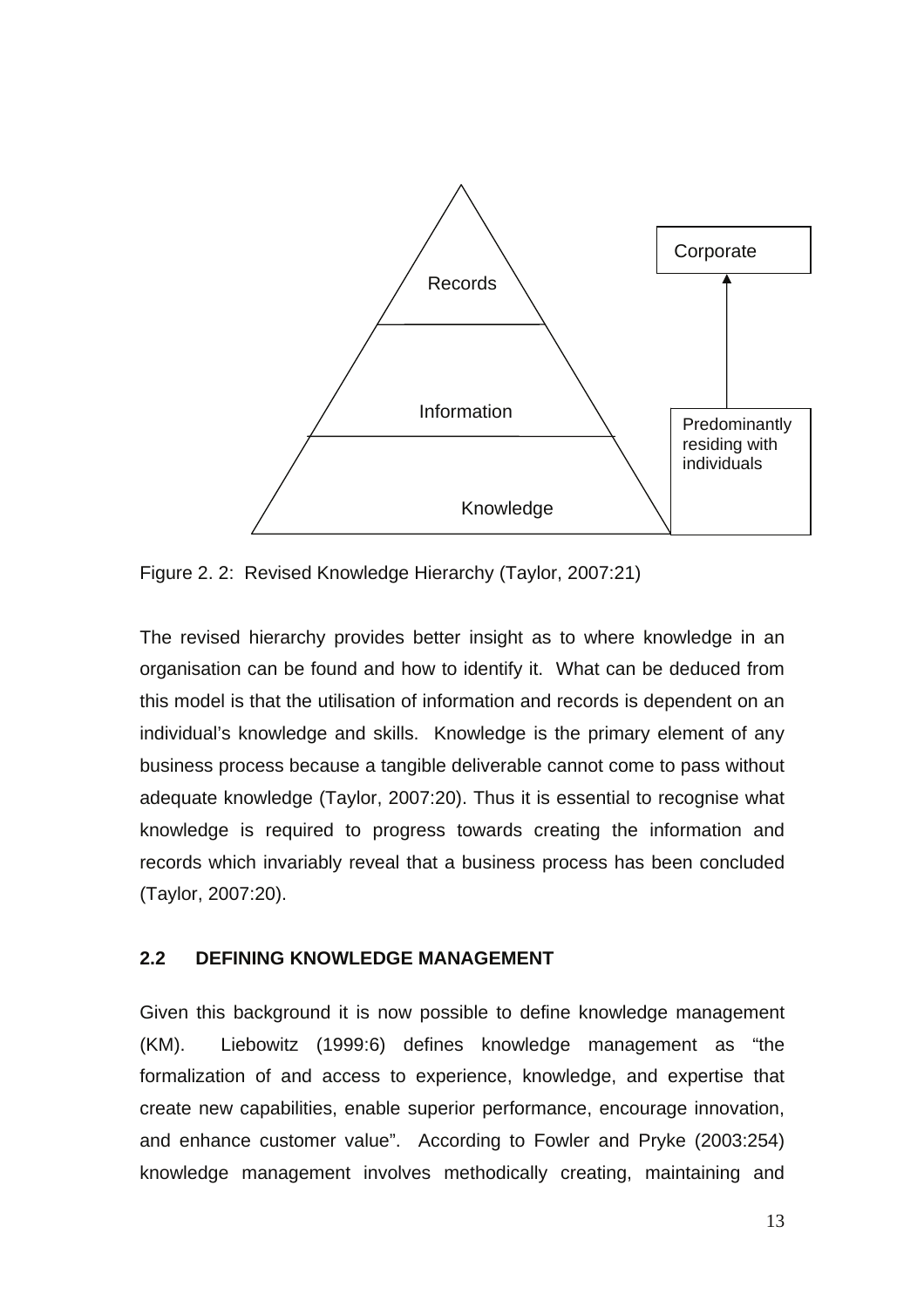allowing access to the extensive knowledge repositories within an organisation, thus allowing organisations to be better suited to deliver customer services due to a greater understanding of the organisation's internal processes and functioning. These organisations are therefore able to develop and preserve the inherent knowledge of their employees which in turn may be used to facilitate innovation and service provision (Fowler and Pryke, 2003:254).

Knowledge management as a business philosophy has proven to be very successful within the private sector. However, to appreciate the value of knowledge management it is essential that a number of fundamental principles regarding the role of knowledge in the organisation is understood. Milner (2000:2) identifies the following principles as central to understanding the role of information – and specifically knowledge – in the organisation:

- Within the organisational context it is crucial that the process of generating data is understood.
- Collecting and organising data to make it useful and valuable must then become the main concern.
- Data is then converted to information by means of diffusion and analysis.
- Information, when suitably applied, contributes to the processes of knowledge creation and decision making.
- The process of transforming data to information to knowledge gives rise to what can be termed "organisational wisdom" which can be explained as the development of learning in the organisation which allows it to grow productively.

#### **2.3 THE KNOWLEDGE MANAGEMENT PROCESS**

Knowledge management is a process involving a number of steps and procedures. McAdam and Reid (2000) point out that although various representations exist that depict the knowledge management process, the most common steps in the knowledge management process constitute the following activities: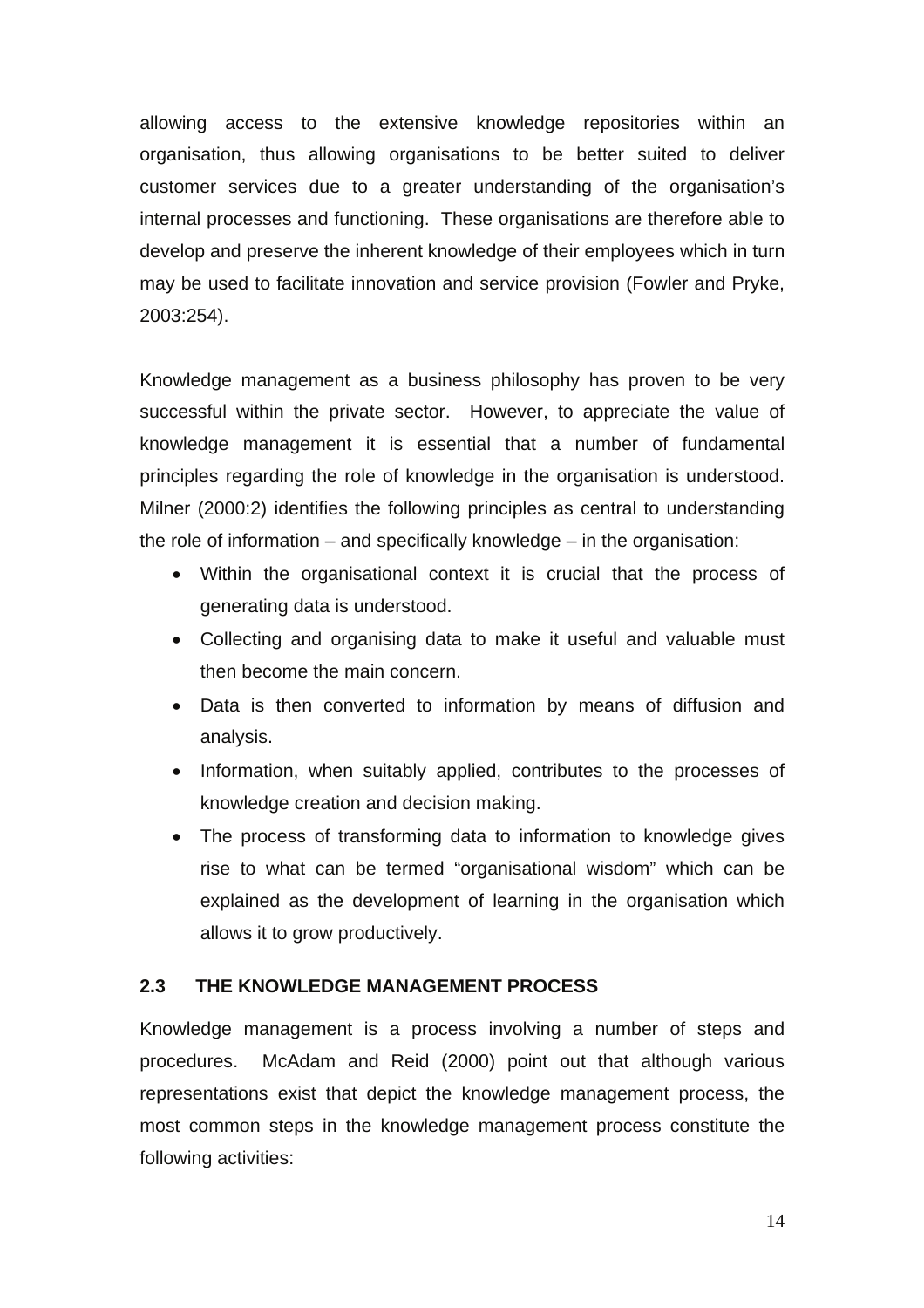- knowledge generation
- knowledge embodiment
- dissemination (knowledge sharing)
- knowledge utilisation.

As mentioned before, there are two expressions of knowledge, namely explicit (codified) knowledge and tacit knowledge. The latter, according to Nonaka (1994:16), is a constant act of "knowing" and is a core element in the generation of new knowledge. At the most basic level, knowledge is generated by individuals who comprise an organisation; the organisation merely provides a platform and supports knowledge generation by individuals (Nonaka, 1994:17). Thus, Nonaka (1994:17) states that knowledge generation within an organisation must be understood as a process that augments individually created knowledge and embodies that knowledge as part of the organisation.

Furthermore, Nonaka (1994:17) emphasises that the possible input of informal groups such as suppliers and customers in organisational knowledge should be linked to the organisational structure and strategic development, as this new knowledge could be associated with more beneficial organisational processes.

Knowledge embodiment as a step in the knowledge management process refers to the application or the physical enactment of organisational processes in which organisational knowledge is entrenched and therefore includes a range of activities in the organisation stemming from both explicit and tacit knowledge (Mostert and Snyman, 2007:12). According to Syed-Ikhsan and Rowland (2004b:95), two steps of the knowledge management process, namely knowledge generation and knowledge sharing in an organisation, are crucial to remain competitive and to attain success. Sharing knowledge requires one to have knowledge and to know where to acquire knowledge. To achieve this it is necessary for an organisation to manage its knowledge, since knowledge management presents a means to improve and make the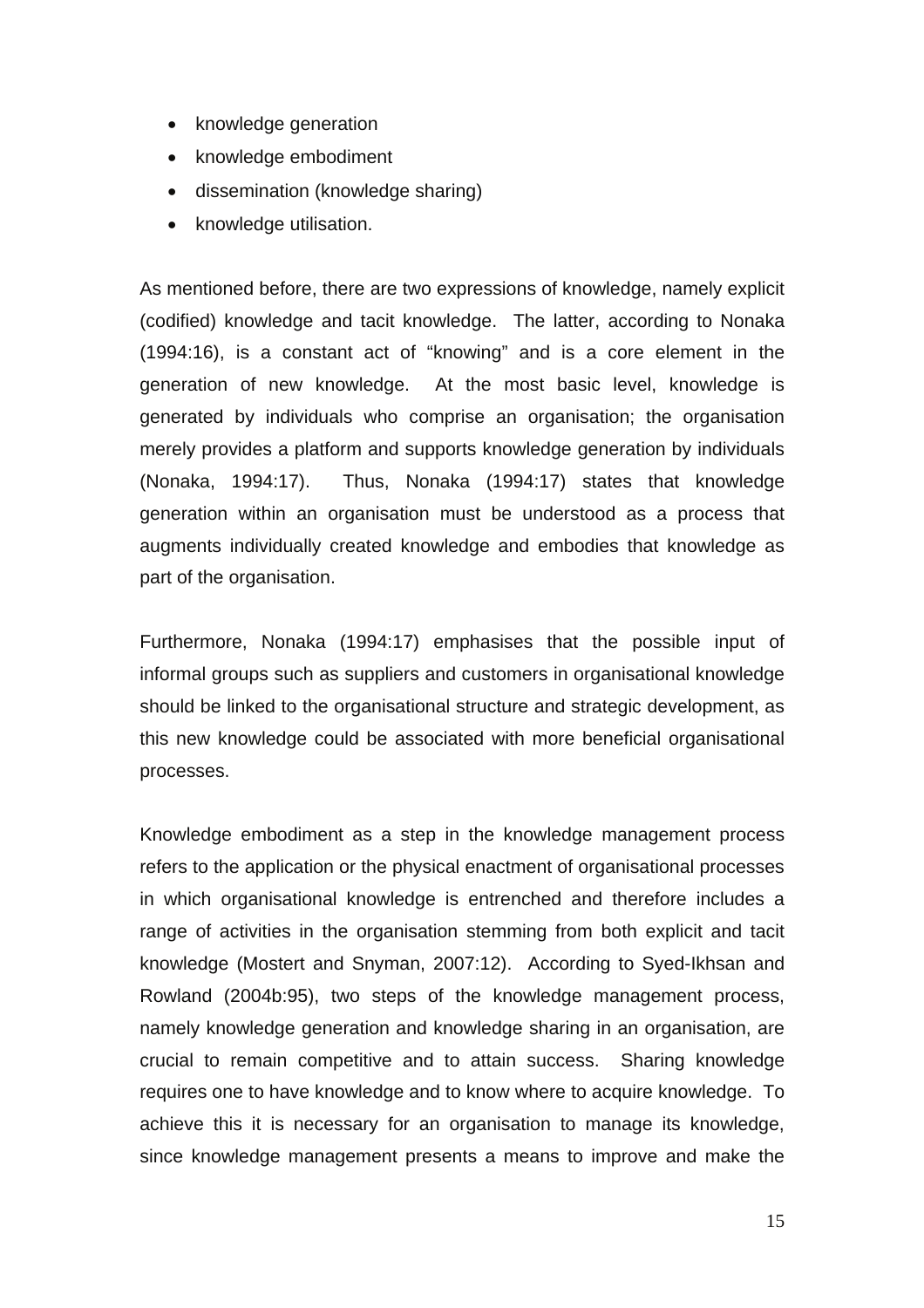process of creating, sharing, disseminating and comprehending organisational knowledge simpler (Hicks, Dattero and Galup, 2007:6). Through knowledge sharing and transfer an organisation benefits in various ways:

- time and cost savings
- more responsive decision making
- facilitation of the orientation of new personnel
- promotion of knowledge utilisation and cooperation
- collection of knowledge for utilisation by the organisation
- promotion of a culture of trust
- promotion of the transfer of "best practice"
- encouragement of product , service and systems innovation
- impact on organisational outcomes

(Kermally, 2002:58).

Knowledge sharing can itself be characterised as a process for purposely transforming work experience into shared or common knowledge. Therefore, to achieve knowledge sharing, activities need to decisively capture knowledge and promote its shift to and reuse by other parties (Trudell, 2006:27). Furthermore, Trudell (2006: 28) states that knowledge sharing is a means by which to attain organisational objectives and that over time it can lead to obtaining a competitive advantage, improved operations and ultimately customer satisfaction.

With regard to the final step of the knowledge management process, knowledge utilisation, Mostert and Snyman (2007:11) contend that knowledge utilisation allows an organisation to understand information or scenarios presented by the organisation's internal or external milieu. Based on the distinction made between tacit and explicit knowledge, Brown and Duguid (2001:204) comparatively draw a distinction between what can be termed as "know how" and "know that". The latter type of knowledge, which largely comprises theory, is of little use on its own even though it is explicit and fluid. In order for "know that" to be useful and practical, it is necessary to have "know how", which can be compared to tacit knowledge (Brown and Duguid, 2001:204). Thus, the concept of communities of practice gains significance in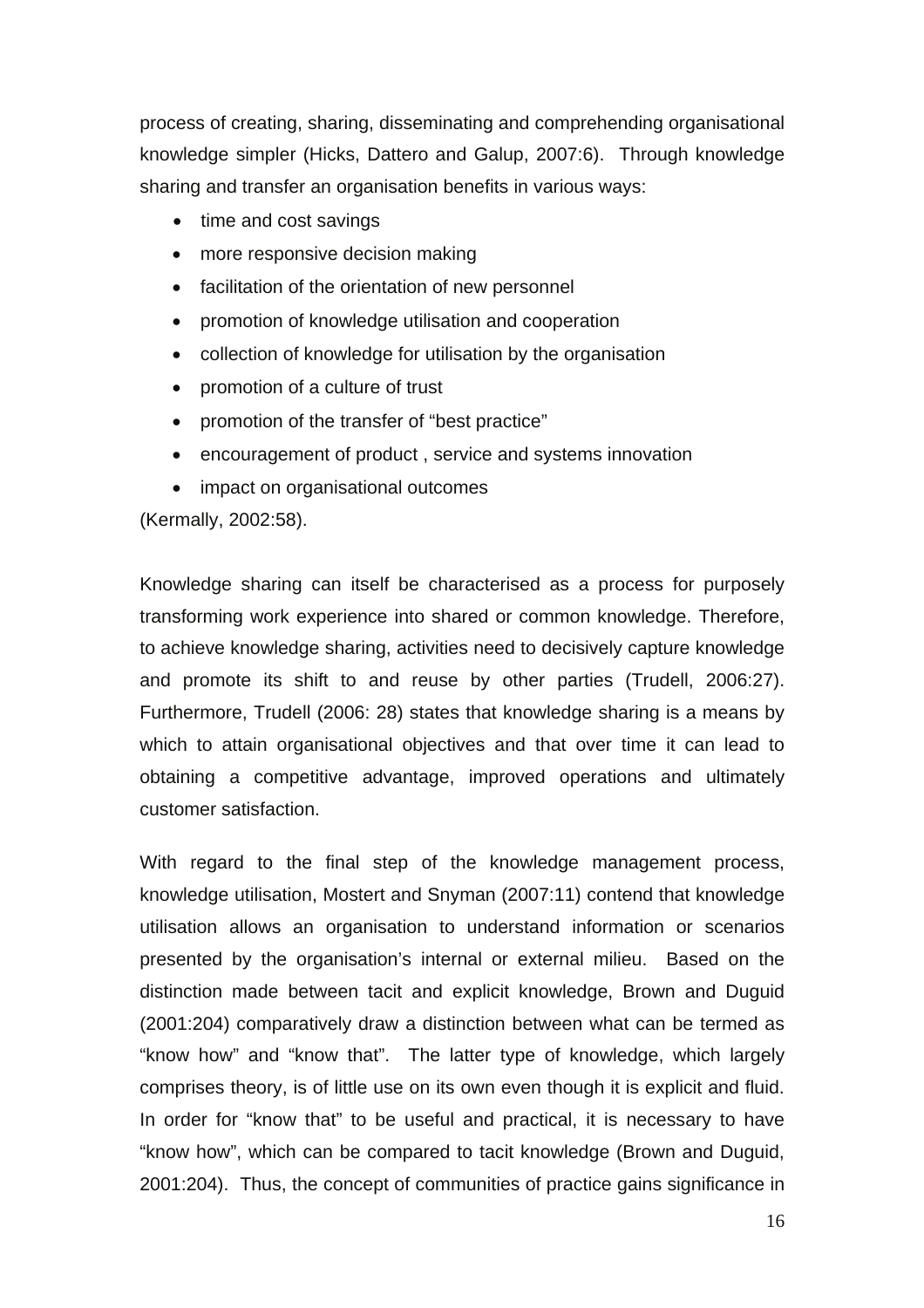terms of knowledge management in view of the fact that it is important to effectively manage knowledge in organisations. Community of practice as a concept may be defined as "people bounded by informal relations who share a common practice" (Liebowitz, 1999:8-11). These activities are crucial to generating and distributing organisational knowledge. In addition, Brown and Duguid (1991:40-57) argue that communities of practice are central to organisational learning and that it fosters innovation within the organisation.

#### **2.4 KNOWLEDGE MANAGEMENT MODELS**

To conceptualise the contribution of knowledge management to organisational efficiency it is useful to consider various models of knowledge management that have been represented in the literature. According to McAdam and Reid (2000:317) knowledge management models can be categorised into three broad categories, namely intellectual capital models, knowledge category models and socially constructed models.

The first category of models, intellectual capital models, aids in the conceptualisation of knowledge. According to Kong and Prior (2008:119) intellectual capital refers to the shared knowledge rooted in an organisation's staff, practices and relationship networks. Intellectual capital comprises three interconnected organisational components, namely; human capital, relational capital and structural capital (Kong and Prior, 2008:120). The first component, human capital, refers to various aspects of an organisation's human resources function. The second component, relational capital, refers to the stream of knowledge flowing from the organisation to its external milieu which includes suppliers, clients and industry associations. The third component called structural capital, serves as the supporting base for human and relational capital (Kong and Prior, 2008:121). Structural capital comprises all the non-human stores of knowledge within in an organisation which may include databases, the organisational culture, copyrights and other elements which create value for the organisation (Kong and Prior, 2008:121). Thus Kong and Prior (2008:122) maintain that when intellectual capital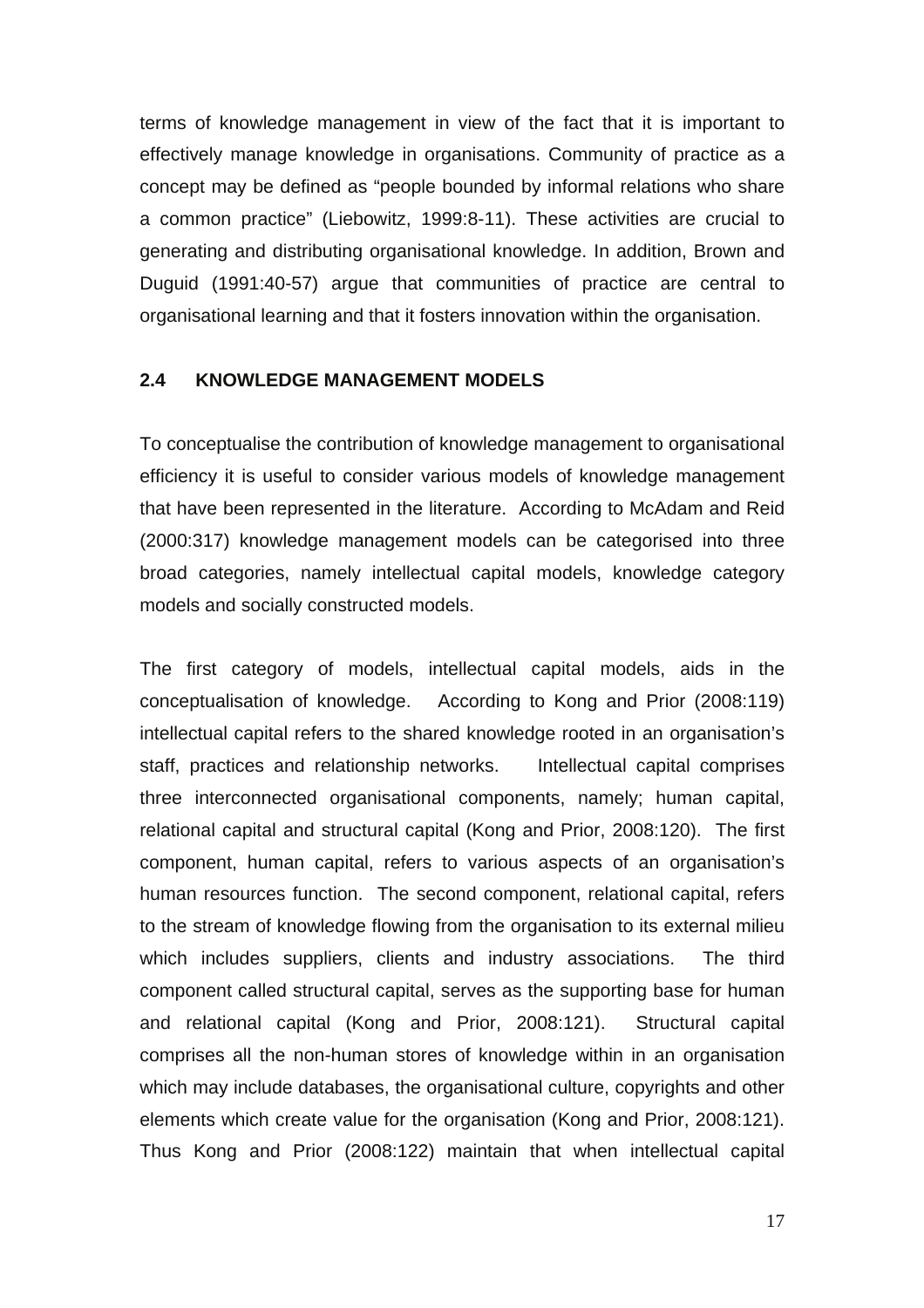components are pooled in a unique, irreversible and valuable fashion, they aid the attainment of a competitive advantage for an organisation.

The second category of knowledge management models is what is known as "Knowledge Category Models". This knowledge management model has been put forward by Nonaka and Takeuchi (1995). Nonaka and Takeuchi (1995:83) devised what they call the "Five-Phase Model of the Organisational Knowledge-Creation Process".

According to Nonaka and Takeuchi (1995:70) knowledge creation refers to the continual and forceful interaction between tacit and explicit knowledge. Based on this notion, Nonaka and Takeuchi (1995) proposed a model of knowledge creation where a knowledge spiral of organisational knowledge reflects the interaction between tacit and explicit knowledge. Nonaka and Takeuchi (1995:72) refer to knowledge creation as a "spiral process" that commences at the individual level, progresses towards and through the growing interactions that span the organisation, and moves beyond its boundaries. The Nonaka and Takeuchi model comprises five distinct phases:

- 1. Sharing tacit knowledge
- 2. Creating concepts
- 3. Justifying concepts
- 4. Building an archetype
- 5. Cross-levelling knowledge.

Nonaka and Takeuchi's model starts with the sharing of tacit knowledge which they equate to the process of socialisation. According to Nonaka and Takeuchi (1995:85) the implicit knowledge that individuals hold is the foundation for knowledge creation in an organisation, and the transfer of this knowledge between various diverse individuals in an organisation is crucial to the process of creating knowledge. Hence the comparison of this initial phase to the concept of socialisation.

The second phase of the model, namely "creating concepts", refers to the conversion of the shared tacit knowledge among individuals to explicit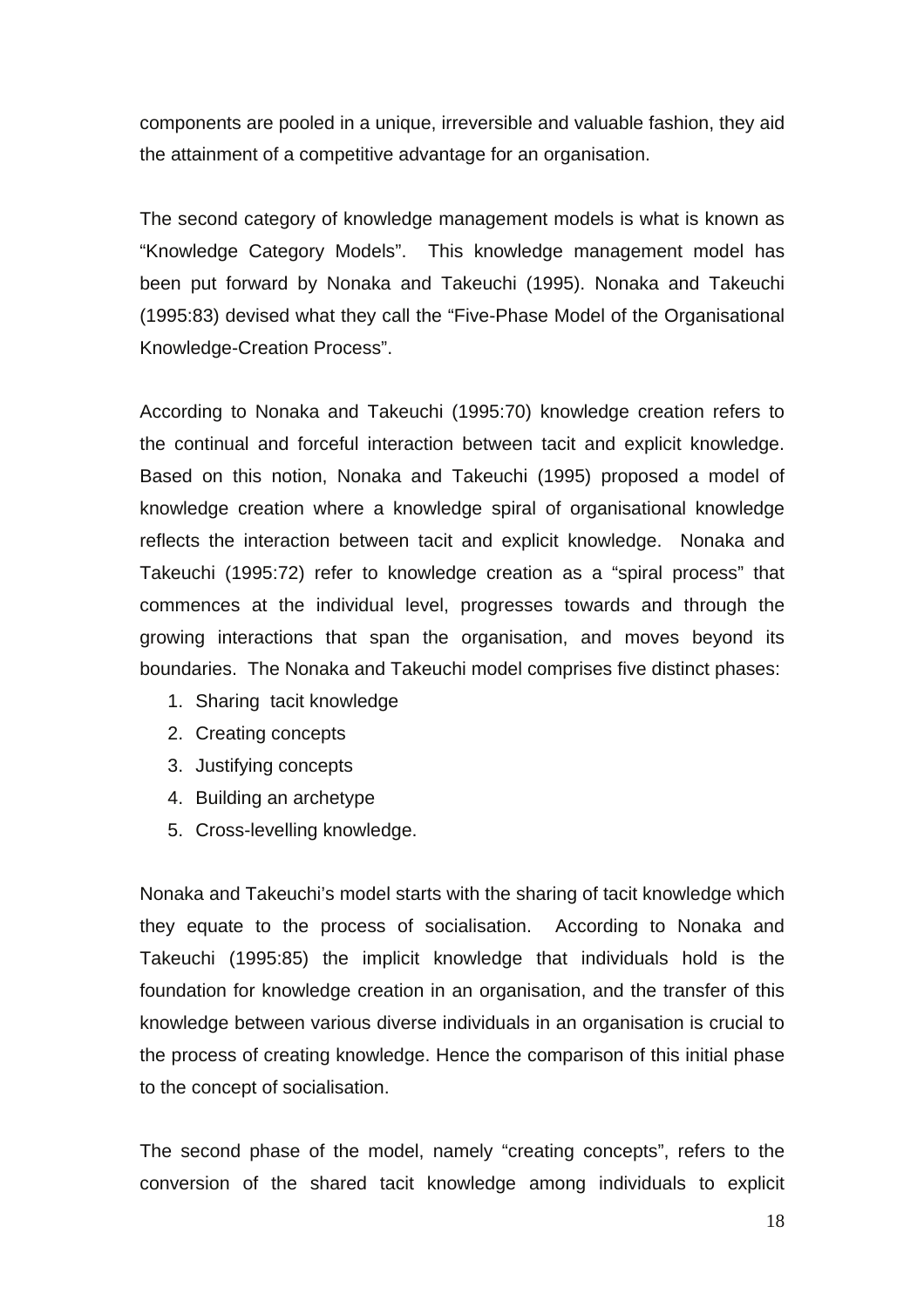knowledge, resulting in the emergence of new concepts (Nonaka and Takeuchi, 1995:84). This phase occurs when the shared knowledge is translated into spoken words and is ultimately moulded into explicit notions.

Nonaka and Takeuchi's third phase involves what they call "justifying concepts" (Nonaka and Takeuchi, 1995:84). During this phase, the organisation needs to justify the created concept. This means that the organisation must establish whether the newly created concept is genuinely worthwhile to pursue and whether it will be useful for the organisation and society at large. This phase may be equated with a "screening process" where individuals constantly scrutinise ideas and knowledge (Nonaka and Takeuchi, 1995:86).

During the fourth phase of Nonaka and Takeuchi's model, namely "building an archetype", approved concepts are transformed into an "archetype" or, more simply, a model. This model serves as a concrete manifestation of the justified concept. It may take the form of a prototype when a new product is developed, or when an innovation has occurred it can take the form of a "model operating mechanism" (Nonaka and Takeuchi, 1995:87). According to Nonaka and Takeuchi (1995:84) a knowledge-creating organisation functions within an open-ended system where there are continuous knowledge flows. Thus during the fifth phase, "cross-levelling of knowledge" occurs. This means that during the fifth phase knowledge is disseminated in a spiral fashion across and beyond the organisation in both a horizontal and vertical fashion (Nonaka and Takeuchi, 1995:88).

Another type of model, which is a socially constructed model of knowledge management, encompasses a broad definition of knowledge and depicts knowledge as being inherently connected to various social and learning practices within the organisation (McAdam and Reid, 2000:317). The model, depicted in Figure 2.3, highlights four main features of knowledge management, namely:

- 1. Knowledge construction in organisations
- 2. Embodiment of knowledge in the organisation via social interactions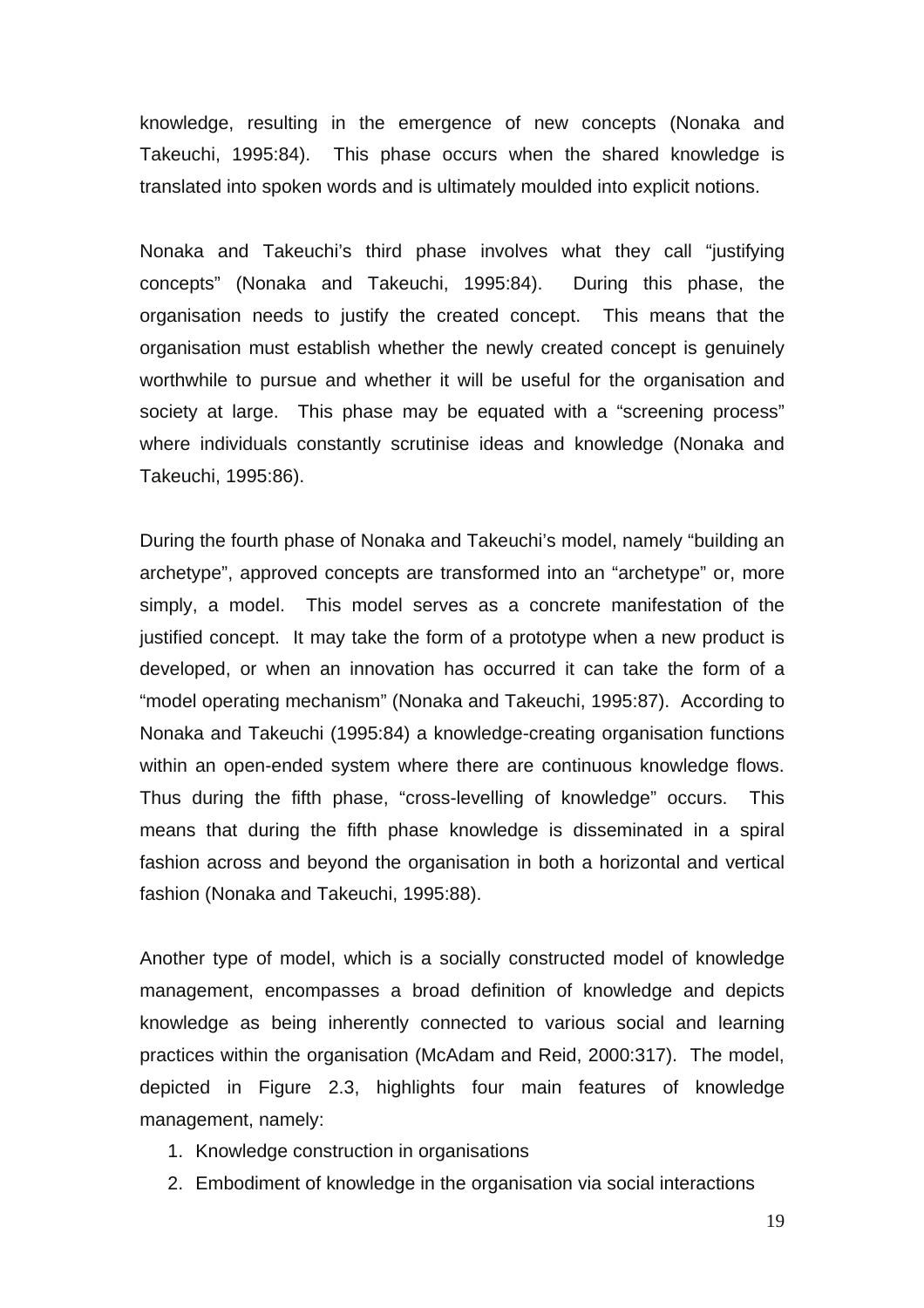3. Dissemination of knowledge throughout the organisation



4. Economic use of knowledge.

Figure 2.3: A socially constructed model of knowledge management (McAdam and Reid, 2000)

Another model that highlights various ways in which the knowledge management process can be approached is illustrated below in Figure 2.4. The process view of knowledge management proposed by Armistead (1999) focuses on four steps: inputs, conversion process, outputs and knowledge used.



Figure 2.4: A process view of knowledge management (Armistead, 1999)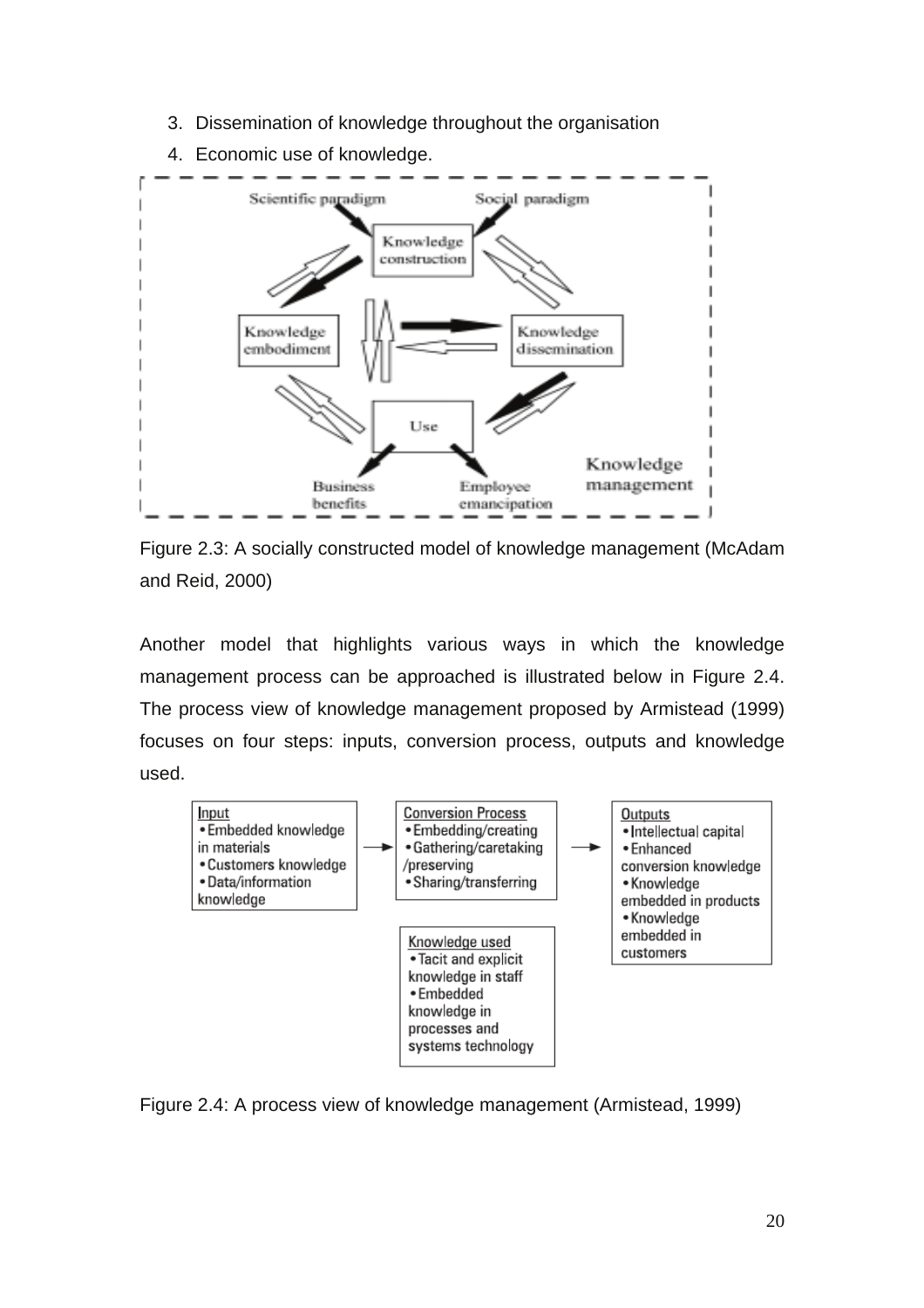Figure 2.5 below is a modification of the process view and depicts how various resources are used within organisations during the knowledge management process.



Figure 2.5: A process view of knowledge management depicting resource utilisation in organisations (Armistead, 1999)

Knowledge management has been identified as a management philosophy that has the ability to impact on all aspects and areas of an organisation, specifically the processes and information and communication structures in the organisation (De Gooijer, 2000:303). For knowledge management to contribute to organisational efficiency there is a need for various organisational processes and departments to work together and for functional silos to be eliminated. Knowledge management should also be viewed as a long-term organisational strategy and it must be understood that its value will not infiltrate the entire organisation in the short run (Yeh, Lai and Ho, 2006:805).

Knowledge management cannot be imposed on an organisation from the top; it is crucial that the initiative enjoys the support of the entire organisation to guarantee success. Knowledge management involves various changes in an organisation and its implementation is dependent on the absolute support of senior management, as these changes have an impact on the operations,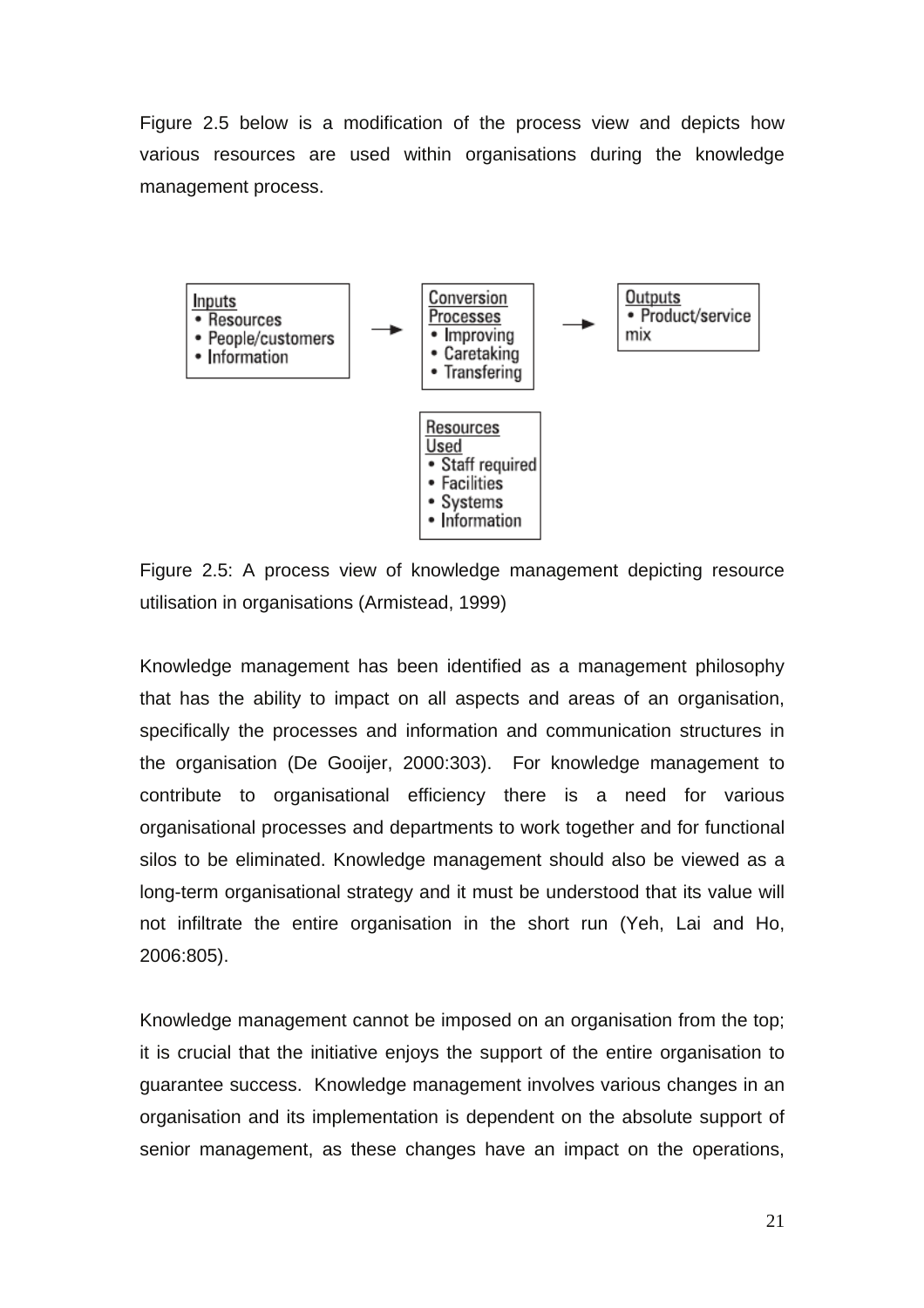management style and value system of the organisation (Abell and Oxbrow, 1999:4).

Rylatt (2003:3) proposes the following for an effective knowledge management strategy when implementing knowledge management initiatives in an organisation:

- Know your business and effectively place your knowledge.
- Create an environment that is conducive to idea generation.
- Eliminate harassment, information hoarding and backbiting.
- Promote group intelligence.
- Highlight the importance of sharing.

Furthermore, there is a need to establish an organisational memory or knowledge repository when implementing a knowledge management initiative. This fundamentally involves restructuring existing reports and documents from all parts of the organisation and extracting further information related to the document, such as lessons learned. These documents must then be made available electronically and be freely accessible (Lehaney, 2004:238). Regardless of the type of organisation, there is no doubt that acumen and insight will give an organisation a winning edge. Therefore, leveraging the advantages of knowledge in an organisation requires long-term commitment and leadership that values "trial and error" and a dedication to innovation and continuous improvement (Rylatt, 2003:5)

Thus, when implementing a knowledge management initiative in an organisation it is essential to consider various facets of the organisation and their subsequent impact on the knowledge management initiative. Yeh, Lai and Ho (2006:800) state that there are certain knowledge management enablers in an organisation that are necessary for the achievement of organisational effectiveness:

- the organisational culture
- the human resources
- the information technology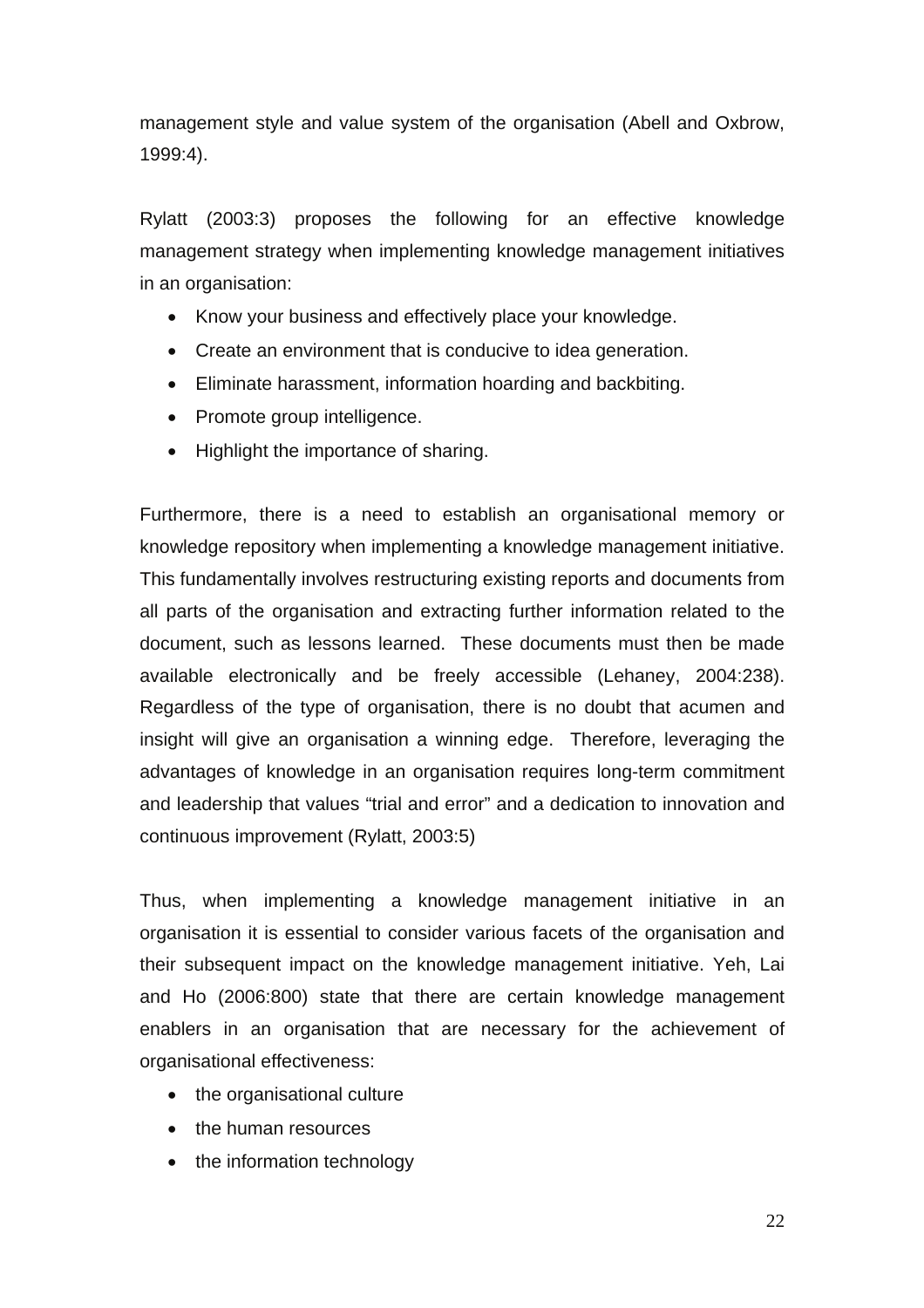• the strategy and leadership.

A thriving knowledge management process is dependent on the interaction between these various elements, and organisations should steer clear of merely associating knowledge management with technologies and information systems.

# **2.5 CONCLUSION**

This chapter provided a broad outline of the concept of knowledge and more specifically knowledge management and those features comprising the knowledge management process within organisations. Particular attention was drawn to the steps of the knowledge management process and various model representations of the process. External organisational phenomenon that impact on knowledge management were also identified. In this study, the four knowledge management enablers identified by Yeh, Lai and Ho (2006), namely organisational culture, human resources, information technology and strategy and leadership were used as a basis for research. Organisational structure was also considered as an enabler. The following chapter will present an overview of each of these enablers and highlight their relevance to the knowledge management process in organisations.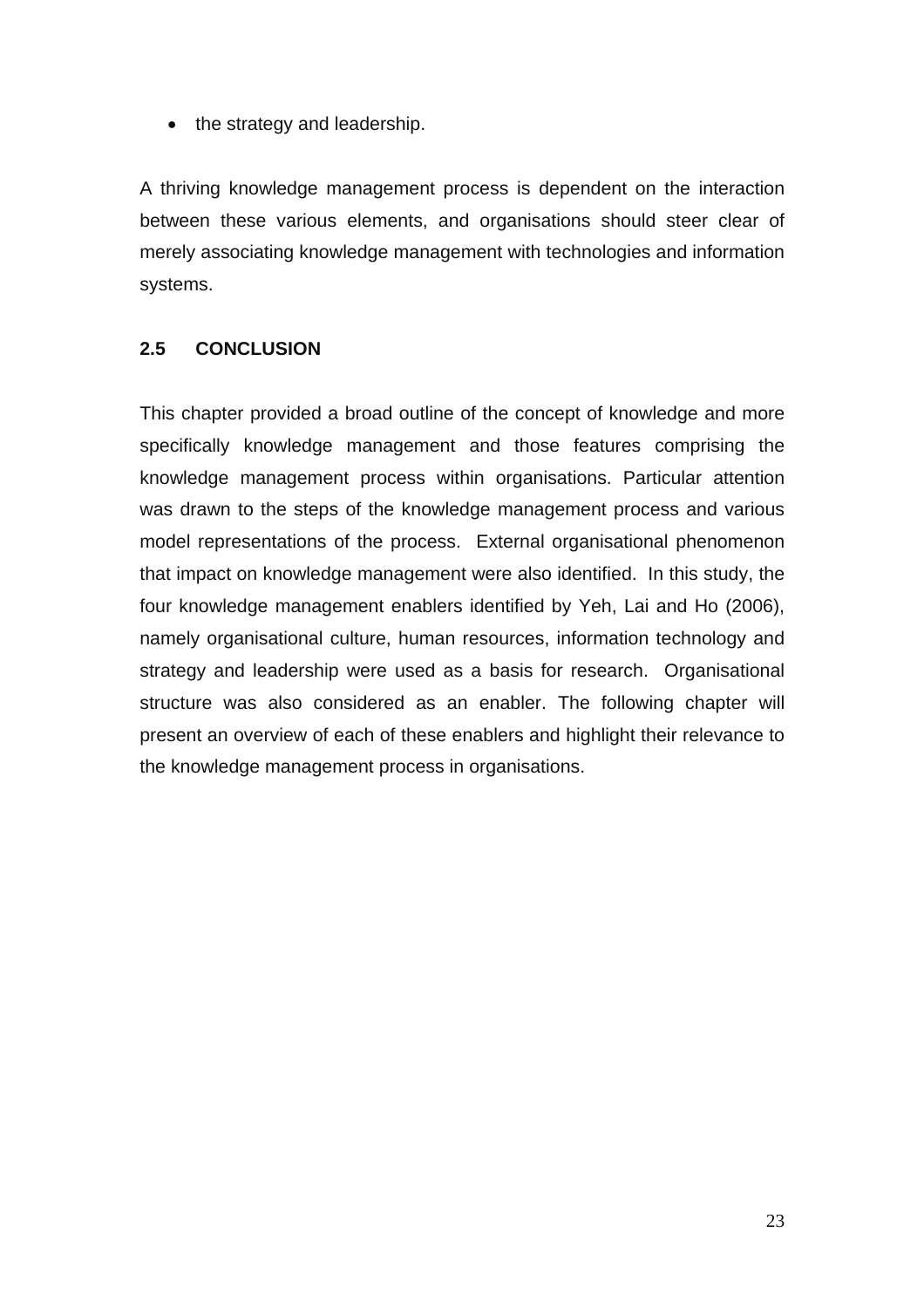#### **CHAPTER 3**

#### **ORGANISATIONAL IMPLICATIONS OF KNOWLEDGE MANAGEMENT**

#### **3.1 INTRODUCTION**

Within the organisational context, the process of deciding what knowledge will be generated, utilised and shared, how it should be shared and with whom it should be shared forms the basis of managing knowledge. The practice of using and re-using this shared knowledge ultimately generates value for the organisation (Cong and Pandya, 2003:27). According to Alavi and Leidner (2001:108) organisations are now mostly viewed from a knowledge-based angle that suggest that services delivered are dependent on the way that resources are pooled and practically utilised, which subsequently is a function of the organisation's knowledge. This expertise is rooted within and transmitted via the organisational culture, customs, systems, procedures, records and the individual members of the organisation's workforce (Alavi and Leidner, 2001:108). Hence, Alavi and Leidner (2001:108) point out that because "knowledge-based resources" are typically hard to emulate and generally multifaceted, the perspective of the organisation as being knowledge-based puts forward the notion that knowledge resources may generate a lasting competitive advantage.

Accordingly, the South African Government Information Technology Officers Council (2004) states that knowledge management is a fundamental element for effective service delivery as it encourages a better comprehension of public service competencies, efficiencies and the lack thereof, citizen needs, support systems and resources, strategic objectives, institutional and performance requirements, and decision alternatives.

In addition to improvements in service delivery, knowledge management also holds a number of benefits for other processes in the organisation. Cong and Pandya (2003:27) argue that the associated benefits of knowledge management occur on both the individual and the organisational level.

24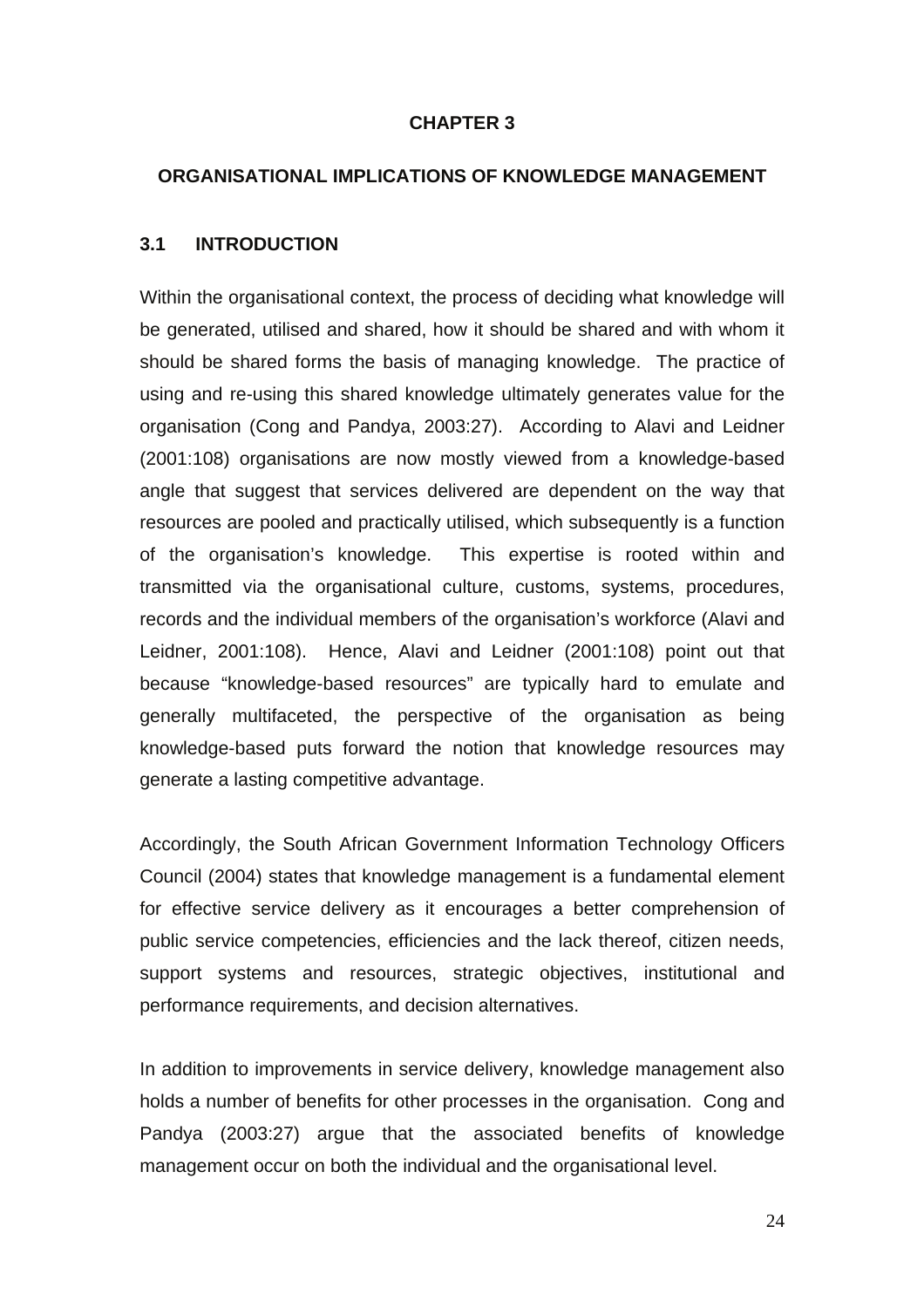At the individual level, knowledge management provides individuals with the prospect of improving their skills and gaining experience by participating in team work, sharing knowledge with others and learning, and in doing so, of enhancing their own performance which subsequently leads to healthier career development (Cong and Pandya, 2003:27). Thus the process of knowledge exchange and dissemination contributes to building the capacity and developing the skills of employees.

At the organisational level, Cong and Pandya (2003:27) state that knowledge management provides significant advantages for the organisation at large; such as increased performance through more efficient, productive, innovative and quality processes. These advantages are achieved by means of more informed decision making, streamlined processes, reduced duplication, and more innovation as well as advanced data integrity and greater cooperation. For the public sector organisation this means that knowledge management can contribute to cost efficiency and improved service delivery (Cong and Pandya, 2003:27).

Given the above-mentioned benefits associated with knowledge management for the organisation, it is important to bear in mind that these benefits can only be achieved if knowledge management is supported by other organisational processes, a suitable structure and an environment that is conducive to enhancing the knowledge management process. In this regard it is necessary to consider the role of four knowledge management enablers, namely organisational culture, human resources, information technology and strategy and leadership as identified by Yeh, Lai and Ho (2006:800). Additionally, the impact of organisational structure on knowledge management efforts will also be considered for the purposes of this thesis.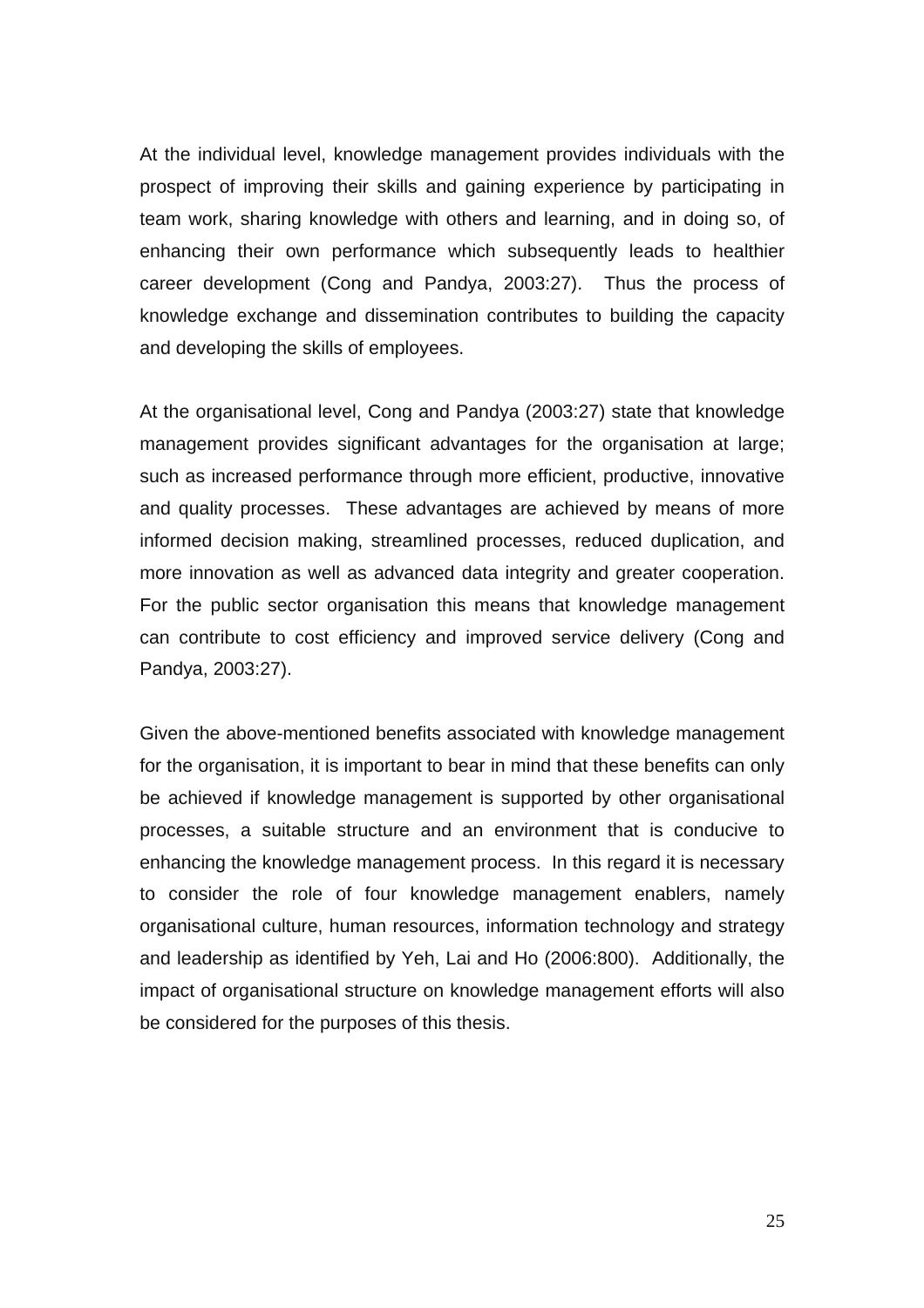#### **3.2 KNOWLEDGE MANAGEMENT AND HUMAN RESOURCES**

Knowledge exists only because of people, as it is derived from an individual's use of information combined with that person's experience. This combination is what makes individual knowledge valuable for organisations and society at large (Syed-Ikhsan and Rowland, 2004a:238). According to Abell and Oxbrow (1999:1) the purpose of knowledge management is to make the most of the combination of people, processes, services and products that characterise and identify an organisation. The type of knowledge management approach followed by an organisation must mirror the unique characteristics of the organisation so as to preserve these characteristics. Abell and Oxbrow (1991:2) further argue that organisational changes that accompany knowledge management must build on the organisation's strong points. However, it must be remembered that changes cannot occur without the involvement of people. As a result, an organisation's human resources – including its leadership – have an impact on the organisation's knowledge management activities.

To illustrate the importance of human resources in knowledge management efforts it is safe to conclude that knowledge is unable to subsist without a human being, as it is always created, distributed and used by a person (Sutton, 2006). Thus in the modern knowledge society in which the world currently operates, the importance of the knowledge worker is central to any knowledge activity. The knowledge worker performs work that involves the generation of constructive information and knowledge by means of accessing data, personal knowledge, external knowledge and organisational knowledge (Sutton, 2006). Knowledge workers are required to consistently utilise and convert knowledge from various sources to facilitate decision making and maintain adequate standards of business processes (Taylor, 2007: 39).

To effectively execute a knowledge management effort in an organisation, the contributions of knowledge workers who are prepared to build a culture conducive to knowledge management by sharing knowledge, generating new knowledge, networking and participating in knowledge-based activities are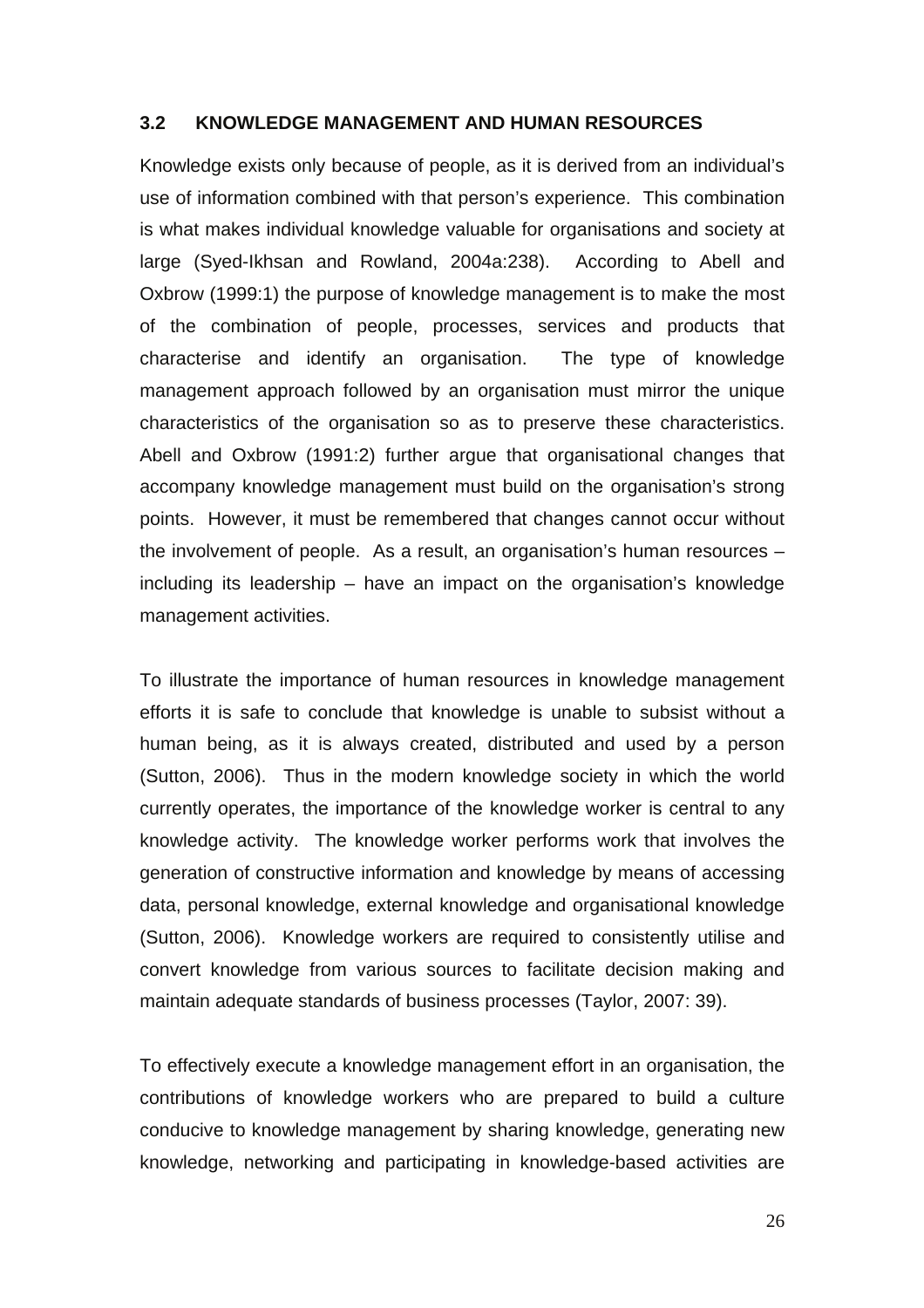vital (Sutton 2006). Sutton (2006) labels these knowledge workers as "knowledge citizens" and calls attention to the need for organisations to create the appropriate environment by making obvious the rewards, recognition and other benefits associated with their role in the knowledge management efforts of the organisation.

The value of human resources in an organisation can constructively be termed "human capital". Human capital may be defined as an embodiment of an organisation's skills and knowledge (Taylor, 2007:25). More simplistically, human capital refers to the worth of an individual's skills and proficiency in an organisation as well as personal behavioural traits such as enthusiasm. Taylor (2007:39) reasons that the effective development of human capital is reliant on individual and group learning as well as on the generation of explicit and tacit knowledge within the organisational parameters.

Moreover, when considering the influence of human resources on knowledge management within organisations, it is necessary to take into account various components of the human resources function. During the recruitment process, most organisations specify and assess an employee's expected level of knowledge. However, employee knowledge and skills only hold value for the organisation once they are effectively applied to the employee's new position within the organisation (Taylor, 2007:32). Syed-Ikhsan and Rowland (2004b:103) identify posting, training and staff-turnover as key criteria to consider in this regard. In terms of posting, Syed-Ikhsan and Rowland (2004b:103) argue that employees' past experiences, skills and qualifications are valuable to an organisation and when employees are placed in the right position within an organisation, it is to be expected that new knowledge will be generated effortlessly. Despite existing employee knowledge and skill, employees are able to gain valuable knowledge from induction and training programmes (Taylor, 2007:33). Adequate training that allows employees to transfer their knowledge into the organisation's practices, processes, policies and traditions have significant benefits for both the employees and the organisation (Syed-Ikhsan and Rowland, 2004b:103). Training and learning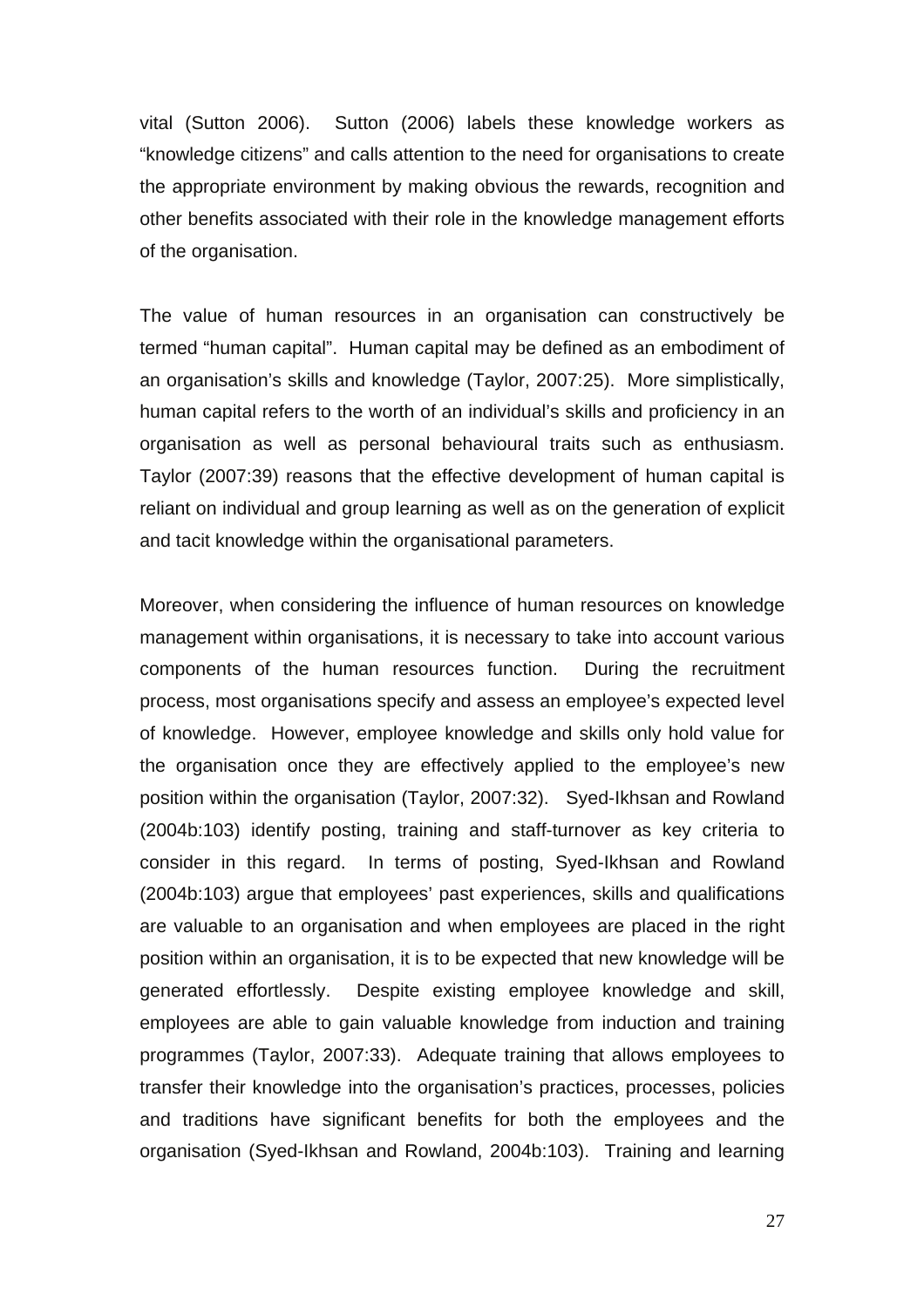programmes thus make favourable contributions to an organisation's human capital in the long run (Taylor, 2007:34).

Additionally, the occurrence of high staff turnover also poses problems as far as knowledge management is concerned in that vital organisational knowledge may be lost in the event of employees retiring or moving on to other positions. It is crucial that organisations have suitable courses of action and adequate human resources strategies to prevent the loss of organisational knowledge (Syed-Ikhsan and Rowland, 2004b:104). Therefore, organisations should implement people-centred knowledge management strategies that foster learning, encourage sharing through motivation and teamwork, and allow employees ample time to learn and reflect on their knowledge (Skyrme, 1999:54).

## **3.3 KNOWLEDGE MANAGEMENT AND ORGANISATIONAL CULTURE**

Lehaney et al. (2004:239) argue that in order to effectively manage knowledge in an organisation, it is important to acknowledge the vital role of the organisational culture in determining how knowledge sharing within the organisation is managed. Organisational culture refers to the unique mix of values, beliefs and models of behaviour in an organisation and it is representative of the organisation's core values that dictate the behavioural norms of employees (Yeh, Lai and Ho, 2006:797). Thus, the manner in which people within an organisation relate to each other, especially in a group and a team situation, is important in the knowledge management process (Lehaney et al., 2004:239).

Organisational culture cannot easily be taught or transferred, which means that absorbing the organisational culture, which symbolises collective tacit knowledge, is a very difficult process (Taylor, 2007:30). The organisational culture epitomises both the significance and the benefits of organisational knowledge and it impacts on employees' willingness to share their knowledge and provide it as an input into the organisation (Yeh, Lai and Ho, 2006: 797).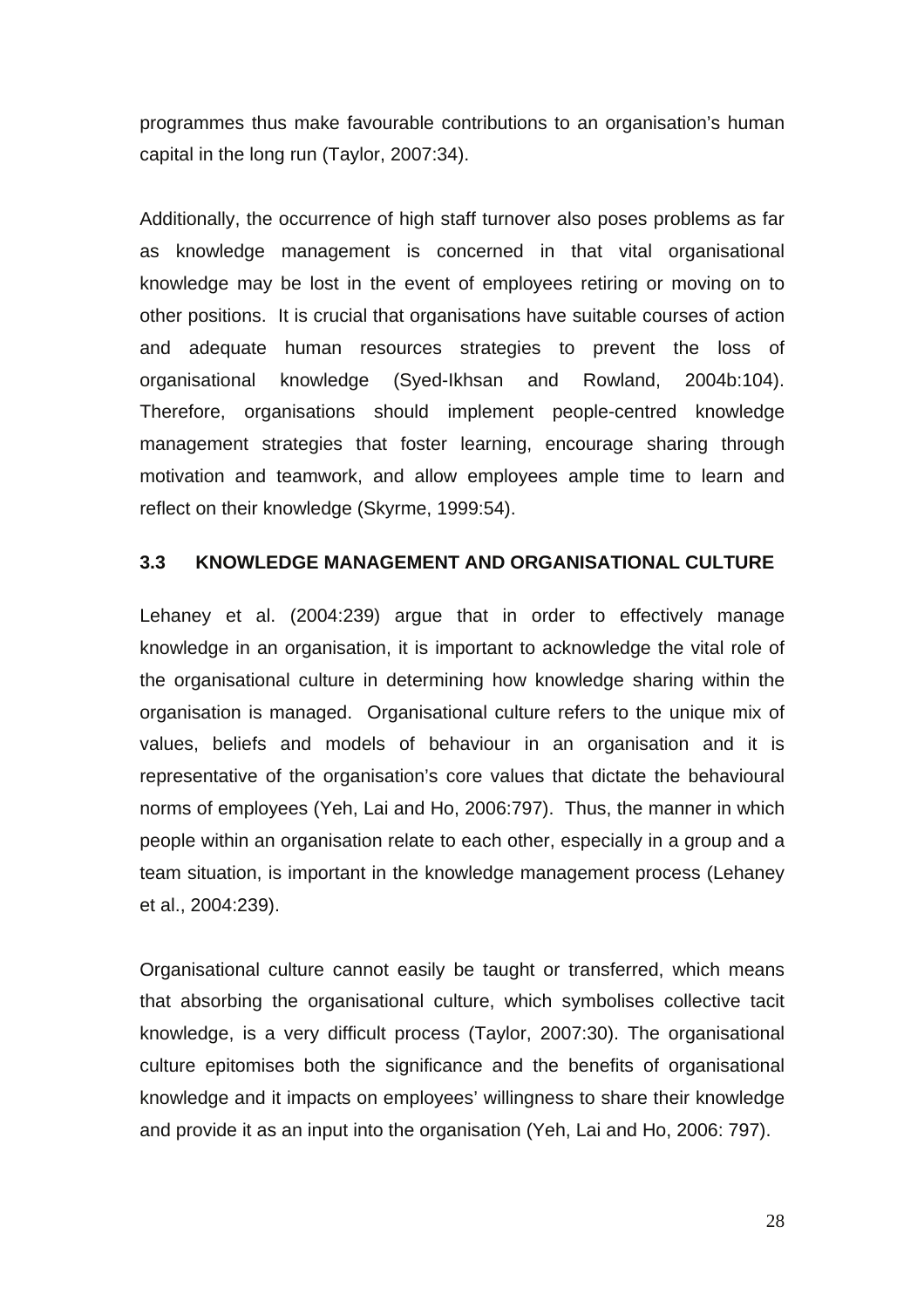Yeh, Lai and Ho (2006:780) therefore argue that effective knowledge management is dependent on the organisational culture, the management style and the collaboration across and between different organisational levels. Therefore, if an organisation has an all-inclusive knowledge management system in place but does not have a supportive organisational culture, the effectiveness of knowledge management in the organisation is restricted. Thus, the real value and meaning of knowledge only becomes apparent when it is viewed in the context of culture (Lehaney et al., 2004:17).

Accordingly, Van Heeswijk (2004) argues that cultural change is a key component of effective knowledge management and that the necessary behavioural changes among employees are required to establish an environment where knowledge is considered as a collective benefit and where organisational members are also encouraged to participate in knowledge development as part of their duties. The culture of an organisation is fashioned by the people, and this culture is a fundamental cornerstone and prevailing force for knowledge management, which ultimately affects how the organisation acknowledges and cultivates the knowledge management initiative (Sutton, 2005).

McDermott and O'Dell (2006) state that an organisational culture that supports knowledge sharing within the organisation displays a discernible link between sharing knowledge and practical business issues. They further point out that the practice of knowledge sharing is firmly connected with the established core values of the organisation. Furthermore, an organisation that has a culture supporting knowledge management will introduce its knowledge management endeavours in a way that will match the organisation's management approach on the whole. In addition, an organisational culture that is conducive to knowledge management will also ensure that knowledge-sharing practices take into consideration the networks in which employees are engaged on a daily basis in their jobs. There should also be participation in and support for knowledge sharing by higher level employees and managers (McDermott and O'Dell, 2006). In addition, Lehaney et al. (2004:239) highlight the importance of trust, which is a part of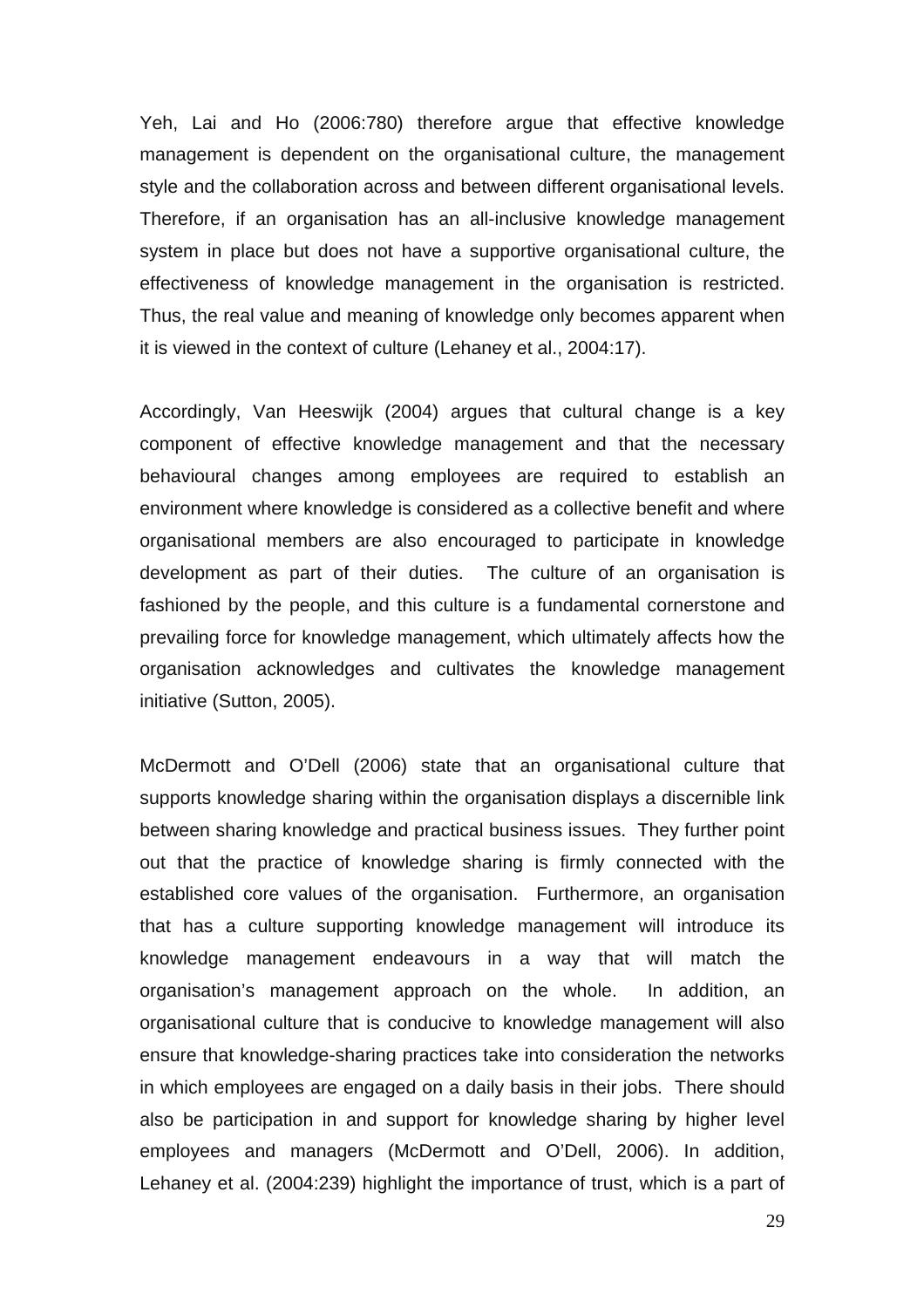culture and is regarded as a cornerstone of successful teamwork, a lack of trust tends to create an unwillingness to share information.

According to Skyrme (1999:184) an organisational culture that fosters knowledge sharing and enhancement displays the following characteristics:

- a transparent organisational milieu
- an empowered workforce
- a dynamic learning environment
- a continual quest for novel means of development and innovation
- concentrated, transparent and extensive communication
- periods of reflection, learning and experimentation
- communication and interaction across and within groups
- objectives and performance gauges that are synchronised across the organisation
- an inclination toward extensive knowledge sharing among individuals who make up the workforce.

Thus, McDermott and O'Dell (2006) deduce that in an organisation characterised by a knowledge-sharing culture, ideas and information diffusion among peers and co-workers is inherent; it is not an activity forced upon employees – knowledge sharing is expected among employees and it is considered as the right thing to do.

# **3.4 KNOWLEDGE MANAGEMENT AND INFORMATION AND COMMUNICATION TECHNOLOGIES**

Information technology is an important knowledge management enabler as it is central to the maintenance and organisation of knowledge management efforts (Yeh, Lai and Ho, 2006:799). According to Yeh, Lai and Ho, (2006:799) information technology supports knowledge management by facilitating quick searching, access to and retrieval of information, which in turn encourages cooperation and communication between members of an organisation.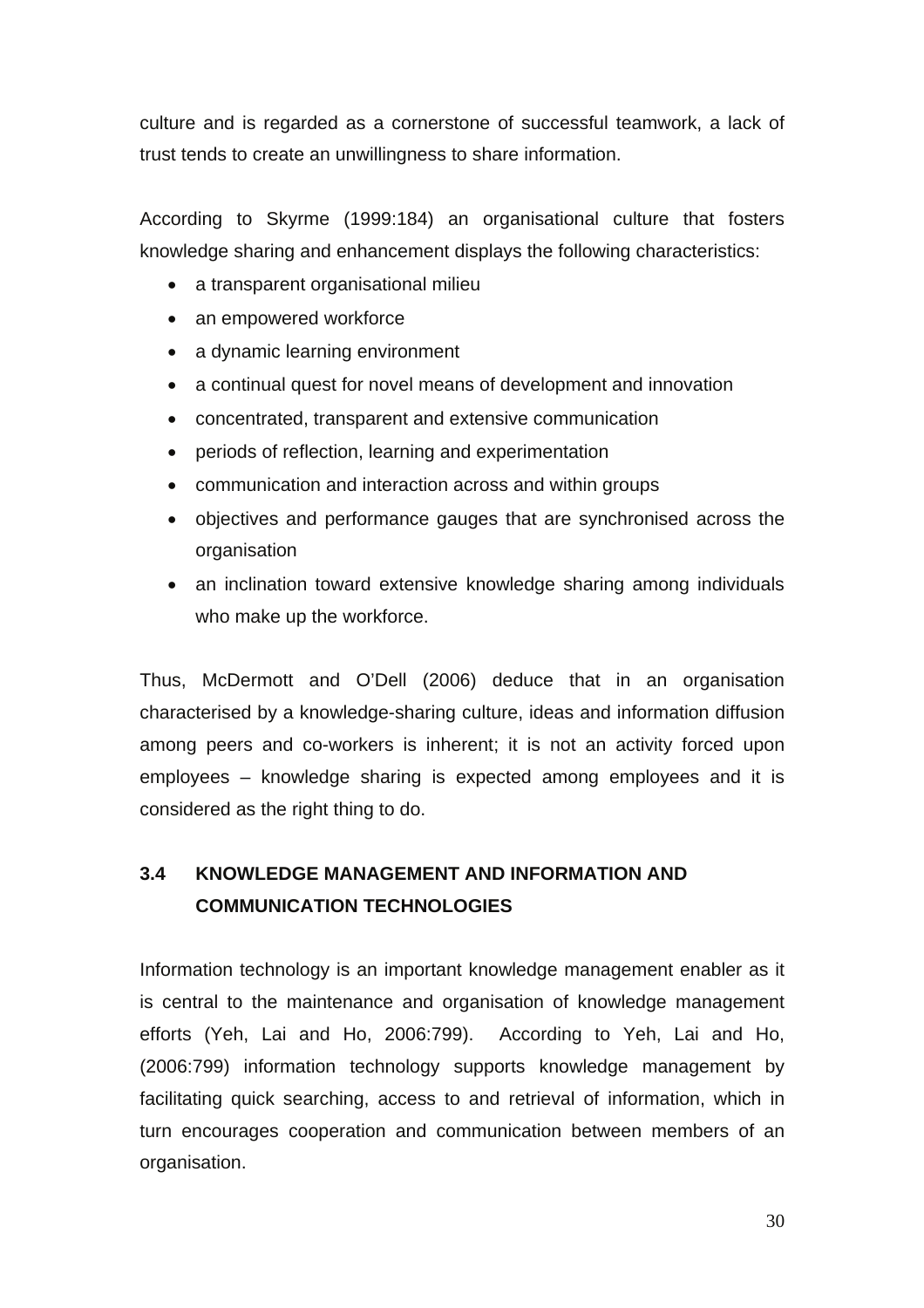Information technology tools are essential in implementing an effective knowledge management effort (Syed-Ikhsan and Rowland, 2004b:102). Various information technology tools are available to organisations to aid effective knowledge management. The group of information technology tools that are utilised for the purpose of knowledge management are known as knowledge management systems (Alavi and Leidner, 2001:114). When an organisation considers employing a specific knowledge management tool it is necessary to do an analysis of the organisation and current systems in order to determine which tool would be best in facilitating the organisation's requirements (Taylor, 2007:60). Thus, when knowledge management tools are introduced into an organisation it is essential to identify what worth the tool will have for specific business processes, how the tool will be integrated with current systems and what degree of staff training and development would be required upon implementation of the tool (Taylor, 2007:60). Only when the worth of the tool for the organisation is established and its value is overtly recognised, then it is most likely that it will be utilised successfully (Taylor, 2007:61).

Although it is beyond the scope of this thesis to discuss each of these tools, it is worthwhile mentioning them. Information technology tools that support knowledge management efforts include, among others, collaborative technologies such as groupware, intranets, and other collaborative software tools such as email, discussion boards, videoconferencing, project support tools, workflow tools, e-learning tools, and virtual working tools. Additionally, content management tools such as taxonomies, thesauri, search engines and portals, as well as knowledge generation tools such as data mining, and knowledge development tools such as simulation and modelling, should be considered.

According to Skyrme (1999:71) the category of knowledge management tools that holds the most benefits for knowledge management practices is collaborative software tools. These tools, which include intranets and groupware, have the most significant influence and impact on organisational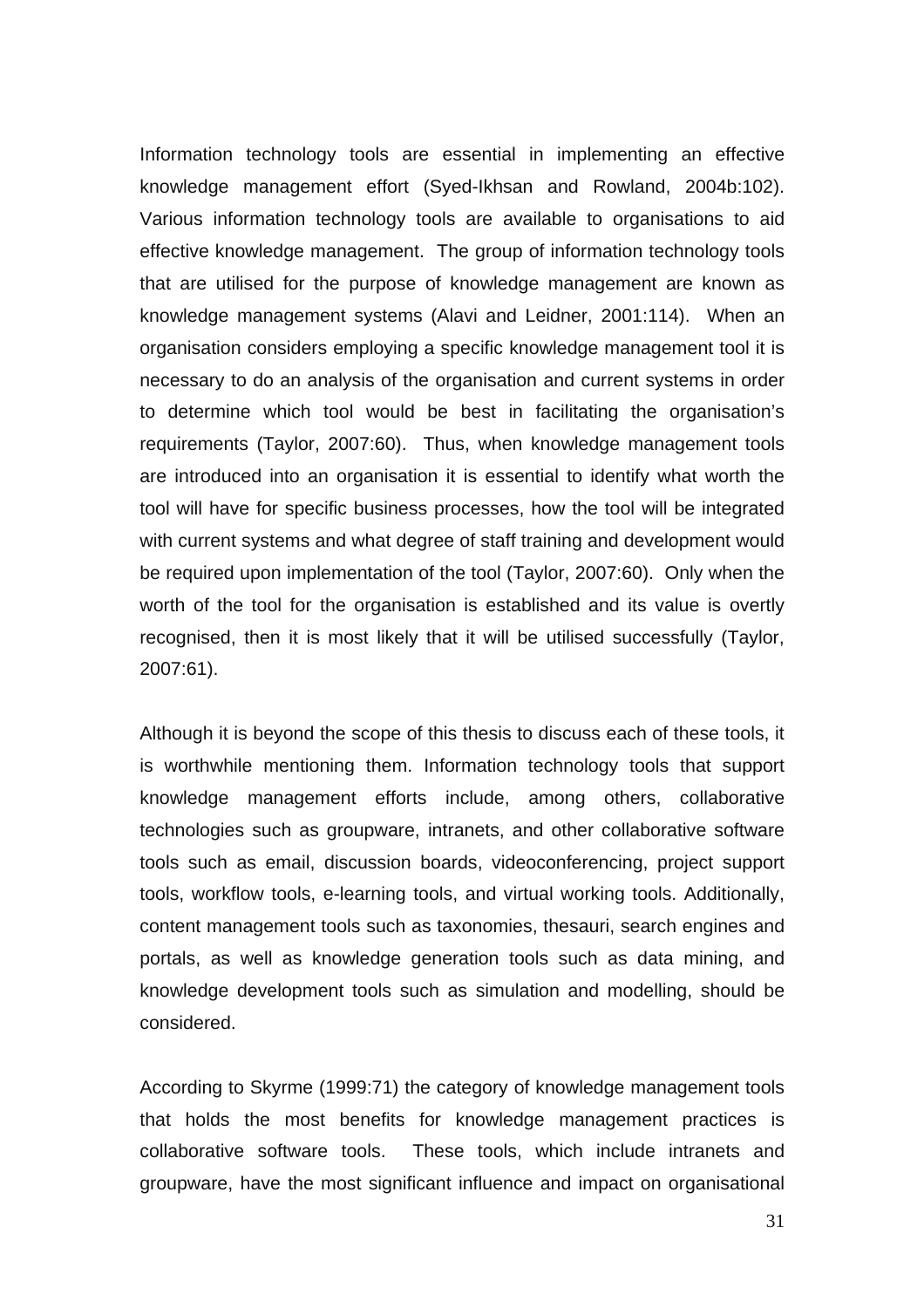knowledge because these technologies connect various individuals and encourage collaboration that would otherwise not be possible. In addition, collaborative technologies provide widespread access to information and create a channel for the flow of knowledge (Skyrme, 1999:95).

There is no doubt that information technologies are crucial in aiding effective knowledge management. However, it must be reiterated that information technologies are merely knowledge management tools that facilitate the process of creating a knowledge framework but they are not a single solution to problems regarding knowledge management as is commonly thought (Lundvall and Nielsen, 2007:208).

## **3.5 KNOWLEDGE MANAGEMENT AND STRATEGY AND LEADERSHIP**

Knowledge management in an organisation is largely guided by the organisation's strategy. Likewise, the implementation of a knowledge management effort requires a strategy based on contributions by various members of the organisation (Yeh, Lai and Ho, 2006:795). Deriving from the organisation's strategy are the various organisational policies and programmes. These policies and programmes must be aligned with each other and should be mutually supportive of an organisation's knowledge management strategy (McElroy, 2003:60). The organisation's knowledge management strategy should thus be articulated in accordance with specific, over-arching policies and programmes (McElroy, 2003:61). Furthermore, there are certain building blocks that must be considered in order to ensure that an organisation's knowledge management strategy is effective. For these building blocks to be effective, the organisation needs to meet the following requirements (Rylatt, 2003:3):

- Know your business and effectively place your knowledge.
- Create an environment that encourages people to voice their ideas.
- Eliminate harassment, "information hoarding" and spitefulness among employees.
- Promote collective intelligence.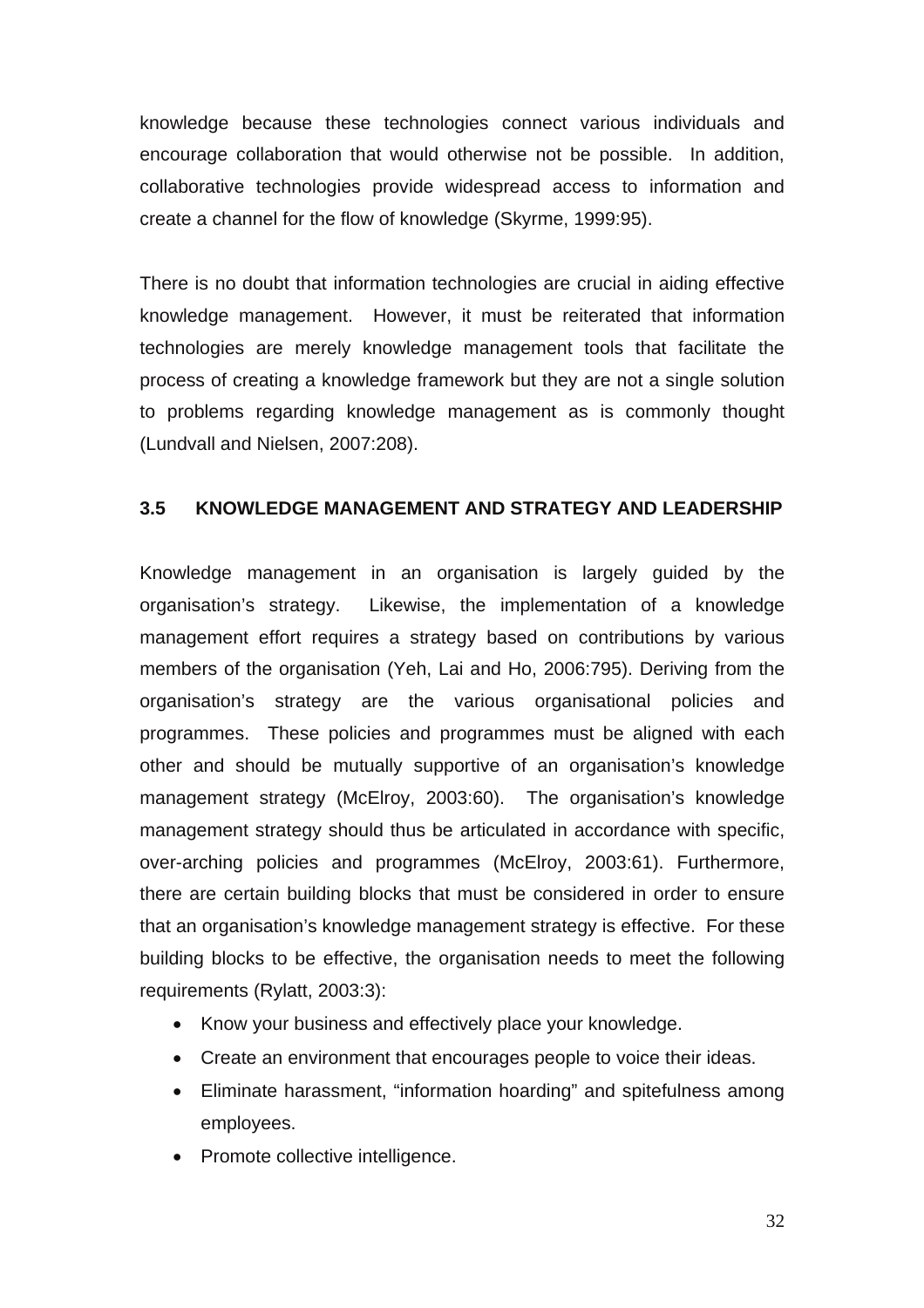• Highlight the importance of sharing.

Hence, an effective knowledge management strategy requires long-term commitment from all organisational members, the ability to be receptive to changes in both the internal and the external organisational environment, and leadership that demonstrates an enthusiasm for improvement. Furthermore, an effective knowledge management strategy must take advantage of knowledge-enabling technological developments to allow the organisation to be more responsive in terms of service provision and developing relationships (Skyrme, 1999:33).

Related to a knowledge management strategy, is the concept of leadership. The implementation of a knowledge management effort requires adequate support and dedication from top management as this influences how resources and time are allocated for executing the knowledge management plan (Yeh, Lai and Ho, 2006:797). A successful knowledge management strategy therefore runs parallel with exemplary leadership that values "trial and error" and shows a commitment to innovation and continuous improvement (Rylatt, 2003:5). In addition, leadership within the realm of knowledge management must display certain traits that are conducive to knowledge management. These traits include the ability to create a milieu for intense discussions and dialogue about specific topics that are relevant, and to eliminate barriers traditionally built by the chain of command and rank within the organisation (Rylatt, 2003:7).

Knowledge leaders, according to Skyrme (1999:145), possess a number of characteristics that distinguish them from ordinary managers. Efficient knowledge leaders promote organisational success by effectively utilising knowledge. These knowledge leaders are usually visionaries who are clear communicators, participative, inspirational, and proactive and who display an unfeigned keenness to learn (Skyrme, 1999:145).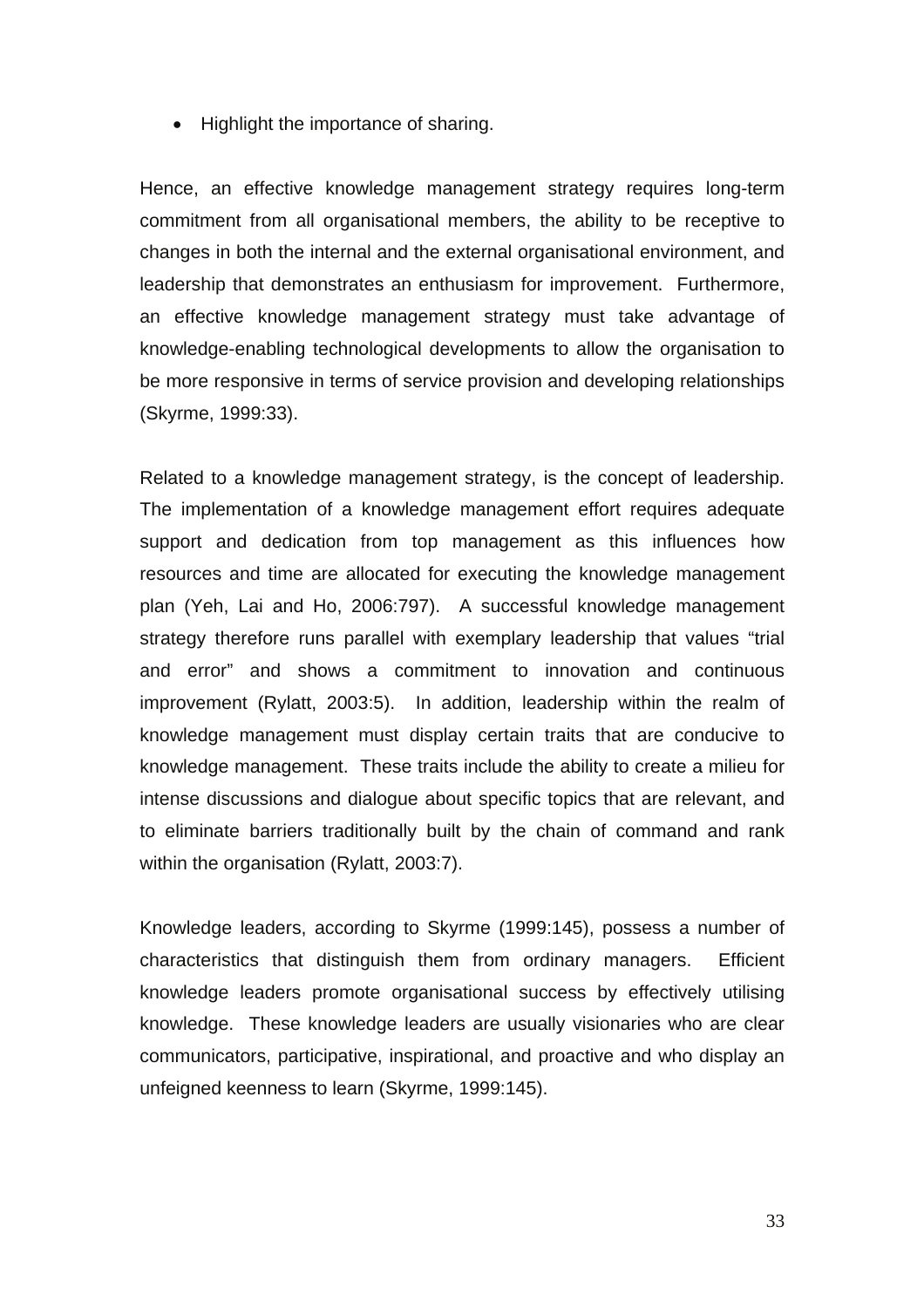# **3.6 KNOWLEDGE MANAGEMENT AND ORGANISATIONAL STRUCTURE**

Organisational structure may be defined as the manner in which individuals and posts are organised to make the performance of the organisation's work possible (Syed-Ikhsan and Rowland, 2004b:101).

In terms of organisational structure and the impact on knowledge management efforts, Nonaka (1994:30) argues that a top-down bureaucratic structure is not conducive to the process of creating knowledge within an organisation, as only top management have the power and ability to create information which they use as a mere tool instead of a tangible product. Conversely, in a bottom-up organisational model only lower- and middle-level employees are responsible for knowledge creation, which is also not favourable.

What is required, however, is a model that takes into account all organisational members who work collectively in a horizontal and vertical fashion. This means that no particular department or group has the sole responsibility for knowledge generation in the organisation. The organisational structure must therefore promote communication across and within organisational boundaries and strengthen interdependence of teams and networks (Skyrme, 1999:185).

McElroy (2003:91) therefore argues that knowledge management should not be positioned in a specific area within the organisational structure, but that it should be a fixed practice by all organisational members that is merely coordinated by senior management. Thus it is imperative that when an organisation embarks on a knowledge management strategy, it realigns its organisational structure to facilitate the creation and effective flow of knowledge throughout the organisation.

With regard to the most suitable organisational structure to enable effective knowledge management, Skyrme (1999:32) maintains that the network design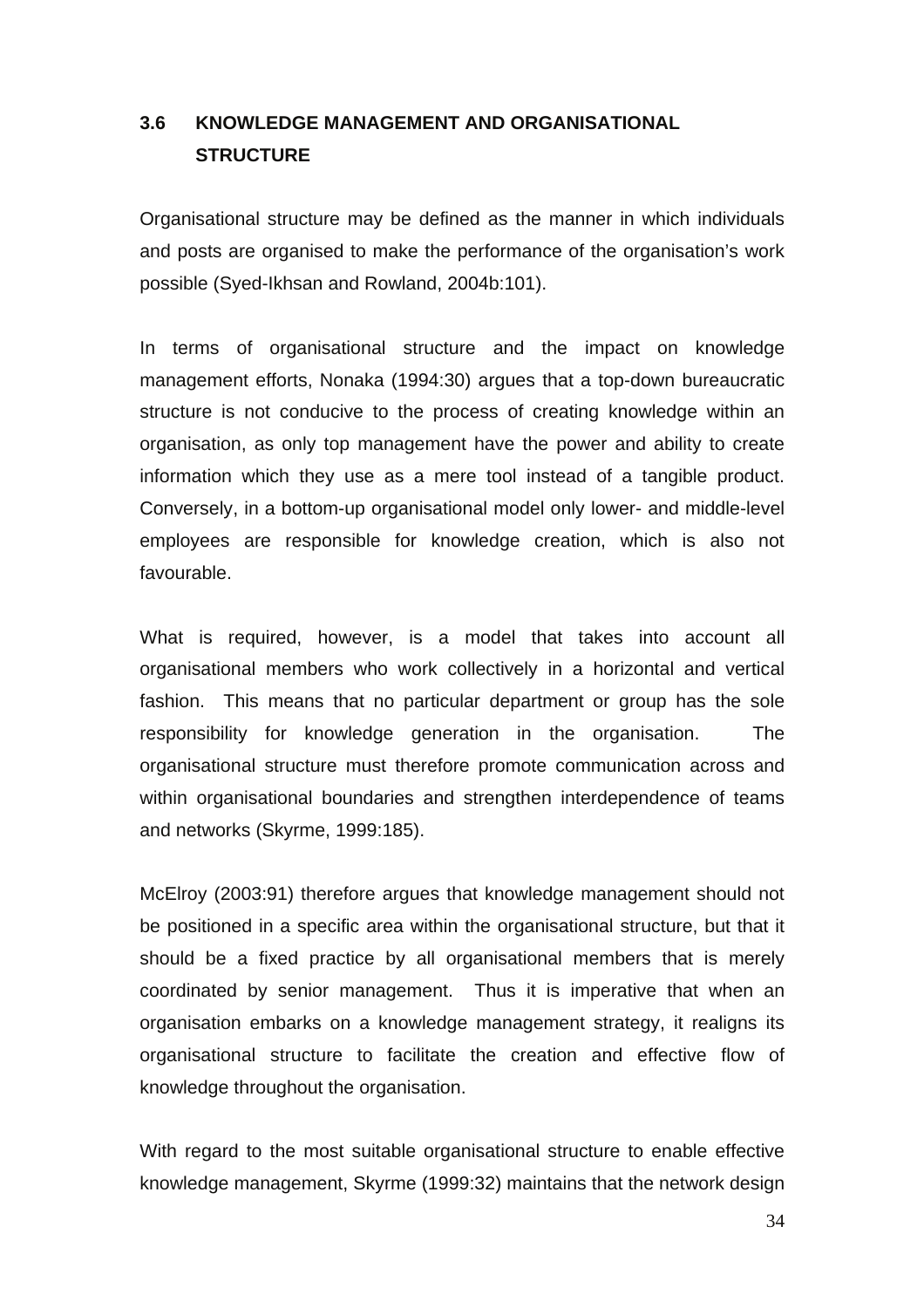holds the most significant benefits. The networked organisation comprises virtual teams and organisations that allow the organisation to generate greater value via a variety of unique skill combinations that may be flexibly pooled when required (Skyrme, 1999: 33). The networked organisation, comprising of networks of self-managed teams, is able to respond rapidly to changes and to reconfigure as needed. Thus in the networked organisation, teams become the central units of production within the organisation.

## **3.7 CONCLUSION**

Knowledge management holds significant benefits for organisations; however the successful implementation of a knowledge management effort in an organisation is dependent on a number of distinct but interdependent factors that have been discussed in this chapter. The preceding chapter provided a general background to knowledge management; whereas this chapter expressly identified and defined the organisational factors that have an impact on knowledge management initiatives within organisations. Given this general theoretical foundation of knowledge management in organisations, the next chapter will focus on knowledge management in the public sector.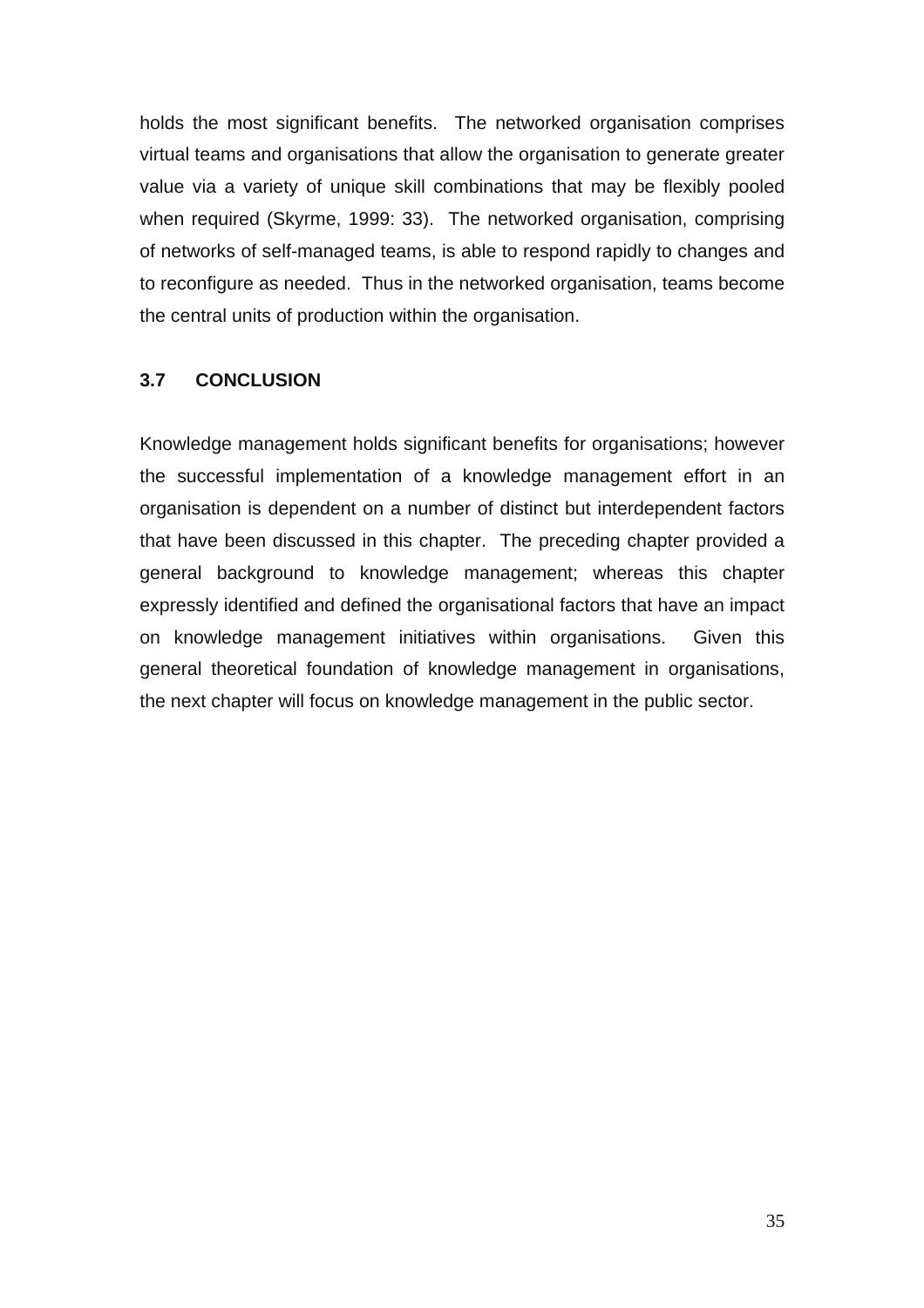## **CHAPTER 4**

## **KNOWLEDGE MANAGEMENT IN THE PUBLIC SECTOR**

## **4.1 INTRODUCTION**

Most examples of knowledge management applications are to be found in the private sector, which utilises the knowledge management process as a means of attaining a competitive edge. The manifestation of knowledge management within the public sector service setting, albeit not unheard of, is less prevalent (Fowler and Pryke, 2003:255). However, as governments are adopting policies that recognise the "information age" in which they currently operate, there is a stronger inclination toward knowledge management within the government sphere (Fowler and Pryke, 2003:255).

Considering the reforms within the public sector over the past few decades, it is evident that most public sector organisations now follow a businesslike approach where the focal point of service provision is responding to citizen needs and providing integrated and comprehensive service delivery. Consequently, the public sector has also begun to accept the idea of knowledge management as a means of attaining a competitive edge by utilising the human and intellectual resources within their organisations (Fowler and Pryke, 2003:258).

According to Fowler and Pryke (2003:261) knowledge management holds three major implications for public sector organisations that embody fundamental aspects of the organisation-wide knowledge management strategy:

- Knowledge creation
- Knowledge accumulation and illustration
- Knowledge transmission.

36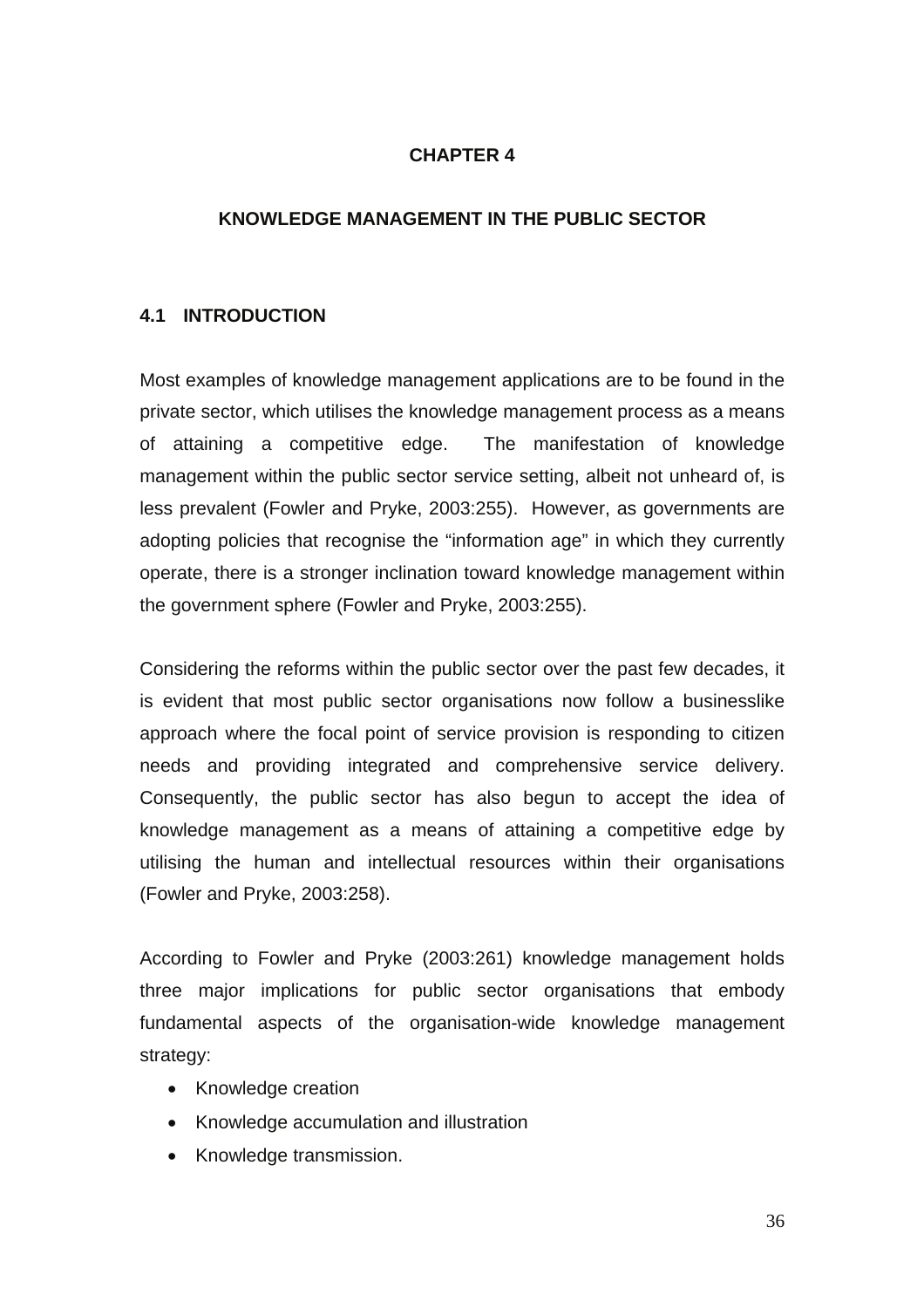Knowledge management holds a number of benefits for public sector organisations. Cong and Pandya (2003: 27) have identified these benefits as follows:

- Knowledge management creates the opportunity for employees to develop their skills, performance and experience through group work and knowledge sharing.
- Knowledge management improves organisational performance by means of better quality, innovation, productivity and efficiency.
- Knowledge management facilitates better decision making, more collaboration, restructuring of organisational processes and a decline in duplication of work, consequently cutting operational costs and improving service delivery.
- Knowledge management increases the financial worth of an organisation.
- Knowledge sharing creates value in an organisation and strategically enables a competitive advantage.

Although the significance of knowledge management for the public sector is apparent, many public sector organisations have shown disinclination toward exploring what knowledge management has to offer for their organisations (Edge, 2005:43). According to Cong and Pandya (2003:25) there is a need for increased knowledge management awareness among managers and lower-level personnel in the public sector. Given the many benefits associated with knowledge management in the public sector, several factors discourage public sector knowledge management efforts. These include the sheltered nature of most public sector work, the need of employees to preserve and guard their personal knowledge, and the continual cut-backs on centrally allocated resources (Edge, 2005:42).

Furthermore, Edge (2005:45) states that in addition to the above-mentioned factors, public sector organisations face two noteworthy challenges with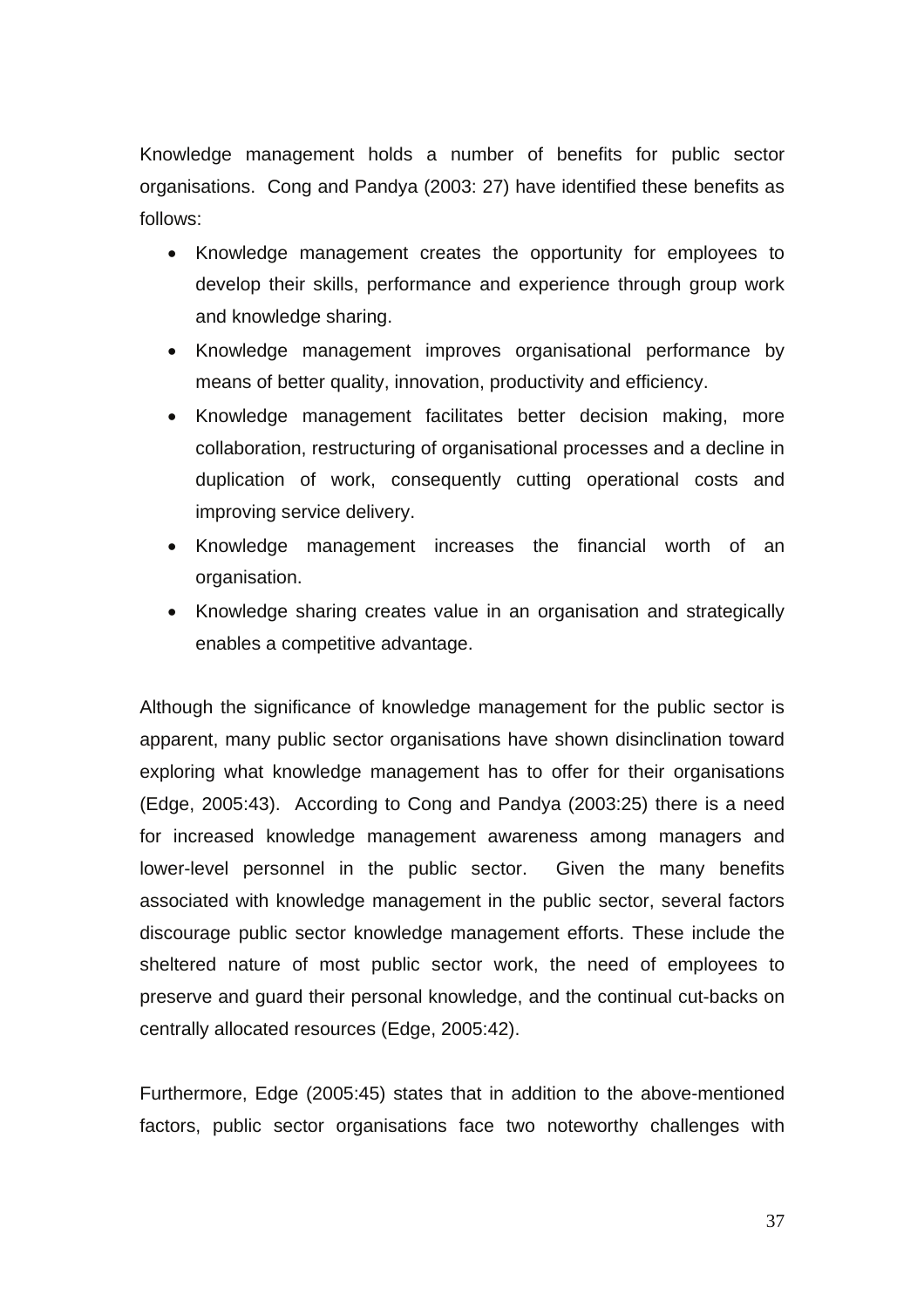regard to implementing knowledge management efforts, namely a "culture of resistance" and a "culture of hoarding knowledge".

This so-called "culture of resistance" implies that public sector employees are unwilling to accommodate change and accept innovation within the organisation. The "culture of hoarding knowledge" as described by Edge (2005:45) implies that public sector employees lack the ability and the willingness to share knowledge and intrinsic skills. Yao, Kam and Chan (2007:54) argue that due to the lack of incentives and the bureaucratic nature of the public sector, employees may see knowledge management practices as not being part of their job and may thus develop a culture of resistance to knowledge sharing. Yao, Kam and Chan (2007:55) further argue that there is a common perception within the public sector that knowledge means power and that knowledge sharing is symptomatic of a loss of power. This "knowledge is equal to power phenomenon" can be attributed to the hierarchical structure of most government departments, which undesirably deters knowledge sharing and information flow (Yao, Kam and Chan, 2007: 55).

These two traits, namely resistance and hoarding knowledge, have negative ramifications for knowledge management efforts within the public sector. A need therefore exists to alter this negative mindset and to encourage a culture of knowledge sharing and acceptance of innovation and change through the exchange of knowledge and information.

As previously mentioned, there is an emerging trend toward utilising knowledge management practices within government departments. There are a number of examples of successful knowledge management activities within government departments across the world. Knowledge management initiatives have been internationally implemented to some extent in various spheres of government and in various departments. Australia provides a valuable case in point to illustrate knowledge management initiatives in government. The Australian Government Information Management Office (AGIMO) within the Department of Finance and Administration are

38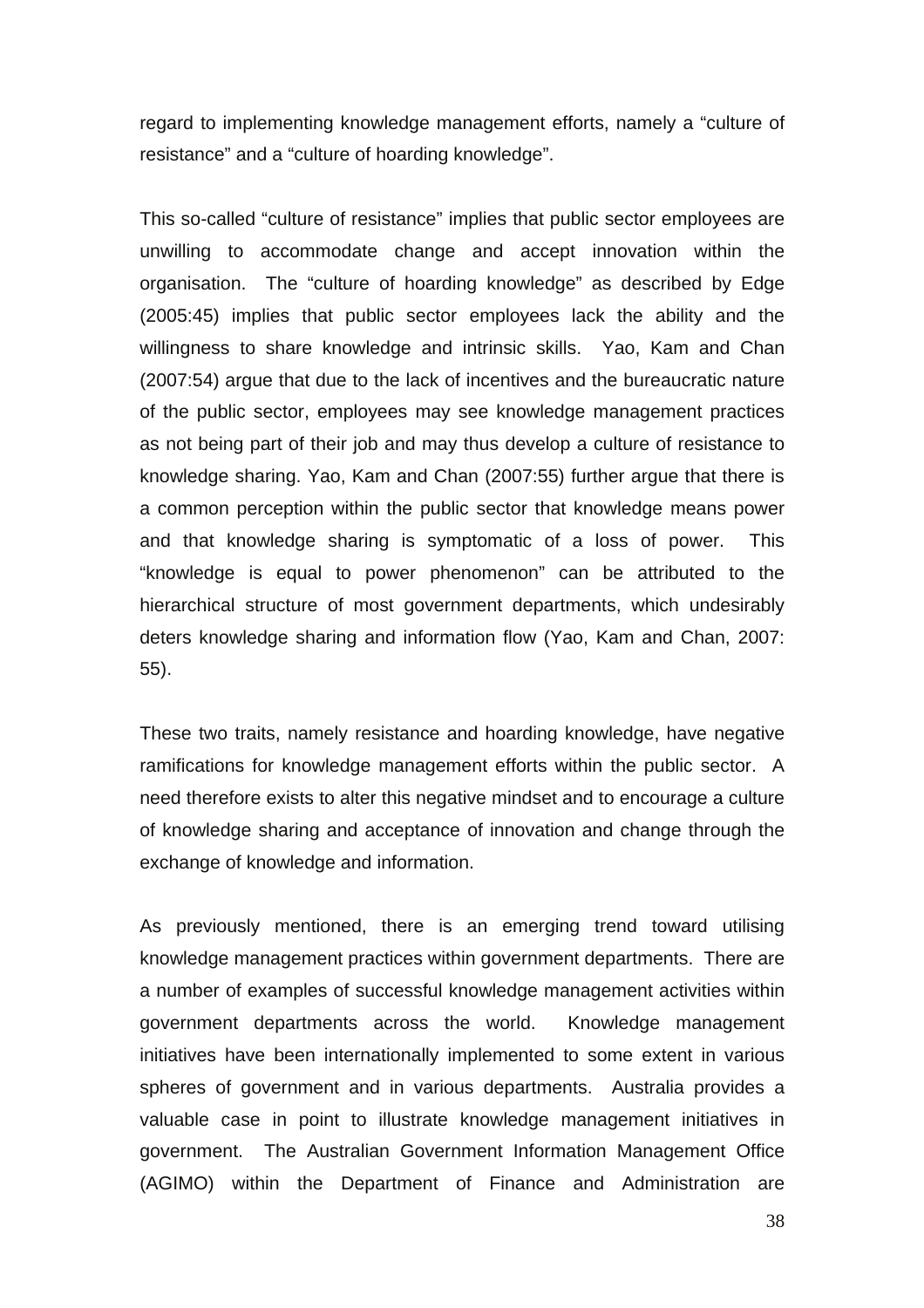responsible for promoting and supporting best practice in knowledge and information management within government departments so as to improve productivity and service delivery. AGIMO has subsequently devised a checklist for government departments regarding issues to consider in managing knowledge within organisations. This checklist serves as a guide to all knowledge management staff and IT managers (AGIMO, 2004).

This type of initiative can serve as a practical example of how governments can initiate and ultimately manage successful knowledge management practices in various departments.

## **4.2 KNOWLEDGE MANAGEMENT IN THE CONTEXT OF THE SOUTH AFRICAN PUBLIC SECTOR**

Given the background of knowledge management in the public sector, it is useful to evaluate how the South African government is faring in this regard. Within the context of the South African public sector, knowledge management is receiving increased priority. The Department of Provincial and Local Government (Republic of South Africa, 2007) has identified knowledge management as a key managerial competency for senior managers at local government level. This requirement for local government senior managers involves the ability to advance knowledge creation and sharing as a means of developing the combined knowledge of the local government (Republic of South Africa, 2007).

Although emphasis has been placed on managerial knowledge management competencies, not enough prominence is given to the need for organisationwide implementation of knowledge management systems. Initiatives by the South African government to propel knowledge management practices within government organisations include the establishment of a Knowledge Information Management (KIM) work group within the Government IT Officers (GITO) council. According to GITO (2004) there are already a number of knowledge management practices within government departments. However,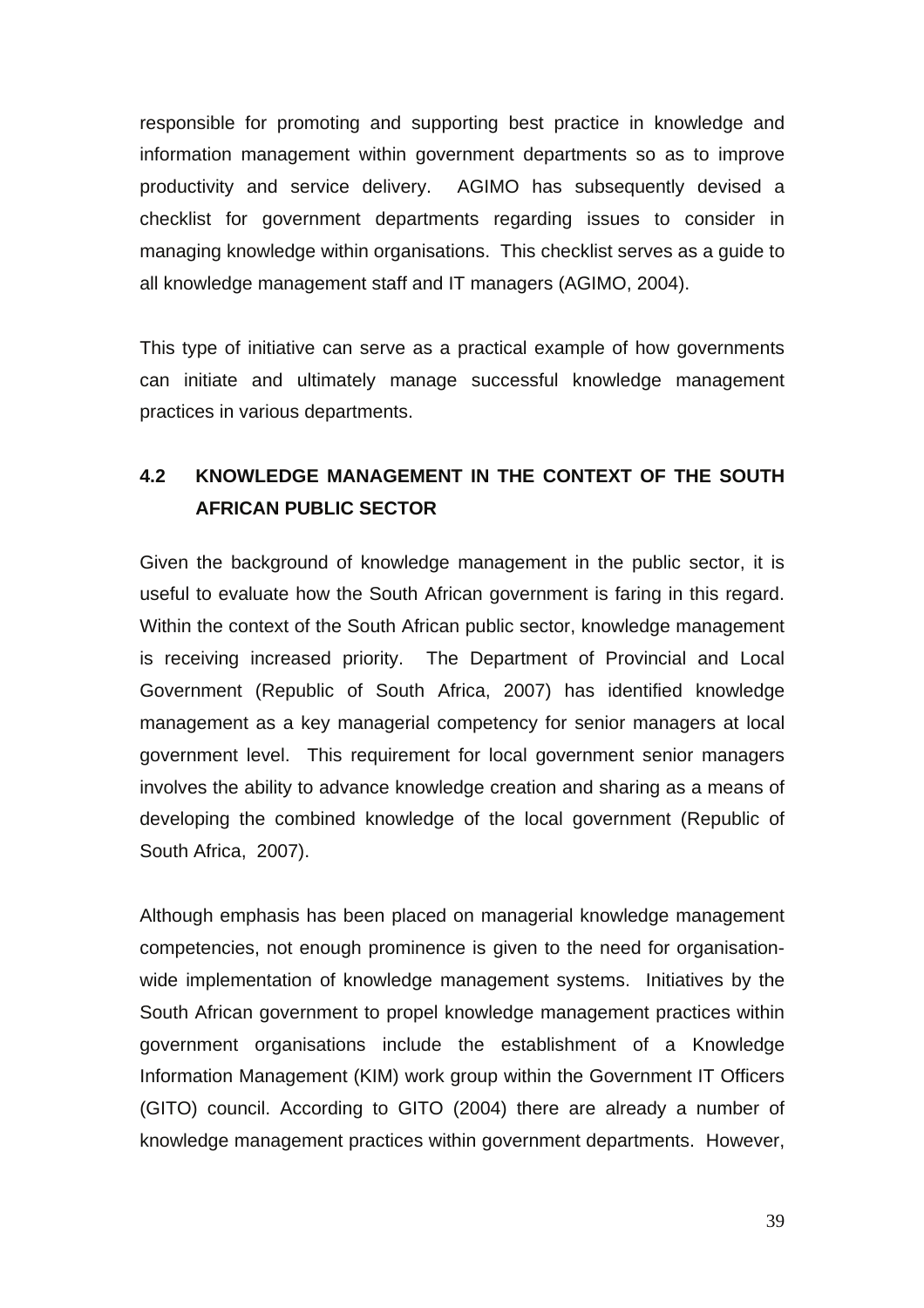these practices are not all-inclusive of knowledge management processes that are required for further development.

The Department of Public Service and Administration (Matomela, 2008) has identified a number of motives to support the case for knowledge management in South African government departments. These motives are the following:

- The awareness of changes brought about by the knowledge-based society in which the government operates
- The need for learning and sharing experiences via linkages with the global community
- The need to document and consequently learn from the vast storages of knowledge generated through the country's transformation process
- The need to capitalise on triumphs and to learn from errors that have been encountered in various areas of service delivery
- The call for creative and innovative methods of service delivery that are more efficient and responsive to customer needs
- The need to generate expertise within government departments so as to achieve a better grip on institutional knowledge.

The Department of Public Service and Administration (Matomela: 2008) has also recognised the need to put knowledge management into operation within government departments. This department is subsequently cultivating a culture of knowledge sharing by means of "internal learning sessions", where knowledge is exchanged among employees through a number of modes such as newsletters, web pages and discussion boards. Other means of employing knowledge management initiatives and cultivating a sharing culture include the compilation of knowledge registers in which knowledge and skills are recorded, capacity-building initiatives and harvesting and effectively utilising internal employee skills as opposed to external hired or consultants' skills.

The Department of Public Service and Administration (Matomela: 2008) also suggests the establishment of a "knowledge management steering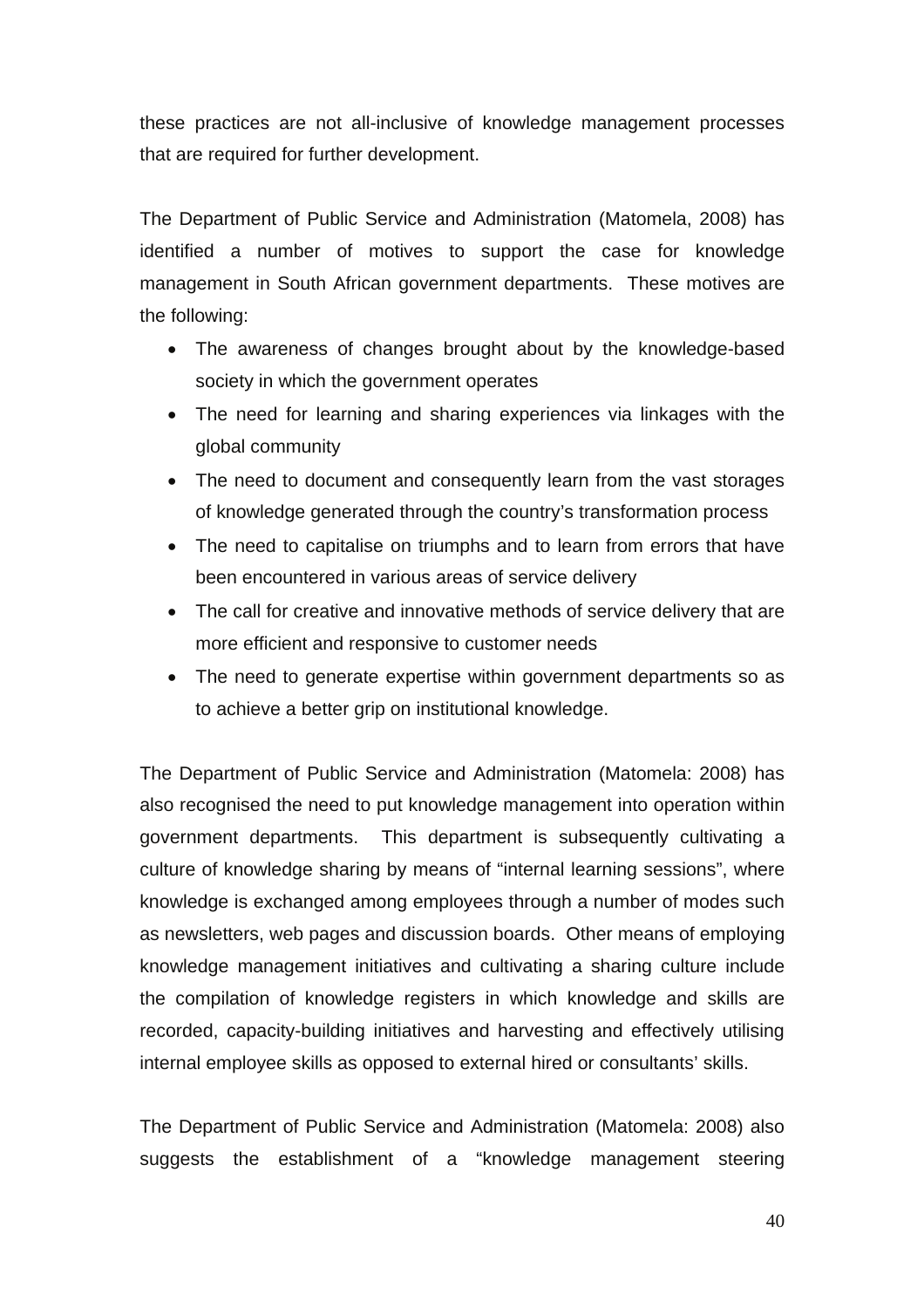committee" to lead the implementation of the knowledge management effort. It has also expressed the need to start with applications that will guarantee small successes in managing knowledge.

At local government level, cognisance must be taken of the fact that South African municipalities function in a milieu characterised by greater uncertainty and competition than in the past. Local government institutions across the globe are faced with demands to change and modernise their operations so as to facilitate development in the new "knowledge economy" (Haricharan, 2004). To keep abreast of these changes and to remain globally competitive, South African local governments need to become aware of the significance of knowledge management in achieving organisational and subsequently service delivery successes.

As mentioned before, some South African municipalities have shown enterprise and have implemented knowledge management initiatives with great success. A working example of such a knowledge management initiative at local government level is that of the City of Johannesburg's Knowledge Management and Innovation unit within the Johannesburg Innovation and Knowledge Exchange (JIKE), which came into operation in 2002. JIKE follows a holistic approach to knowledge and innovation and its work is concentrated on three focus areas:

- Constructing systems to exploit the knowledge present in the city
- Sharing knowledge and gaining external expertise
- The codification of knowledge and the creation of concrete multimedia products generated from knowledge within the city.

The Knowledge Management and Innovation unit is responsible for gathering and supporting the city's knowledge resources. Furthermore, the unit is responsible for recognising various knowledge management opportunities and new projects and utilising these to construct launch pads for managing knowledge resources across the organisation (City of Johannesburg, 2007). These activities include the construction of a knowledge database and a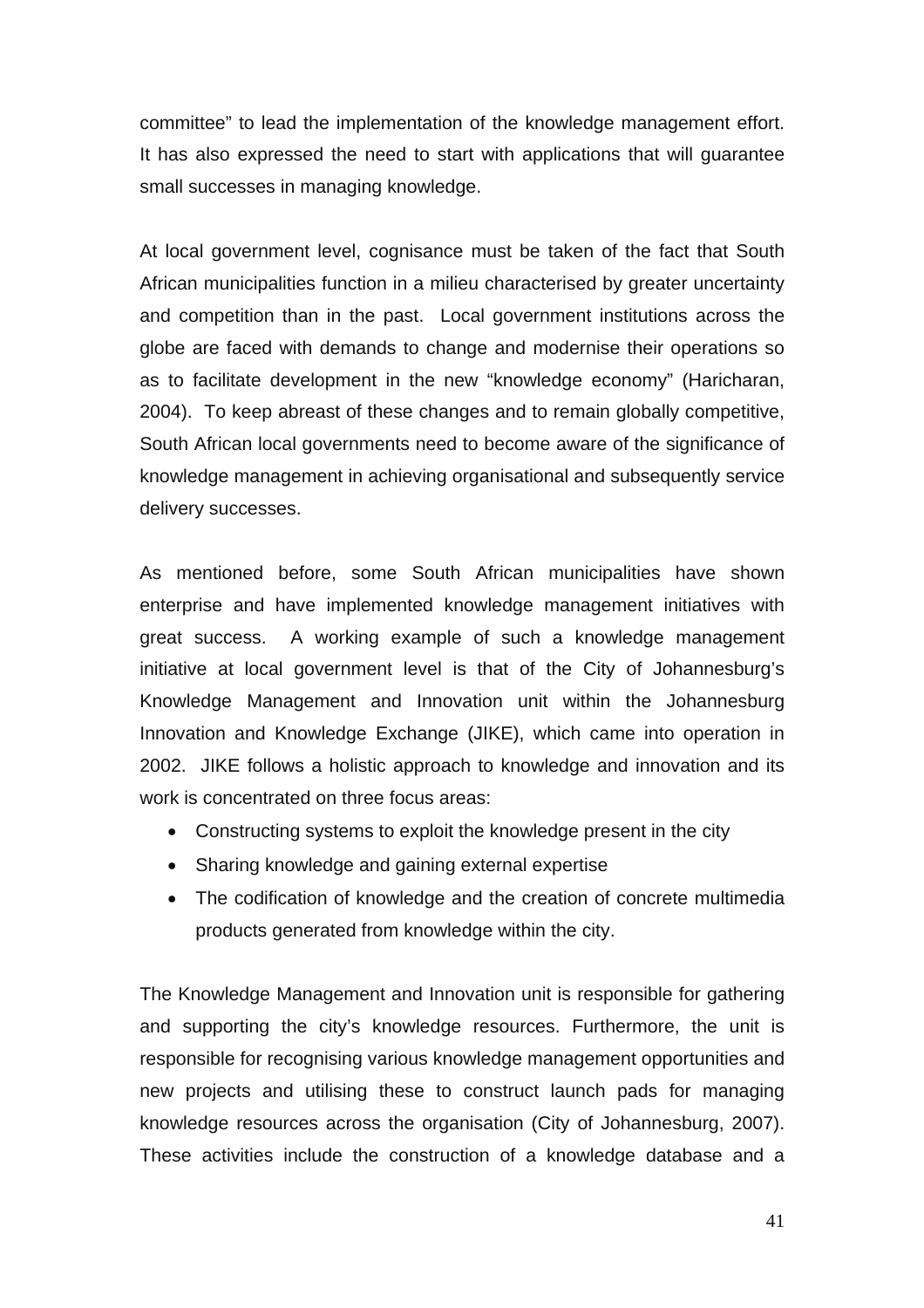database of expertise within the city as well as the documentation of commendable models in the city which have been devised as case studies on lessons learned, innovation and best practice. The City of Johannesburg also engages in planned partnerships with other parties by means of communities of practice (CoPs). Communities of practice can simply be defined as social arrangements where learning, operational functions and innovation are shared in daily work-related activities (Huysman, 2004:68). A more in-depth definition defines a CoP as a process of learning that occurs by the active participation in community practices during which time identities relative to the communities are built (Huysman, 2004:68). The City of Johannesburg is engaged in four communities of practice for intergovernmental relations, knowledge management, inner-city regeneration projects and organisational performance management.

Moreover, knowledge management activities by the city also support an executive management development programme and networking with businesses in the city (City of Johannesburg, 2007).

Another example of a knowledge management initiative at local level is that of the Buffalo City Municipality. The Buffalo City Municipality has devised a KM strategy and set a series of objectives to attain their knowledge management goals. The knowledge management strategy comprises a series of projects that include:

- The training of personnel and councillors
- Knowledge championship that involves knowledge management facilitation at department level
- The documentation of case studies, which is a knowledge-capturing and sharing plan
- An online expert locator system
- The capturing of the institutional memory, which Buffalo City defines as a knowledge retention initiative
- A knowledge management portal that serves as a central repository.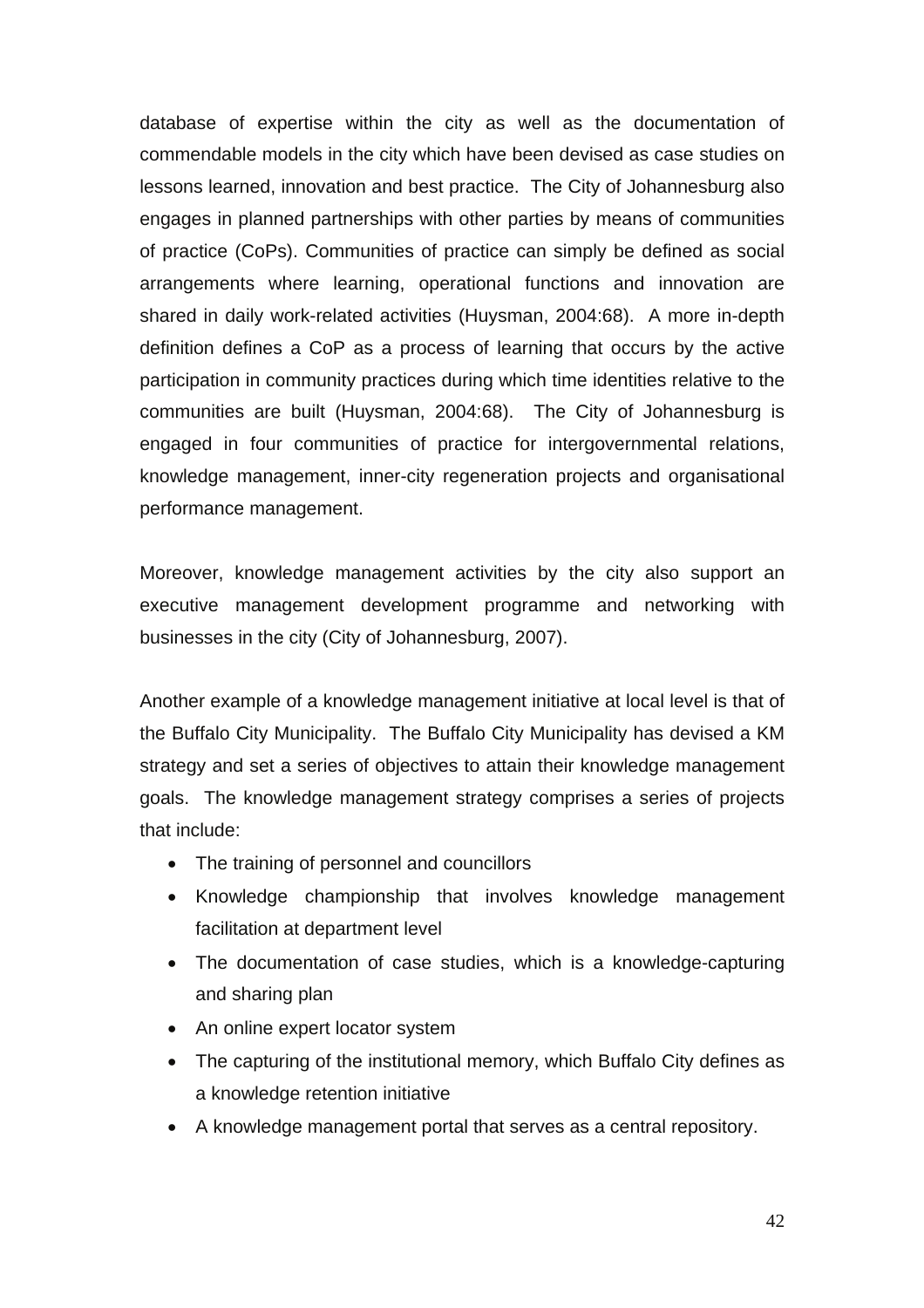This comprehensive knowledge management strategy of the Buffalo City Municipality was presented at the South African Cities Network (SACN) and the South African Local Government Association (SALGA) Knowledge Management Reference Group meeting during February 2008. The SACN Knowledge Management Reference Group was launched in 2004 in an attempt to encourage shared learning and good governance between different spheres of government (Mabindla, 2008).

The second SACN Knowledge Management Reference Group meeting, along with SALGA, was hosted by the Buffalo City Municipality. The purpose of the meeting was to introduce other municipalities to the reference group, establish a system of support for knowledge management practitioners in South Africa and improve intergovernmental relations (Mabindla, 2008).

Various other South African local government knowledge management initiatives exist on a smaller scale and have not been as widely documented as the City of Johannesburg's initiative. However, when considering the knowledge economy in which the world currently operates, it is clear that the South African government has a long way to go in making significant strides in knowledge management, especially at local government level.

# **4.3 THE LEGAL FRAMEWORK SUPPORTING KNOWLEDGE MANAGEMENT IN SOUTH AFRICA**

The most important legislation related to the legal aspects of knowledge management is the Constitution, Act 108 of 1996. The constitution is the supreme law of South Africa and lays the foundation for all other legislation enacted in the country. Chapter 2 of the constitution contains the Bill of Rights, which sets out various rights afforded to South African citizens. With regard to legal rights in terms of managing knowledge and information, certain sections of the Bill of Rights are of significance. These include the following:

• Section 14(d) of the Bill of Rights, which holds that everyone has the right to privacy and may not have the privacy of their communications infringed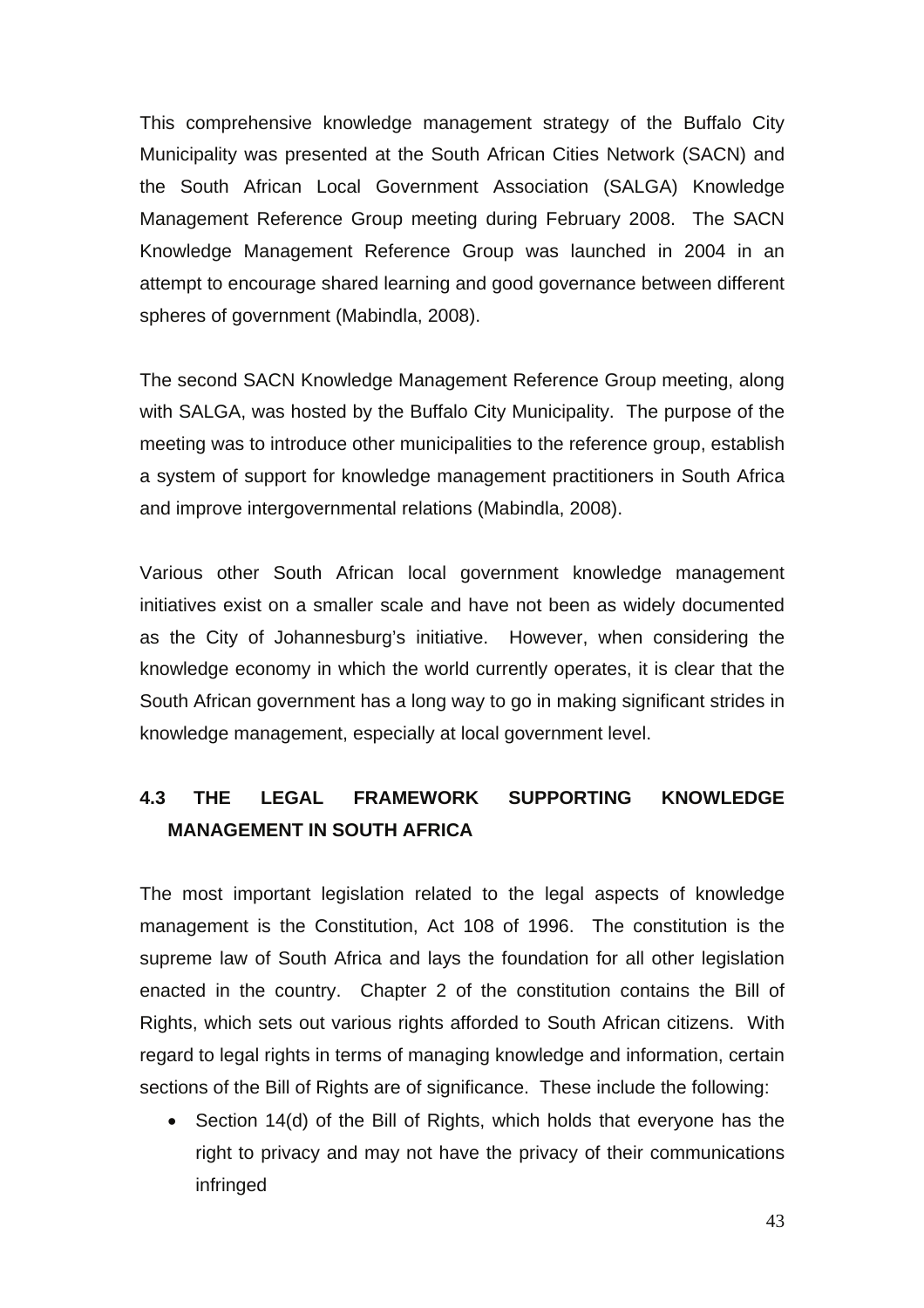- Section 16, which refers to freedom of expression
- Section 32, which holds that everyone has the right of access to information.

(Republic of South Africa, 1996)

Other legislation of significance stemming from the provisions in the Bill of Rights includes the Electronics Communications Act, No. 36 of 2005, the Regulations of Interceptions of Communications Act and Provision of Communication-related Information Act, No. 70 of 2002, and the Promotion of Access to Information Act, No. 2 of 2000.

The Electronics Communications Act, No. 36 of 2005, was enacted with the principal objective of providing a regulatory framework for electronic communications in South Africa. The act also provides for, among others:

- The promotion of competition within the ICT sector
- Research and development within the ICT sector
- The distinct distribution of responsibility and tasks in formulating policies and regulations within ICT
- Information security and the reliability of networks.

(Republic of South Africa, 2005)

The Regulation of Interceptions of Communications Act and Provision of Communication-related Information Act, No. 70 of 2002 seeks to control the various aspects related to the interception of communications, the screening of signals and radio frequencies, and the availability of certain information related to communications.

Furthermore, the Promotion of Access to Information Act, No. 2 of 2000, has as its primary objective "to give effect to the constitutional right of access to (i) any information held by the state; and (ii) any information that is held by another person and that is required for the exercise or protection of any rights". The act seeks to ensure that measures of accountability, transparency and good governance are exercised so as to promote better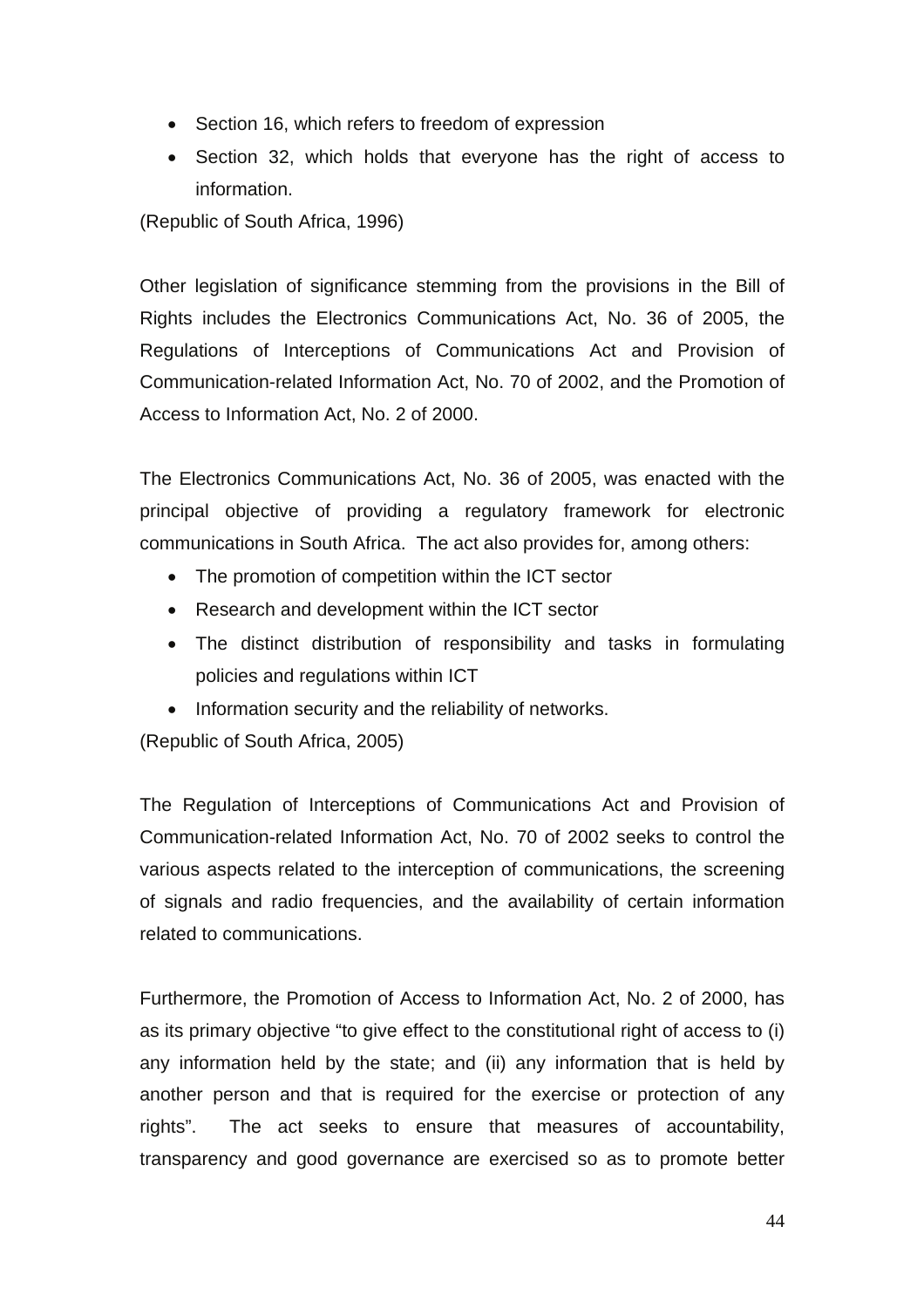participation and decision making and to give effect to various rights in terms of the act (Republic of South Africa, 2000).

These very important pieces of legislation are what govern knowledge and information management not only in public sector institutions but in South Africa in general.

## **4.4 CONCLUSION**

Knowledge management in the public sector is an emergent phenomenon that offers government departments significant benefits. With the rise of the knowledge economy, many government policies are taking knowledge management into consideration and there is thus a stronger inclination toward knowledge management practices within the government policy sphere. Despite the benefits associated with knowledge management there is still great resistance to adopting knowledge management practices among public sector personnel. Thus there is a need for greater consciousness of knowledge management and its benefits among public sector personnel.

Despite the rise of knowledge management and the many benefits associated with it, some public sector organisations are still reluctant to employ knowledge practices. Examples of knowledge management, although few in number, in public sector organisations and specifically at local government level in South Africa do exist. A good illustration of such knowledge management practices is the example of the City of Johannesburg's knowledge management initiative named JIKE. The South African constitution also contributes to accommodating knowledge management by serving as a basis for the legislative framework that is conducive to employing knowledge management initiatives within public sector organisations.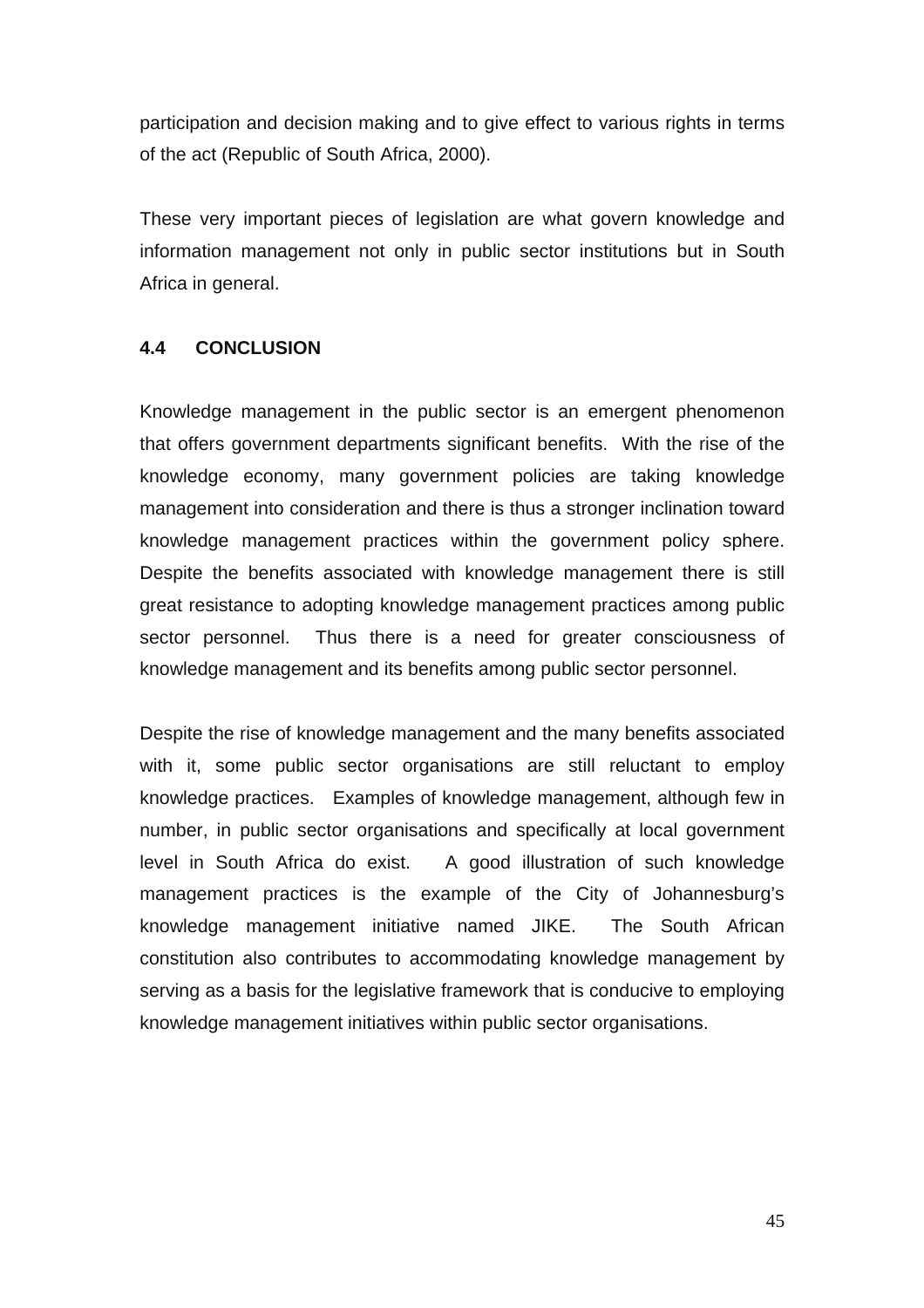#### **CHAPTER 5**

# **CASE STUDY: KNOWLEDGE MANAGEMENT AT STELLENBOSCH MUNICIPALITY**

#### **5.1 BACKGROUND TO STUDY**

Stellenbosch Municipality was selected as a case study to determine the readiness of local government institutions to effectively implement knowledge management practices by assessing the incidence of knowledge management enablers at the municipality.

Stellenbosch Municipality is a local government organisation in the Western Cape province of South Africa that incorporates the neighbouring towns of Stellenbosch, Franschhoek and Pniel. The municipality is made up of nine directorates comprising various sub-departments. These directorates include Civil Engineering Services, Community Safety, Corporate Services, Electrical Engineering Services, Financial Services, Housing Services, Planning and Environment, Social Development Services and Strategic Services.

For the purpose of this study three directorates were selected, namely Corporate Services, Financial Services and Strategic Services. Within Corporate Services, the researcher focused specifically on the human resources department and the information technology department.

The study was conducted using a series of interviews with senior personnel members in the three directorates identified for the purpose of this study. Interviews were conducted to determine whether there was an awareness of knowledge management in the various departments and whether any knowledge management practices were in place.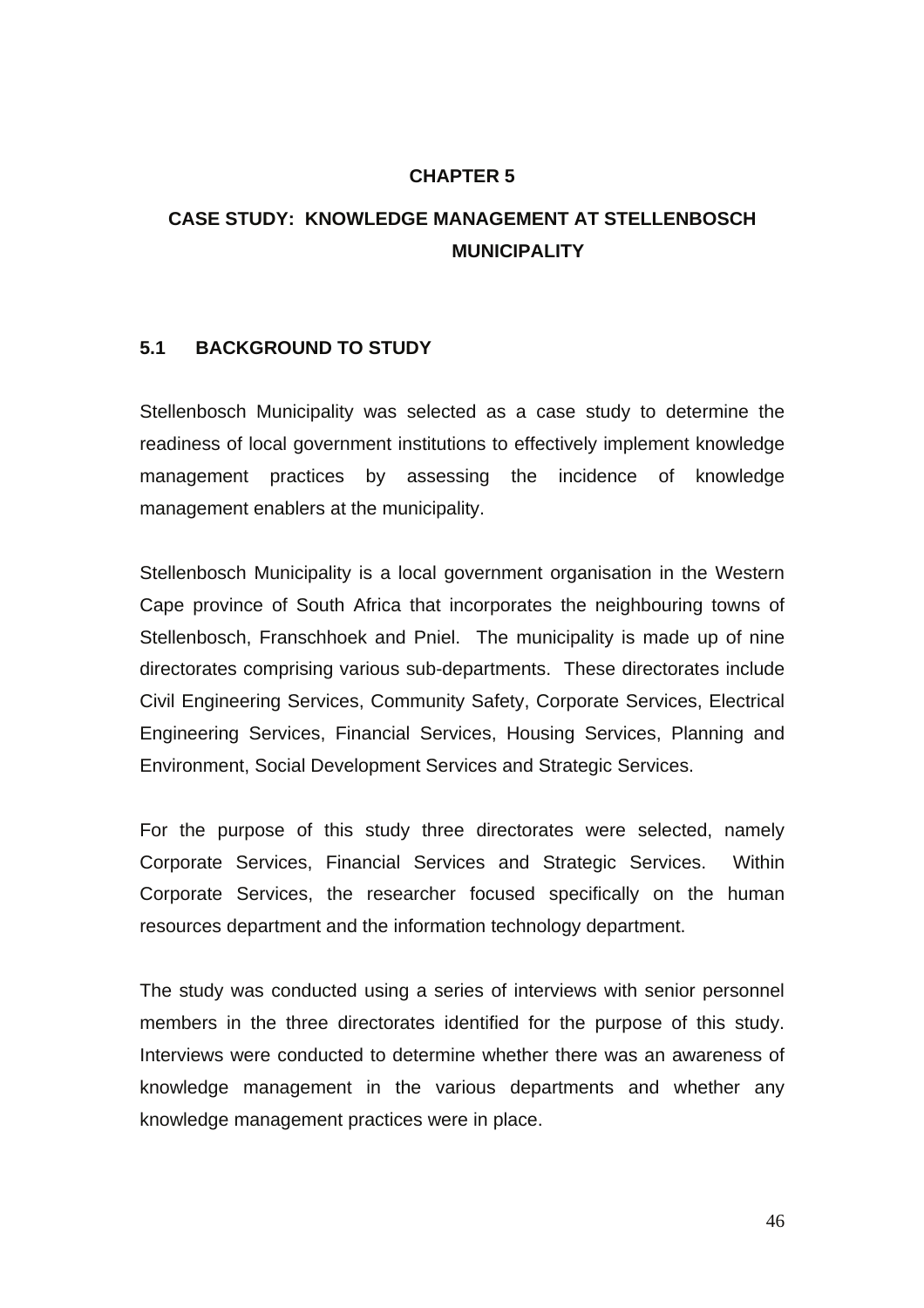## **5.2 STRATEGIC SERVICES**

The first directorate assessed was the Strategic Services directorate incorporating the Integrated Development Planning (IDP) department. Interviews were conducted with the director of Strategic Services, Claudia Koopman and the IDP manager, Leon Fourie.

The interview was centred on questions about four organisational elements, namely organisational culture and strategy, structure, human resources, and information and communication technologies (ICT).

From the interview with the personnel of Strategic Services, it emerged that knowledge management was a familiar concept in the Strategic Services directorate. The department adopted a new microstructure in 2007. This new microstructure reflects all the organisational needs of the department and addresses the need for knowledge management. Through the implementation of the new microstructure, a position for a knowledge manager was created, although at the time of the interview the position was still was not filled.

The Strategic Services department also has a number of information systems and knowledge management practices in place. These systems include a *Strategic Management System (SMS),* which is a Microsoft Access Database system that is utilised to capture and manage IDP and budgetary information. This system was devised and implemented by the IDP manager who is also responsible for the management of the systems.

Other knowledge management initiatives initiated by the Strategic Services department is the municipality's *e-library.* This system is an electronic archive of documents and policies related to the IDP and the Strategic Services department. The *e-library* makes all the electronic documents available to municipal staff and councillors.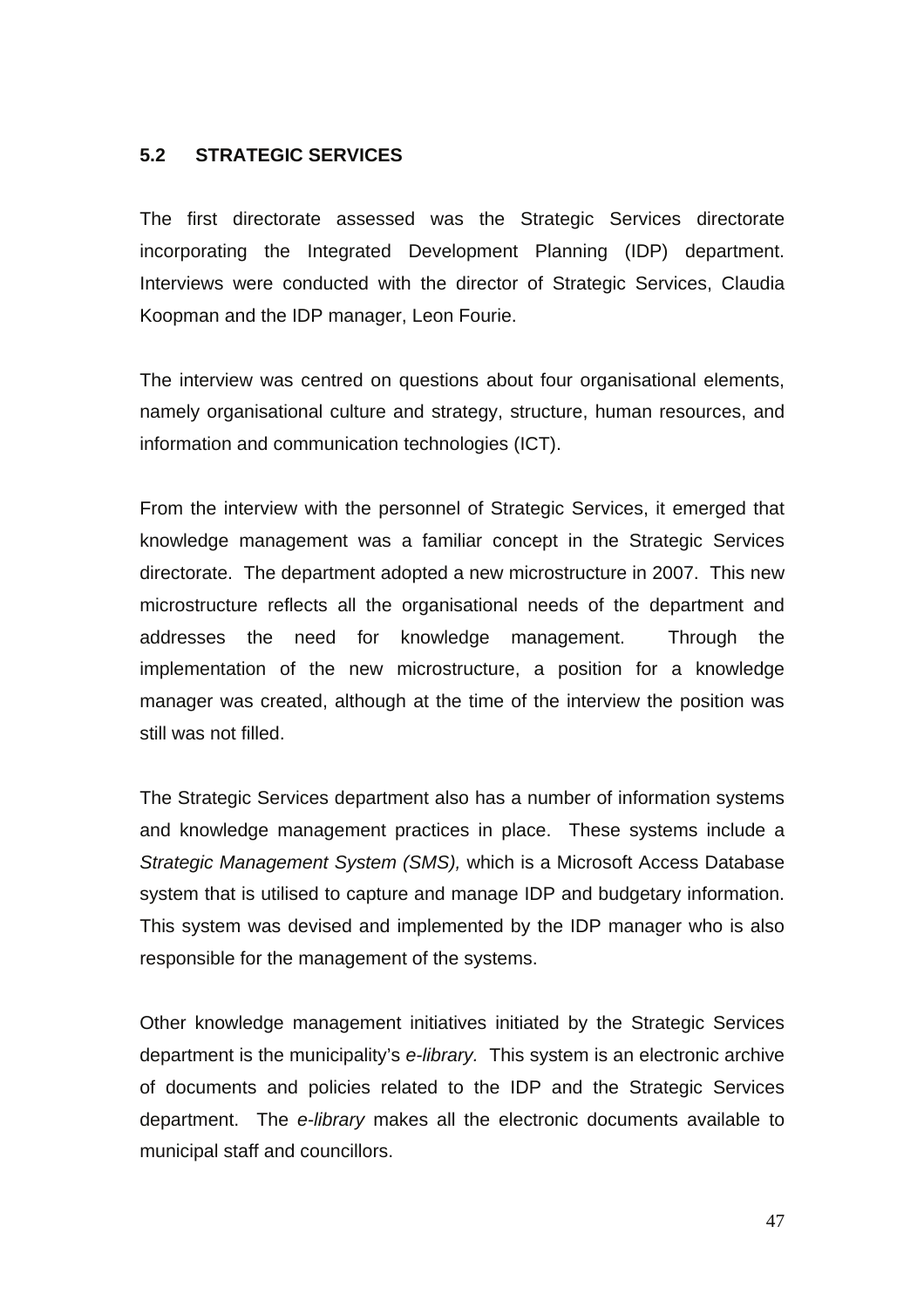From the interview, it emerged that although the organisational structure is conducive to knowledge management and various information technologies supporting knowledge management are in place, the organisational culture does not wholly support the concept of knowledge management.

Koopman (2007) indicated that although information sharing among personnel members was prevalent, the department's attempt at fully implementing knowledge management had not quite taken off. Koopman (2007) maintained that strategic measures were required to convince personnel to accept knowledge management and that this would involve identifying key strategic areas for knowledge management. According to Koopman (2007) the problems associated with accepting knowledge management were largely due to a general lack of knowledge of how to effectively utilise information and reluctance on the part of personnel to add new information to their present workload.

Fourie (2007a) thus used the *Strategic Management System (SMS)* to illustrate the culture of reluctance among personnel. Fourie (2007a) explained that even though *SMS* had been implemented in the Strategic Services department there was still a lack of understanding of what it entails. Fourie (2007a) maintained that what was required was "buy in" from other departments and senior personnel; however it was difficult to change the mindsets of top management.

## **5.3 INFORMATION TECHNOLOGY**

The second directorate assessed at Stellenbosch Municipality for the purposes of this study was Corporate Services. As previously mentioned, two departments within corporate services were selected for this study, namely human resources and information and communication technologies.

Within the Information and Communication Technology department, the researcher conducted an interview with the ICT managers, Johann Bekker and Robert Muller.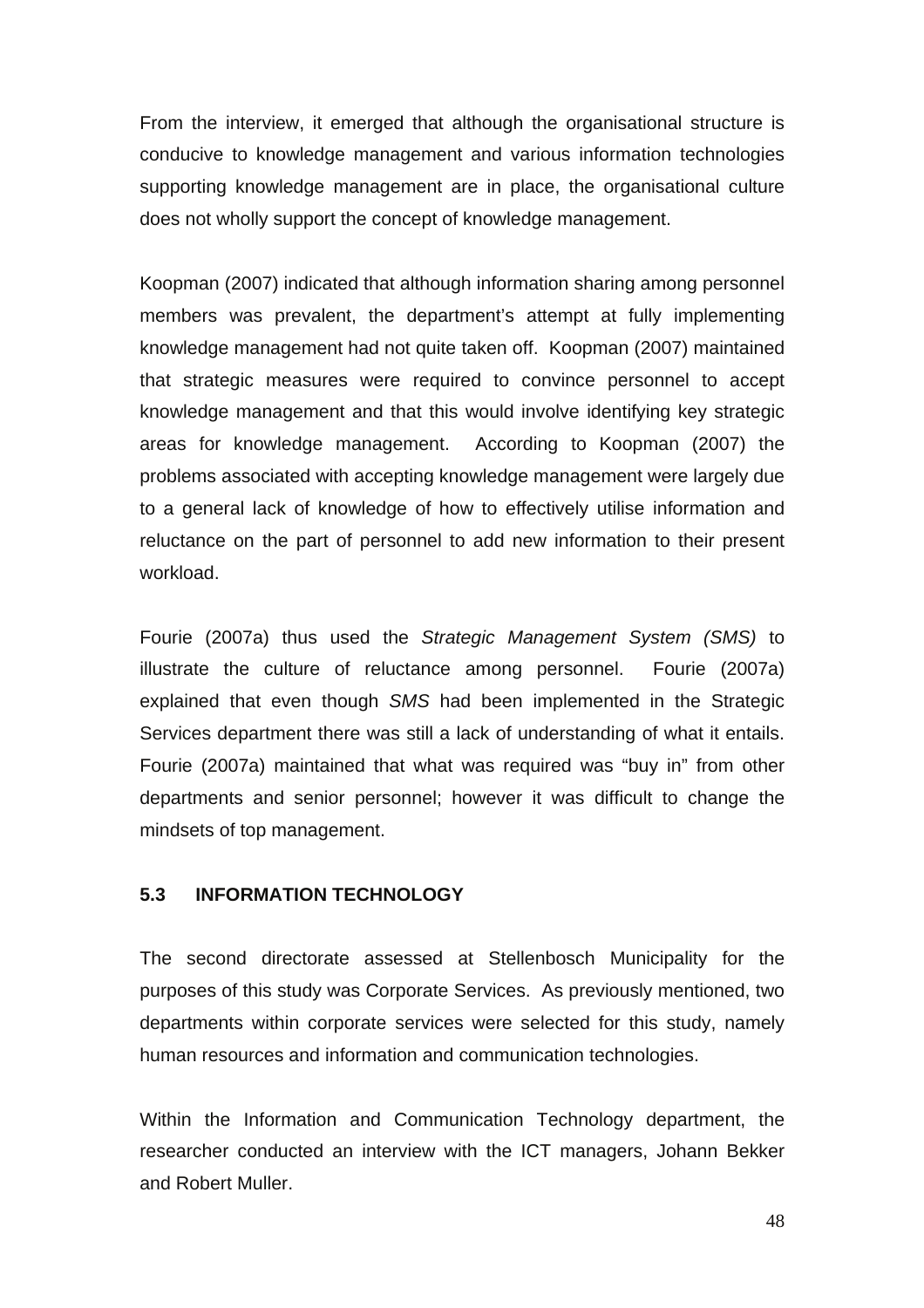The ICT department is a service department that facilitates communication between the various municipal departments. In assessing the general awareness and organisational culture pertaining to knowledge management in the ICT department it became clear that the senior personnel of the ICT department were not familiar with the concept of knowledge management. From the interviews it was apparent that a culture of knowledge sharing was not flourishing. According to Bekker (2007) all departments within the municipality operate within functional silos where each department considers their own objectives as important and thus departments do not collaborate and share information with other departments when tackling certain projects or programmes. As a consequence of these functional silos, very little interdepartmental knowledge sharing occurs.

Regarding organisational structure, the ICT department, like the rest of the municipal departments, has also adopted the new microstructure. According to Muller (2007) the ICT department has not grown in relation to the municipality's growth in general. The ICT department has lagged behind in certain areas, especially in terms of knowledge management and the department therefore views the microstructure as a means to reorganise the department to align itself with certain functions of the municipality. This realignment has resulted in the identification and creation of new functions such as systems administration, information security and desktop support. According to Muller (2007) the aim of the microstructure is to build capacity and get the ICT department in line with the greater objectives of the organisation.

Although the municipality has a number of information and communication technologies in place, these technologies do not facilitate knowledge sharing and management within the organisation. According to Bekker (2007) various information systems are in place but there is no single database that serves as a central information repository. What this means is that the same information is positioned at different places in the organisation on different systems. Each municipal department has its own database system but no cross-departmental knowledge sharing is supported. The municipality also

49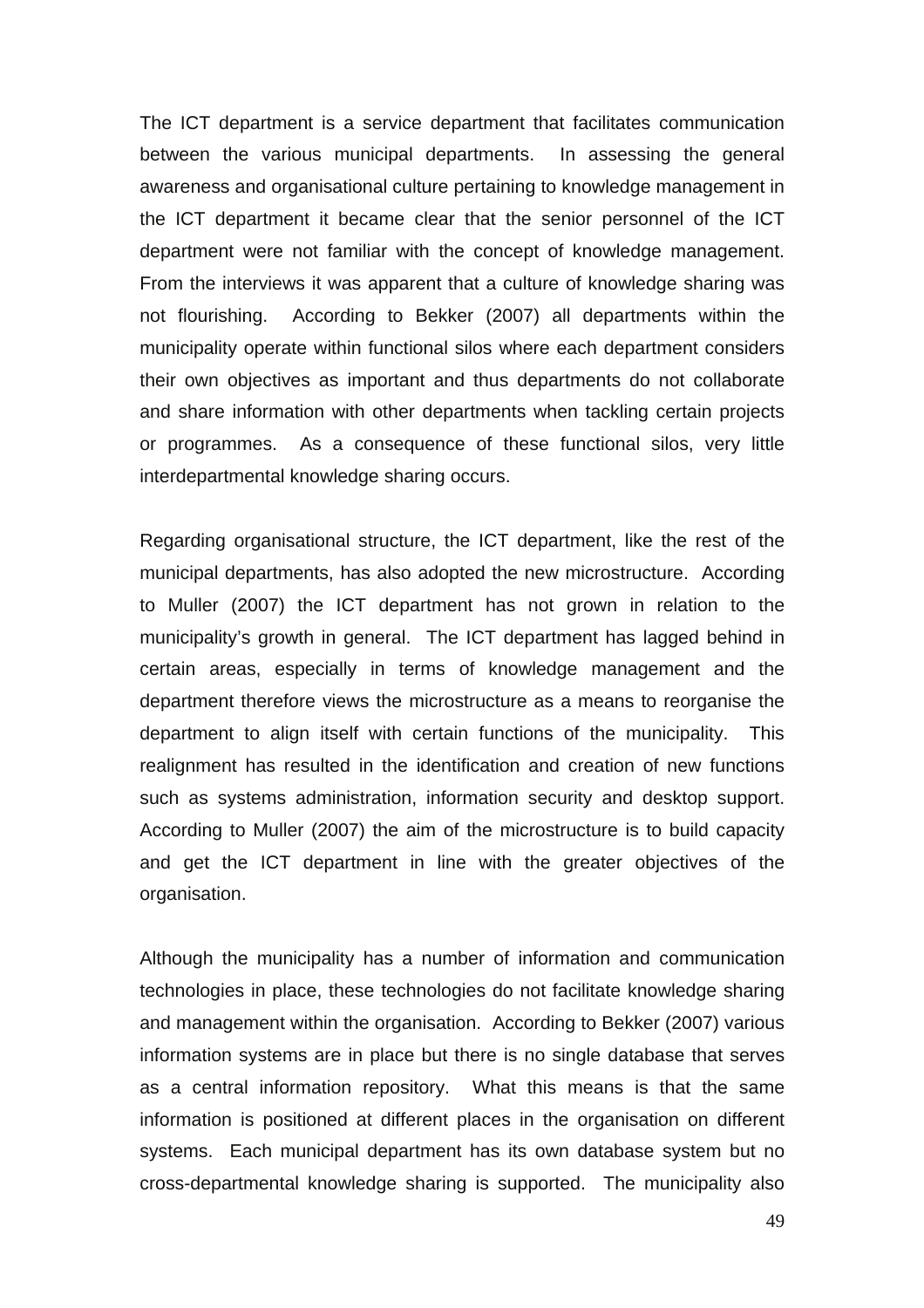does not use advanced information systems such as decision support systems (DSS), expert systems and management information systems. Management information systems are used in some departments, but on a small scale. Another deterrent to knowledge sharing within departments is the fact that the municipality has outsourced certain functions to consultants who operate information systems independent of the municipality. Because the consultants have their own systems, the municipality has no access to the information on these systems. An example of this provided by Muller (2007) is the debt collection function of the municipality, which has been outsourced. The consultants involved have their own management information system and the finance department had no direct access to the information on the system.

### **5.4 FINANCIAL SERVICES**

The third department that was assessed was the financial services department. This assessment involved an interview with Mr Ian Kenned, the director of financial services. From the interview it is evident that within the financial services department, there is not a broad-based understanding of what knowledge management is. According to Kenned (2008) his understanding of knowledge management is that it concerns the dissemination of information. Knowledge management has not been identified as a vital aspect within the finance department and no formal measures have been taken to facilitate the implementation of a knowledge management strategy. Kenned (2008) indicated that although no formal strategy existed for knowledge management, their approach was to create a favourable environment and opportunities to facilitate communication flows. Concerning the influence of organisational structure on knowledge management, Kenned (2008) felt that the current organisational structure was not conducive to effective knowledge management, purely because of the size of the organisation. It is therefore clear that although there is communication and a degree of information exchange among the nine directorates, these directorates and their respective departments essentially function in silos. Within the finance department communication flows are predominantly hierarchical, where information cascades from the top levels to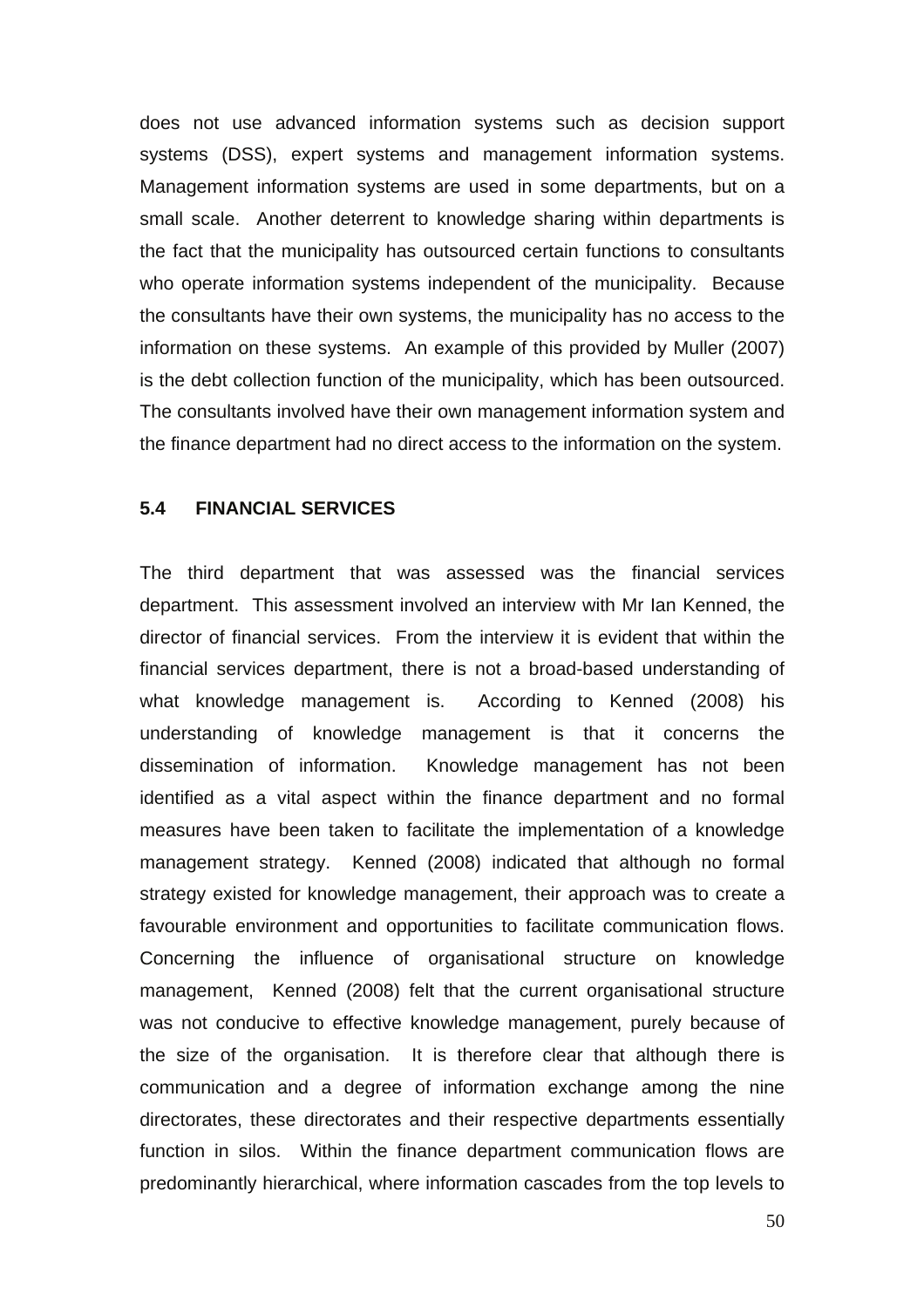lower levels. In terms of the culture of knowledge sharing, it appears that the department encourages this through various training and development initiatives where employees receive on-the-job training and skills development.

As regards the information and communication technologies utilised by the department, Kenned (2008) deemed it as being relatively effective but acknowledged that it was in need of upgrading. Within the precinct of the department, the information technologies can be considered as user-friendly. However, officials in other departments are not able to access this information easily nor do they always comprehend it. The human resources appointments within the finance department are all competency based and employees need to possess certain skills and meet specific technical requisites. Employee turnover within the department is relatively low and this has a positive impact on knowledge retention within the department (Kenned, 2008).

#### **5.5 HUMAN RESOURCES**

The fourth department assessed for the study was the human resources department that is part of the Corporate Services directorate. The interview was conducted with the human resources manager, Mr Johnny Cheminaise. From the interview with Mr Cheminaise, it is apparent that he has a clear grasp on the basic concept of knowledge management. According to Cheminaise (2008), his understanding of knowledge management is that it is about information and how it is utilised and that it also comprises general and institutional knowledge. Cheminaise (2008) indicated that he understood that knowledge management forms part of the management function and that it is a new concept with many components and that it is much more than just information technologies.

According to Cheminaise (2008) a need for knowledge management had not been identified within the human resources department up to that point, but within the entire organisation there had been talks about it. However,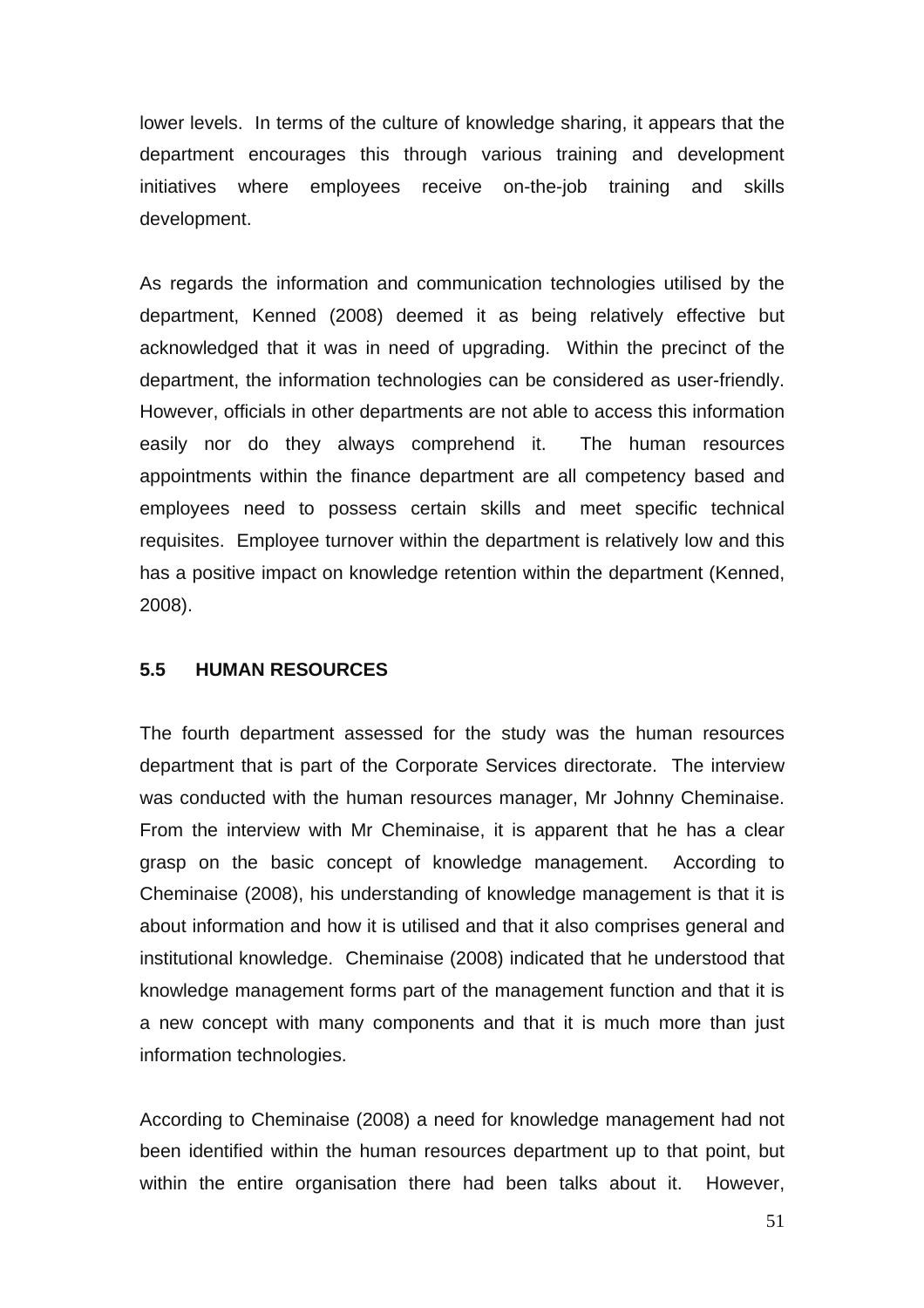Cheminaise (2008) acknowledged that a need for knowledge management existed within the organisation, especially so in terms of procedures and methodologies to capture and retain staff members' tacit knowledge.

Cheminaise (2008) was of the opinion that employee placement has a certain impact on organisational knowledge. He emphasised that one way of retaining organisational knowledge is to have a good blend of internal and external placements. Cheminaise (2008) maintained that a vibrant knowledge management culture requires the cross-pollination internal institutional knowledge and external or new knowledge. Cheminaise (2008) justified this argument by stating that focusing only on internal promotions causes inbreeding and subsequently no new knowledge comes into the organisation. Cheminaise (2008) thus believes that if new people are brought in from the outside knowledge frontiers are pushed back, which facilitates a growing knowledge base in the organisation.

However, there are certain limitations with regard to bringing in new people from outside, such as political pressure and directives to recruit internally. Even though there is pressure to develop people within the organisation, it is sometimes impractical because there are certain skills that need to be brought in from the outside. To illustrate this, Cheminaise (2008) referred to the finance department, where a mentor was brought in for the senior finance manager. The mentor accordingly transferred his knowledge and expertise to organisational members thus allowing them to progress within the organisation.

With regard to the impact of employee turnover on knowledge management, Cheminaise (2008) maintained that Stellenbosch Municipality's employee turnover rate is below 10%, which is considered relatively low. This low rate may be attributed to the fact that the municipality operates in a political environment. Since the municipality's exposure to staff turnover is limited, the effect on the municipality's knowledge management efforts is somewhat positive. The low staff turnover has allowed the municipality to build up an adequate knowledge base. However, the downside and pending challenge is

52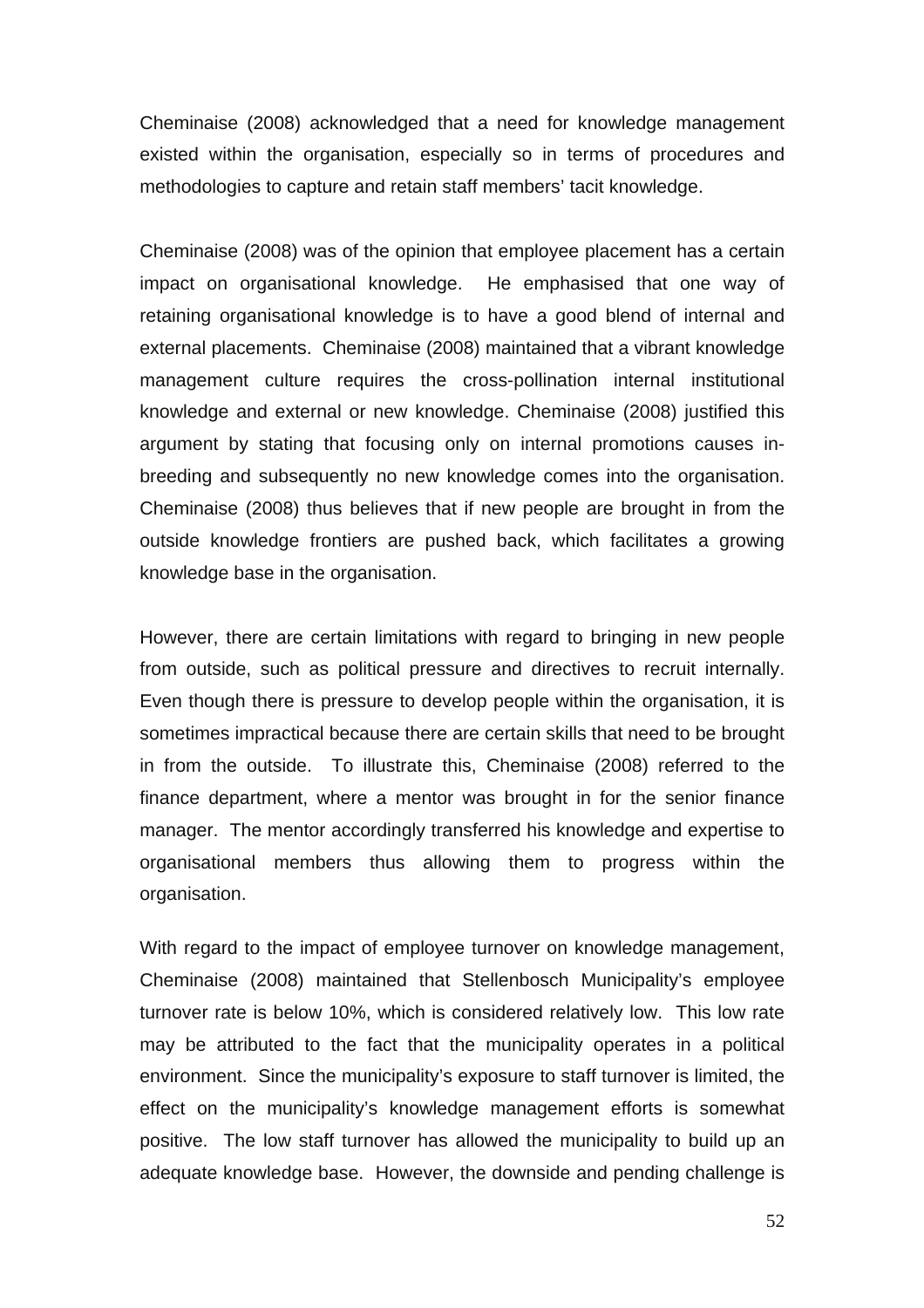to employ the necessary mechanisms and structures to retain that organisational knowledge.

According to Cheminaise (2008) the municipality has a number of training and development initiatives in place which facilitates the creation of new knowledge, but no training currently exists for knowledge management as a discipline in its own right. The municipality has, however, engaged in several specific programmes focusing on knowledge management. This includes a network called LG-NET, which is a network for local governments to share information among municipalities, internationally. The municipality also has staff members who have received training and are champions for the South African Cities Network, which is a web-based resource-promoting knowledge sharing and transfer initiative. It comprises a database of case studies for the purposes of research and information sharing among municipal staff members.

In the interview, Cheminaise (2008) emphasised the fact that Stellenbosch Municipality has an extensive information technology platform and backbone. However, the primary limitation of this arrangement is that the various systems in different departments are not integrated. Cheminaise (2008) also accentuated the fact that the municipality does not have a knowledge management framework and strategy and he drew attention to the need to consider policies and procedures on how to go about implementing such a strategy.

With regard to organisational culture, Cheminaise (2008) maintained that, on the whole, knowledge sharing is encouraged by the organisation. This is practically illustrated by means of a monthly forum, where those in leadership roles, trade union representatives and other members of staff exchange information and discuss successes and failures within their departments. However, many departments still operate in silos and there is thus an ensuing reluctance to share information willingly. The municipality, which is in a transformative state, operates in a political environment and consequently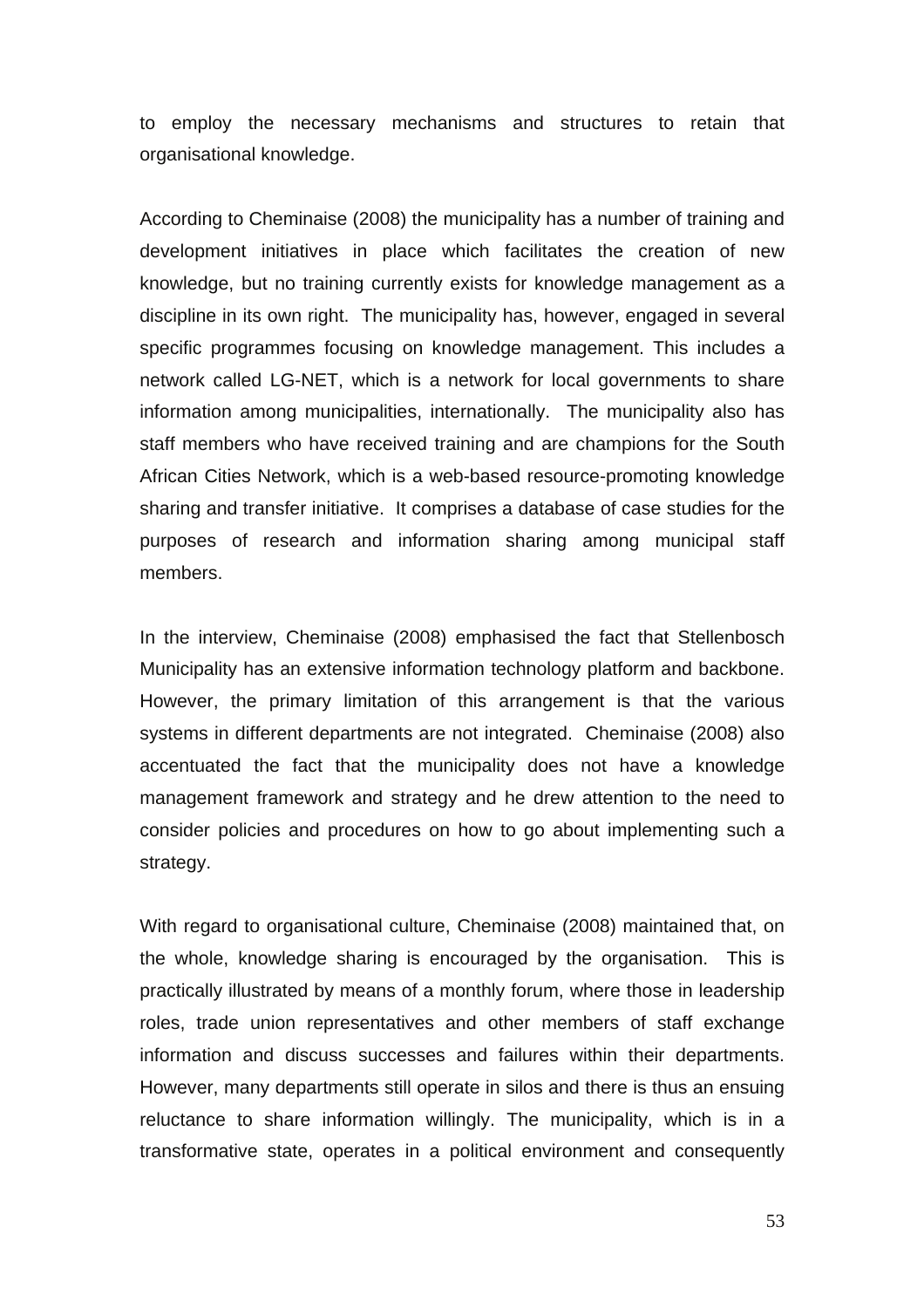there are cases where people are reluctant to share information willingly. However, this tendency varies from individual to individual.

Like the other departments in the municipality, the human resources department has also employed the microstructure of the organisation. In this regard Cheminaise (2008) believes that there is a need to devise a knowledge management framework. The need also exists for someone to drive it. In terms of organisational structure, Cheminaise (2008) drew a distinction between the departmental structure and the overall organisational structure's influence on knowledge management activities. Within the human resources department there is a formal structure with four distinct levels, but communication flows across levels in all directions. As communication is not influenced by hierarchy, a culture of knowledge exchange is encouraged. In terms of the organisation as a whole, Cheminaise (2008) claimed that compared to five years ago, there is now a much more open communication flow within the organisation as the municipality has moved toward a more consultative and participative style of management.

Cheminaise (2008) pointed out that knowledge management in the municipality happens on a daily basis but not in the confines of a formalised framework. There are individuals in the organisation who are progressively implementing knowledge management practices but attention must be given to transforming the municipality into a learning organisation. A knowledge management system within the municipality will also be beneficial to the politicians as it will enhance the way they work. Nevertheless, implementing a knowledge management initiative will be a major change management issue and the concept of knowledge management will have to be convincingly sold to politicians. Cheminaise (2008) maintained that due to the major influence of the political environment on the municipality, politicians can play a critical role in terms of knowledge management with regard to receiving and disseminating information. However, if there is no political buy-in, knowledge management will never prosper and the municipality will not be able to reap the benefits knowledge management has to offer.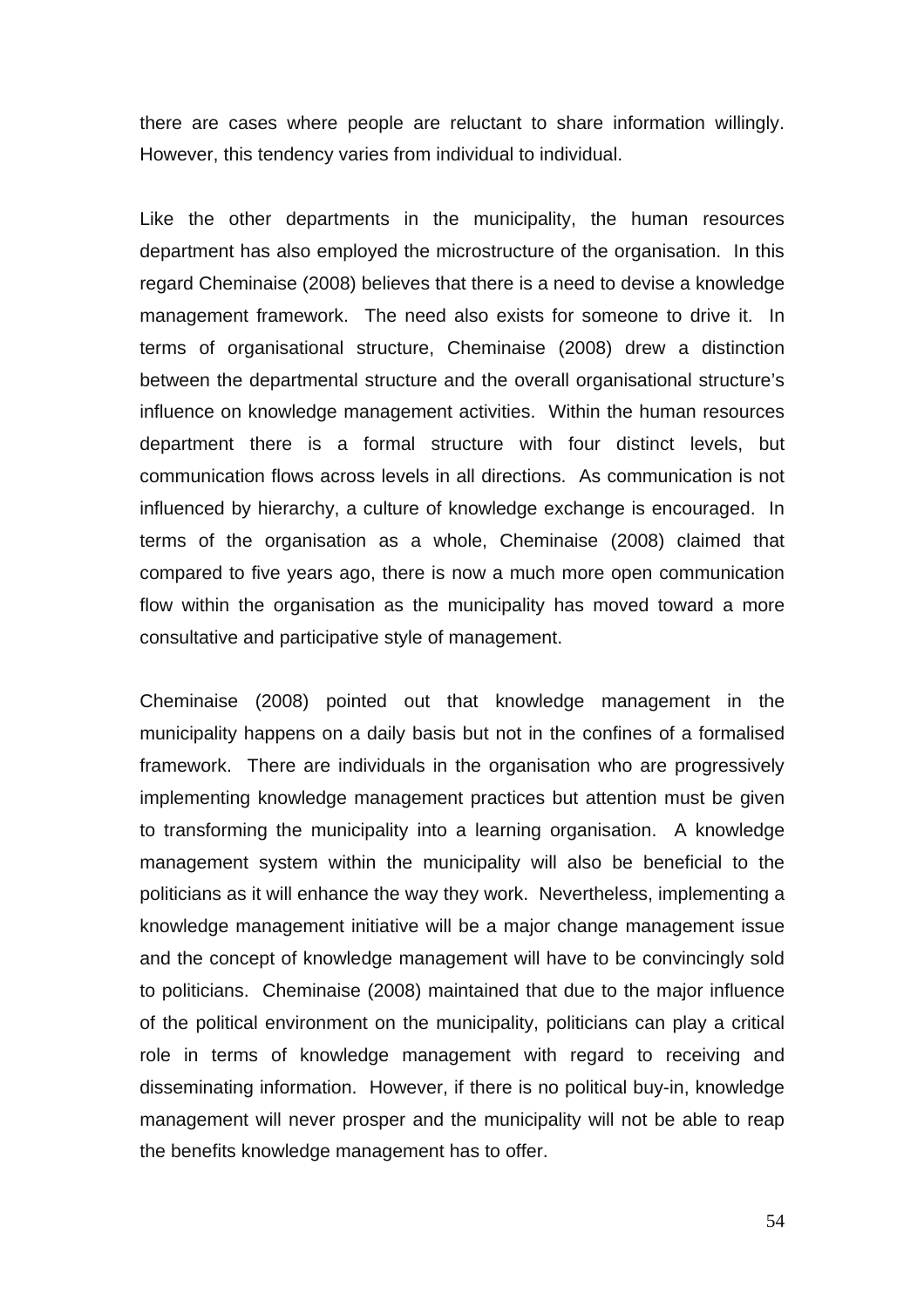## **5.6 CONCLUSION**

It is evident from the interviews with various personnel members in the four departments spanning the Corporate Services, Financial Services and Strategic Services directorates of Stellenbosch Municipality, that knowledge management is still a relatively novel concept. Although the terminology associated with knowledge management is familiar, it appears that there is a general lack of comprehension as to what exactly comprises knowledge management. Furthermore, it emerged from the interviews that knowledge management practices have been put into effect to some extent but that no formal policy framework exists in this regard. Generally, the organisational culture, structure, information technology and human resources functions appear to be supportive of knowledge management efforts. The Strategic Services department have made some strides in knowledge management in their attempt to create a post for a knowledge management official, but as representatives from all the departments reiterated, senior management and political acceptance and approval are lacking.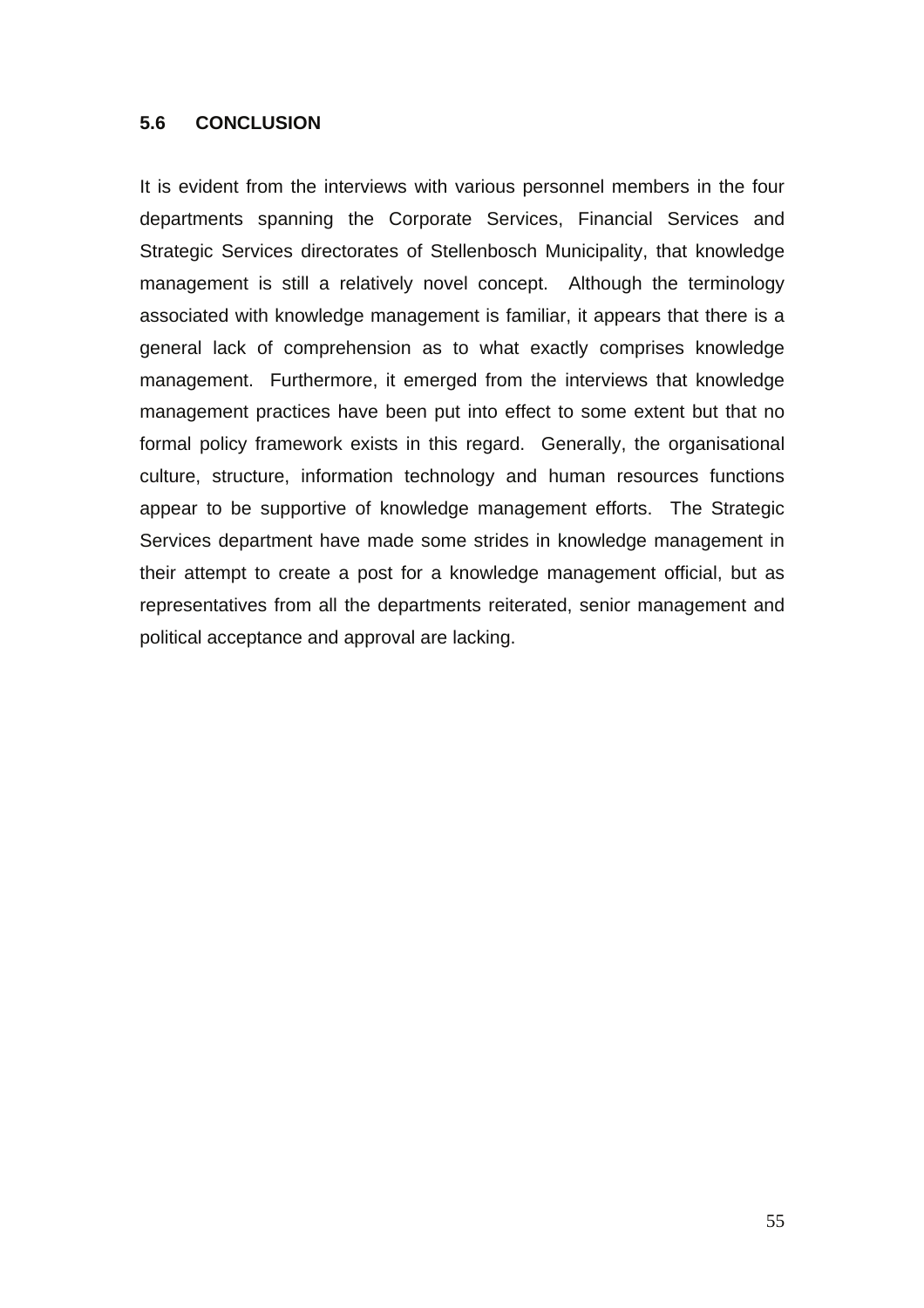## **CHAPTER 6**

## **AN ANALYSIS OF THE AWARENESS AND INCIDENCE OF KNOWLEDGE MANAGEMENT ENABLERS AT STELLENBOSCH MUNICIPALITY**

#### **6.1 INTRODUCTION**

Based on the research design, which comprised a case study, provision was made for an extensive literature review and a series of interviews with senior personnel members in selected departments at Stellenbosch Municipality. The departments assessed were the Strategic Services department, the Human Resources department, the Information and Communication Technologies department and the Financial Services department.

The purpose of the interviews was to supplement the literature review and consequently make the research more reliable. The interviews conducted were aimed at acquiring the necessary qualitative data, which primarily focused on the degree of awareness, comprehension and general acuity about knowledge management; at determining whether the organisational structure and strategy are conducive to effective knowledge management and whether the organisational culture supports knowledge management; and at establishing if the organisation's human and technological resources effectively support knowledge management.

The data obtained from the interviews will be analysed so as to identify commonalities and variations in the responses from the different interview subjects. A further breakdown of the captured data will be done to determine the organisation's position in relation to Yeh, Lai and Ho's (2006) proposal of the relationship between knowledge management enablers and organisation effectiveness.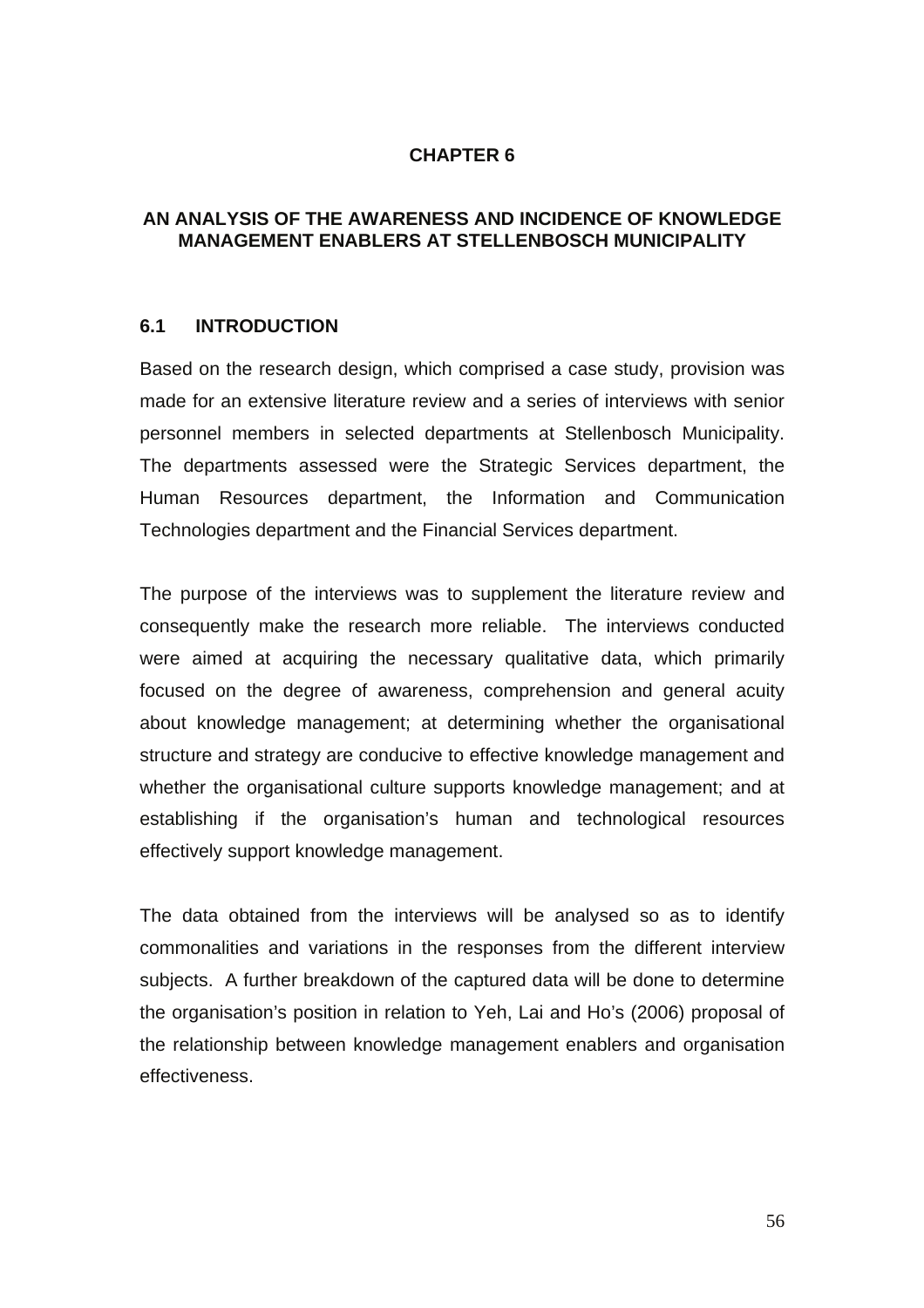# **6.2 AN ANALYSIS OF THE DATA GENERATED FROM THE INTERVIEWS WITH SELECTED PERSONNEL MEMBERS OF STELLENBOSCH MUNICIPALITY**

The aim of the analysis is to determine any patterns or trends based on the interview subjects' response to a series of questions centred on four key components of the organisation, namely the organisational culture, the human resources, the organisation's strategy and leadership, the information and communication technologies utilised by the organisation, and the organisational structure. Against the background of these questions, interview subjects were assessed regarding their understanding and general awareness of knowledge management.

#### **6.2.1 Knowledge management awareness**

The senior managers' responses to the question regarding their awareness and comprehension of knowledge management were analysed in terms of their answers in the context of Liebowitz's (1999:6) definition of knowledge management as "the formalization of and access to experience, knowledge, and expertise that create new capabilities, enable superior performance, encourage innovation, and enhance customer value".

In response to this question, only the strategic services and the human resources interview subjects could most accurately define their conception of knowledge management and they were the only ones who displayed an understanding of what knowledge management comprises. The managers in the Information Technology department were not familiar with knowledge management and were prey to the common misconception that knowledge management is synonymous with information management, which is but one of the many facets of knowledge management. The senior manager in the financial services department was also not familiar with the concept of knowledge management and thought it to be the mere dissemination of information.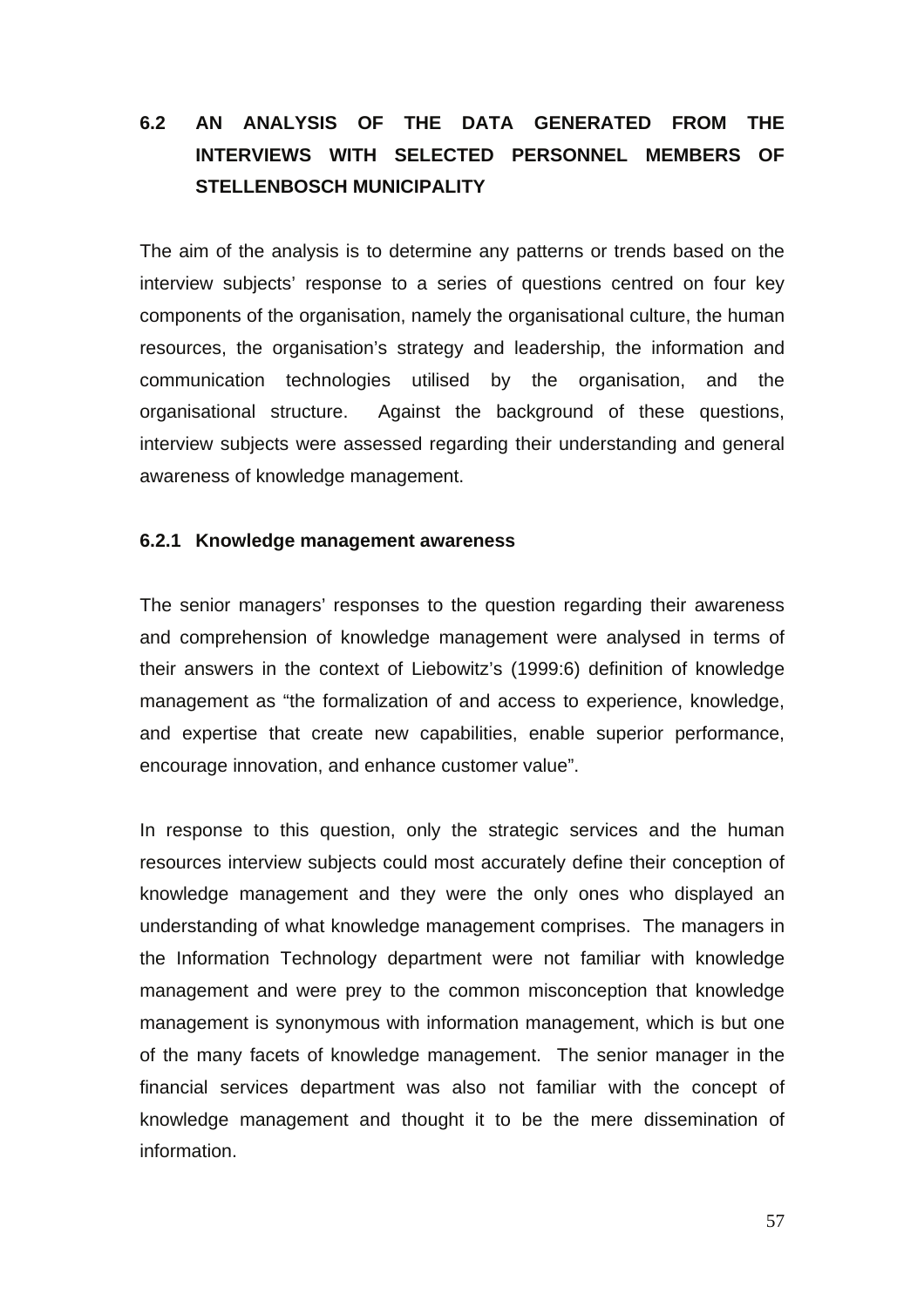Based on these responses, one can safely assume that the concept of knowledge management is still an indistinct and novel idea among senior personnel members of Stellenbosch Municipality and that a greater awareness of its importance and subsequent benefits needs to be instilled among senior managers.

## **6.2.2 Analysis of knowledge management enablers**

As previously mentioned, interviews were centred on four organisational elements, which Yeh, Lai and Ho (2006) identified as knowledge management enablers in an organisation. According to Yeh, Lai and Ho (2006:794) these enablers are the means for an organisation to expand its knowledge base, guard its organisational knowledge and encourage a culture of knowledge generation and sharing among organisational members. Therefore, if these crucial enablers are present and well-founded in an organisation, the implementation of a knowledge management effort will be easier and the organisation will consequently be able to utilise its resources more effectively and efficiently (Yeh, Lai and Ho: 2006:794). Additionally, the organisational structure was also considered in terms of its role in enabling knowledge management.



Fig 6.1 The relationship between knowledge management enablers and organisational effectiveness (Yeh, Lai and Ho, 2006:800)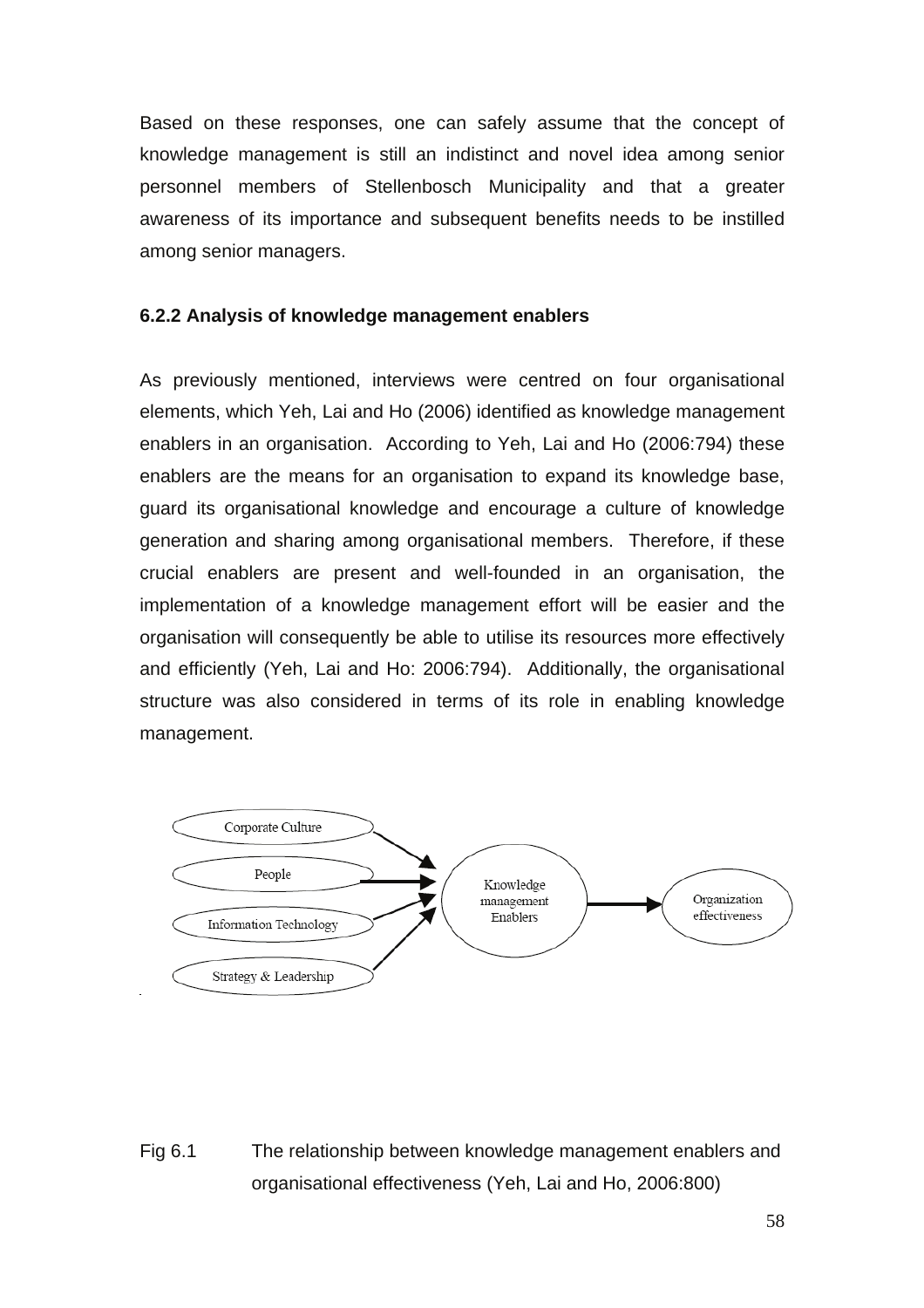#### 6.2.2.1 Organisational Culture

According to Yeh, Lai and Ho (2006:797) organisational culture refers to the mix of the values, beliefs, behavioural norms and symbols inherent to an organisation, and the success of a knowledge management effort is dependent on the culture, management and collaboration between various levels in the organisation.

In the context of knowledge management, the culture of an organisation goes beyond defining the value of knowledge and the benefits it holds for the organisation; it also impacts on the employees' level of work and willingness to share (Yeh, Lai, Ho, 2006:798). From the interviews conducted, it appears that the current organisational culture shows potential for developing into a thriving culture that can sustain the implementation and functioning of knowledge management efforts. In observing the culture present in each of the departments assessed, there is a common trend that emerges in that there is a willingness to share information and a proclivity toward the implementation of knowledge management efforts.

The department that has made the most significant strides in this regard is the Strategic Services department. This department has actively identified the need for knowledge management. The managers in this department are constantly trying to encourage the practice among personnel members and to sell the concept to other departments. The Strategic Services department has identified knowledge management as one of its key performance areas (KPAs). Although the senior managers in the Strategic Services department has acknowledged the importance of knowledge management, and knowledge sharing is widespread in the department, they still face the challenge of fully implementing knowledge management as part of their operational functions. The culture of information and knowledge sharing is reasonably established in the department, but a culture persists with regard to a lack of enthusiasm to learn how to utilise technologies and information. As a consequence, what is required is the means to clarify to staff members what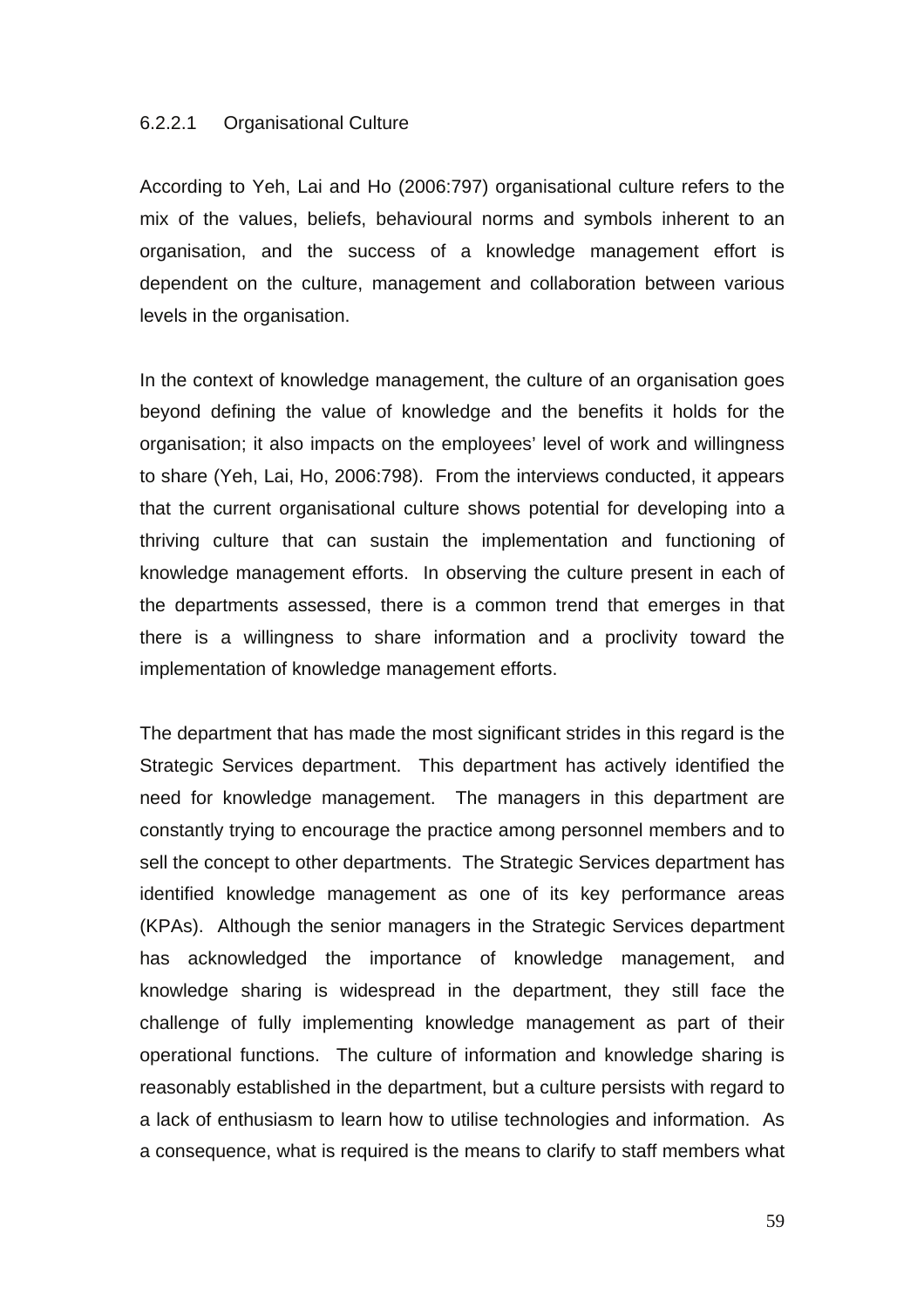benefits knowledge sharing and management hold and to encourage a change in their approach to dealing with information and knowledge.

As in the Strategic Services department, a culture of knowledge sharing is present and thriving in the Information and Communications Technologies department, the Human Resources department and the Financial Services department, but only within the boundaries of each department. Although there is a certain degree of communication and exchange of information between the departments, the common opinion is that all the departments essentially operate in functional silos.

Despite the apparent culture of sharing within the confines of specific departments, the overall organisational culture is still one of hesitation in terms of sharing across departments. This can largely be attributed to a general lack of understanding of knowledge management and related concepts, as well as a lack of trust. As described in Chapter 3, trust, which forms part of culture, is the cornerstone of successful collaboration efforts and a lack of trust causes an unwillingness to share.

#### 6.2.2.2 Human Resources

An organisation's workforce is the most important element in its pursuit of becoming a knowledge organisation. Knowledge persists because of people and an organisation cannot fully capitalise on the benefits of knowledge management unless its workforce is willing and competent enough to effectively manage its knowledge resources. Yeh, Lai and Ho (2006:798) argue that organisations should regard their employees as their chief knowledge source and should seek to combine knowledge management in their human resources management policies so as to encourage employees to willingly create and share knowledge.

As a local government organisation, Stellenbosch Municipality subscribes to a number of regulations and policies in terms of its human resources practices. This includes adherence to stipulated recruitment and selection procedures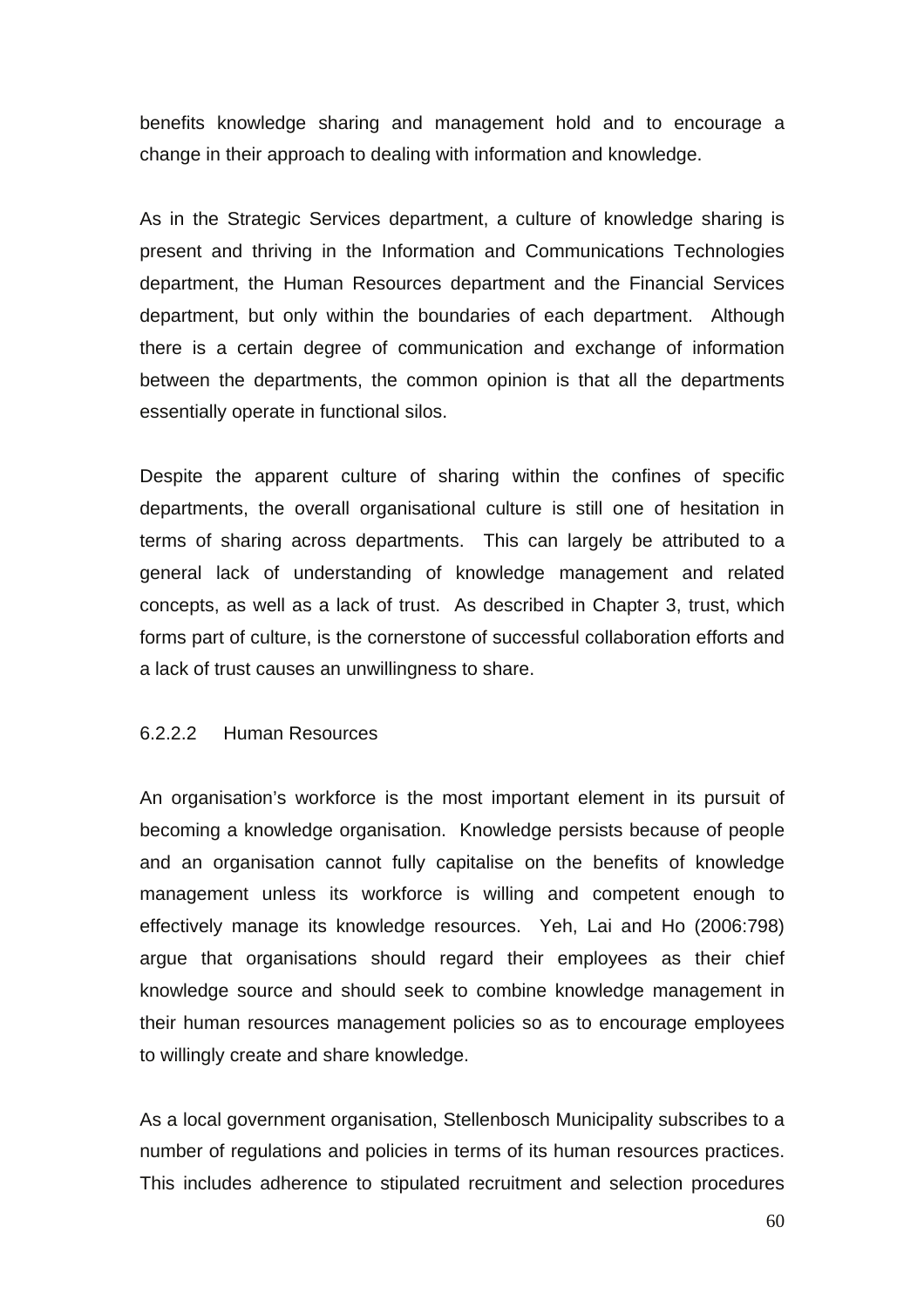and adequate training and skills development initiatives. In Chapter 3, the importance of employee placements or posting, training and staff turnover were identified as key criteria to consider with regard to the value of employees' knowledge and skills in the organisation. Since the municipality is a local government organisation, all employee appointments are done in accordance with a set of predefined requirements regarding skills and competencies, however one must bear in mind that the municipality functions in a political milieu which could also influence employee placements.

It can be deduced from the interviews that the municipality's human resources function is functioning effectively and that employees are geared toward embracing knowledge management initiatives. Employee capacities are developed via training and development programmes administered by the Skills Development department within the Human Resources department. Furthermore, it appears that continuous efforts are made to ensure that employee placements are aligned with employee competencies, skills and qualifications and that these are well matched in terms of the technical requirements and job descriptions.

The incidence of high staff turnover is also problematic in terms of knowledge management, in that fundamental organisational knowledge may be lost when employees retire or are promoted. It is therefore critical that organisations have the necessary contingency plans and strategies in view of the loss of organisational knowledge (Syed-Ikhsan and Rowland, 2004b:104). As derived from the interviews, the municipality has a low employee turnover rate, which is conducive to knowledge management as it encourages learning and enables the retention of tacit knowledge and the transfer of knowledge. However, notwithstanding the importance of developing and recruiting personnel internally, the need always exists to recruit external personnel who bring new skills and ideas to the organisation.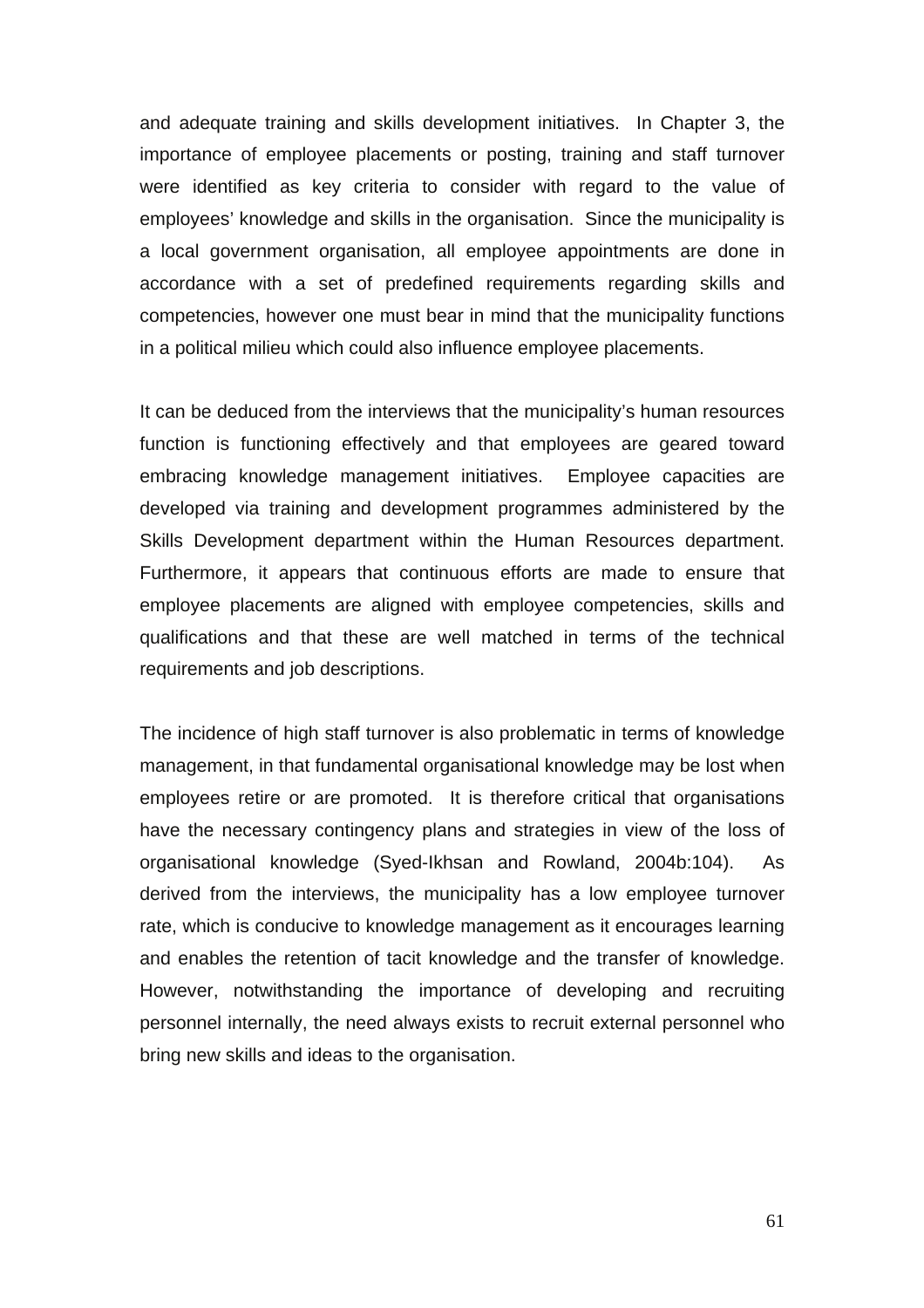#### 6.2.2.3 Information Technologies

Yeh, Lai and Ho (2006: 800) state that information technologies are vital tools for knowledge management, as they rapidly facilitate the transmission of knowledge among employees. Information technologies function to support a wide range of an organisation's knowledge management activities, including enabling fast search, facilitating access to and retrieval of information as well as supporting cooperation and communication between employees (Yeh, Lai and Ho, 2006:799).

Stellenbosch Municipality has various contemporary information technology systems in place. However, the municipality utilises various systems in various departments, thus there is no single system spanning the entire municipality. As these systems are not integrated, information sharing is hampered and accessibility to information sources is limited.

The municipality has a strong information technology platform and support network. The organisation also runs a number of information and content management systems in various departments. These include SAMRAS, which is a financial system, Collaborator, which is a document management system, and ValueProp, which is used for property valuations and related information. The municipality also runs a Geographic Information System (GIS) (Fourie, 2007b).

In addition, the organisation runs a database known as the Strategic Management System (SMS). This database is used to capture all information and data related to the municipality's budget and integrated development plan (IDP). An e-library has also been established, where personnel members have access to a number of documents including relevant policies, legislation (Fourie, 2007b).

The municipality also runs a useful website, from which GIS information, the e-library and other administrative information is available. This includes notices, numbers, job vacancies and links to council and staff members.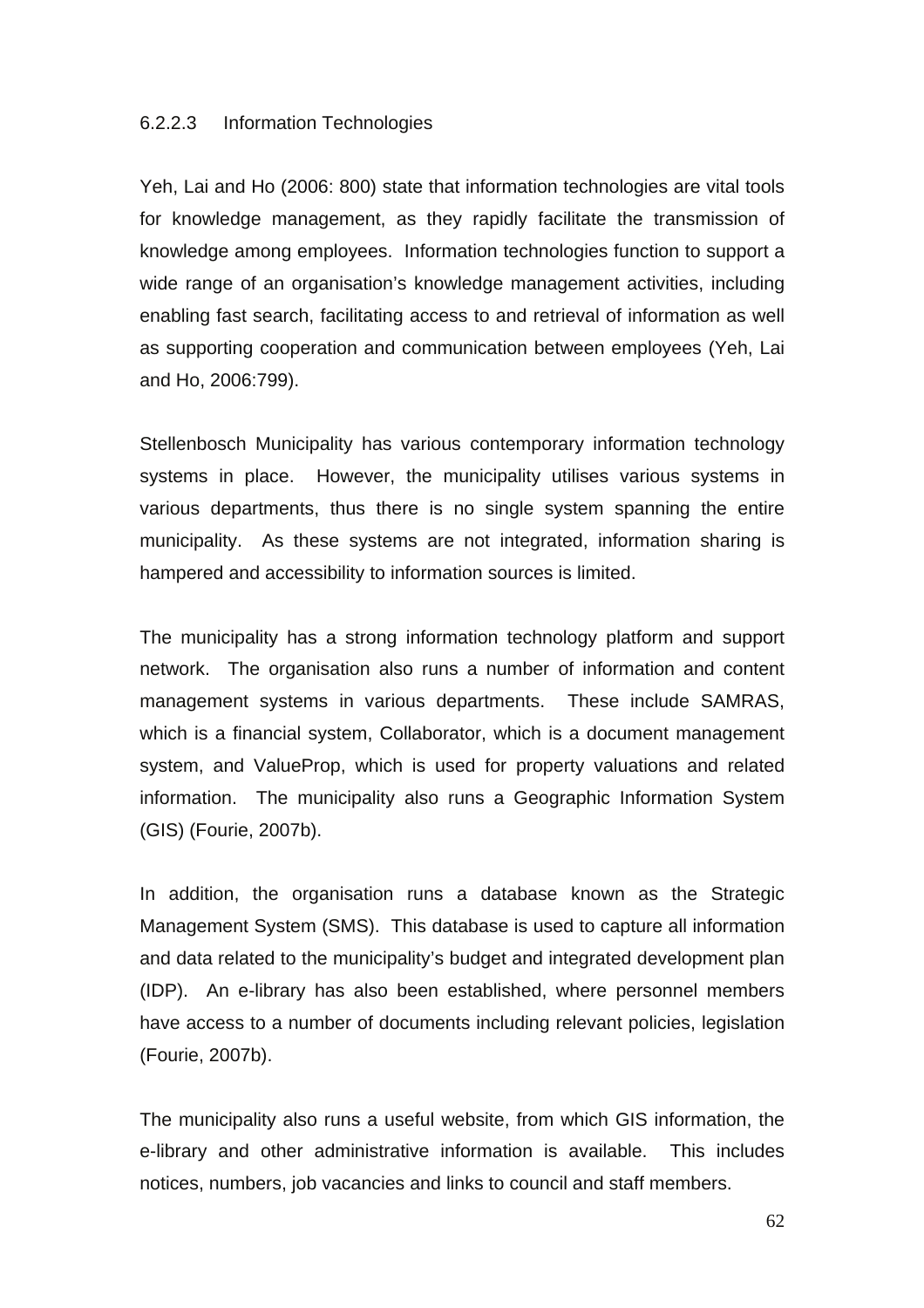On the whole, Stellenbosch Municipality possesses an adequate information technology infrastructure to facilitate any knowledge management efforts. However, there is room for improvement and the need exists to implement an organisation-wide information system, spanning all nine directorates. Thiswould allow for easy access to and retrieval of information and knowledge in various parts of the organisation.

#### 6.2.2.4 Strategy and Leadership

Yeh, Lai and Ho (2006: 795) maintain that knowledge management cannot prosper without a strategy and they assert that organisational members must show a readiness to plan and contribute to it. Yeh, Lai and Ho (2006:795) also highlight the link between an organisation's overall strategy and its knowledge management strategy. As a local government organisation, Stellenbosch Municipality's Integrated Development Plan (IDP) may be considered as the organisation's strategy. It is a strategic plan that displays the organisation's vision and mission and serves as a road map to show where the organisation is and where it is headed.

From the interviews conducted and other supporting documentation it has become evident that Stellenbosch Municipality does not have a formalised knowledge management strategy in place as yet and thus far the only specific link in this regard is the IDP manager. The IDP manager has pioneered a number of knowledge management-related activities within the municipality, which includes the creation of the e-library, the municipal website and the Strategic Management System. The strategic services department, within which the IDP manager operates, is so far the only department that has created a position for a knowledge management officer within their departmental microstructure. The IDP manager is also in the process of campaigning for the establishment of a knowledge management unit within the municipality's corporate services directorate (Fourie, 2007b).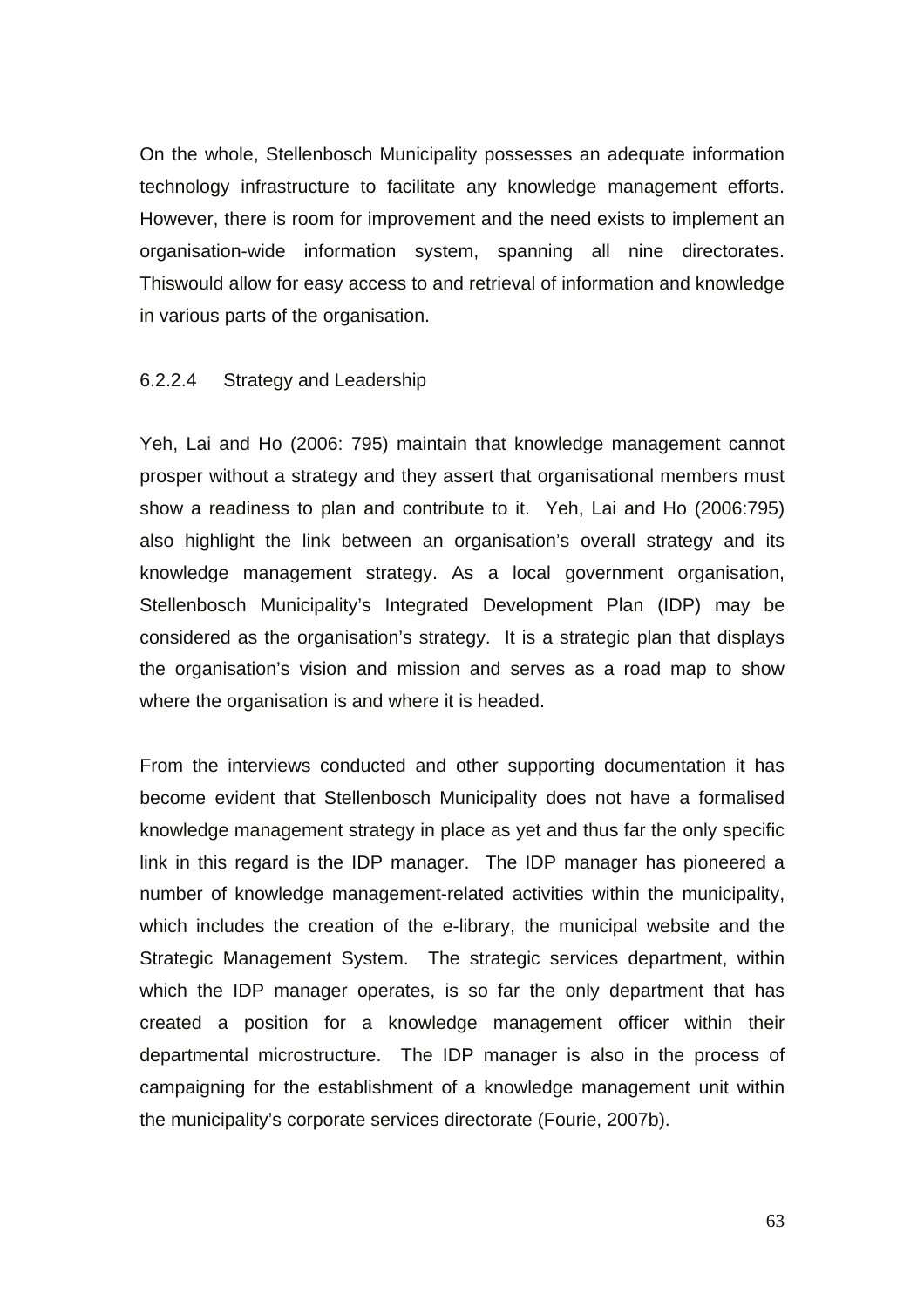Following strategy is the importance of leadership and the role of leaders in the success of a knowledge management initiative. The implementation of a knowledge management effort requires adequate support and dedication from top management as this influences how resources and time are allocated for executing the knowledge management plan (Yeh, Lai and Ho, 2006:797).

From the interviews with the senior personnel in the four departments it was clear that the greatest challenge to knowledge management is the acceptance of the concept by the organisation's leadership, namely council members and senior managers. Buy-in by the organisation's leadership was mentioned in all the interviews as the biggest constraint to knowledge management, largely due to the lack of knowledge concerning knowledge management. Unless the organisation's leadership are committed to and support knowledge management efforts, any successful attempt at knowledge management will be futile.

#### 6.2.2.5 Organisational Structure

Organisational structure refers to the way employees and posts are structured to facilitate organisational work processes. Although Yeh, Lai and Ho (2006) do not specifically identify organisational structure as an enabler of knowledge management in an organisation, a number of authors, including Nonaka (1994) and Skyrme (1999), identify organisational structure as a key enabler of an organisation's pursuit of knowledge management initiatives, as illustrated in Chapter 3.

According to Skyrme (1999:185), the organisational structure must promote communication across and within organisational boundaries and strengthen interdependence of teams and networks. It is therefore necessary that when an organisation plans a knowledge management strategy, it realigns its structure to aid the generation and flow of knowledge throughout the organisation.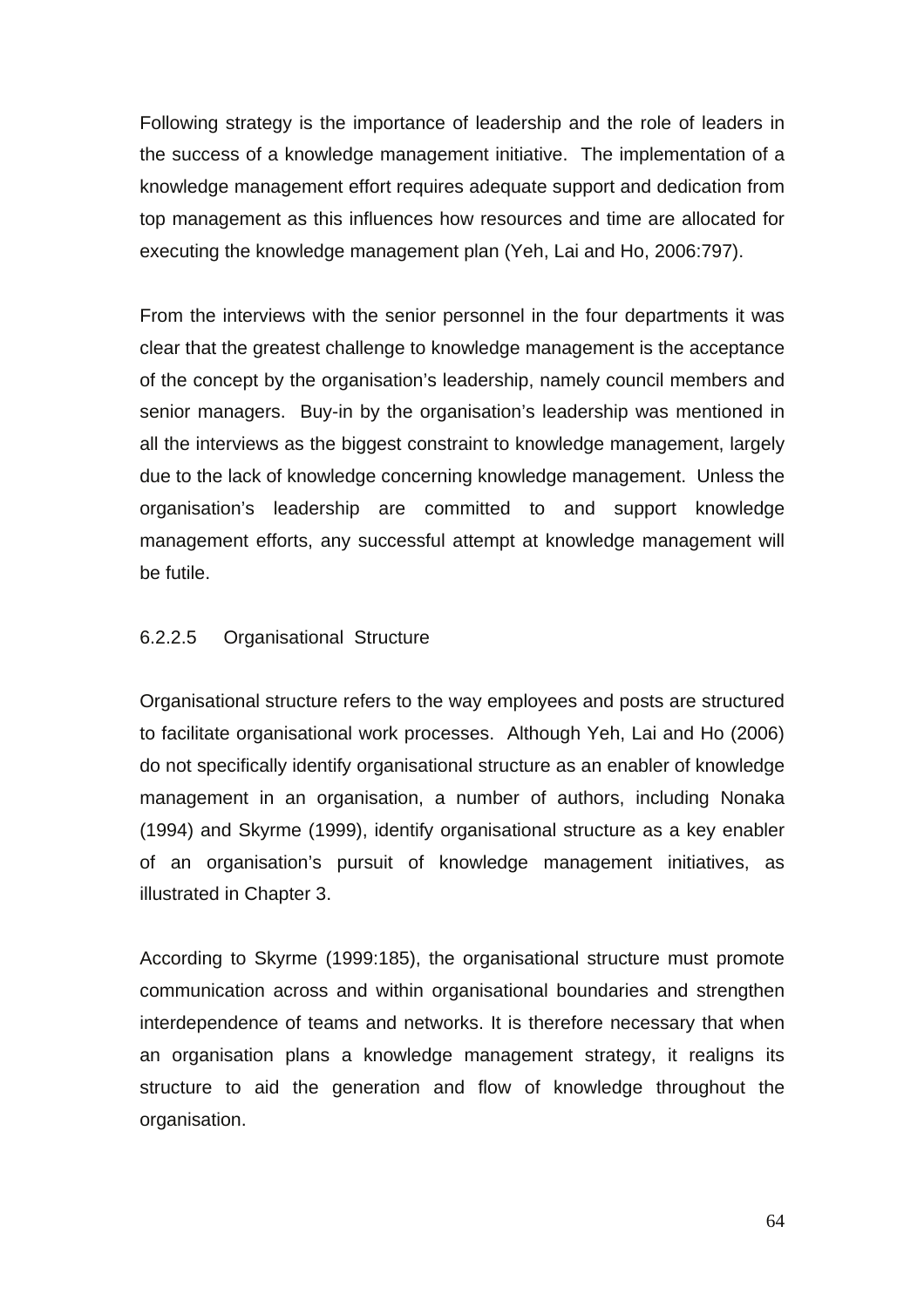Stellenbosch Municipality comprises nine directorates, each housing a number of departments. Each directorate has a microstructure mapping various departments and officials within the directorate. The municipality has a top-down, hierarchical organisational structure, which means that there is a definite chain of command and authority and responsibility is clearly defined. However, this type of structure is not the most conducive to knowledge management efforts, in that it is characterised by a bureaucratic nature and thus it is not very responsive to changes. Furthermore, it is also a deterrent to horizontal communication flows. As pointed out in Chapter 3, Skyrme (1999:32) claims that the network structure is most suitable to facilitate knowledge management. The network structure consists of virtual teams and organisations that permit the organisation to generate greater value via a variety of unique skill combinations that may be flexibly pooled when required (Skyrme, 1999:33). The networked organisation is thus more adaptable and allows for a more rapid response to changes.

#### **6.3 CONCLUSION**

In conclusion, it is safe to say that Stellenbosch Municipality has the potential to implement a successful knowledge management initiative. Apart from the need for some improvements, the human resources and the information technologies available are all to some extent conducive to knowledge management.

However, the greatest challenge facing the municipality in terms of becoming a knowledge organisation and achieving organisational effectiveness is attaining leadership support and establishing a culture of sharing across the municipality. Once top management supports the concept and the organisational culture acknowledges the importance of knowledge management, then only can Stellenbosch Municipality plan and strategise in terms of its knowledge management initiative.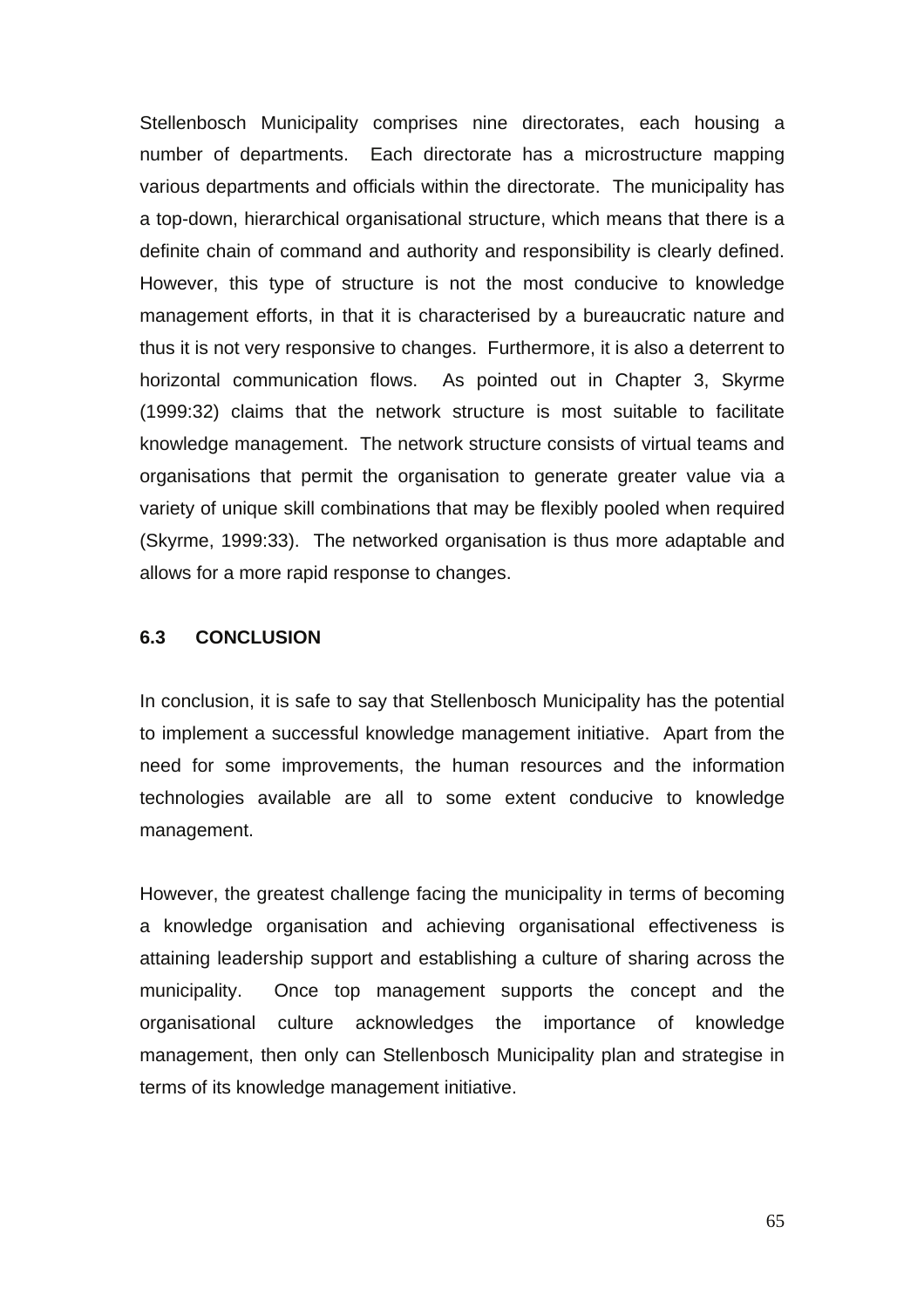# **CHAPTER 7 CONCLUSION AND RECOMMENDATIONS**

#### **7.1 INTRODUCTION**

Knowledge management has gained significant prominence in terms of adding value to business processes and it directly influences how effectively an organisation conducts its operational functions. Within the private sector, these benefits of knowledge management are well-founded and the same holds true for public sector organisations. By engaging in knowledge management practices, public sector organisations will better be able to act in response to citizens' needs and subsequently offer them enhanced delivery of services. This is therefore more relevant to local government organisations, which are the primary vehicles of service delivery. Knowledge management allows for improved decision making, collaboration efforts, streamlined organisational processes and less repetition, which lowers operational costs and allows for better service delivery.

Central to this study was the need to demonstrate how various organisational components could be developed to enable knowledge management and subsequently to illustrate how organisational effectiveness may be achieved. By identifying the enablers and restructuring them, the organisation's knowledge resources may be developed, shared and protected. In initiating knowledge management in an organisation, a positive organisational culture geared toward sharing, an organisational strategy conducive to knowledge management, strong leadership support, an appropriate structure and the assimilation of employee knowledge is vital in achieving success.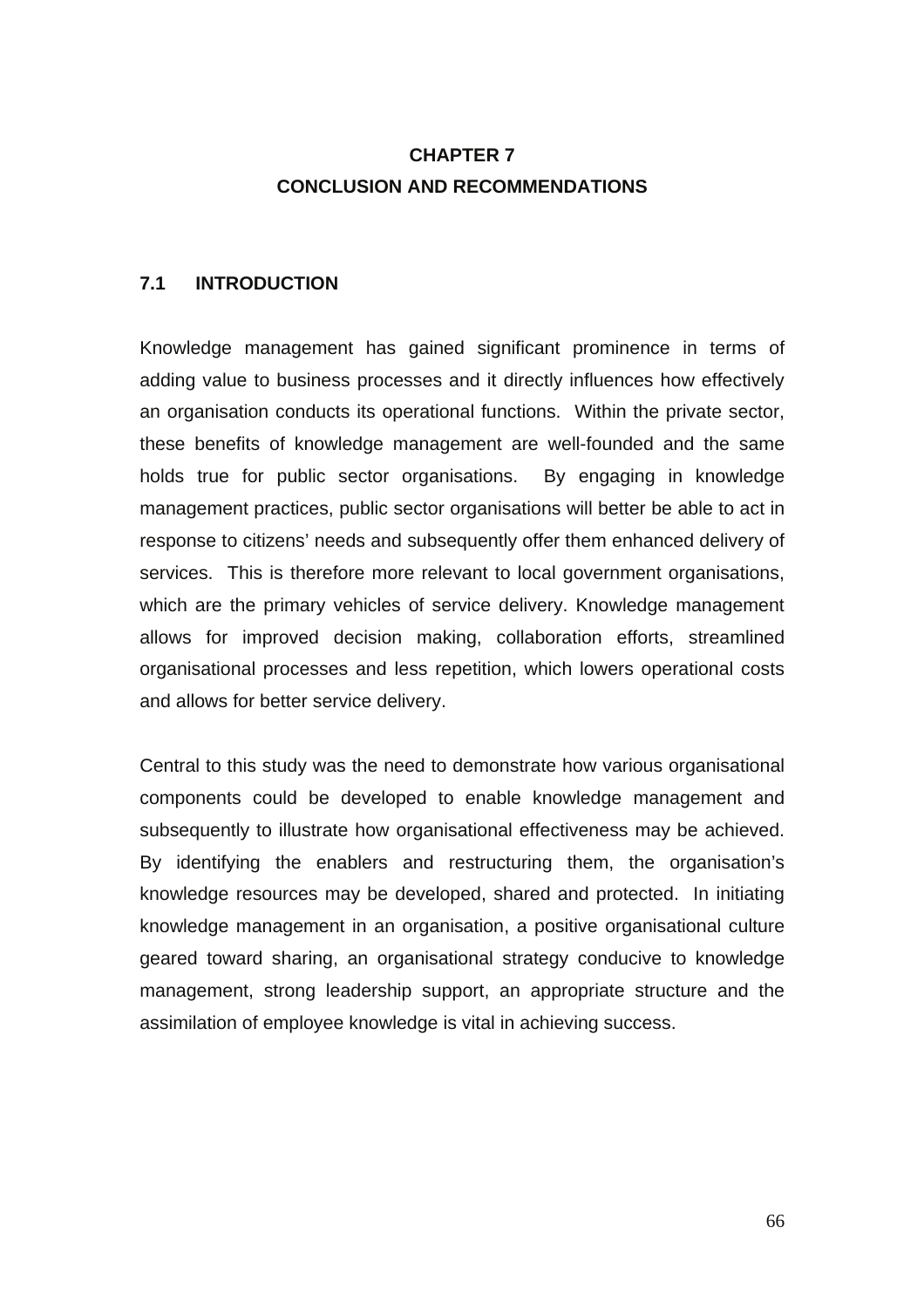### **7.2 RECOMMENDATIONS**

Stellenbosch Municipality was used as a case study to evaluate how conducive various organisational enablers, namely culture, strategy and leadership, human resources, information technology and structure are to knowledge management. Stellenbosch Municipality possesses all the building blocks to become a knowledge-based organisation. The following recommendations can assist Stellenbosch Municipality in its quest to becoming a knowledge-based organisation and ultimately achieve organisation effectiveness.

#### The first recommendation is to devise a knowledge management strategy.

All the knowledge management enablers are present at the municipality, but what is required is to identify the key aspects of these enablers that need to be developed to make them more beneficial to knowledge management efforts. When this is achieved, a knowledge management strategy must be devised to lead the way. The knowledge management strategy should be tactically aligned with the organisation's overall strategy, in other words the municipality's IDP document. The knowledge management strategy should be a plan to highlight the organisation's goals in terms of knowledge management. The strategy must take into account the organisation's resources and the organisation's needs must be identified. The strategy should also contain an outline of how to attend to these needs and provide suitable solutions in this regard.

To reiterate what was said in Chapter 3, there are certain fundamental factors that must be taken into account to ensure that an organisation's knowledge management strategy is effective. According to Rylatt (2003:3) these factors are:

- Know your business and effectively place your knowledge.
- Create an environment that encourages people to voice their ideas.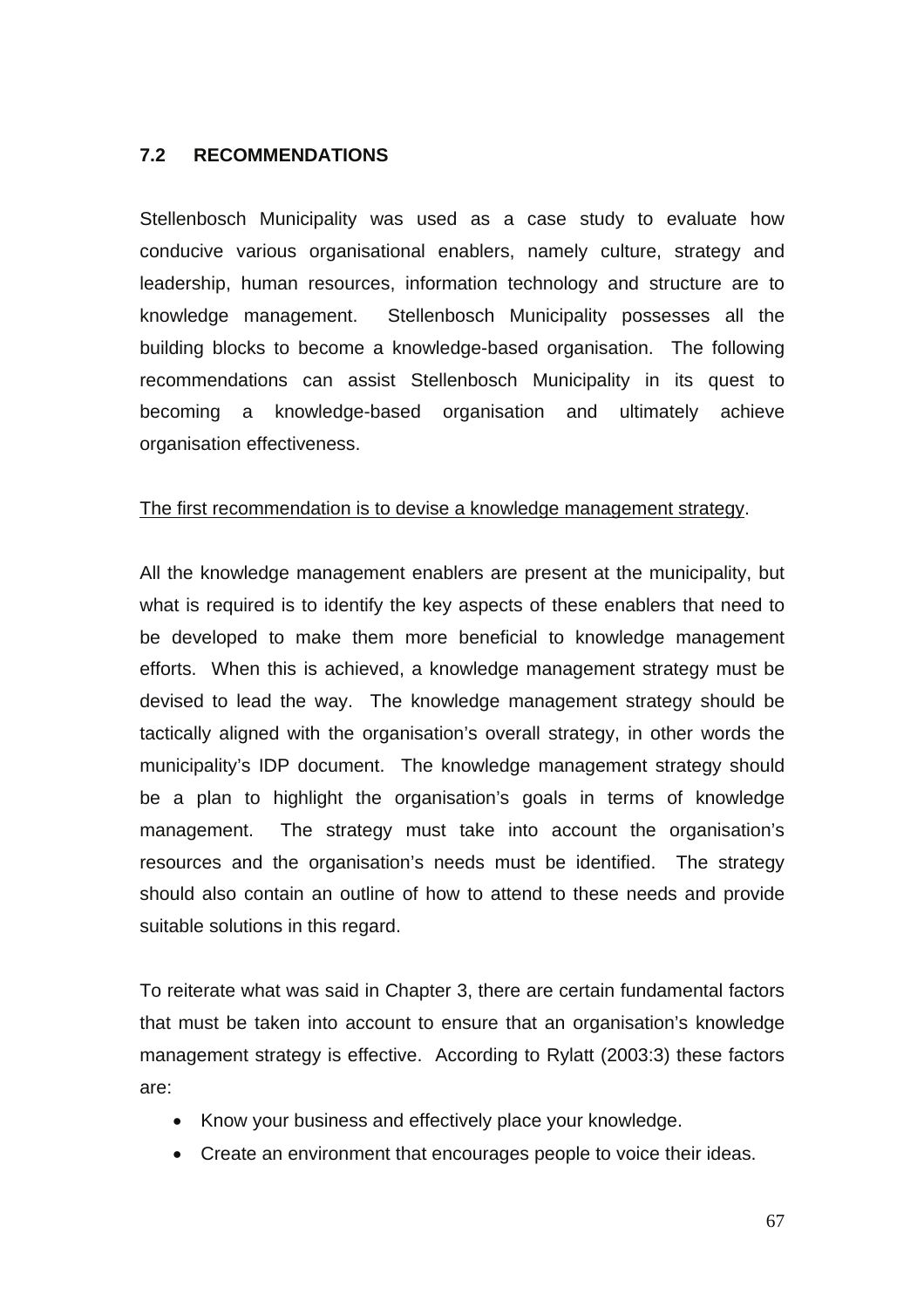- Eliminate harassment, information hoarding and spitefulness among employees.
- Promote collective intelligence.
- Highlight the importance of sharing.

A good knowledge management strategy requires enthusiasm and continuing commitment from all organisational members. In particular, both the leadership and the strategy must be flexible and adaptable to changes in the organisation's milieu.

### The second recommendation is to build an organisational memory.

An organisational memory is a knowledge repository. Building an organisational memory involves pooling and streamlining the entire organisation's reports and documents and drawing further information from these reports, such as lessons learned and best practices. These documents should be made available electronically and should be easily accessible from a single point of access (Lehaney, 2004:238). To establish a knowledge repository successfully it is essential to learn how to locate knowledge and strategically place it in the organisation to be available when it is needed.

# The third recommendation is to reward employees and create incentives for contributions to knowledge generation, sharing and management.

It is important to create an environment and culture to facilitate knowledge management and to establish communities of practice. This type of culture must be driven by dynamic leadership and ultimately produce what is known as "knowledge workers". Since a culture of sharing is crucial to an effective knowledge management strategy the municipality should look into devising an incentive structure for employees' knowledge management efforts. According to Yeh, Lai and Ho (2006:798) employees are an organisation's most valuable source of knowledge and it has been found that incentive programmes contribute significantly to their role in knowledge management activities. The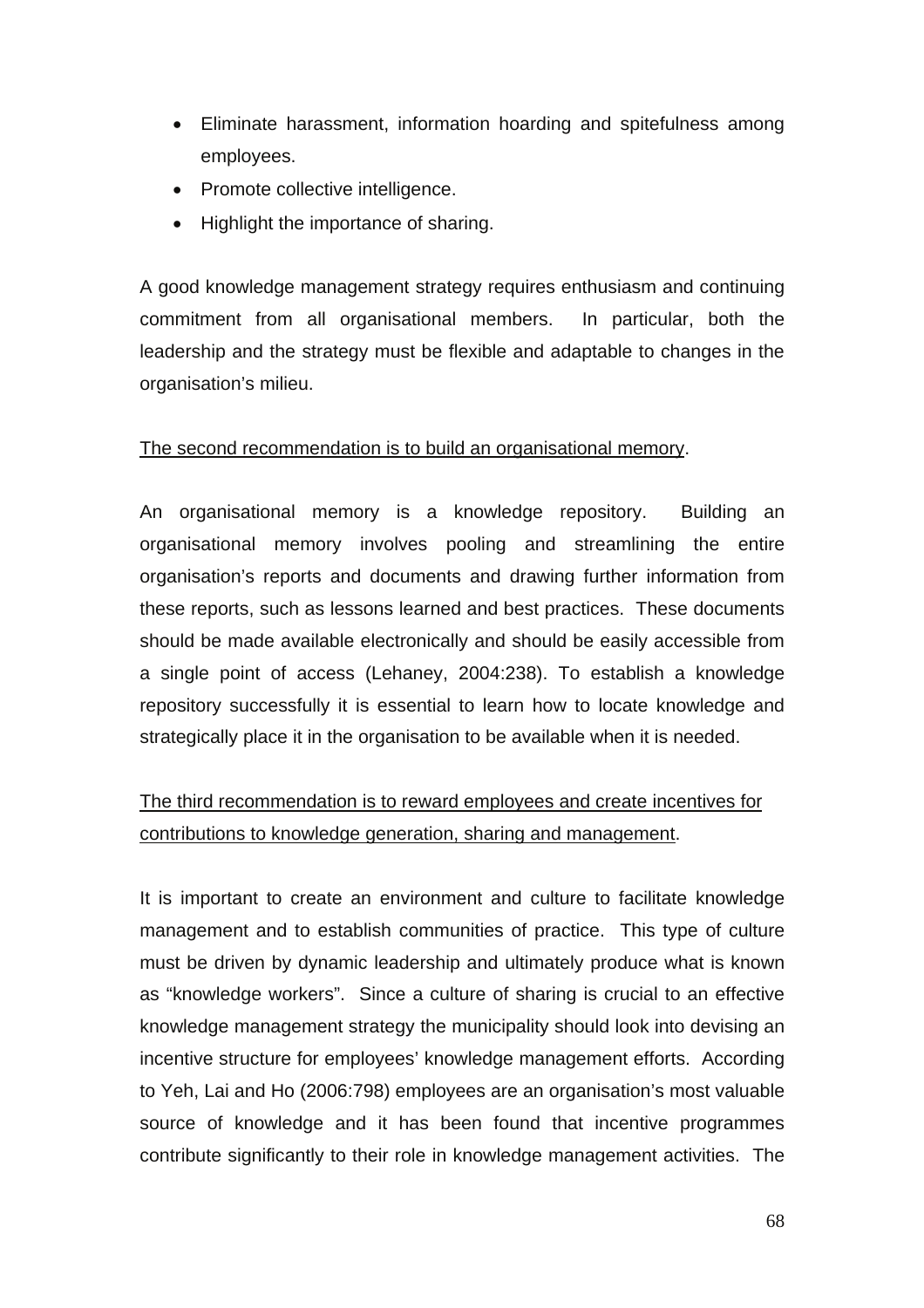potential rewards associated with knowledge management activities serve to motivate employees to participate actively in knowledge generation and sharing.

Furthermore, communities of practice should be encouraged and this aspect should be linked to skills development and training initiatives. As defined in Chapter 2, communities of practice are groupings of individuals who interact informally but share a common practice. This means that the municipality should encourage the transfer of tacit knowledge and skills among staff members and cultivate an environment that is conducive to sharing so as to encourage innovation and fuel the generation of new knowledge. According to Brown and Duguid (1991:40-57) communities of practice are central to organisational learning since they foster innovation within the organisation.

# The fourth recommendation is to actively implement a knowledge management division within the organisation.

It is important to create an independent department or a position housing a chief knowledge officer to oversee, manage and drive the organisation's knowledge management activities. The knowledge management division should not only be responsible for the technological aspects of knowledge management and for managing the organisation's knowledge resources, but it should also constantly strive to take advantage of opportunities for innovation and establishing communities of practice both within and with parties outside the municipality's immediate environment. A separate knowledge management division will result in the municipality's ability to deliver better services based on better utilisation and dissemination of knowledge.

The knowledge management division should also be responsible for devising a knowledge management governance policy that is aligned with and mutually supportive of the knowledge management strategy. According to Zyngier, Burstein and McKay (2004:892) governance refers to a means of regulation by utilising a framework to guarantee the delivery of the possible advantages associated with a project or service. A knowledge management governance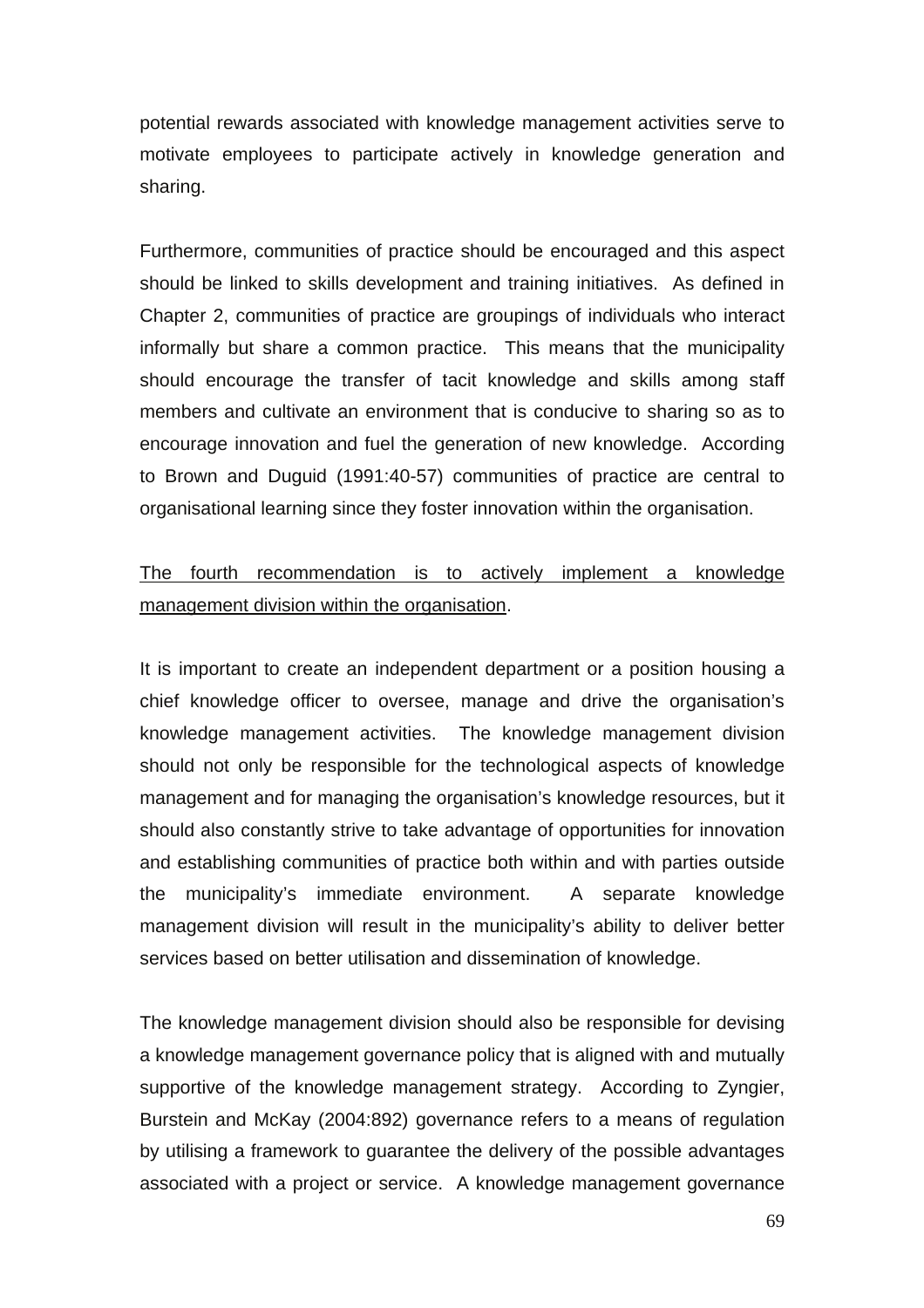policy thus serves not only as the framework for the scrutiny and management of knowledge management processes, but also as a means to gauge the effectiveness of the knowledge management strategy.

#### **7.3 CONCLUSION**

Knowledge management has become a vital part of modern business management and, equally so, of modern public sector management. Knowledge management offers local government organisations a vast array of benefits, including enhanced service delivery, productivity, decision making and efficiency.

However, before a knowledge management initiative is implemented it is essential to ensure that certain enablers are present and adequately developed within an organisation. These enablers that include the organisation's culture, human resources, strategy and leadership, information technologies, and organisational structures are not exclusive but interdependent. Thus, for an organisation to implement a successful knowledge management initiative and attain organisational efficiency, each of these enablers must be adequately developed and supportive of the others.

By implementing knowledge management practices, Stellenbosch Municipality as well as other South African local governments will be able to reap significant benefits. The success of the knowledge management initiatives will depend on a suitable mix of relevant knowledge management enablers, a calculated strategy, top management support and commitment, educating employees about the benefits of knowledge management, as well as planning, strategising and efficiently utilising resources to facilitate knowledge management.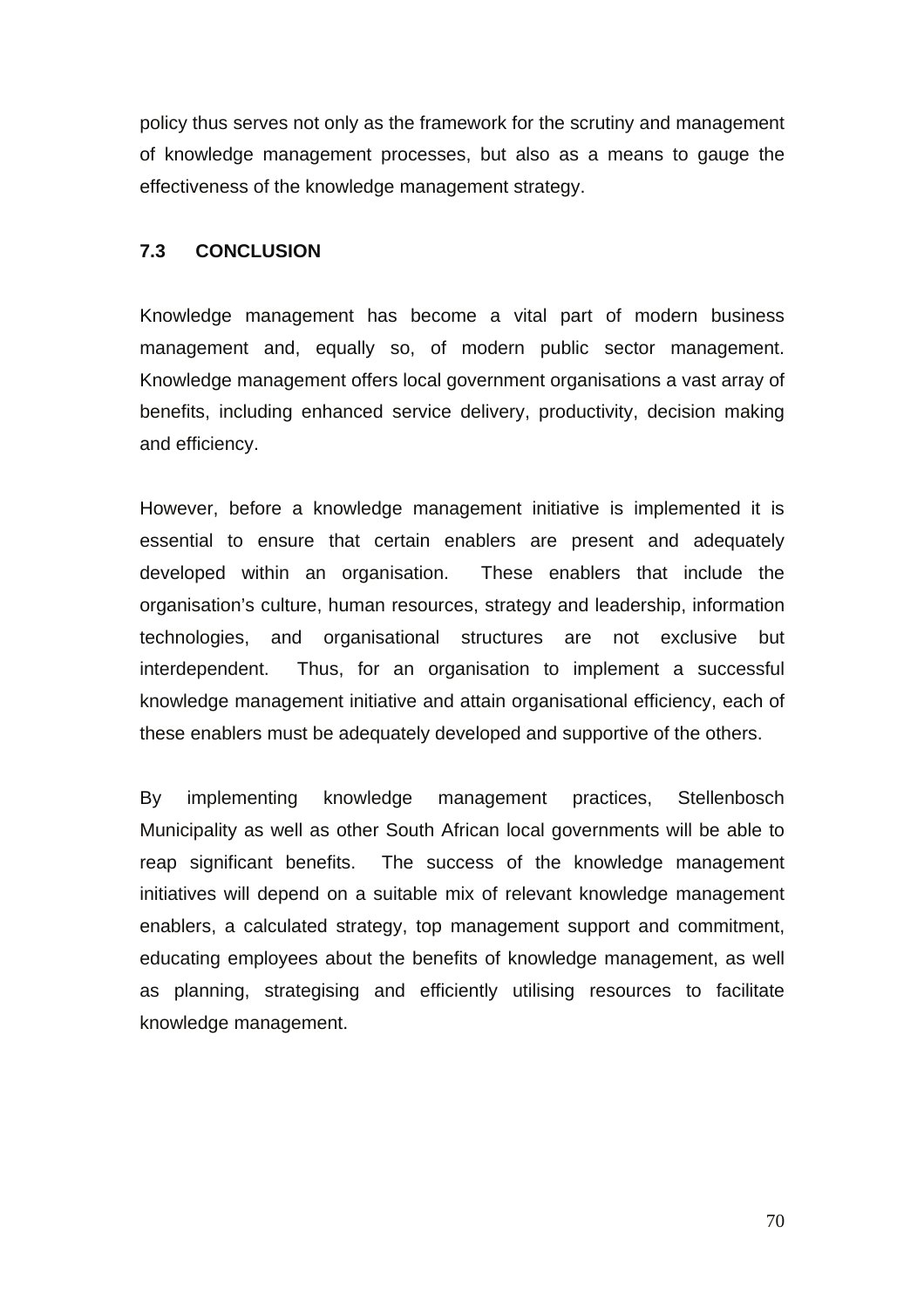#### **REFERENCES**

- Abell, A. and Oxbrow, N. 1997. People Who Make Knowledge Management Work: CKO, CKT, or KT? In Liebowitz, J. (ed.). *Knowledge Management Handbook.* Boca Raton: CRC Press.
- Alavi, M. and Leidner, D.E. 2001. Review: Knowledge Management and Knowledge Management Systems: Conceptual Foundations and Research Issues. *MIS Quarterly*. 25(1):107-136.
- Armistead, C. 1999. Knowledge Management and Process Performance. *Journal of Knowledge Management,* 3(2):143-154.
- AGIMO (Australian Government Information Office). 2004. *Better Practice Checklist: Knowledge Management* [Online]*.* Available: http://www.agimo.gov.au/practice/delivery/checklists/knowledge [Accessed 10 January 2007].
- Bekker, J. 2007. Interview with the author on 30 August 2007. Stellenbosch. [Cassette recording in possession of author].
- Brown, J.S. and Duguid, P. 1991. Organizational Learning and Communities-of-Practice: Toward a Unified View of Working, Learning, and Innovation. *Organization Science*, 2(1): 40-57.
- Brynard, P.A. and Hanekom, S.X. 1997. *Introduction to Research in Public Administration and Related Academic Disciplines.*Pretoria: J.L Van Schaik.
- Cheminaise, J. 2008. Interview with the author on 2 June 2008. Stellenbosch. [Cassette recording in possession of author].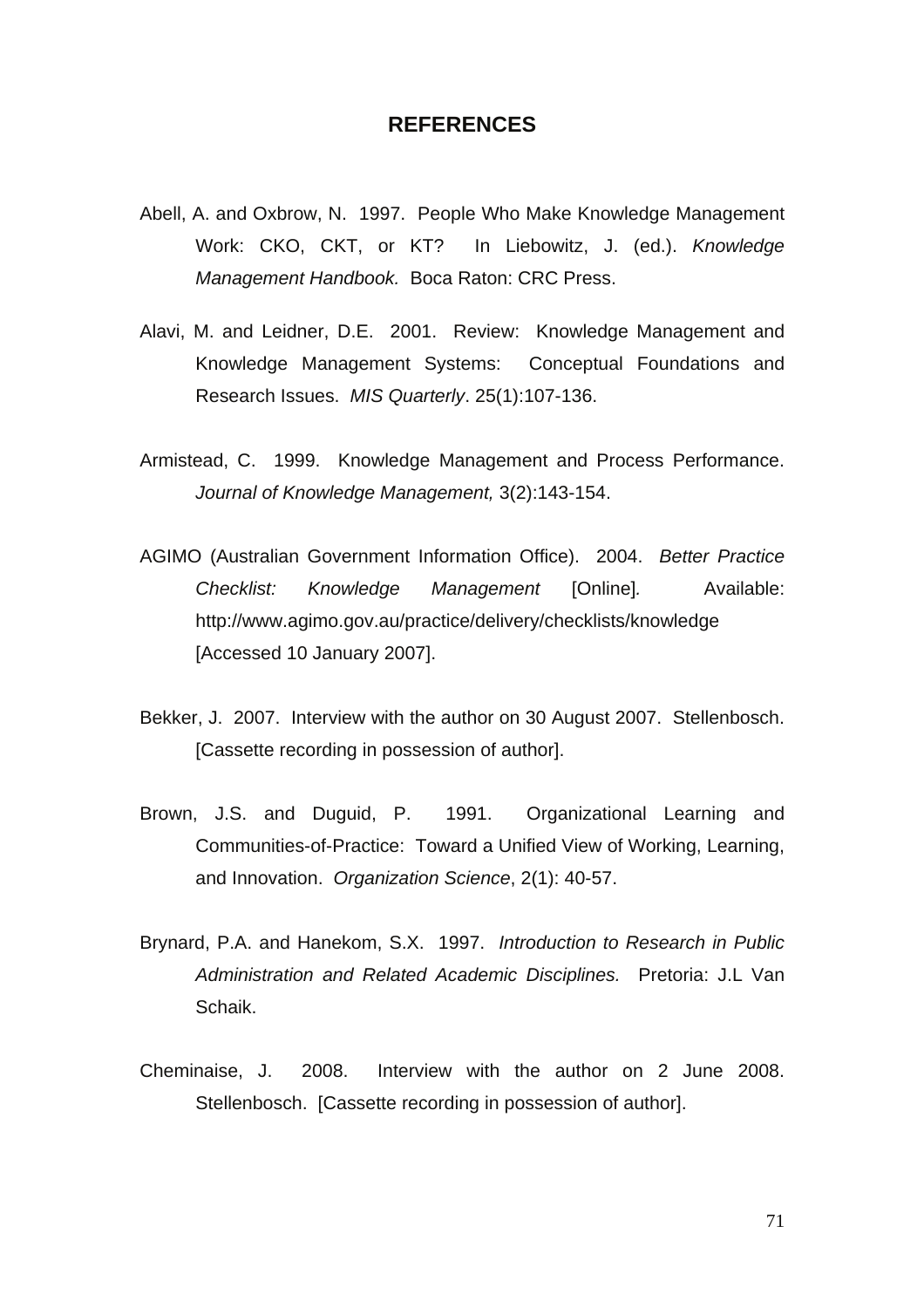- City of Johannesburg. 2007. *Knowledge Sharing Services.* [Online]. Available: http://www.joburg.org.za/vrc/aboutus.stm [Accessed 03 January 2007].
- Cong, X. and Pandya, K. 2003. Issues of Knowledge Management in the Public Sector. *Electronic Journal of Knowledge Management,* 1(2):25- 33.
- De Gooijer, J. 2000. Designing a Knowledge Management Performance Framework.*Journal of Knowledge Management,* 4(4):303-310.
- Edge, K. 2005. Powerful Public Sector Knowledge Management: A School District Example. *Journal of Knowledge Management,* 9(6):42-52.

Fourie, L. 2007a. Interview with the author on 26 July 2007. Stellenbosch.

- Fourie, L. 2007b. Finalization of Key Performance Areas. Memo to Municipal Manager, Director Strategic Services and Director Corporate Services. 2 May. [Original Copy in Possession of L. Fourie].
- Fowler, A. and Pryke, J. 2003. Knowledge Management in Public Service Provision: The Child Support Agency.*International Journal of Service Industry Management*, 14(3):254-28.
- Haricharan, S. 2004. *KSP Hologram Newsletter 3: Knowledge Management in the South African Public Sector.* [Online]. Available: http://www.ksp.org.za/holonl03.htm [Accessed 27 September 2007].
- Hicks, R., Dattero, R. and Galup, S.D. 2007. A Metaphor for Knowledge Management: explicit islands in a tacit sea. *Journal of Knowledge Management,* 11(1): 5-16.
- Huysman, M. 2004. *Communities of Practice: Facilitating Social learning while Frustrating Organizational Learning*. *In* Organizations as

72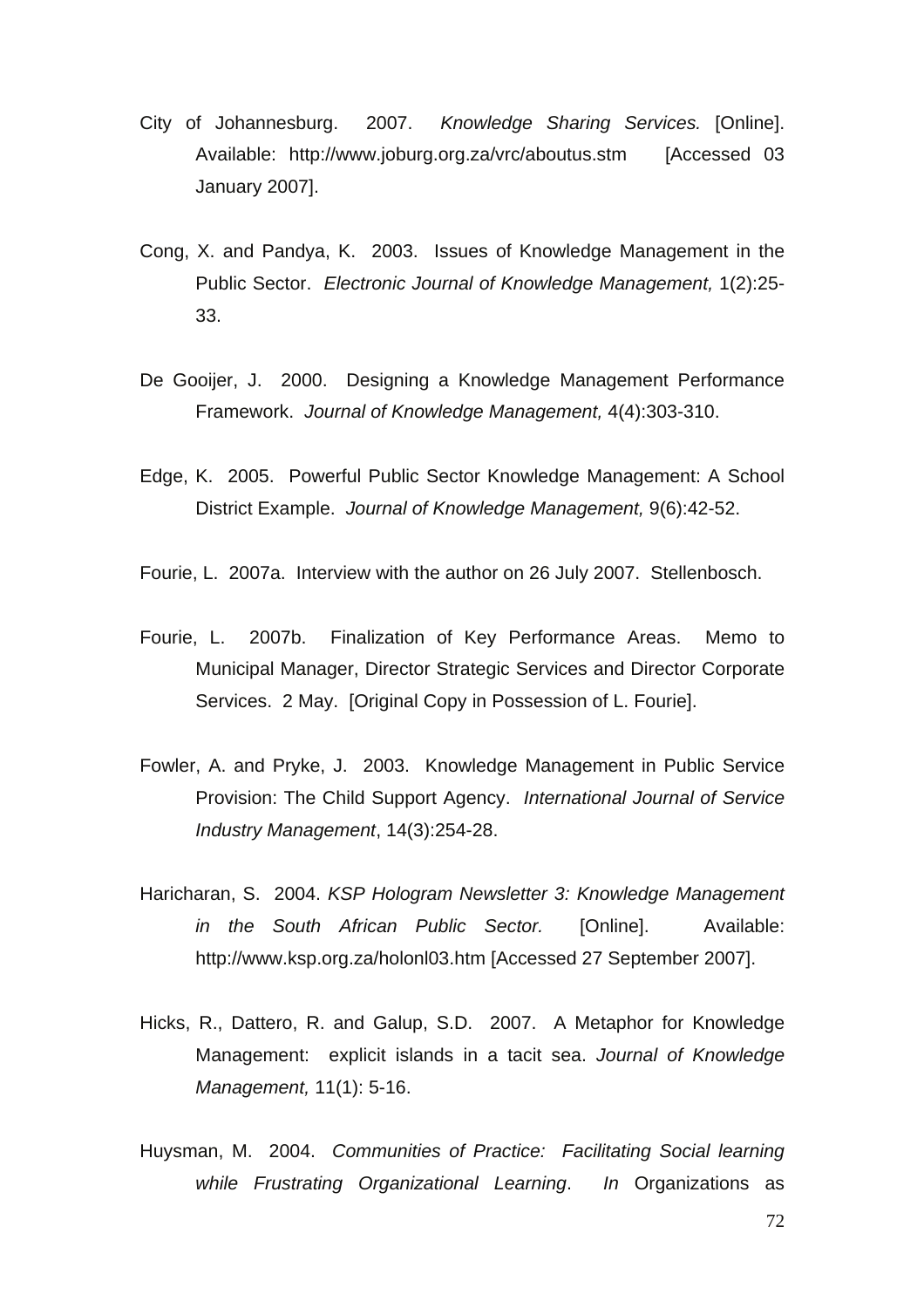Knowledge Systems: Knowledge, Learning and Dynamic Capabilities. Mylonopolous, N and Tsoukas, H. 2004. New York: Palgrave Macmillan.

- Kenned, I. 2008. Interview with the author on 28 March 2008. Stellenbosch. [Cassette recording in possession of author].
- Kermally, S. 2002. *Effective Knowledge Management: A Best Practice Blueprint.* West Sussex: John Wiley and Sons Ltd.
- Kong, E. and Prior, D. 2008. An Intellectual Capital Perspective of Competitive Advantage in nonprofit organisations. *International Journal of Nonprofit and Voluntary Sector Marketing,* 13: 119-128

Koopman, C. 2007. Interview with the author on 26 July 2007. Stellenbosch.

- Lehaney, B., Clarke, S., Coakes, E. and Jack, G. 2004. *Beyond Knowledge Management.* Hershey: Idea Group Publishing.
- Liebowitz, J (ed.). 1999. *Knowledge Management Handbook.* Boca Raton: CRC Press.
- Lundvall, B. and Nielsen, P. 2007. Knowledge Management and Performance Innovation. *International Journal of Manpower*, 28(3/4): 207-223.
- Mabindla, N. 2008. *Knowledge Management Key to Success of Cities.*  [Online]. Available: http://www.buffalocity.gov.za/news2008/feb/feb11\_knowledgemanage ment.stm [Accessed 10 June 2008]
- Matomela, B. 2008. Public Service Wide Knowledge Management Programme. *SA Cities Network / SALGA KM Workshop.* East London, 7 February 2008.

73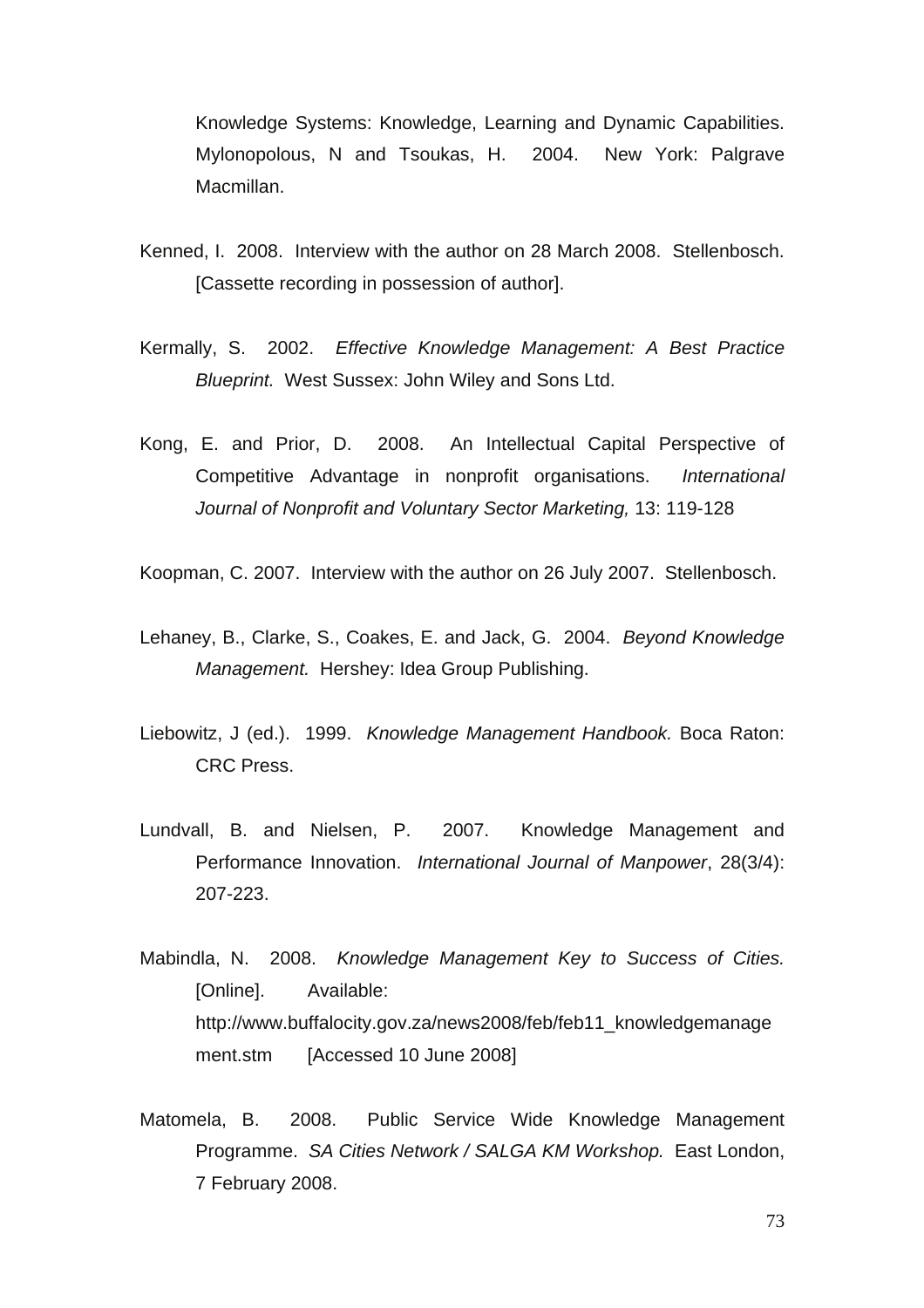- McAdam, R. and Reid, R. 2000. A Comparison of Public and Private Sector Perceptions and Use of Knowledge Management**.** *Journal of European Industrial Training*, 24(6): 317-329.
- McDermott, R. and O'Dell, C. 2006. Overcoming the Cultural Barriers to Sharing Knowledge. American Productivity and Quality Center. [Online] Available: http://www.bettermanagement.com/library/library.aspx?libraryid=1951 [Accessed 10 January 2007].
- McElroy, M .W. 2003. *The New Knowledge Management: Complexity, Learning, and Sustainable Innovation*. Burlington: Butterworth-Heinemann.
- Milner, E.M. 2000. *Managing Information and Knowledge in the Public Sector.* London and New York: Routledge.
- Minnaar, F. and Bekker, J.C.O. 2005. *Public Management in the Information Age.* Pretoria: Van Schaik.
- Morton, G. and Lacey, M. 2006. *Embracing Knowledge Management: A Local Government Study***.** London: IDOX.
- Mostert, J.C. and Snyman, M.M.M. 2007. Knowledge Management Framework for the development of an Effective Knowledge Management Strategy. *South African Journal of Information Management,* 9(2).
- Muller, R. 2007. Interview with the author on 30 August 2007. Stellenbosch. [Cassette recording in possession of author].
- Nonaka, I. 1994. A Dynamic Theory of Organisational Knowledge Creation. *Organisation Science*, 5(1):14-37.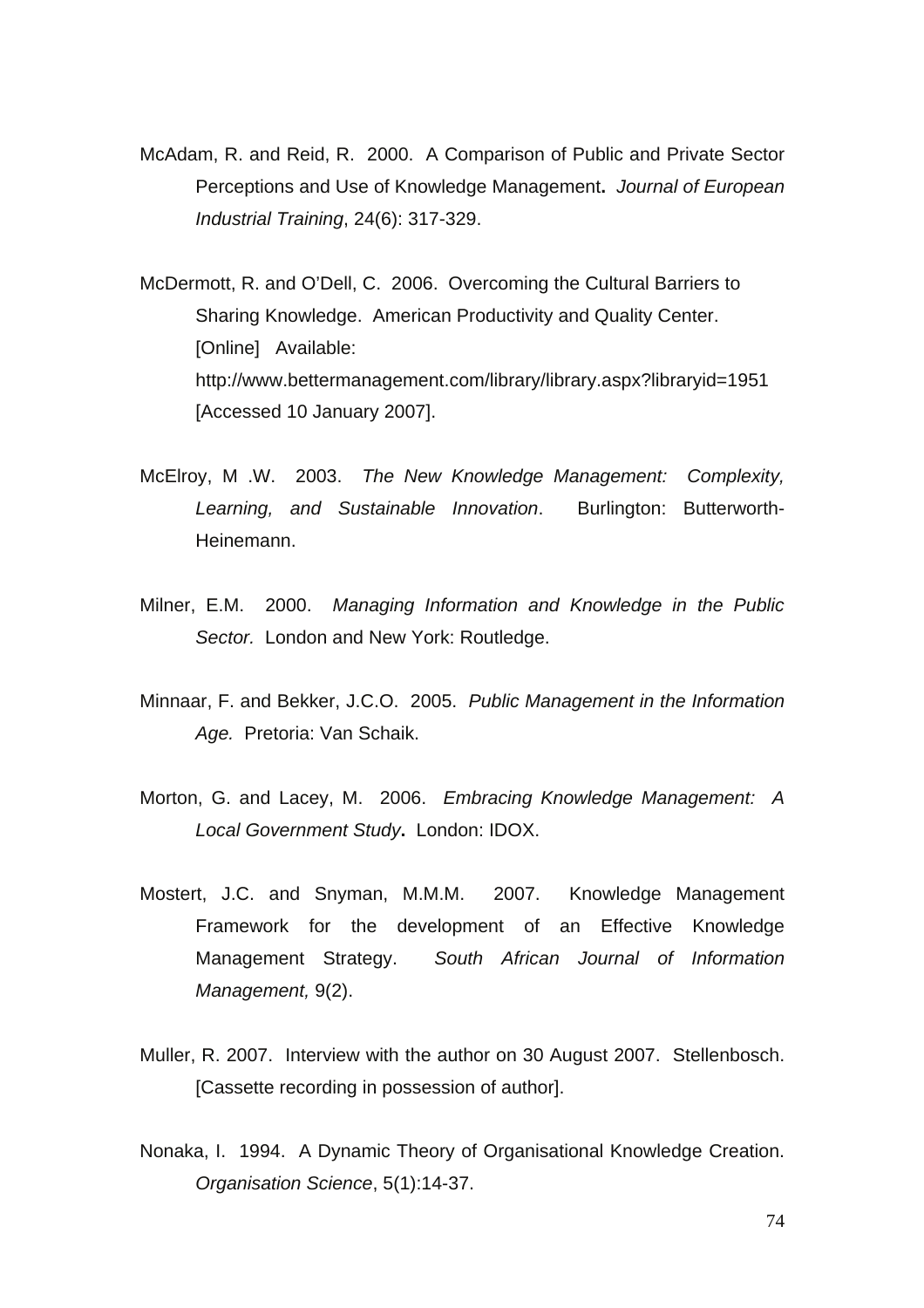- Nonaka, I and Takeuchi, H. 1995. *The Knowledge-Creating Company: How Japanese Companies Create the Dynamics of Innovation*. New York: Oxford University Press.
- Nonaka, I; Toyama, R; and Konno, N. 2000. SECI Ba and Leadership: a Unified Model of Dynamic Knowledge Creation. *In* Little, S; Quintas, P and Ray T. 2002. *Managing Knowledge: an essential Reader.* London: Sage Publications Ltd.
- Republic of South Africa. 1996. Constitution of the Republic of South Africa. Act, No, 108. Pretoria: Government Printers.
- Republic of South Africa. 1997. White Paper on Transforming Public Service Delivery: Batho Pele – "People First". Department of Public Service and Administration. [Online] Available: http://www.polity.org.za/html/govdocs/white\_papers/transform.html [Accessed 15 October 2006].
- Republic of South Africa. 2000. Promotion of Access to Information Act, No 2. Pretoria: Government Printers.
- Republic of South Africa. 2000. Local Government: Municipal Systems Act, No. 32 of 2000. *Government Gazette,* No. 21776, 20 November 2000*.*  Pretoria: Government Printers.
- Republic of South Africa. 2002. The Regulations of Interceptions of Communications Act and Provision of Communication-related Information Act, No 70. Pretoria: Government Printers.
- Republic of South Africa. 2005. Electronics Communications Act, No. 36. Pretoria: Government Printers.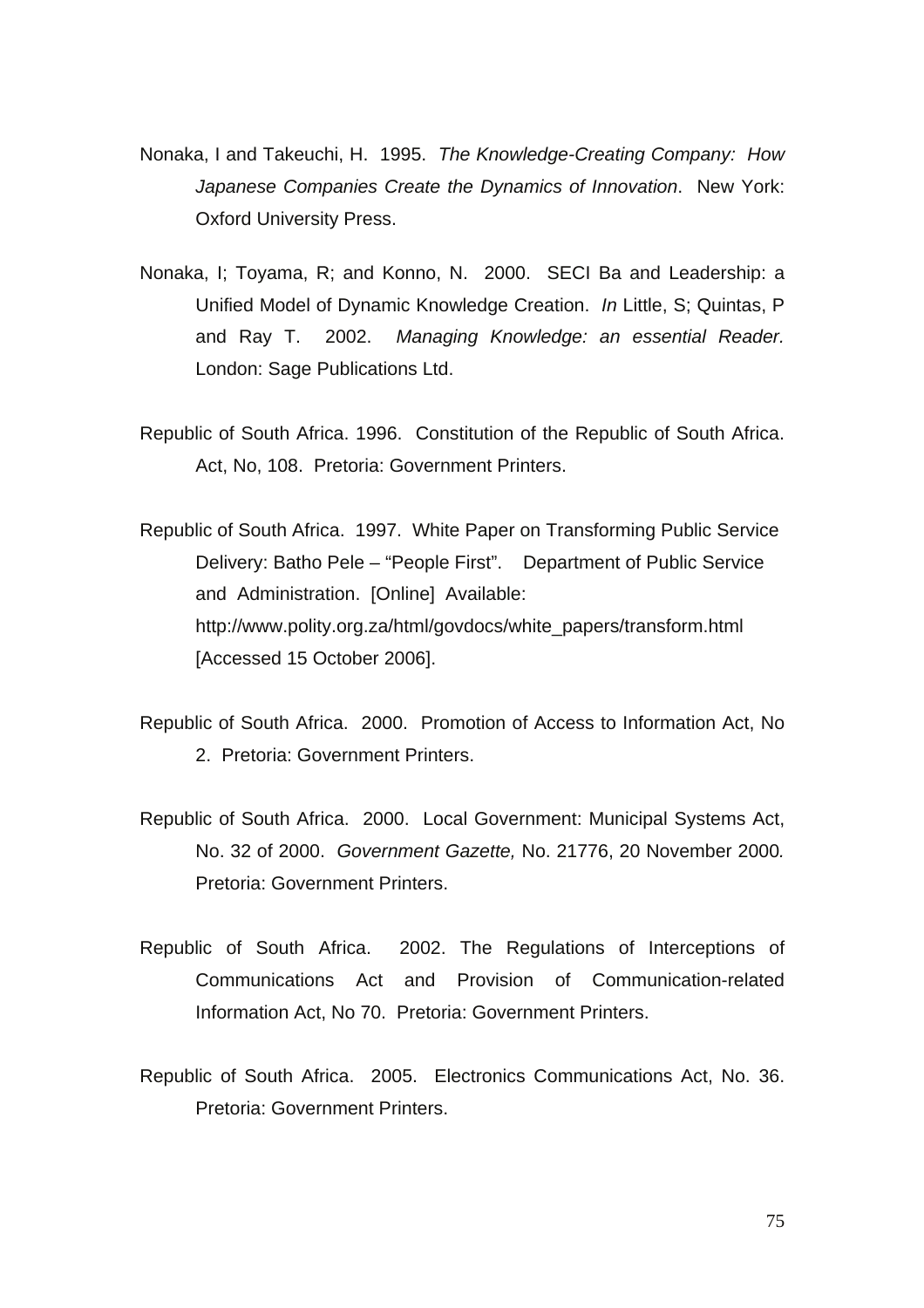- Republic of South Africa. 2007. Managerial Competency Framework for Senior (Section 57) Management at Local Government.Department of Provincial and Local Government. [Online] Available: http://www.dplg.gov.za/documents/generaldocument/Guidelines\_comp etency framework and profiles Appendix B.doc [Accessed 05 January 2007].
- Rylatt, A. 2003. *Winning the Knowledge Game: Smarter Learning for Business Excellence*. Oxford: Butterworth-Heinemann.
- Schutt, R.K. 2006. *Investigating the Social World: The Process and Practice of Research.* 5<sup>th</sup> ed. Thousand Oaks: Pine Forge Press
- Skyrme, D. 1999. *Knowledge Networking: Creating the Collaborative Enterprise.* Oxford: Butterworth-Heinemann.
- South African Government IT Officers Council. 2004. Developing a Government Knowledge and Information Management (KIM) Strategy. *Discussion Document Draft 1.2*, July 2004.
- Sutton, M. 2005. Using Information Citizenship to drive Knowledge Management Culture.*South African Journal of Information Management,* 7(4).
- Sutton, M. 2006. Why We Need Knowledge Workers to Become Knowledge Citizens. *South African Journal of Information Management,* 8(1).
- Syed-Ikhsan, S.O.S. and Rowland, F. 2004a. Benchmarking Knowledge Management in a Public Organisation in Malaysia. *Benchmarking: An International Journal,* 11(3): 238-266.
- Syed-Ikhsan, S.O.S and Rowland, F. 2004b. Knowledge Management in a Public Organisation: A Study on the Relationship between

76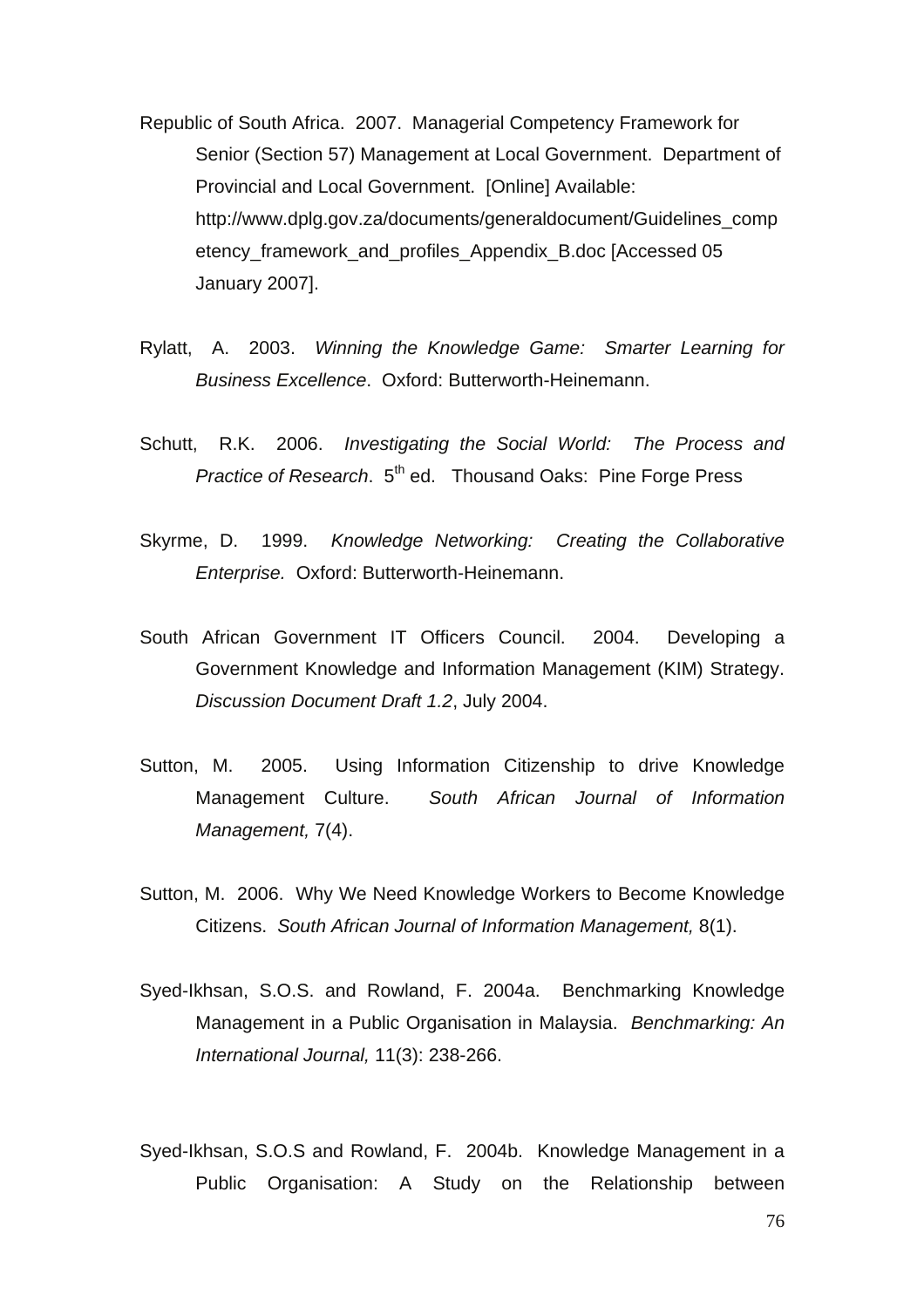Organisational Elements and the performance of Knowledge Transfer. *Journal of Knowledge Management*, 8 (2): 95-111.

- Taylor, L. 2007. *Knowledge, Information and the Business Process: Revolutionary Thinking or Common Sense?* Oxford: Chandos Publishing Limited.
- Trudell, L. 2006. 4 Steps to Creating a Knowledge Sharing Plan. *Information Outlook,* 10:9.
- Van Heeswijk, J. 2004. Aligning your KM Strategy with your Organizational Culture: Building a Knowledge Enterprise.*Asian Development Bank KM Asia*, Singapore, 2 November 2004. [Online] Available: http://www.adb.org/Documents/Speeches/2004/sp2004048.asp#TOP [Accessed 27 September 2007]
- Welman, C., Kruger, F. and Mitchell, B. 2006. *Research Methodology*. Third Edition. Cape Town: Oxford University Press.
- Yeh, Y., Lai, S., Ho, C. 2006. Knowledge Management Enablers: A Case Study. *Industrial Management and Data Systems,* 106(6):793-810.
- Yoa, Kam and Chan. 2007. Knowledge Sharing in Asian Public Administration Sector: The Case of Hong Kong. *Journal of Enterprise Information Management*, 20(1):51-69.
- Zyngier, S, Burstein, F and McKay, J. 2004. *Knowledge management Governance: A Multifaceted Approach to organisational Decision and Innovation Support.* Melbourne: Monash University School of Information Management and Systems. [Online]. Available: http://scah-

vishnu.infotech.monash.edu.au/dss2004/proceedings/pdf/87\_Zyngier\_ Burstein McKay.pdf [Accessed 2 August 2008]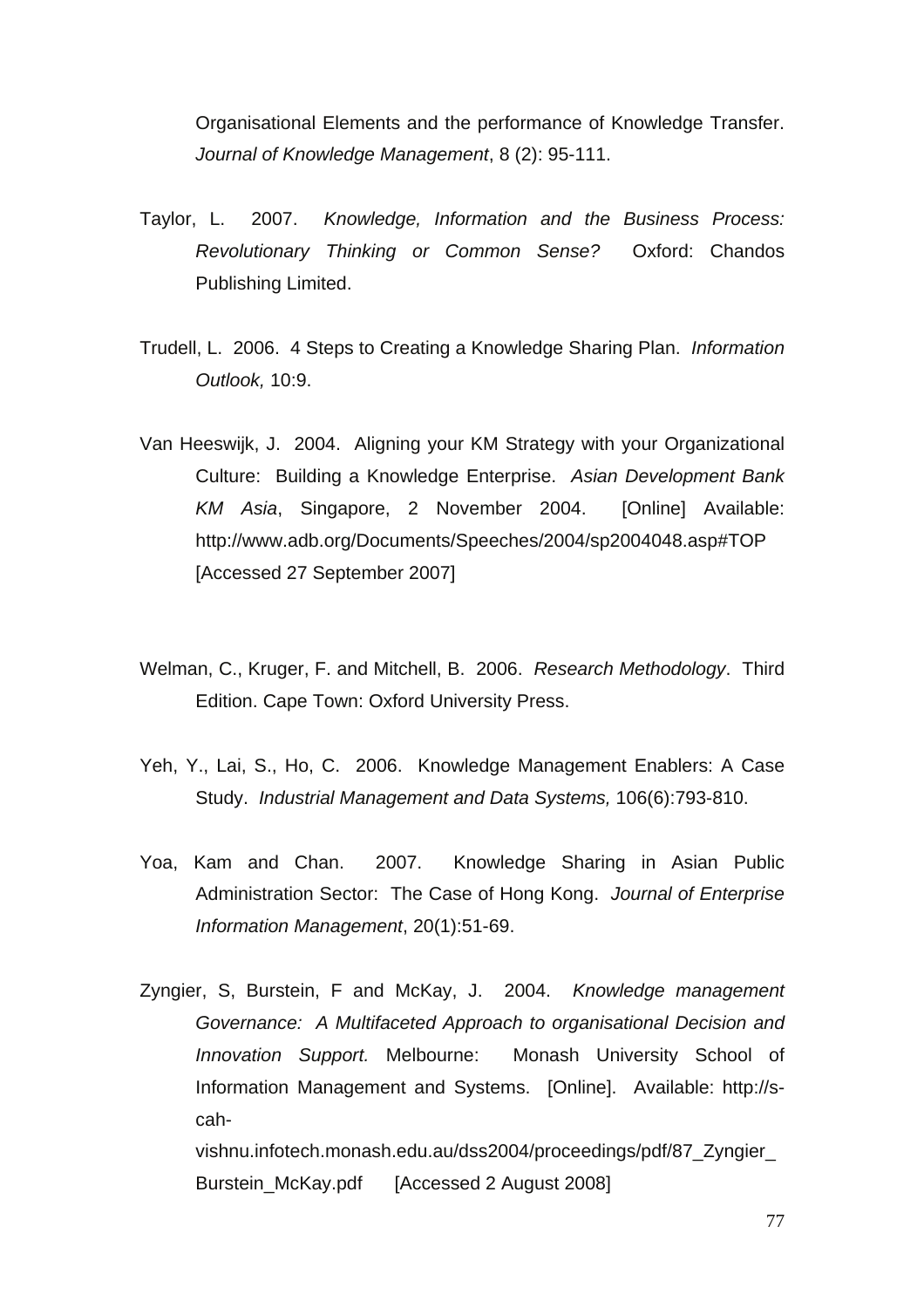## **ANNEXURE**

## Interview questions

The investigation will cover 4 organisational elements and questions will be centred on these. Additionally, a few general questions regarding knowledge management will also be asked.

### **Culture and strategy**

- 1. The ability to transfer knowledge between departments has been found to contribute to organisational performance. How would you describe your department in terms of the human capacity, the infrastructure and the willingness to share knowledge with other departments?
- 2. Are there any mechanisms in place to ensure that the knowledge is effectively captured and disseminated within the organisation?
- 3. How much of a priority is ensuring that knowledge that is generated is accurate, reliable and delivered in a timely fashion (gets to the right person in the right format at the right time)?
- 4. In your opinion, how does your department's current knowledge management strategy, if any, impact on decision making within the organisation as a whole?
- 5. Being a public sector organisation, do you feel that political directives deter knowledge sharing efforts within the organisation? Why and How?
- 6. Do you think that the organisation's internal policies are an impediment to effective knowledge sharing? Why?
- 7. As a senior official, what is your perception of employees' willingness to freely transmit and share knowledge that could be of value to the organisation, especially tacit knowledge such as their experiences and scarce skills with other employees?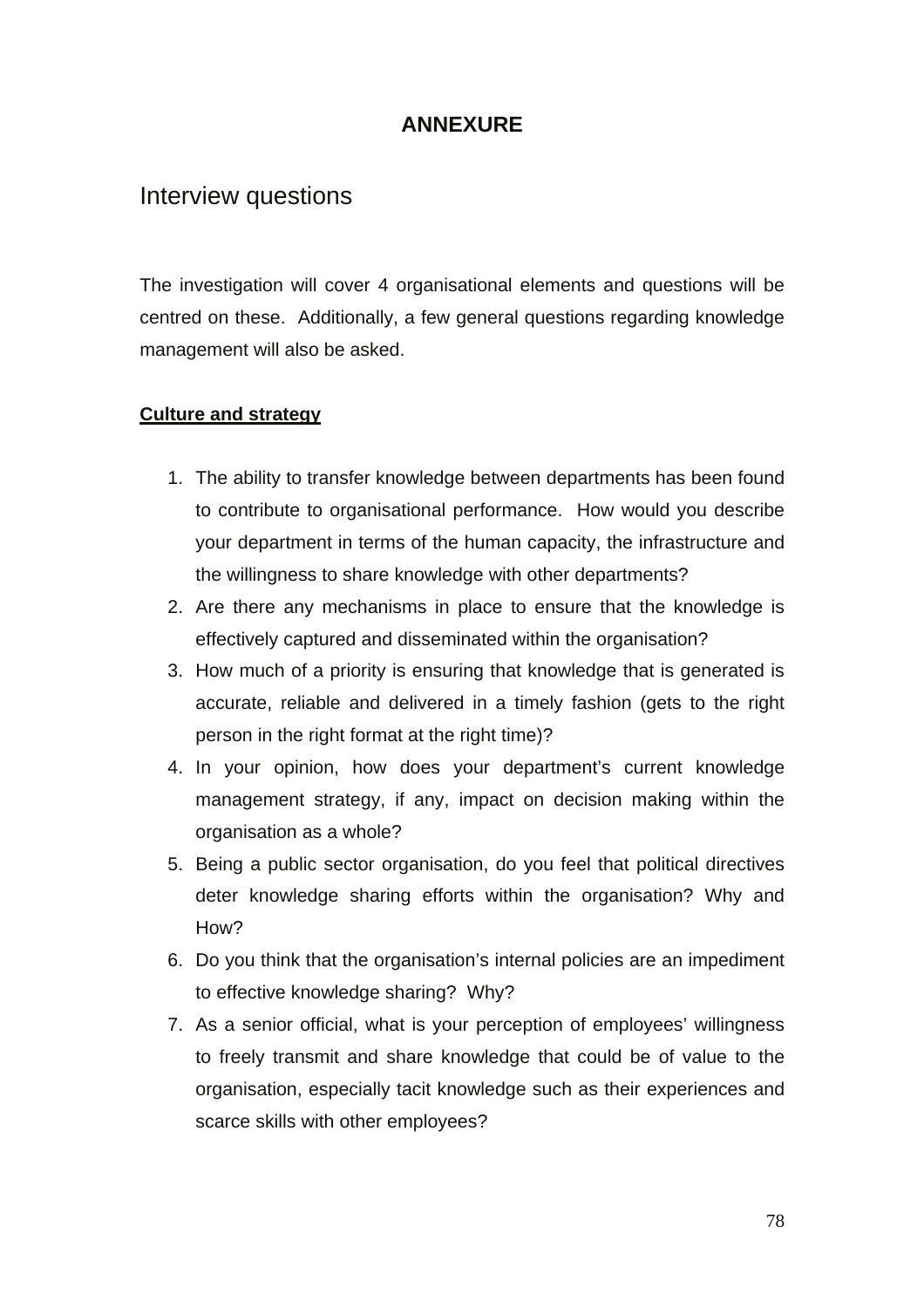- 8. Considering the organisations mission and strategy, how important do you think knowledge management is in this regard?
- 9. As a public sector organisation, in developing policies and programmes, various stakeholders must be considered. A lot of information and also knowledge is also generated from these interactions. How does the organisation ensure that this knowledge is adequately captured and utilised?

### **Structure**

- 1. Organisational structure has a significant influence on how knowledge within an organisation is managed as it impacts on communication flows between different organisational units.
	- How would you describe the organisational structure at large? (Hierarchical, top down, vertical vs horizontal?)
	- Do you think that the structure is conducive to effective knowledge management? Why/why not? (Reporting between certain divisions only, time lags?)
	- Within your department, how would you describe the structure and the subsequent impact on communication flows?

### **Human resources**

- 1. Employees play a significant, if not the most important role in terms of managing organisational knowledge. Within your department, how well do you think employees have been placed in their positions in relation to their skills and qualifications?
- 2. Do you think that this has had an impact on the department's knowledge base and also on individual as well as departmental performance?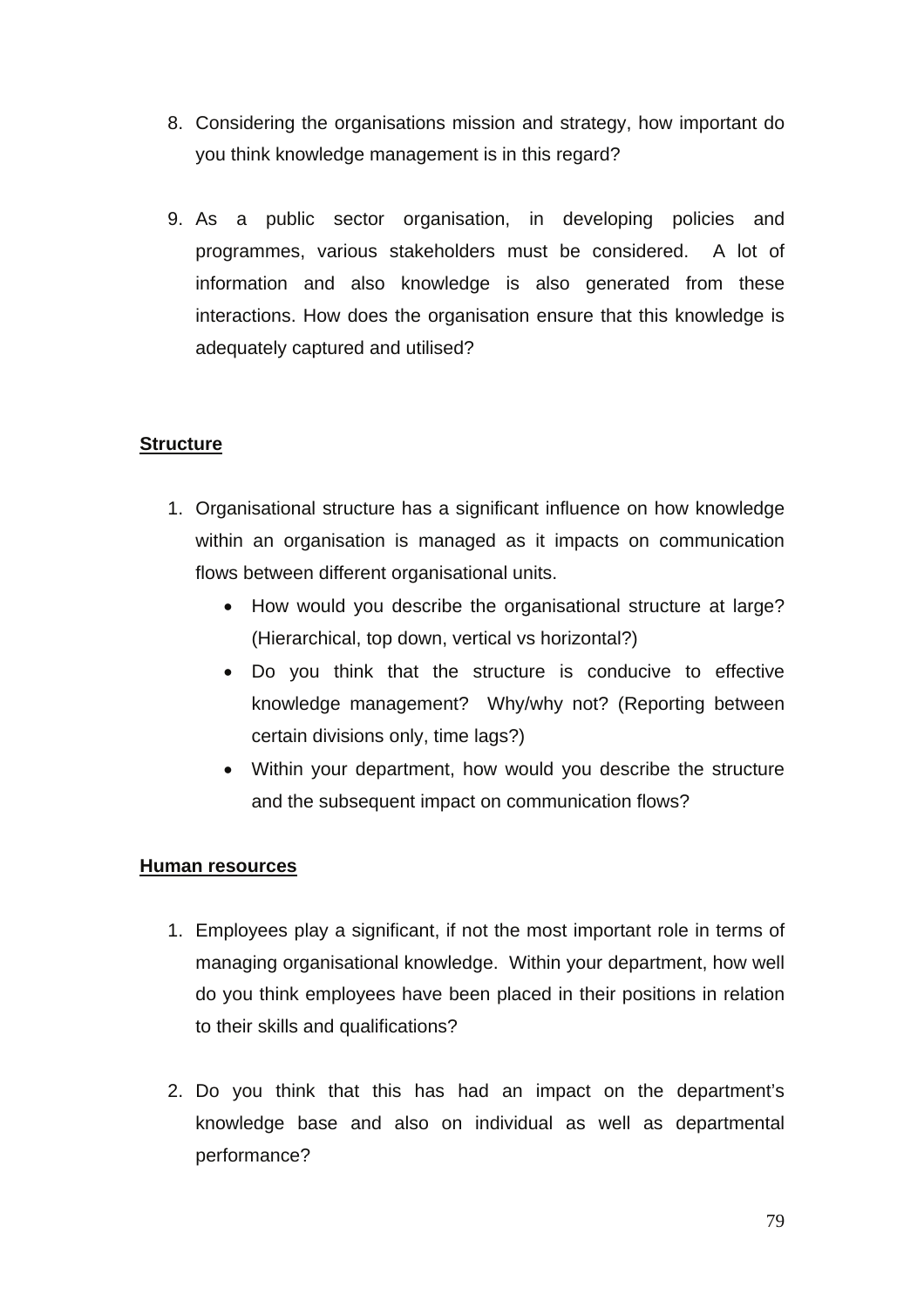- 3. High employee turnover can have a negative impact on knowledge creation and transfer as employees bring with them a number of skills and experience, how would you rate employee turnover within your department? What are the consequences of this for KM?
- 4. As a mechanism to facilitate knowledge transfer among employees, do employees receive in-house training from more experienced employees?
- 5. Are there mechanisms in place to capture experience and knowledge of employees when they leave?

## **ICT**

- 1. What technologies are in place to facilitate effective knowledge management?
- 2. What is the capacity to utilise the technology?
- 3. On a personal level, do you feel that adequate use is made of the technologies?
- 4. Is sufficient training provided to employees to utilise these technologies?
- 5. At management level, is decision support or expert systems used to transform tacit knowledge into explicit knowledge?

#### **General**

- 1. As a senior manager, how would you describe your awareness and understanding of knowledge management?
- 2. Has the organisation identified the need for knowledge management as opposed to just information management (which involves mainly ICTs for administrative purposes)?